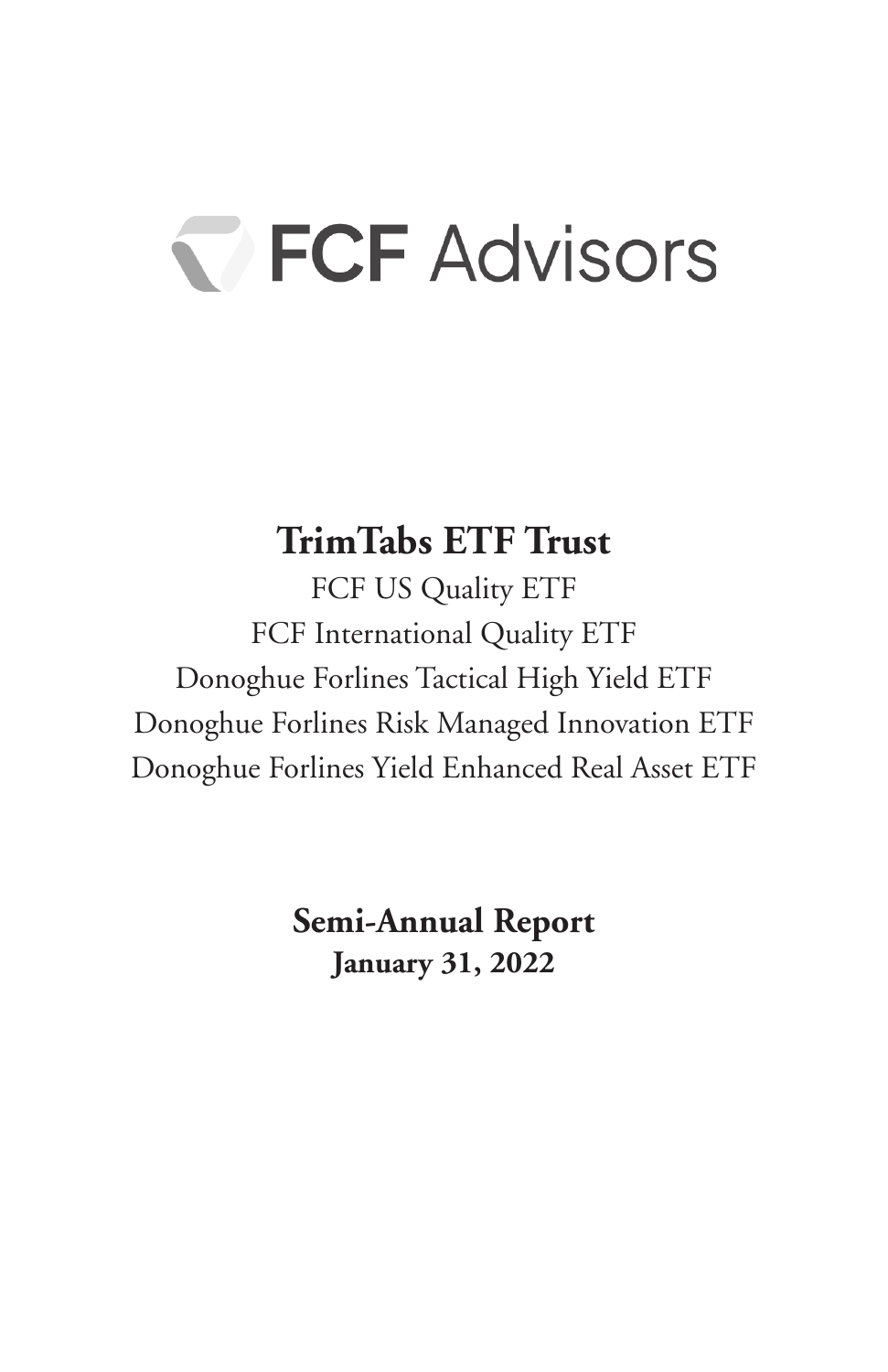### **TABLE OF CONTENTS**

| Shareholder Letter for FCF US Quality ETF                               | $\mathbf{1}$ |
|-------------------------------------------------------------------------|--------------|
| Performance Summary for FCF US Quality ETF                              | 3            |
| Shareholder Letter for FCF International Quality ETF                    | 4            |
| Performance Summary for FCF International Quality ETF                   | 6            |
| Shareholder Letter for Donoghue Forlines Tactical High Yield ETF        | 7            |
| Performance Summary for Donoghue Forlines Tactical High Yield ETF       | 9            |
| Shareholder Letter for Donoghue Forlines Risk Managed Innovation ETF    | 10           |
| Performance Summary for Donoghue Forlines Risk Managed Innovation ETF   | 12           |
| Shareholder Letter for Donoghue Forlines Yield Enhanced Real Asset ETF  | 13           |
| Performance Summary for Donoghue Forlines Yield Enhanced Real Asset ETF | 15           |
|                                                                         | 16           |
|                                                                         | 18           |
|                                                                         | 20           |
|                                                                         | 40           |
|                                                                         | 42           |
|                                                                         | 44           |
|                                                                         | 49           |
|                                                                         | 54           |
|                                                                         | 75           |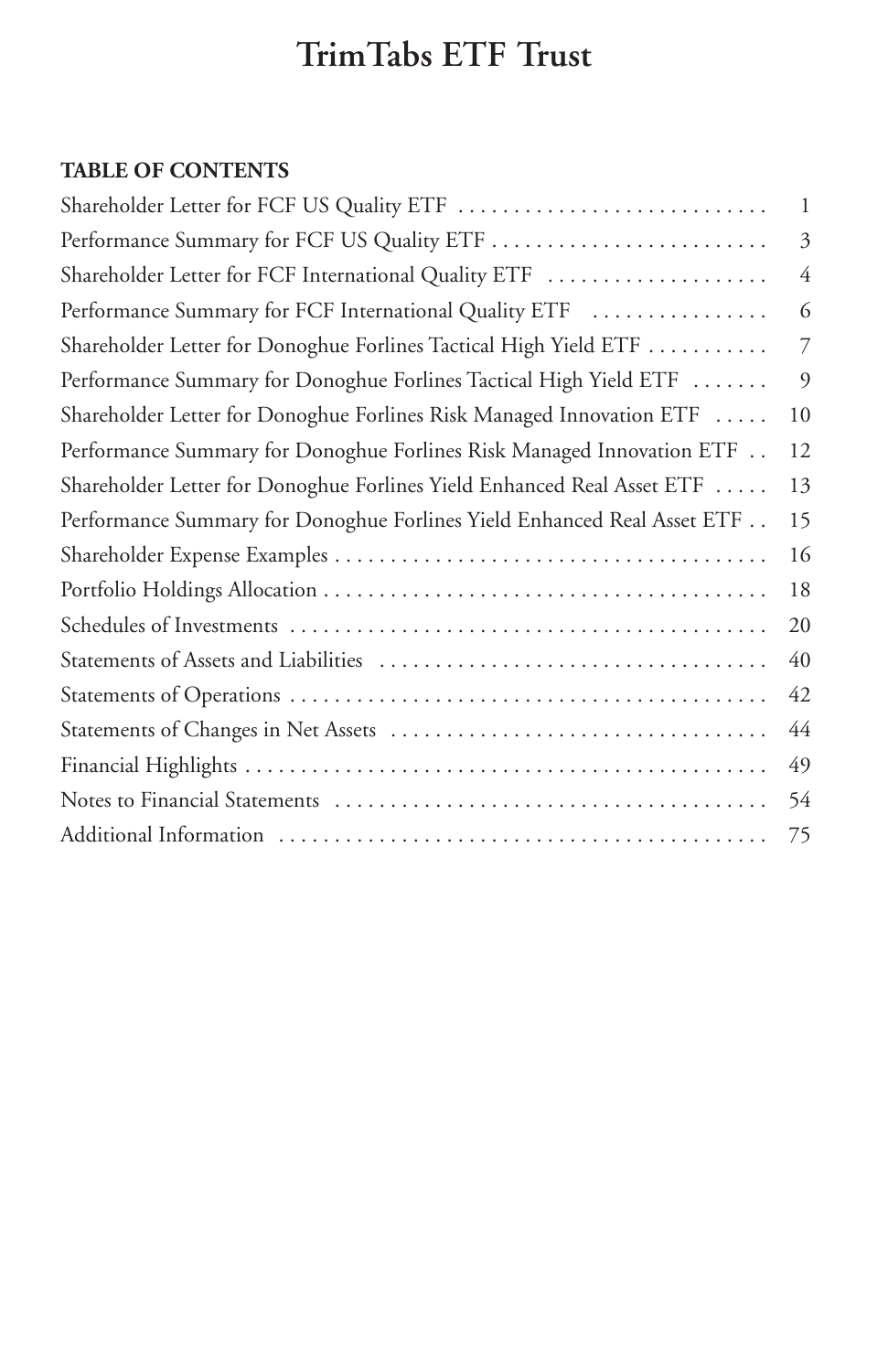#### **SHAREHOLDER LETTER January 31, 2022 (Unaudited)**

Dear Shareholder,

The FCF US Quality ETF (TTAC) was up 2.73% (NAV) and 2.76% (Market) for the 6 months ended January 31, 2022. Our benchmark, the Russell 3000 Total Return Index (R3000), was up 1.03% over the same period.

On an absolute basis, the leading contributors of TTAC were Information Technology stocks contributed to 2.08% return, and Large Blend stocks with 1.63% return. On a benchmark relative basis, the best active contributors were Information Technology, adding 1.38% active return over R3000; and Large Blend stocks, contributed to 0.77% active return. The main active detractors were Financials stocks and Large Value stocks, losing 0.84% and 0.65% respectively.

TTAC owns a portfolio of high-quality stocks selected by our proprietary free cash flow algorithm: as of January 31, 2022, the weighted average return on assets for TTAC was 13.16%, compared to 10.42% of R3000; and cash flow return of 5.72% compared to 3.83%. Historically, high quality stocks underperformed in the recovery stage but remained resilient throughout the economic cycle. We believe holding a Large and Mid-cap high-quality portfolio selected by the proprietary free cash flow metrics informed by our research as a core position can benefit investors in the long-term.

Must be preceded or accompanied by a current Fund prospectus.

The views and opinions expressed in this discussion are those of FCF Advisors LLC. The views and opinions expressed are subject to change at any time, are not guaranteed and should not be considered investment advice.

#### **Past performance is no guarantee of future results.**

Fund holdings and sector allocations are subject to change and are not recommendations to buy or sell any security. Current and future portfolio holdings are subject to risk. Please refer to the Schedule of Investments contained in this report for a full listing of fund holdings.

**Investing involves risk, including the possible loss of principal. Individual shares of any ETF are bought and sold at market price (not NAV), may trade at a discount or premium to NAV and are not individually redeemed from the Fund. Brokerage commissions will reduce returns. Investments in the Fund include risks associated with small and mid-cap securities which may have less liquidity and greater volatility than large-cap securities.**

**The performance data quoted represents past performance. Past performance does not guarantee future results. The investment return and principal value of an investment will fluctuate so that an investor's shares, when sold or redeemed, may be worth more or less than their original cost and current performance may be lower or higher than the performance quoted. Performance current to the most recent month-end can be obtained by calling (toll free 800-617-0004).**

The Russell 3000® Index measures the performance of the 3,000 largest publicly traded U.S. companies, based on market capitalization. The Index measures the performance of approximately 98% of the total market capitalization of the publicly traded U.S. equity market. The Index return reflects the reinvestment of income dividends and capital gain distributions, if any, but does not reflect fees, brokerage commissions, or other expenses of investing. It is not possible to invest directly in the Index.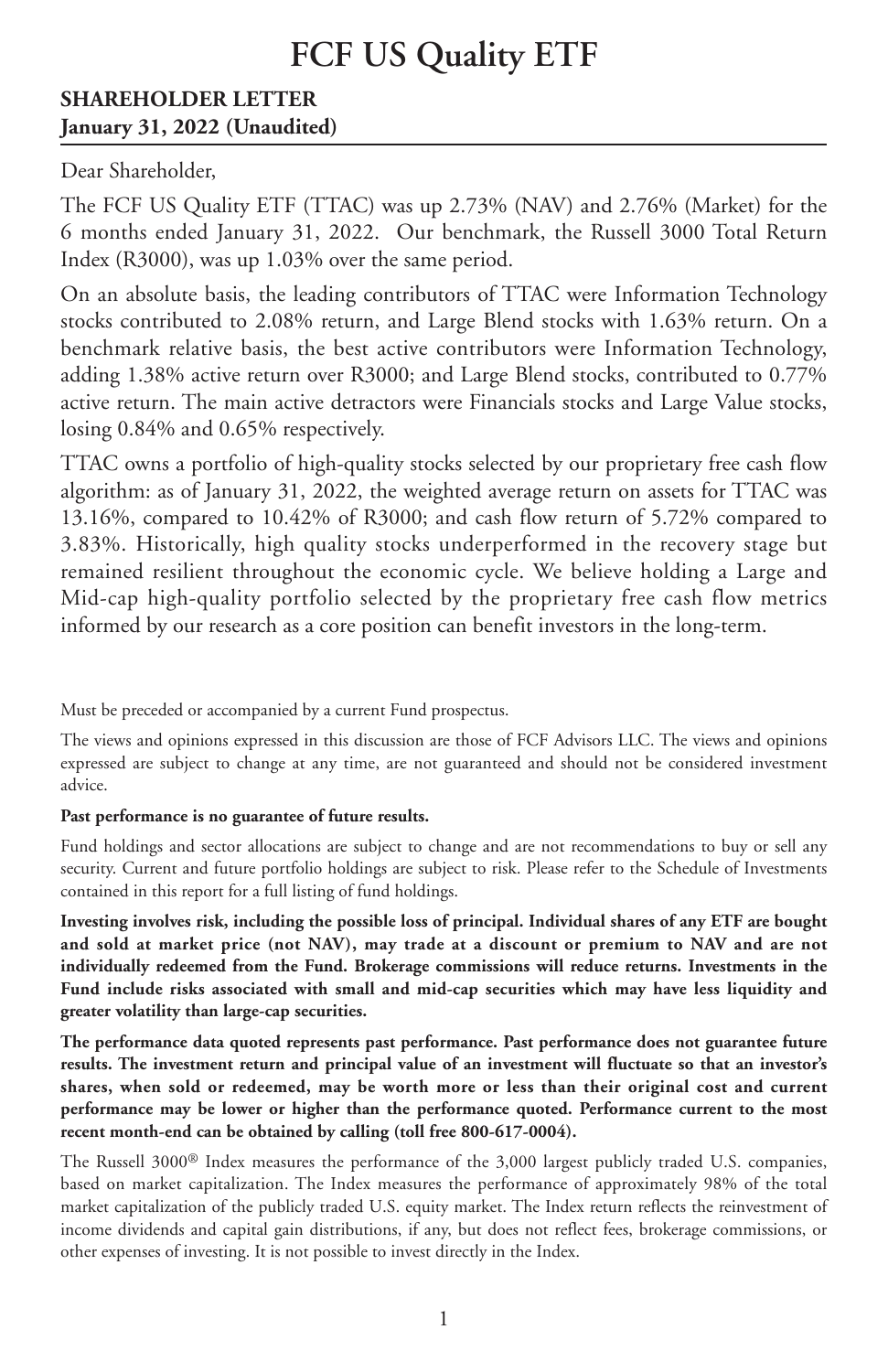#### **SHAREHOLDER LETTER January 31, 2022 (Unaudited) (Continued)**

Free Cash Flow represents the cash that a company is able to generate after accounting for capital expenditures. The FCF US Quality ETF is distributed by Quasar Distributors, LLC.

The return on equity is a measure of the profitability of a business in relation to the equity.

A company's debt-to-capital ratio or D/C ratio is the ratio of its total debt to its total capital, its debt and equity combined.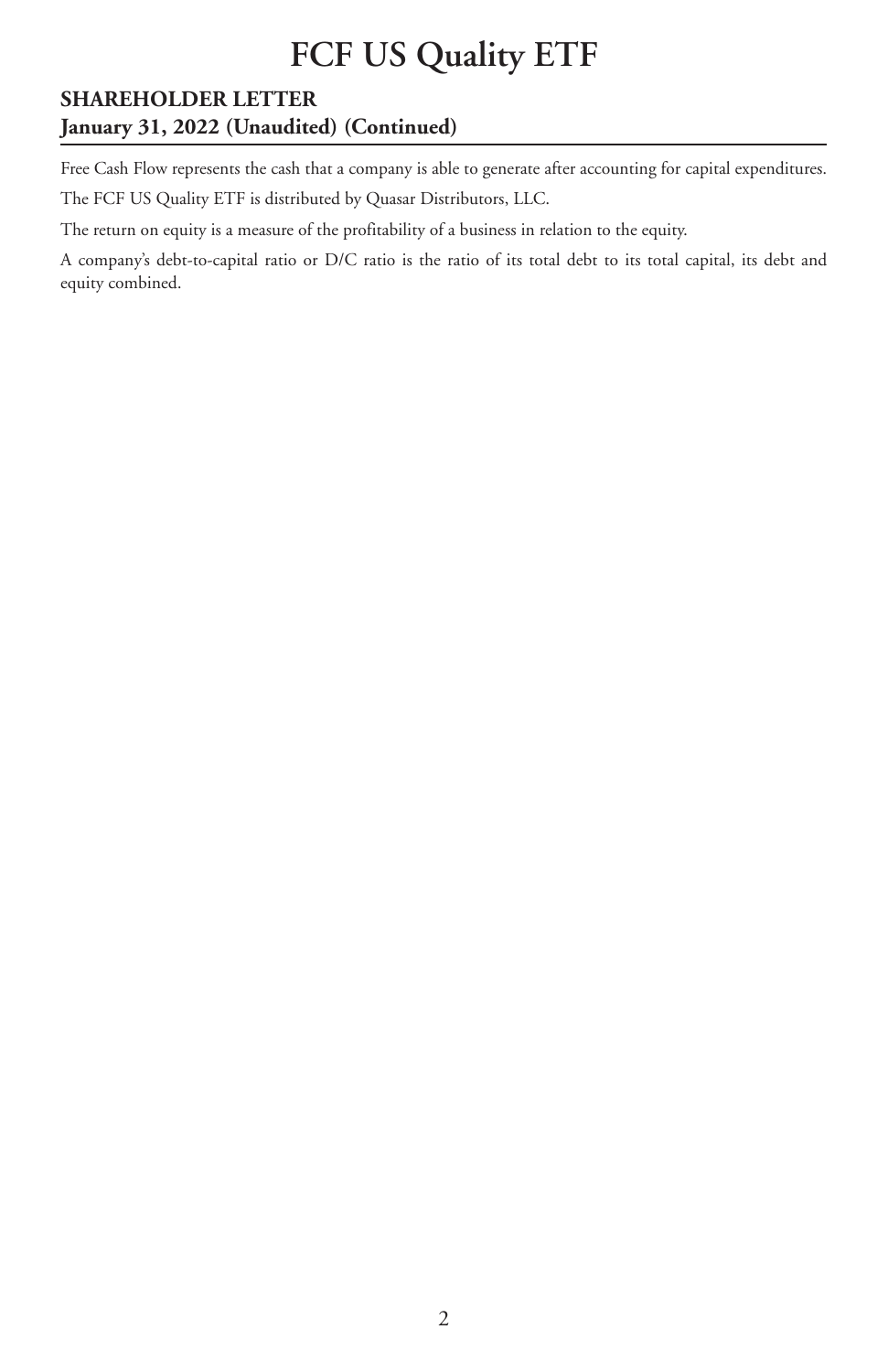### **PERFORMANCE SUMMARY**





|                                                       | One  | <b>Five</b>   | <b>Since</b>         |
|-------------------------------------------------------|------|---------------|----------------------|
| Average Annual Total Returns (as of January 31, 2022) | Year | Year          | Inception $(a)$      |
| FCF US Quality ETF - NAV                              |      |               | 24.04% 16.07% 17.04% |
| FCF US Quality ETF - Market                           |      | 23.68% 16.04% | 17.04%               |
| Russell 3000 <sup>®</sup> Total Return Index          |      | 18.80% 16.11% | 16.38%               |

*This chart assumes an initial gross investment of \$10,000 made on September 27, 2016 (commencement of the Fund's operations). Returns shown include the reinvestment of all dividends. Returns shown do not reflect the deductions of taxes that a shareholder would pay on Fund distributions or the redemption of Fund shares. Past performance is not predictive of future performance. Investment return and principal value will fluctuate so that your shares, when redeemed, may be worth more or less than original cost. Index returns do not reflect the* effects of fees or expenses. It is not possible to invest directly in an index. The total operating *expense ratio as stated in the fee table to the Fund's prospectus dated November 29, 2021 is 0.59%. For performance information current to the most recent month-end, please call 1-800-617-0004.*

(a) Commencement of operations on September 27, 2016.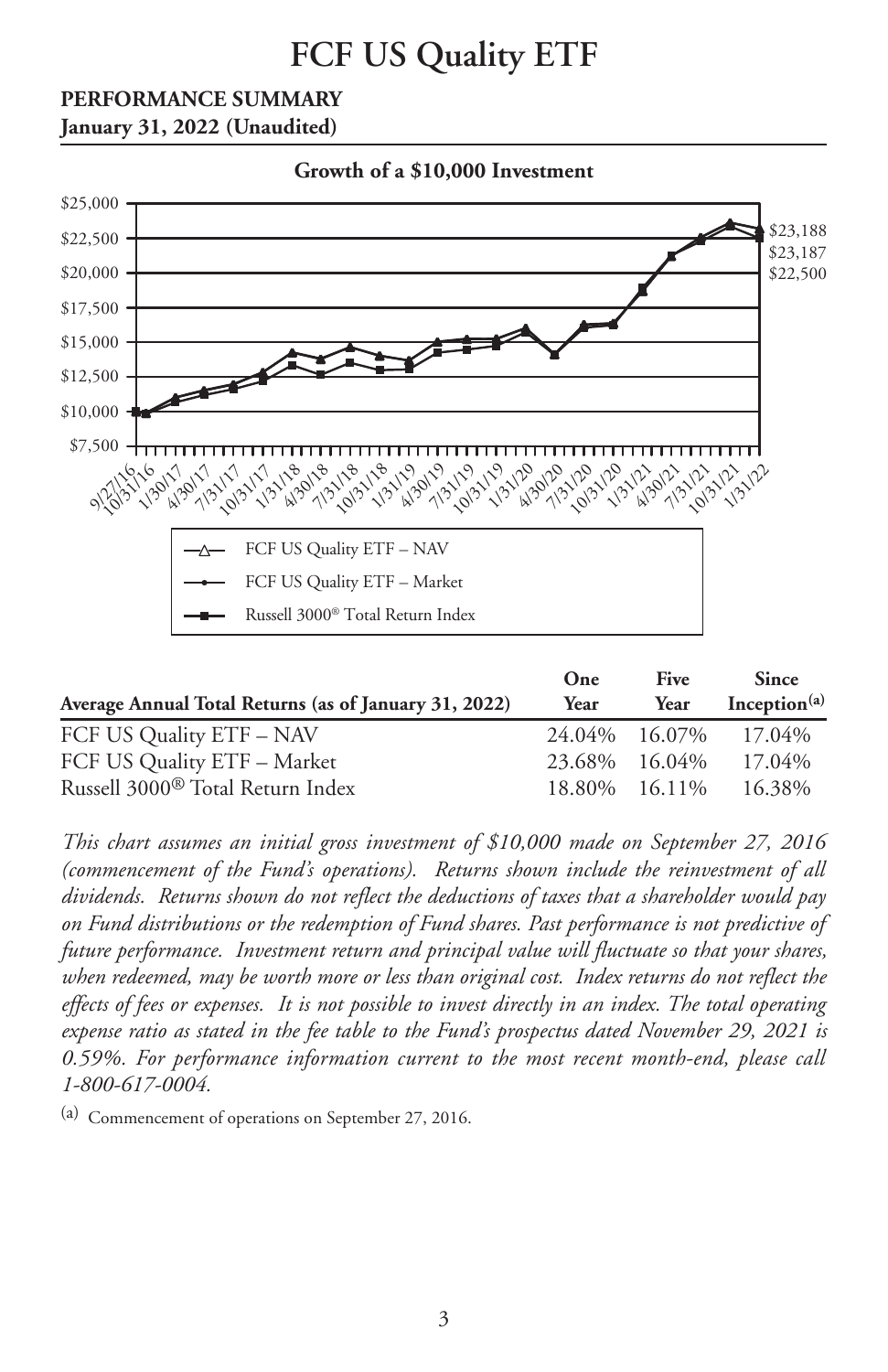#### **SHAREHOLDER LETTER January 31, 2022 (Unaudited)**

Dear Shareholder,

The FCF International Quality ETF (TTAI) returned -5.04% (NAV) and -4.16% (Market) for the 6 months ended January 31, 2022. Our benchmark, the S&P Developed Ex-U.S. BMI Net Total Return Index (SCRTWU), returned -4.64% over the same period.

On an absolute basis, the leading contributors of TTAI were Information energy stocks with a 0.22% return, Foreign Large Value stocks with 0.27% return and Canadian stocks with 0.10% return. On a benchmark relative basis, the best active contributors were Information Technology, Foreign Large Growth and Developed Asia stocks, adding 0.93%, 0.75% and 0.82% active returns over SCRTWU, respectively. The main active detractors were Financials, Foreign Large Blend and Europe Ex EU stocks losing 1.44%, 1.31% and 0.92%, respectively.

TTAI owns a portfolio of high-quality stocks selected by our proprietary free cash flow algorithm: as of January 31, 2022, the weighted average cash flow return for TTAI was 8.22% compared to the benchmark's 3.95%. Historically, high quality stocks underperformed in the recovery stage but remained resilient throughout of the economic cycle. We believe holding a Large and Mid-cap high-quality portfolio selected by the proprietary free cash flow metrics informed by our research as a core position can benefit investors in the long-term.

Must be preceded or accompanied by a current Fund prospectus.

The views and opinions expressed in this discussion are those of FCF Advisors LLC. The views and opinions expressed are subject to change at any time, are not guaranteed and should not be considered investment advice.

#### **Past performance is no guarantee of future results.**

Fund holdings and sector allocations are subject to change and are not recommendations to buy or sell any security. Current and future portfolio holdings are subject to risk. Please refer to the Schedule of Investments contained in this report for a full listing of fund holdings.

**Investing involves risk, including the possible loss of principal. Individual shares of any ETF are bought and sold at market price (not NAV), may trade at a discount or premium to NAV and are not individually redeemed from the Fund. Brokerage commissions will reduce returns. Investments in the Fund include risks associated with small-and mid-cap securities which may have less liquidity and greater volatility than large-cap securities. Returns on investments in foreign securities could be more volatile than investments in securities of domestic issuers.**

**The performance data quoted represents past performance. Past performance does not guarantee future results. The investment return and principal value of an investment will fluctuate so that an investor's shares, when sold or redeemed, may be worth more or less than their original cost and current performance may be lower or higher than the performance quoted. Performance current to the most recent month-end can be obtained by calling (toll free 800-617-0004).**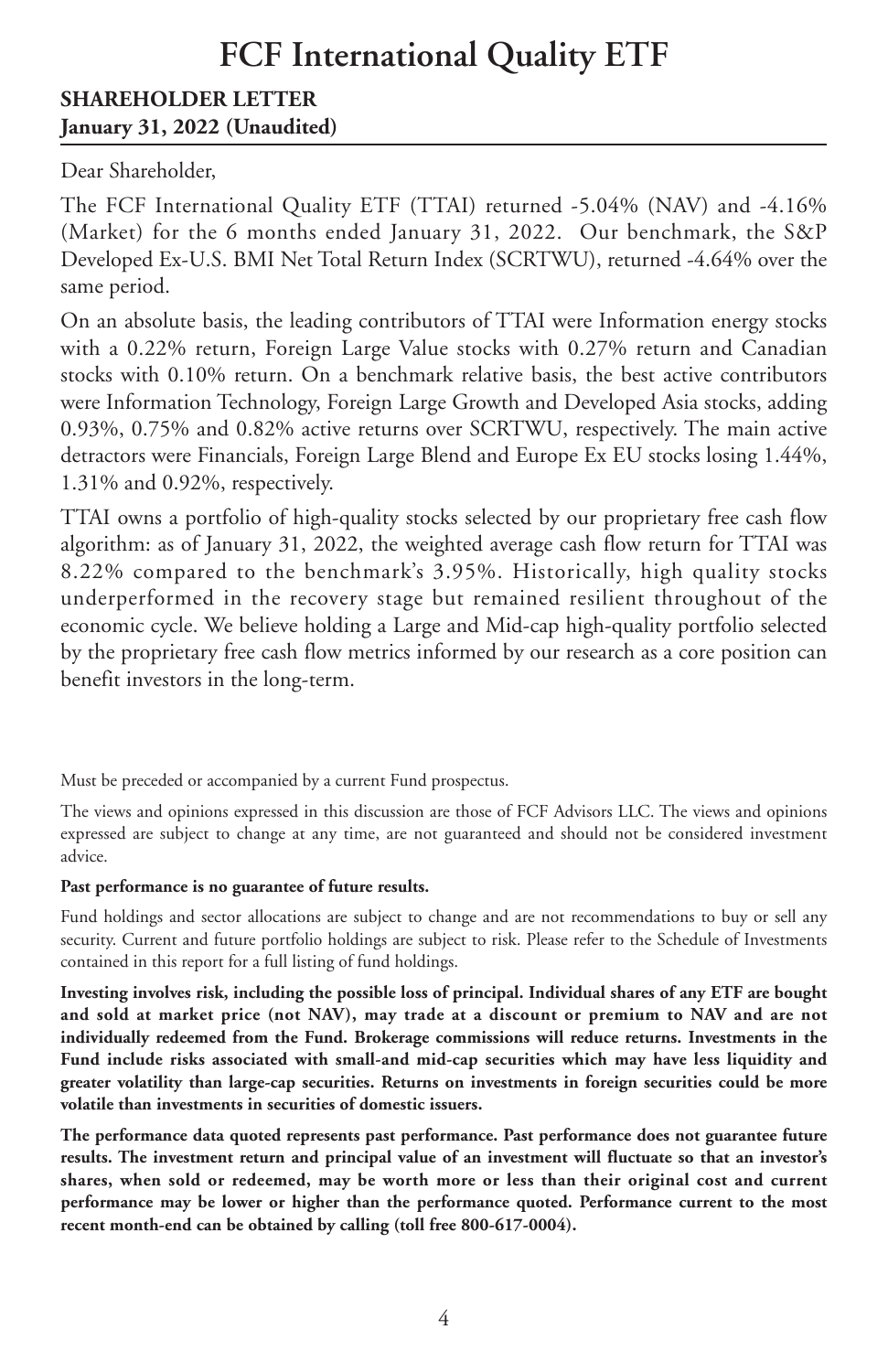#### **SHAREHOLDER LETTER January 31, 2022 (Unaudited) (Continued)**

The S&P Developed Ex-U.S. BMI Net Total Return Index ("S&P Index") is a market capitalization weighted index that defines and measures the investable universe of publicly traded companies domiciled in developed countries outside the U.S. The S&P Index is float adjusted, meaning that only those shares publicly available to investors are included in the S&P Index calculation. It is not possible to invest directly in the Index.

Free Cash Flow represents the cash that a company is able to generate after accounting for capital expenditures.

The FCF International Quality ETF is distributed by Quasar Distributors, LLC.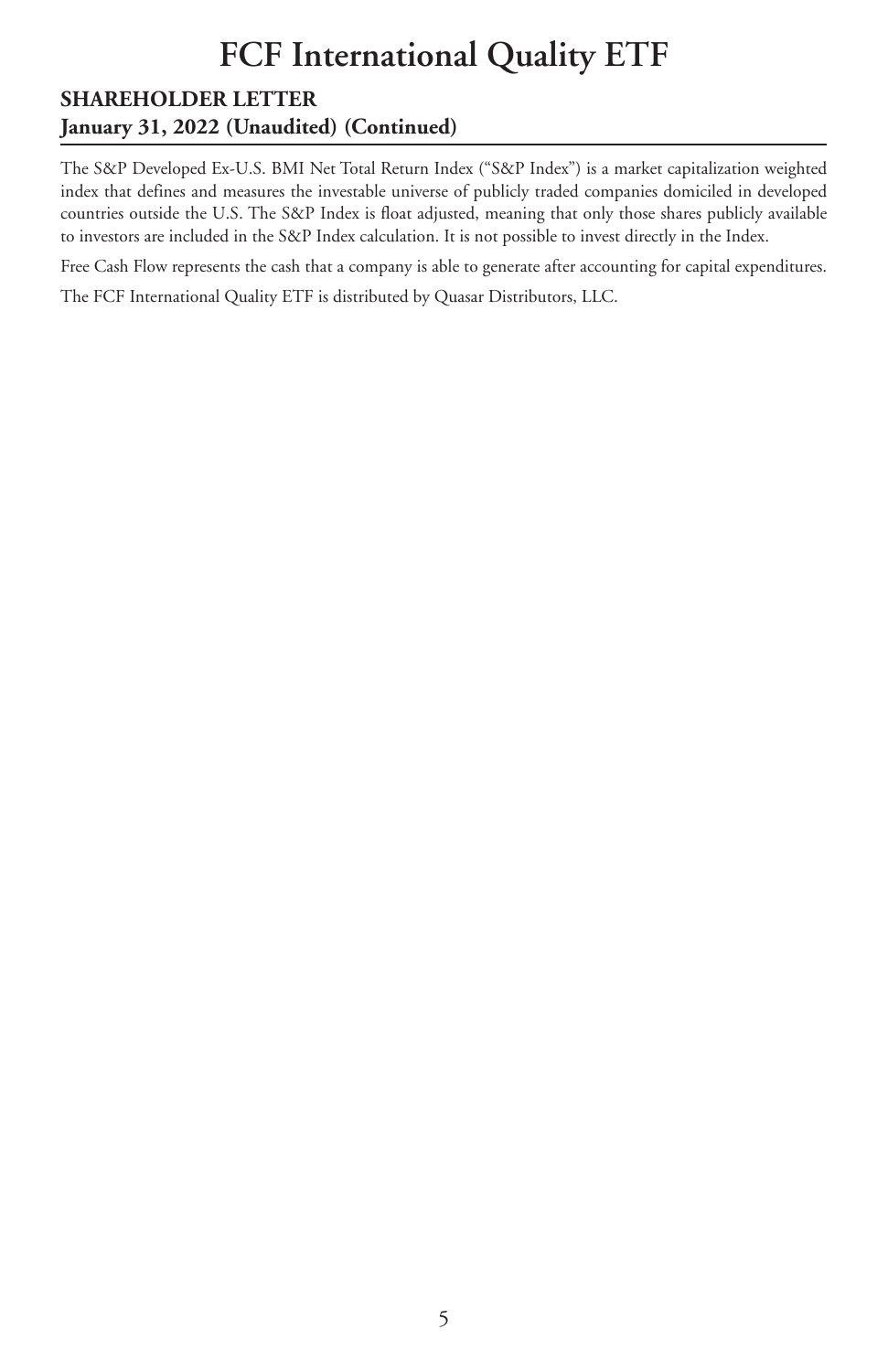#### **PERFORMANCE SUMMARY**





| Average Annual Total Returns (as of January 31, 2022) | One<br>Year | <b>Three</b><br>Year | <b>Since</b><br>Inception <sup>(a)</sup> |
|-------------------------------------------------------|-------------|----------------------|------------------------------------------|
| FCF International Quality ETF - NAV                   | 9.60%       | 14.08%               | 8.15%                                    |
| FCF International Quality ETF - Market                | 10.38%      | 14.24%               | 8.37%                                    |
| S&P Developed Ex-U.S. BMI Index                       | 5.83%       | 9.68%                | $6.45\%$                                 |

*This chart assumes an initial gross investment of \$10,000 made on June 27, 2017 (commencement of the Fund's operations). Returns shown include the reinvestment of all dividends. Returns shown do not reflect the deductions of taxes that a shareholder would pay on Fund distributions or the redemption of Fund shares. Past performance is not predictive of future performance. Investment return and principal value will fluctuate so that your shares, when redeemed, may be worth more or less than original cost. Index returns do not* reflect the effects of fees or expenses. It is not possible to invest directly in an index. The total *operating expense ratio as stated in the fee table to the Fund's prospectus dated November 29, 2021 is 0.60%. For performance information current to the most recent month-end, please call 1-800-617-0004.*

(a) Commencement of operations on June 27, 2017.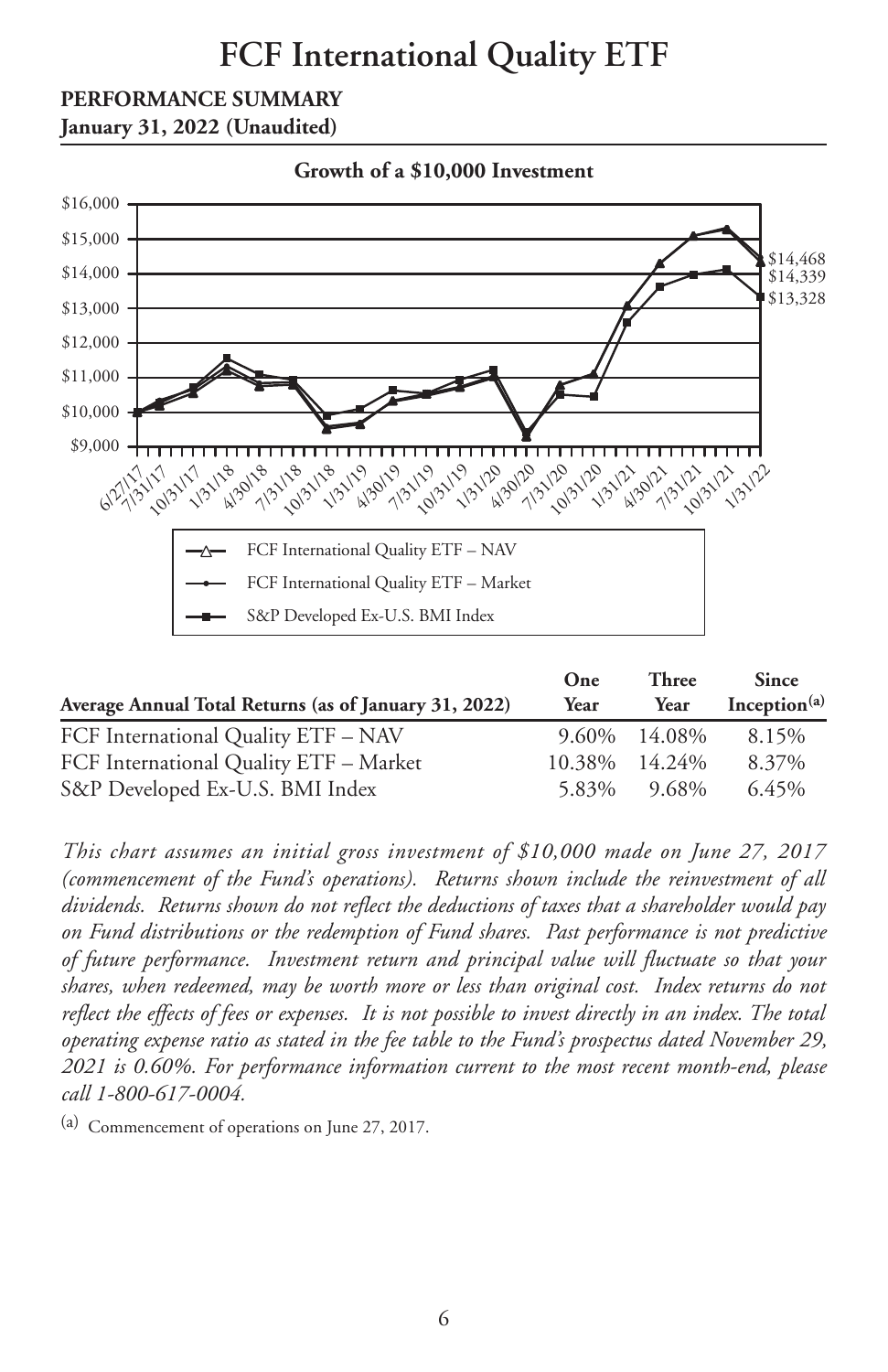### **Donoghue Forlines Tactical High Yield ETF SHAREHOLDER LETTER January 31, 2022 (Unaudited)**

Dear Shareholder,

The Donoghue Forlines Tactical High Yield ETF (DFHY or the "Fund") was down -2.45% (NAV) and -2.52% (Market) for the 6 months ended January 31, 2022. The underlying index, FCF Tactical High Yield Index (the Index), was down -2.52%. Our benchmark, the Bloomberg U.S. Aggregate Bond Index was down -3.17%.

DFHY outperformed the broader market index, the Bloomberg U.S. Aggregate Bond Index, for the 6 months ended January 31, 2022. During this time period, bond markets were challenged by sharply higher interest rates and volatility. DFHY is a fund of funds that tactically allocates exposure to high yield bond ETFs or intermediate term treasury bond ETFs on a daily buy-sell signal. DFHY aims to capture the majority of the upside and more importantly avoid the majority of the downside of the high yield asset class during a full credit market cycle. The strategy utilizes proprietary defensive "Tactical" indicators to attempt to mitigate downside volatility and preserve capital by shifting primarily towards intermediate term treasury exposure during market declines. The underlying funds are passively managed and track indexes, therefore DFHY derives its alpha from being invested in the high yield bond market or intermediate term treasury market at the right time. The Fund also derives alpha from the broader fixed income benchmark, the Bloomberg U.S. Aggregate Bond Index, by holding high yield bonds (which the benchmark Index does not) and less duration than the broader market index, the Bloomberg U.S. Aggregate Bond Index. On an absolute basis, both our high yield bond ETFs and intermediate term treasury ETFs produced negative returns during the period, with high yield bond ETFs outperforming on a relative basis.

The Fund's underlying index experienced 4 risk mitigation signals for the 6 months ended January 31, 2022. The first sell signal occurred on August 5, 2021, which saw the Fund allocate to an 80% mix of intermediate term Treasury ETFs and a 20% mix of high yield bond ETFs. A subsequent buy signal triggered on August 26, 2021, which saw the Fund allocate back to a 100% mix of high yield bond ETFs. The Fund performed in line with its benchmark, both down -0.44% over that time period. The second sell signal occurred on October 1, 2021, which saw the Fund allocate to an 80% mix of intermediate term Treasury ETFs and a 20% mix of high yield bond ETFs. A subsequent buy signal triggered on November 5, 2021, which saw the Fund allocate back to a 100% mix of high yield bond ETFs. The Fund underperformed its benchmark by 0.63%, with DFHY down -0.30% and the benchmark up 0.33% over that time period. The third sell signal occurred on November 18, 2021, which saw the Fund allocate to an 80% mix of intermediate term Treasury ETFs and a 20% mix of high yield bond ETFs. A subsequent buy signal triggered on December 13, 2021, which saw the Fund allocate back to a 100% mix of high yield bond ETFs. The Fund underperformed its benchmark by 0.15%, with DFHY up 0.31% and the benchmark up 0.46% over that time period. The fourth sell signal occurred on January 10, 2022, which saw the Fund allocate to an 80% mix of intermediate term Treasury ETFs and a 20% mix of high yield bond ETFs. DFHY allocation remained that way at the end of the six month period ended January 31, 2022.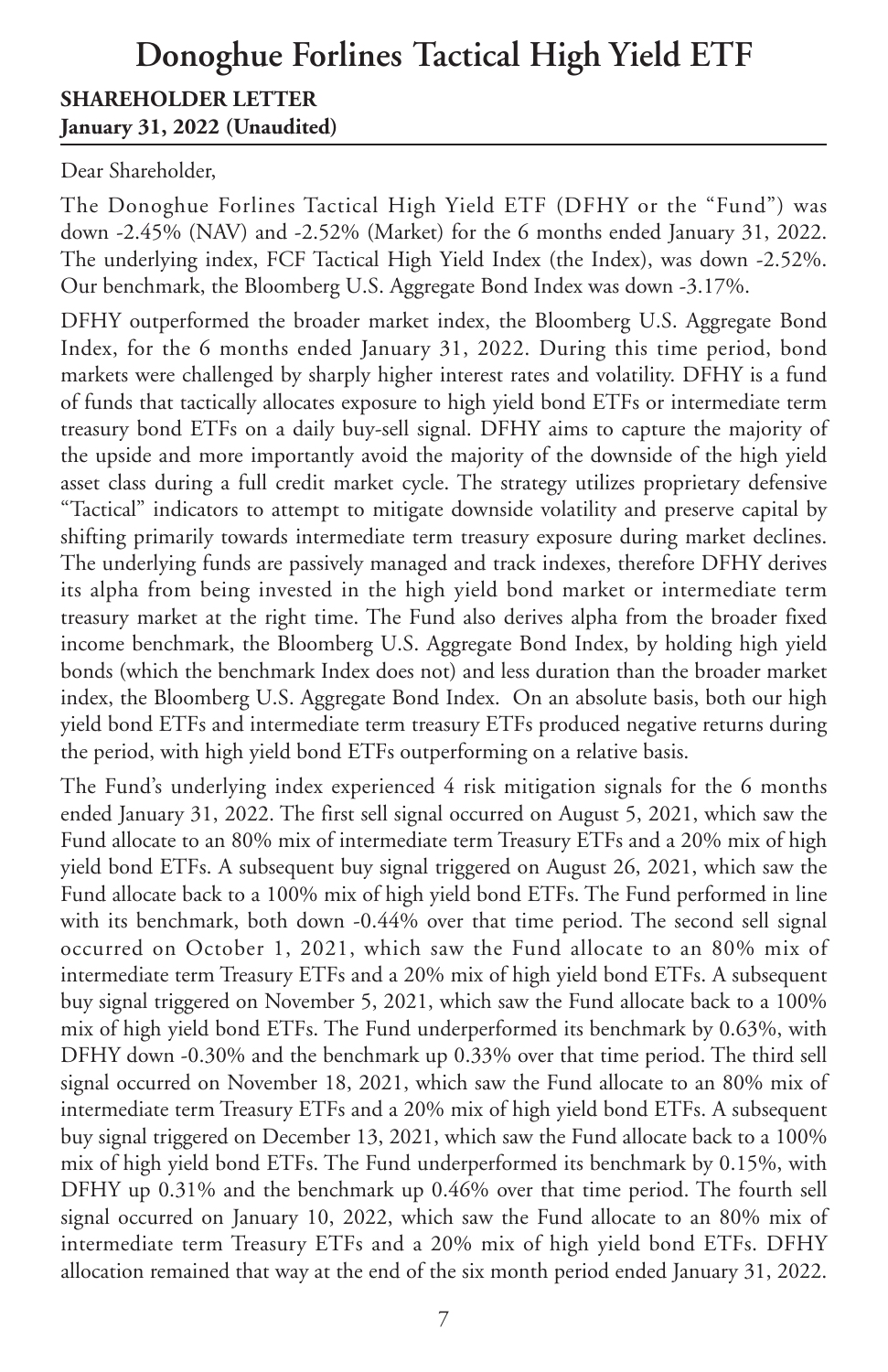### **Donoghue Forlines Tactical High Yield ETF SHAREHOLDER LETTER January 31, 2022 (Unaudited) (Continued)**

The Fund underperformed its benchmark by 0.11%, with DFHY down -0.65% and the benchmark down -0.54% over that time period. While the signals did not provide positive attribution against being fully invested in high yield bond ETFs for the duration of the time period, the portfolio benefited from its high yield allocation when invested and benefited from less exposure to duration than the benchmark index which allowed it to outperform on a relative basis.

Must be preceded or accompanied by a current Fund prospectus.

The views and opinions expressed in this discussion are those of FCF Advisors LLC and Donoghue Forlines LLC. The views and opinions expressed are subject to change at any time, are not guaranteed and should not be considered investment advice.

#### **Past performance is no guarantee of future results.**

Fund holdings and sector allocations are subject to change and are not recommendations to buy or sell any security. Current and future portfolio holdings are subject to risk. Please refer to the Schedule of Investments contained in this report for a full listing of fund holdings.

**The performance data quoted represents past performance. Past performance does not guarantee future results. The investment return and principal value of an investment will fluctuate so that an investor's shares, when sold or redeemed, may be worth more or less than their original cost and current performance may be lower or higher than the performance quoted. Performance current to the most recent month-end can be obtained by calling (toll free 800-617-0004).**

**Investing involves risk, including the possible loss of principal. Individual shares of any ETF are bought and sold at market price (not NAV), may trade at a discount or premium to NAV and are not individually redeemed from the Fund. Brokerage commissions will reduce returns. Because the Fund invests in ETFs, an investor will indirectly bear the principal risks of the underlying funds, including illiquidity, and an investment in the Fund will entail more costs and expenses than a direct investment** in the Underlying ETFs. Passive funds that seek to track an index may hold the component securities of **the underlying index regardless of the current or projected performance of a specific security or the** relevant market as a whole, which could cause the fund returns to be lower than if the fund employed an active strategy. The performance of the Fund may diverge from that of its Index. Active and frequent **trading of portfolio securities may result in increased transaction costs to the Fund and may also result** in higher taxes if Shares are held in a taxable account. Investments in debt securities typically decrease **in value when interest rates rise. This risk is usually greater for longer-term debt securities. Investments in high yield securities and unrated securities of similar credit quality are considered to be speculative and are generally subject to a greater risk of loss of principal and interest than investment grade** securities. Investment in a fund that utilizes a tactical overlay that seeks to minimize risk may not be **appropriate for every investor seeking a particular risk profile.**

The Donoghue Forlines Tactical High Yield ETF is distributed by Quasar Distributors, LLC.

FCF Tactical High Yield Index tracks the performance of a rules-based tactical strategy that employs technical signals to determine a bullish or defensive posture: when bullish, the Index is fully invested into selected High Yield Bond exchange-traded funds ("ETFs"); when defensive, the Index directs 80% of its position into selected intermediate-term U.S. Treasury ETFs.

The Bloomberg U.S. Aggregate Bond Index, or the Agg, is a broad base, market capitalization-weighted bond market index representing intermediate term investment grade bonds traded in the United States.

Alpha is a term used in investing to describe an investment strategy's ability to beat the market, or its "edge."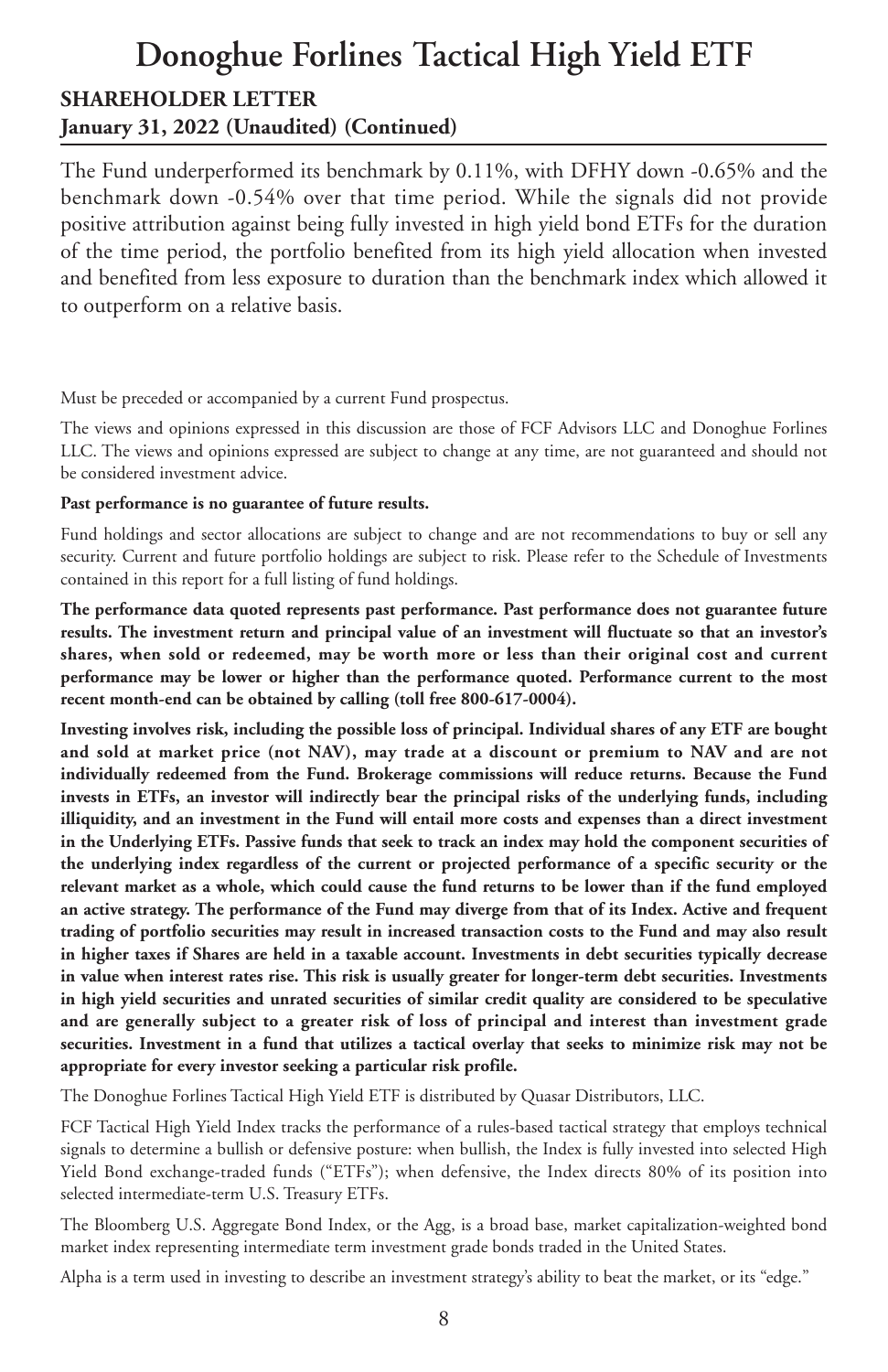### **Donoghue Forlines Tactical High Yield ETF**

### **PERFORMANCE SUMMARY**

**January 31, 2022 (Unaudited)**



|                                                       | One       | <b>Since</b>             |
|-------------------------------------------------------|-----------|--------------------------|
| Average Annual Total Returns (as of January 31, 2022) | Year      | Inception <sup>(a)</sup> |
| Donoghue Forlines Tactical High Yield ETF - NAV       | $-0.25%$  | 0.35%                    |
| Donoghue Forlines Tactical High Yield ETF - Market    | $-0.34\%$ | 0.32%                    |
| FCF Tactical High Yield Index                         | $-0.58\%$ | $-0.04\%$                |
| Bloomberg U.S. Aggregate Bond Index                   | $-2.97\%$ | $-2.84%$                 |

*This chart assumes an initial gross investment of \$10,000 made on December 7, 2020 (commencement of the Fund's operations). Returns shown include the reinvestment of all dividends. Returns shown do not reflect the deductions of taxes that a shareholder would pay on Fund distributions or the redemption of Fund shares. Past performance is not predictive of future performance. Investment return and principal value will fluctuate so that your shares, when redeemed, may be worth more or less than original cost. Index returns do not* reflect the effects of fees or expenses. It is not possible to invest directly in an index. The total *operating expense ratio as stated in the fee table to the Fund's prospectus dated November 29, 2021 is 0.88%. For performance information current to the most recent month-end, please call 1-800-617-0004.*

(a) Commencement of operations on December 7, 2020.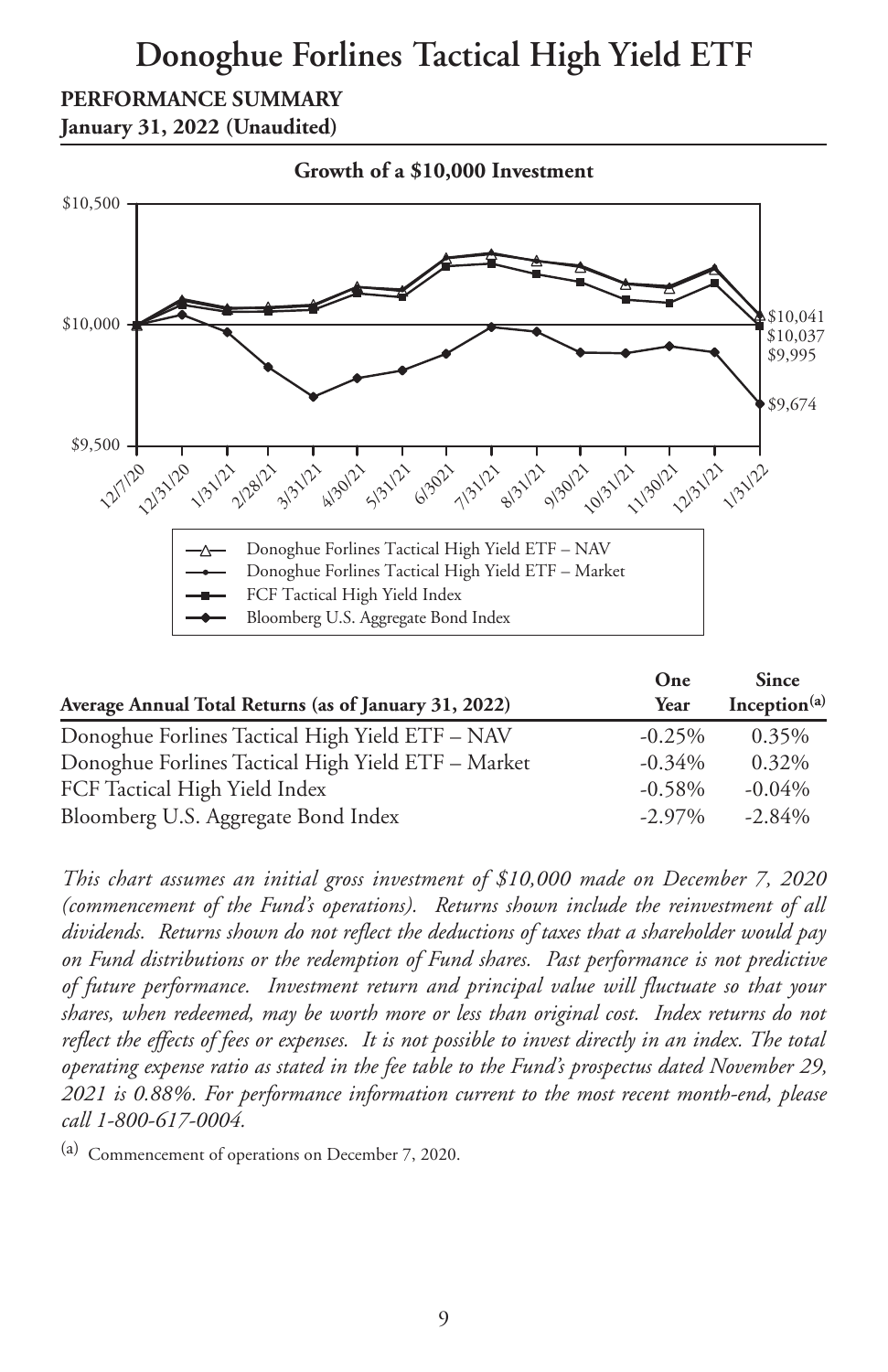### **Donoghue Forlines Risk Managed Innovation ETF SHAREHOLDER LETTER January 31, 2022 (Unaudited)**

Dear Shareholder,

The Donoghue Forlines Risk Managed Innovation ETF (DFNV) was down -6.57% (NAV) and -6.55% (Market) for the 6 months ended January 31, 2022. The underlying index, FCF Risk Managed Quality Innovation Index, was down -6.43%. Our benchmark, the Russell 1000 Total Return Index (R1000), was up 1.69%.

On an absolute basis, the leading contributors of DFNV were Financial stocks with a 0.18% return, and Large Growth stocks with 27.96% return; the largest detractors were Communication stocks with a -15.09% return. On a benchmark relative basis, the best active contributors were Communications stocks, adding 0.24% active return over R1000, and Large Growth stocks contributed to 0.98% active return. The main active detractor was Information Technology stocks, losing -3.59%, and Mid Blend stocks, losing -0.73%.

DFNV owns a portfolio of high-quality innovative stocks selected by our proprietary free cash flow algorithm: as of January 31, 2022, the weighted average return on equity for DFNV was 20.46%, compared to 54.36% of R1000 and debt-to-capital of 41.53% compared to 42.10%. The Free Cash Flow Growth YoY (year-over-year) for DFNV was 205.92%, compared to Russell 1000's 73.87%. DFNV remained fully invested during the period ending January 31, 2022, as the Fund's underlying index did not employ the downside risk mitigation model.

Must be preceded or accompanied by a current Fund prospectus.

The views and opinions expressed in this discussion are those of FCF Advisors LLC and Donoghue Forlines LLC. The views and opinions expressed are subject to change at any time, are not guaranteed and should not be considered investment advice.

#### **Past performance is no guarantee of future results.**

Fund holdings and sector allocations are subject to change and are not recommendations to buy or sell any security. Current and future portfolio holdings are subject to risk. Please refer to the Schedule of Investments contained in this report for a full listing of fund holdings.

**The performance data quoted represents past performance. Past performance does not guarantee future results. The investment return and principal value of an investment will fluctuate so that an investor's shares, when sold or redeemed, may be worth more or less than their original cost and current performance may be lower or higher than the performance quoted. Performance current to the most recent month-end can be obtained by calling (toll free 800-617-0004).**

**Investing involves risk, including the possible loss of principal. Individual shares of any ETF are bought and sold at market price (not NAV), may trade at a discount or premium to NAV and are not individually redeemed from the Fund. Brokerage commissions will reduce returns. Investments in the Fund include risks associated with small-and mid-cap securities which may have less liquidity and greater volatility than large-cap securities. Because the Fund may invest in ETFs, an investor will indirectly bear the principal risks of the underlying funds, including illiquidity, and an investment in the Fund will entail more costs and expenses than a direct investment in the Underlying ETFs. Passive funds that seek to track an index may hold the component securities of the underlying index regardless**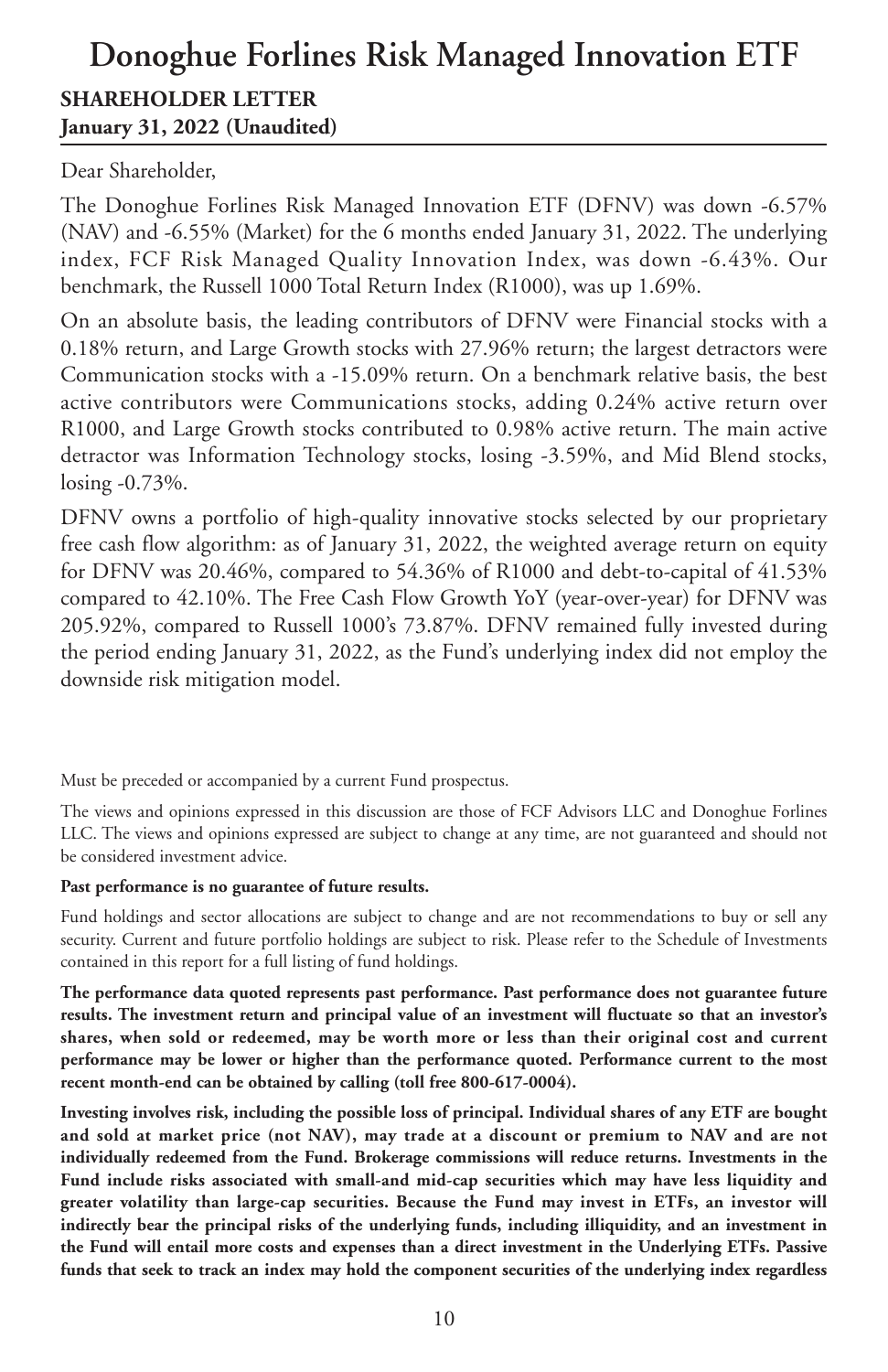#### **SHAREHOLDER LETTER**

**January 31, 2022 (Unaudited) (Continued)**

of the current or projected performance of a specific security or the relevant market as a whole, which could cause the fund returns to be lower than if the fund employed an active strategy. The performance of the Fund may diverge from that of its Index. Active and frequent trading of portfolio securities may result in increased transaction costs to the Fund and may also result in higher taxes if Shares are held in **a taxable account. Investment in a fund that utilizes a downside protection model that seeks to minimize risk only during certain prolonged bear market environments may not be appropriate for ever investor seeking a particular risk profile.**

Free Cash Flow represents the cash that a company is able to generate after accounting for capital expenditures.

The Donoghue Forlines Risk Managed Innovation ETF is distributed by Quasar Distributors, LLC.

FCF Risk Managed Quality Innovation Index tracks the performance of a rules-based strategy that aims to provide risk-managed exposure to U.S. publicly traded companies with strong free cash flow and strong research and development ("R&D") investment.

The Russell 1000 Index is a stock market index that tracks the highest-ranking 1,000 stocks in the Russell 3000 Index, which represent about 90% of the total market capitalization of that index.

Return on equity (ROE) is a measure of financial performance calculated by dividing net income by shareholders' equity.

The weighted average return is the sum total of the product (or multiplication) of weights that are associated with different investment options and their respective returns.

A company's debt-to-capital ratio or D/C ratio is the ratio of its total debt to its total capital, its debt and equity combined.

YOY (Year over Year) is used to make comparisons between one time period and another that is one year earlier.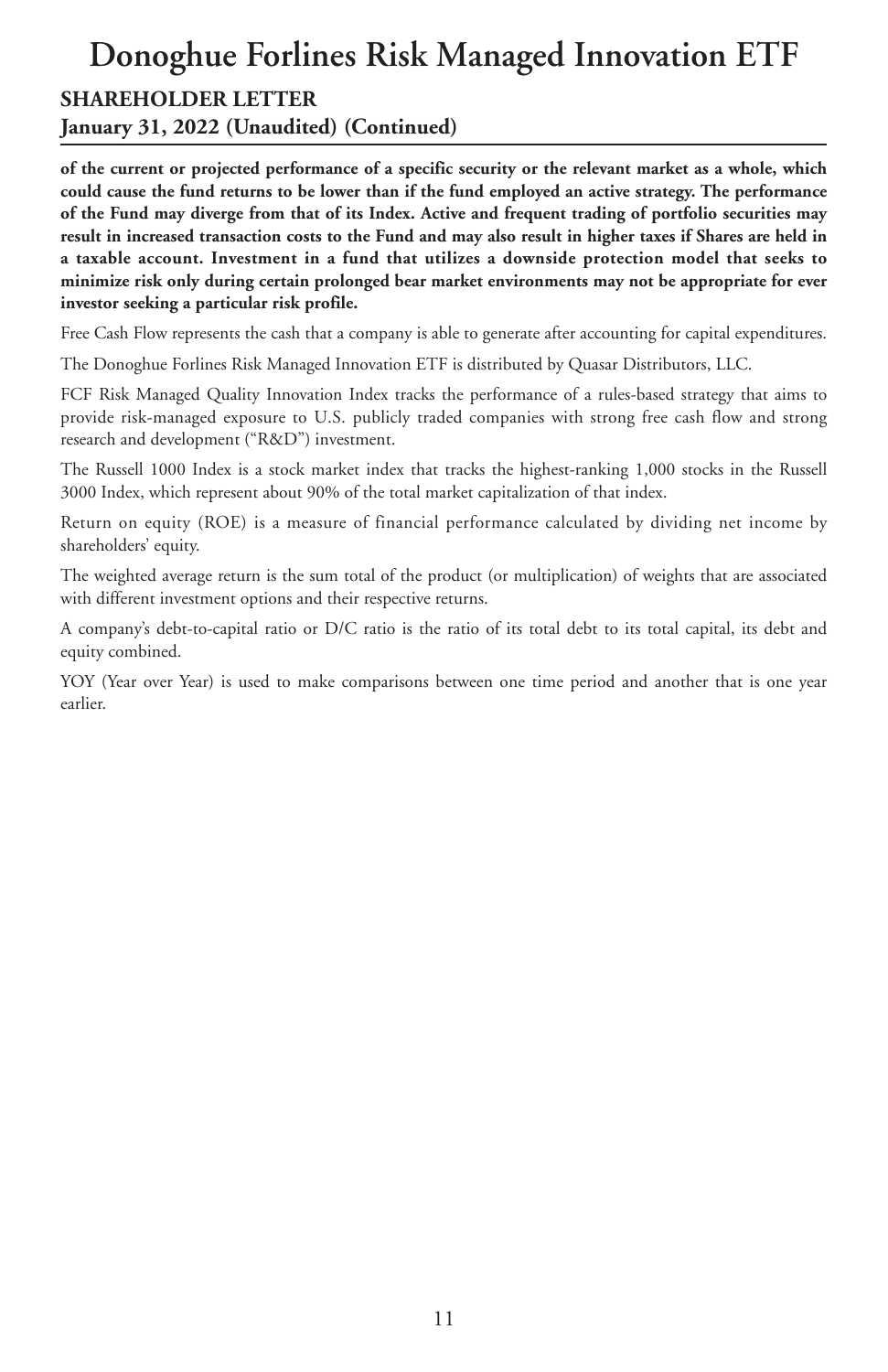### **PERFORMANCE SUMMARY**

**January 31, 2022 (Unaudited)**



| Average Annual Total Returns (as of January 31, 2022)  | One<br>Year | <b>Since</b><br>Inception <sup>(a)</sup> |
|--------------------------------------------------------|-------------|------------------------------------------|
| Donoghue Forlines Risk Managed Innovation ETF – NAV    | 5.23%       | 9.23%                                    |
| Donoghue Forlines Risk Managed Innovation ETF - Market | 4.93%       | 9.23%                                    |
| FCF Risk Managed Quality Innovation Index              | 5.67%       | 9.73%                                    |
| Russell 1000 <sup>®</sup> Total Return Index           | 20.32%      | 18.66%                                   |

*This chart assumes an initial gross investment of \$10,000 made on December 7, 2020 (commencement of the Fund's operations). Returns shown include the reinvestment of all dividends. Returns shown do not reflect the deductions of taxes that a shareholder would pay on Fund distributions or the redemption of Fund shares. Past performance is not predictive of future performance. Investment return and principal value will fluctuate so that your shares, when redeemed, may be worth more or less than original cost. Index returns do not* reflect the effects of fees or expenses. It is not possible to invest directly in an index. The total *operating expense ratio as stated in the fee table to the Fund's prospectus dated November 29, 2021 is 0.69%. For performance information current to the most recent month-end, please call 1-800-617-0004.*

(a) Commencement of operations on December 7, 2020.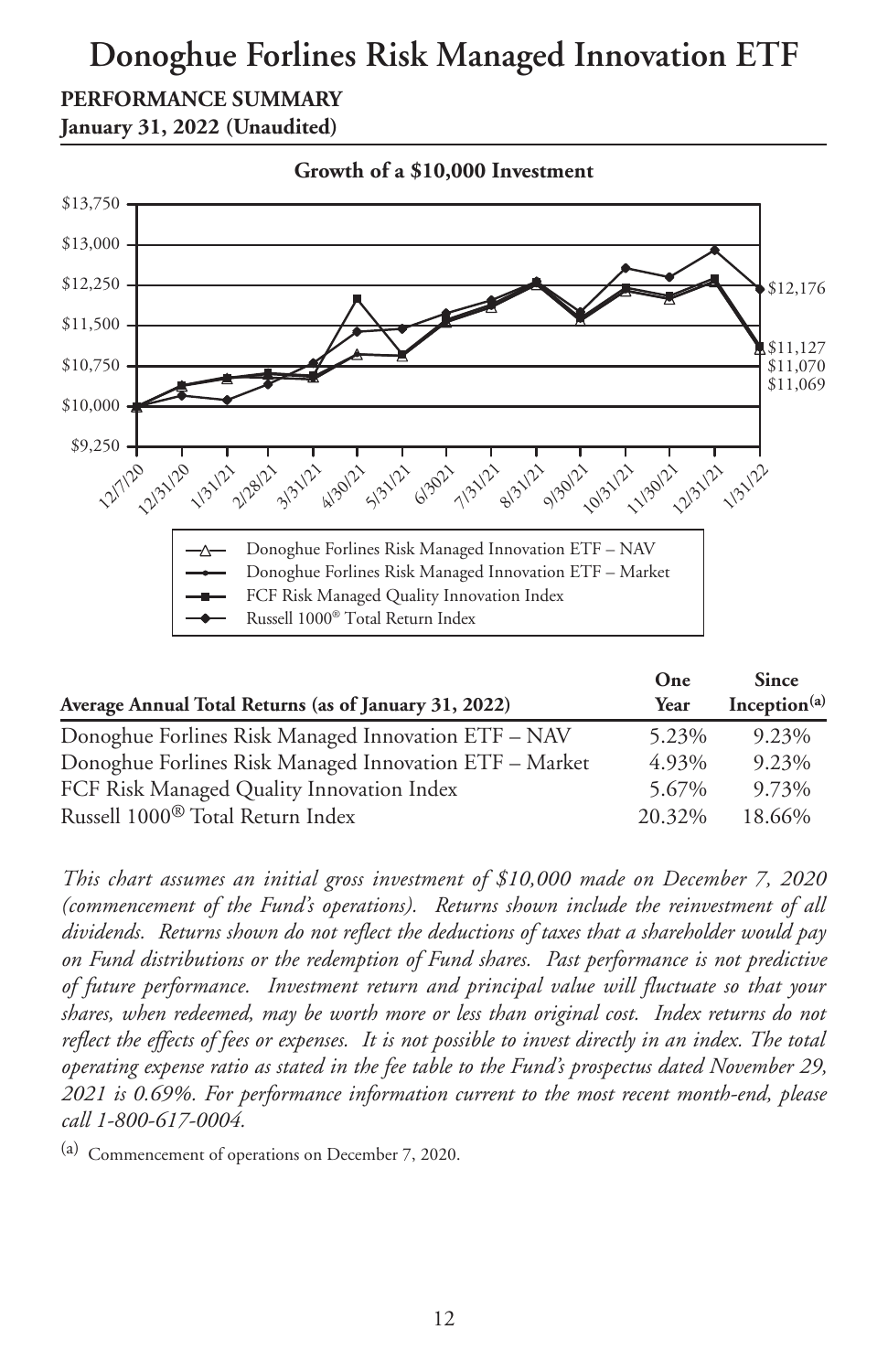### **Donoghue Forlines Yield Enhanced Real Asset ETF SHAREHOLDER LETTER January 31, 2022 (Unaudited)**

Dear Shareholder,

The Donoghue Forlines Yield Enhanced Real Asset ETF (DFRA) began trading on December 14, 2021. Since the commencement of operations on December 13, 2021 through the period ended January 31, 2022, DFRA was up 4.89% (NAV) and 4.45% (Market). The underlying index, FCF Yield Enhanced Real Asset Index, was up 4.89%. DFRA's benchmark, the S&P Real Assets Equity Index was up 1.01%.

DFRA outperformed its benchmark since inception to the period ended January 31, 2022. Real asset equities, as represented by the S&P Real Assets Equity Index, outperformed the broader market, as represented by the S&P 500 Index, during this time period. The largest contributors to performance were Energy stocks and Consumer Staples, respectively up 16.04% and 15.65% during the time period. The largest detractors were Real Estate Stocks and Industrials, respectively down -3.00% and -3.35%.

DFRA owns a portfolio of high-quality real asset stocks\* selected by our proprietary free cash flow algorithm: as of January 31, 2022 the weighted average return on equity for DFRA was 24.61% and debt-to-capital of 47.57%. The price-to-sales ratio was 17.06 and the price-to-earnings ratio 17.06. Earnings growth year-over-year was 66.21% and the Free Cash Flow Growth YoY was 346.41%.

\* "Real asset" stocks are currently defined as common stock, real estate investment trusts ("REITs"), master limited partnerships ("MLPs"), and American Depositary Receipts ("ADRs") included in the "Real Assets Industry Group," as defined by FCF Indexes LLC, the index provider for the FCF Yield Enhanced Real Asset Index.

The views and opinions expressed in this discussion are those of FCF Advisors LLC and Donoghue Forlines LLC. The views and opinions expressed are subject to change at any time, are not guaranteed and should not be considered investment advice.

Fund holdings and sector allocations are subject to change and are not recommendations to buy or sell any security. Current and future portfolio holdings are subject to risk. Please refer to the Schedule of Investments contained in this report for a full listing of fund holdings.

**The performance data quoted represents past performance. Past performance does not guarantee future results. The investment return and principal value of an investment will fluctuate so that an investor's shares, when sold or redeemed, may be worth more or less than their original cost and current performance may be lower or higher than the performance quoted. Performance current to the most recent month-end can be obtained by calling (toll free 800-617-0004).**

**Investing involves risk, including the possible loss of principal. Individual shares of any ETF are bought and sold at market price (not NAV), may trade at a discount or premium to NAV and are not individually redeemed from the Fund. Brokerage commissions will reduce returns.**

**Passive funds that seek to track an index may hold the component securities of the underlying index regardless of the current or projected performance of a specific security or the relevant market as a** whole, which could cause the fund returns to be lower than if the fund employed an active strategy. The performance of the Fund may diverge from that of its Index known as tracking error. The Fund is new **with limited performance history to evaluate.**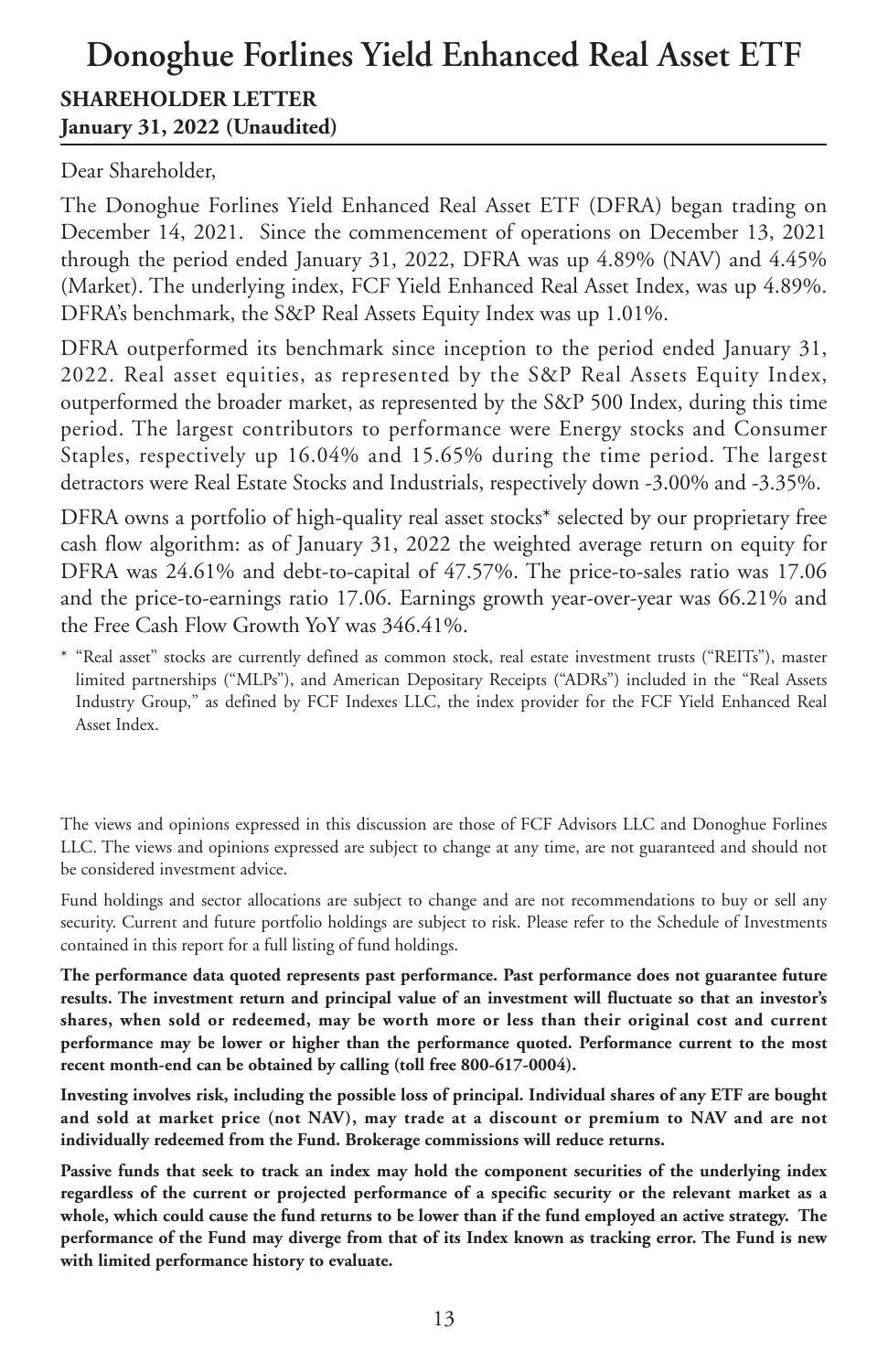# **Donoghue Forlines Yield Enhanced Real Asset ETF**

#### **SHAREHOLDER LETTER**

**January 31, 2022 (Unaudited) (Continued)**

The Fund may be subject to certain risks associated with direct investments in REITs such as the quality **of credit, changes in their underlying properties and by defaults by borrowers or tenants. MLPs can be affected by macroeconomic factors, expectations of interest rates, investor sentiment or changes in a particular issuer's financial condition. The Fund is more susceptible to adverse developments affecting one or more of these sectors.**

Free Cash Flow represents the cash that a company is able to generate after accounting for capital expenditures.

The Donoghue Forlines Yield Enhanced Real Asset ETF is distributed by Quasar Distributors, LLC.

Return on equity (ROE) is a measure of financial performance calculated by dividing net income by shareholders' equity.

A company's earnings are its after-tax net income. This is the company's bottom line or its profits.

Market Price: The current price at which shares are bought and sold. Market returns are based upon last trade price.

NAV: The dollar value of a single share, based on the value of the underlying assets of the fund minus its liabilities, divided by the number of shares outstanding. Calculated at the end of each business day.

The S&P Real Assets Equity Index is a static weighted return of investable and liquid equity indexed components that measures the performance of real return strategies that invest in listed global property, infrastructure, natural resources, and timber and forestry companies.

The FCF Yield Enhanced Real Asset Index is designed to track the investment result of a rules-based strategy that aims to provide exposure to global "real assets" equities.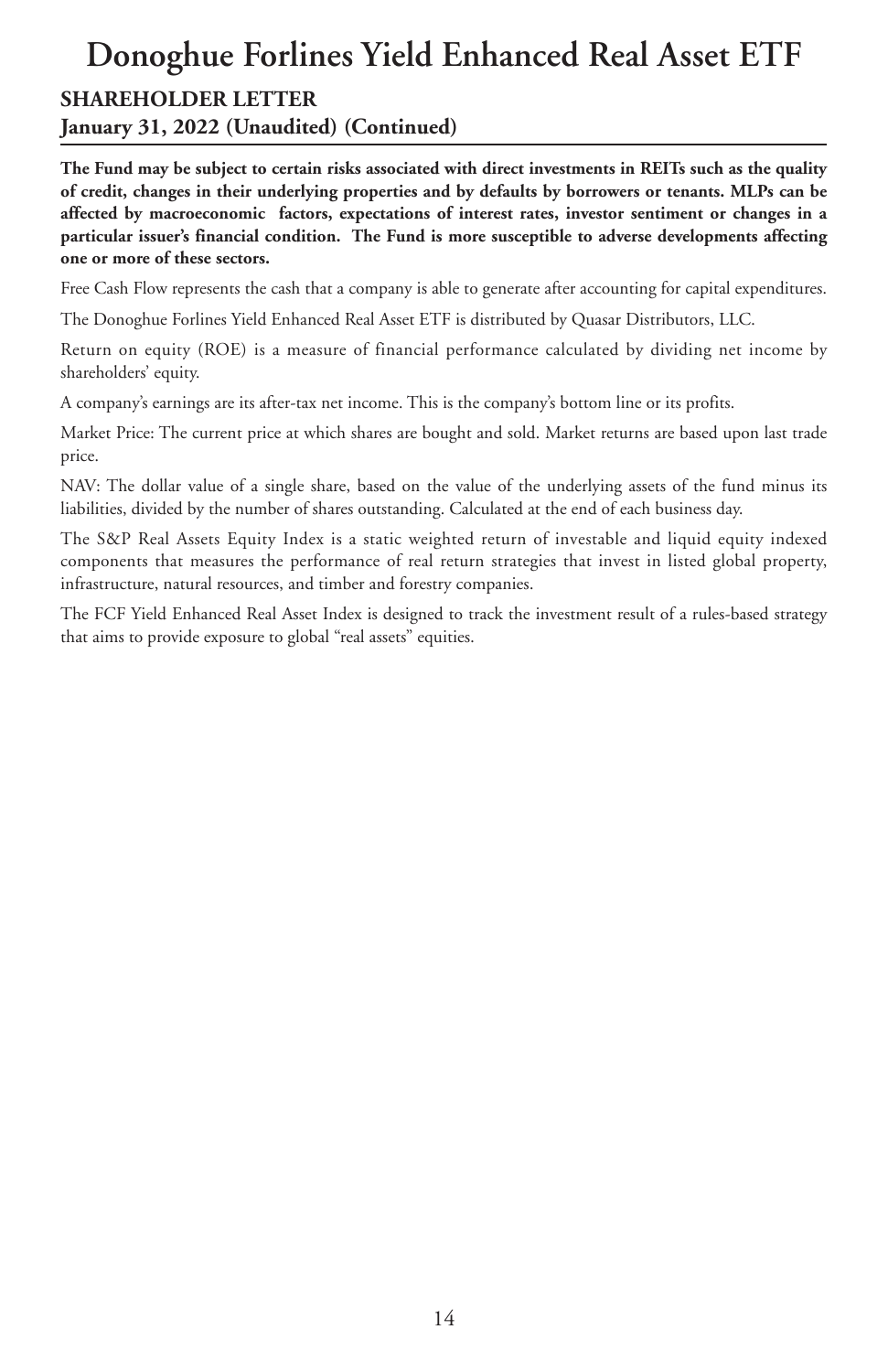### **Donoghue Forlines Yield Enhanced Real Asset ETF**

### **PERFORMANCE SUMMARY**

**January 31, 2022 (Unaudited)**



|                                                          | <b>Since</b>    |
|----------------------------------------------------------|-----------------|
| Cumulative Returns (as of January 31, 2022)              | Inception $(a)$ |
| Donoghue Forlines Yield Enhanced Real Asset ETF - NAV    | 4.89%           |
| Donoghue Forlines Yield Enhanced Real Asset ETF - Market | 4.45%           |
| FCF Yield Enhanced Real Asset Index                      | 4.89%           |
| S&P Real Assets Equity Index (Net Total Return)          | 1.01%           |

*This chart assumes an initial gross investment of \$10,000 made on December 13, 2021 (commencement of the Fund's operations). Returns shown include the reinvestment of all dividends. Returns shown do not reflect the deductions of taxes that a shareholder would pay on Fund distributions or the redemption of Fund shares. Past performance is not predictive of future performance. Investment return and principal value will fluctuate so that your shares, when redeemed, may be worth more or less than original cost. Index returns do not* reflect the effects of fees or expenses. It is not possible to invest directly in an index. The total *operating expense ratio as stated in the fee table to the Fund's prospectus dated November 29, 2021 is 0.69%. For performance information current to the most recent month-end, please call 1-800-617-0004.*

(a) Commencement of operations on December 13, 2021.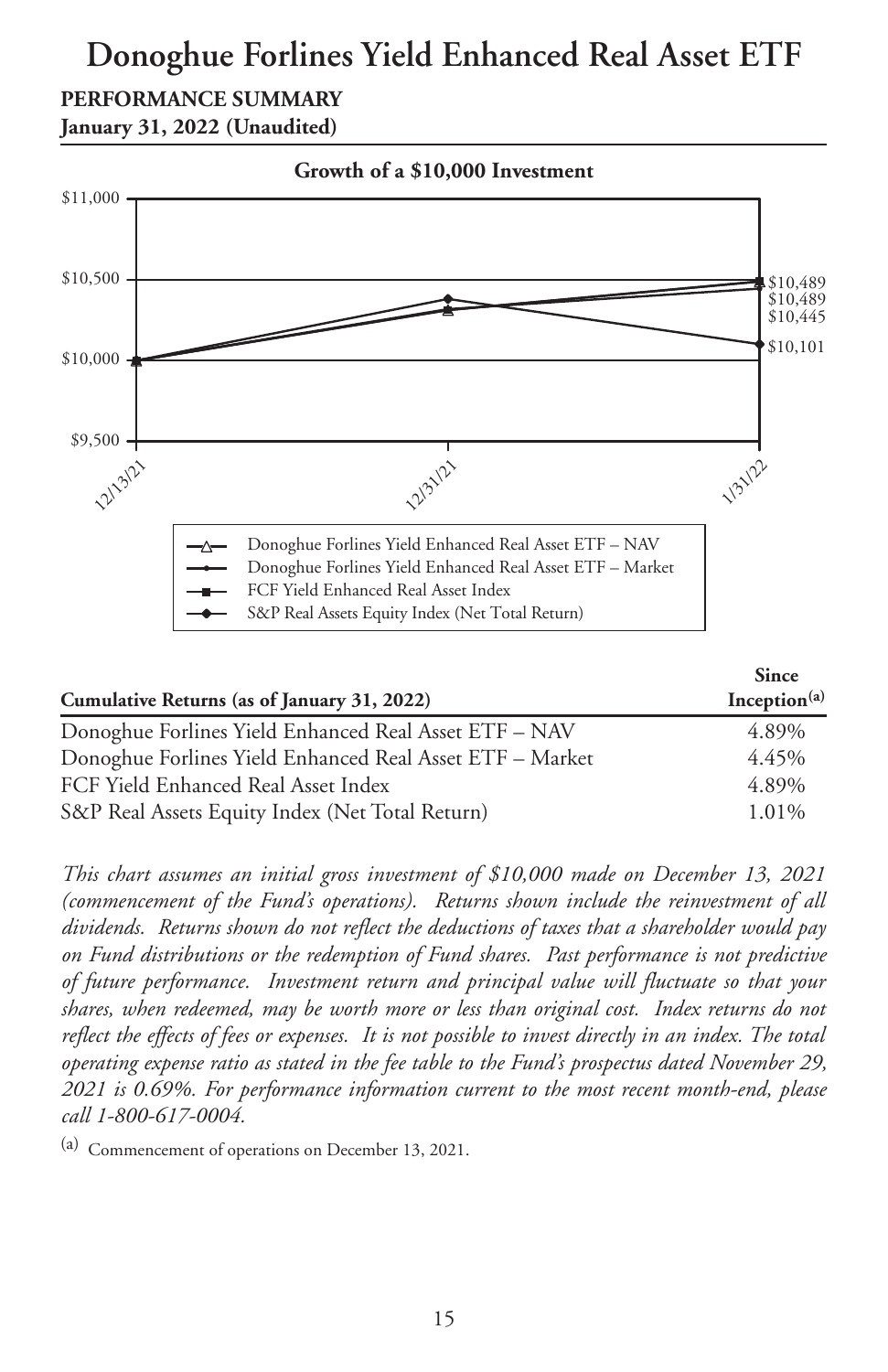#### **SHAREHOLDER EXPENSE EXAMPLES For the Six-Months Ended January 31, 2022 (Unaudited)**

As a shareholder of a Fund you incur two types of costs: (1) transaction costs for purchasing and selling shares; and (2) ongoing costs, including management fees and other Fund expenses. The following examples are intended to help you understand your ongoing costs (in dollars and cents) of investing in the Funds and to compare these costs with the ongoing costs of investing in other funds.

Each example is based on an investment of \$1,000 invested at the beginning of the period and held for the entire six-month period as indicated below.

#### **Actual Expenses**

The first line in the table below provides information about actual account values and actual expenses. You may use the information provided in this line, together with the amount you invested, to estimate the expenses that you paid over the period. Simply divide your account value by \$1,000 (for example, an \$8,600 ending account value divided by \$1,000 = 8.6), then multiply the result by the number in the first line under the heading entitled "Expenses Paid During Period" to estimate the expenses you paid on your account during the period.

#### **Hypothetical Example for Comparison Purposes**

The second line in the table below provides information about hypothetical account values and hypothetical expenses based on the respective Fund's actual expense ratio and an assumed rate of return of 5% per year before expenses, which is not the Fund's actual return. The hypothetical account values and expenses may not be used to estimate the actual ending account balance or expenses you paid for the period. You may use this information to compare the ongoing costs of investing in a Fund and other funds. To do so, compare this 5% hypothetical example with the 5% hypothetical examples that appear in the shareholder reports of the other funds. Please note that the expenses shown in the table are meant to highlight your ongoing costs only and do not reflect any transactional cost, such as brokerage commissions paid on purchases and sales of Fund shares. Therefore, the second line in the table below is useful in comparing ongoing Fund costs only and will not help you determine the relative total costs of owning different funds. In addition, if these transactional costs were included, your costs would have been higher.

|                                          | Beginning  | Ending     | <b>Expenses Paid</b> |
|------------------------------------------|------------|------------|----------------------|
|                                          | Account    | Account    | <b>During Period</b> |
|                                          | Value      | Value      | $8/1/21 -$           |
|                                          | 8/1/21     | 1/31/22    | $1/31/22^{(a)}$      |
| <b>FCF US Quality ETF</b>                |            |            |                      |
| Actual                                   | \$1,000.00 | \$1,027.30 | \$3.01               |
| Hypothetical (5% return before expenses) | \$1,000.00 | \$1,022.23 | \$3.01               |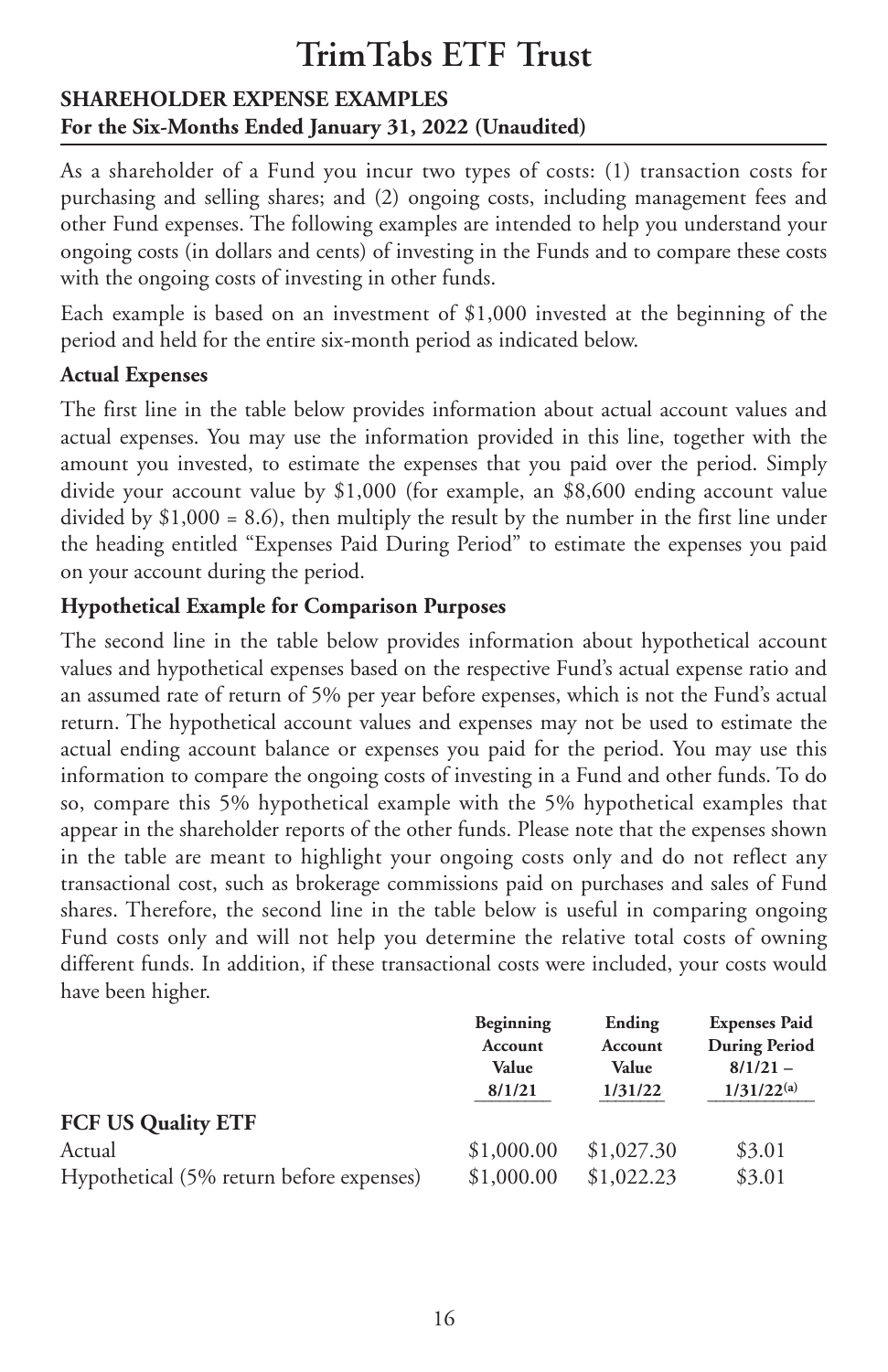#### **SHAREHOLDER EXPENSE EXAMPLES**

**For the Six-Months Ended January 31, 2022 (Unaudited) (Continued)**

|                                                           | Beginning<br>Account<br>Value<br>8/1/21          | Ending<br>Account<br>Value<br>1/31/22 | <b>Expenses Paid</b><br><b>During Period</b><br>$8/1/21 -$<br>$1/31/22^{(a)}$   |
|-----------------------------------------------------------|--------------------------------------------------|---------------------------------------|---------------------------------------------------------------------------------|
| <b>FCF International Quality ETF</b>                      |                                                  |                                       |                                                                                 |
| Actual                                                    | \$1,000.00                                       | 949.60<br>\$                          | \$2.90                                                                          |
| Hypothetical (5% return before expenses)                  | \$1,000.00                                       | \$1,022.23                            | \$3.01                                                                          |
|                                                           | Beginning<br>Account<br>Value<br>8/1/21          | Ending<br>Account<br>Value<br>1/31/22 | <b>Expenses Paid</b><br><b>During Period</b><br>$8/1/21 -$<br>$1/31/22^{(b)}$   |
| <b>Donoghue Forlines</b>                                  |                                                  |                                       |                                                                                 |
| <b>Tactical High Yield ETF</b>                            |                                                  |                                       |                                                                                 |
| Actual                                                    | \$1,000.00                                       | 975.50<br>\$                          | \$3.44                                                                          |
| Hypothetical (5% return before expenses)                  | \$1,000.00                                       | \$1,021.73                            | \$3.52                                                                          |
|                                                           | Beginning<br><b>Account</b><br>Value<br>8/1/21   | Ending<br>Account<br>Value<br>1/31/22 | <b>Expenses Paid</b><br><b>During Period</b><br>$8/1/21 -$<br>$1/31/22^{(b)}$   |
|                                                           |                                                  |                                       |                                                                                 |
| Donoghue Forlines Risk                                    |                                                  |                                       |                                                                                 |
| <b>Managed Innovation ETF</b><br>Actual                   |                                                  | 934.30<br>\$                          | \$3.36                                                                          |
| Hypothetical (5% return before expenses)                  | \$1,000.00<br>\$1,000.00                         | \$1,021.73                            | \$3.52                                                                          |
|                                                           | Beginning<br><b>Account</b><br>Value<br>12/13/21 | Ending<br>Account<br>Value<br>1/31/22 | <b>Expenses Paid</b><br><b>During Period</b><br>$12/13/21 -$<br>$1/31/22^{(c)}$ |
| Donoghue Forlines Yield<br><b>Enhanced Real Asset ETF</b> |                                                  |                                       |                                                                                 |
| Actual <sup>(c)</sup>                                     | \$1,000.00                                       | \$1,048.90                            | \$0.95                                                                          |

(a) Actual Expenses Paid are equal to the Fund's annualized expense ratio of 0.59%, multiplied by the average account value over the period, multiplied by 184/365 to reflect the period.

(b) Actual Expenses Paid are equal to the Fund's annualized expense ratio of 0.69%, multiplied by the average account value over the period, multiplied by 184/365 to reflect the period.

(c) Actual Expenses Paid are equal to the Fund's annualized expense ratio of 0.69%, multiplied by the average account value over the period, multiplied by 49/365 to reflect the period.

(d) Hypothetical Expenses Paid are equal to the Fund's annualized expense ratio of 0.69%, multiplied by the average account value over the period, multiplied by 184/365 to reflect the period.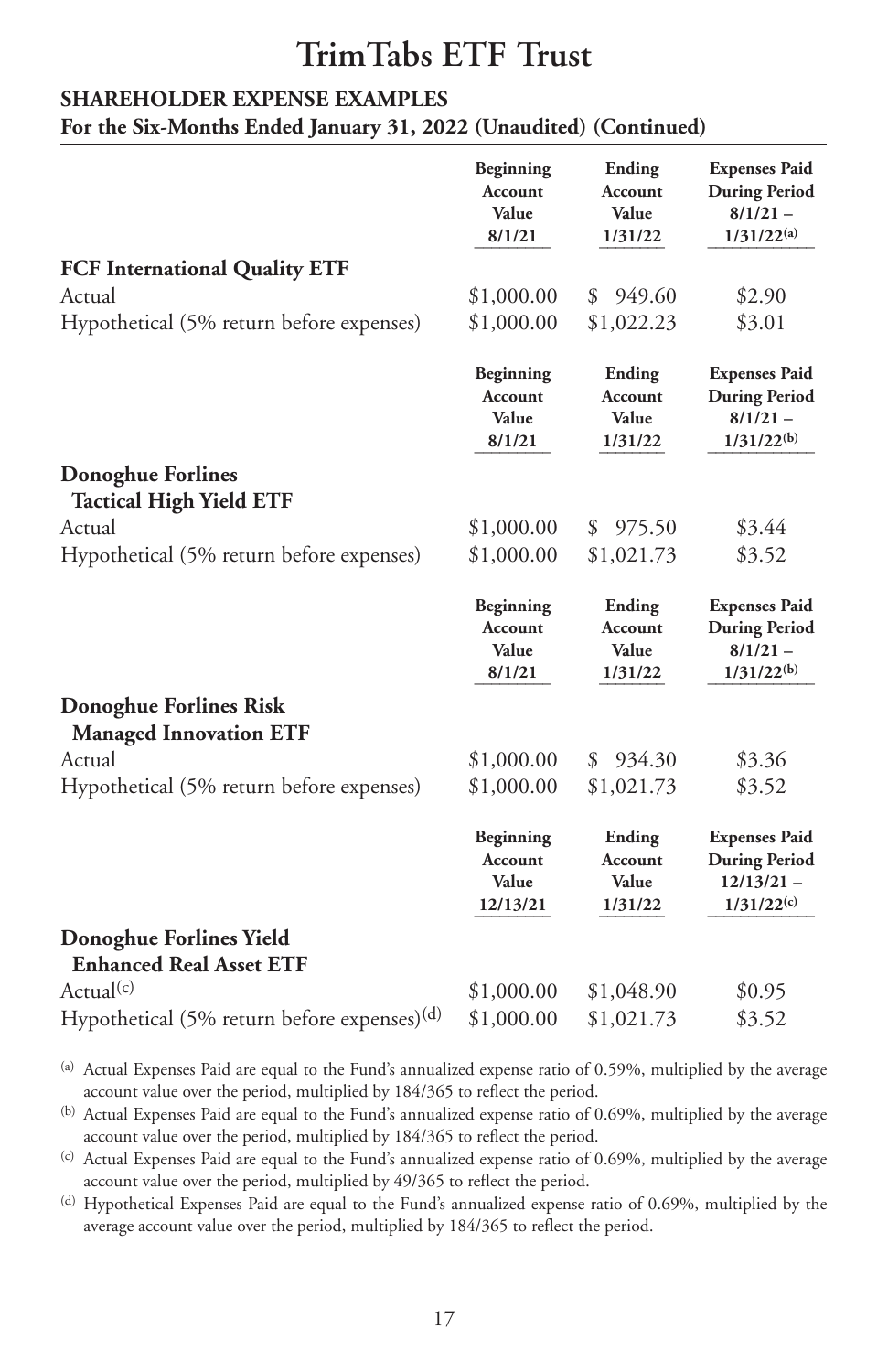#### **PORTFOLIO HOLDINGS ALLOCATION (as a % of net assets) January 31, 2022 (Unaudited)**

| <b>FCF US Quality ETF</b>                                           |                         |
|---------------------------------------------------------------------|-------------------------|
| Communications                                                      | 4.6%                    |
| <b>Consumer Discretionary</b>                                       | 9.4%                    |
| <b>Consumer Staples</b>                                             | 7.8%                    |
| Energy                                                              | 2.8%                    |
| Financials                                                          | 11.8%                   |
| Health Care                                                         | 12.4%                   |
| Industrials                                                         | 8.7%                    |
| Materials                                                           | 2.0%                    |
| Technology                                                          | $37.4\%$ <sup>(a)</sup> |
| REITs                                                               | 2.7%                    |
| Money Market Fund                                                   | 0.4%                    |
| Investment Purchased with the Cash Proceeds from Securities Lending | $8.7\%$ <sup>(b)</sup>  |
| Liabilities in Excess of Other Assets                               | $(8.7)\%$               |
| Total Net Assets                                                    | 100.0%                  |
|                                                                     |                         |
| <b>FCF International Quality ETF</b>                                |                         |
| Australia                                                           | 8.7%                    |
| Brazil                                                              | 1.3%                    |
| Canada                                                              | 7.9%                    |
| China                                                               | 5.1%                    |
| Denmark                                                             | $6.0\%$                 |
| Finland                                                             | 2.1%                    |
| France                                                              | 5.4%                    |
| Germany                                                             | 3.9%                    |
| Hong Kong                                                           | 1.0%                    |
| India                                                               | 0.4%                    |
| Ireland                                                             | 2.9%                    |
| Israel                                                              | 0.7%                    |
| Italy                                                               | 1.5%                    |
| Japan                                                               | 10.1%                   |
| Mexico                                                              | 0.9%                    |
| Netherlands                                                         | 2.7%                    |
| Norway                                                              | 1.4%                    |
| Portugal                                                            | $0.6\%$                 |
| Republic of Korea                                                   | 1.0%                    |
| Singapore                                                           | 0.5%                    |
| South Africa                                                        | 1.3%                    |
| Sweden                                                              | 6.9%                    |
| Switzerland                                                         | 10.8%                   |
| Taiwan                                                              | 1.0%                    |
| United Kingdom                                                      | 15.2%                   |
| Money Market Fund                                                   | 0.4%                    |
| Investment Purchased with the Cash Proceeds from Securities Lending | $4.6\%$ <sup>(b)</sup>  |
| Liabilities in Excess of Other Assets                               | $(4.3)\%$               |
| Total Net Assets                                                    | 100.0%                  |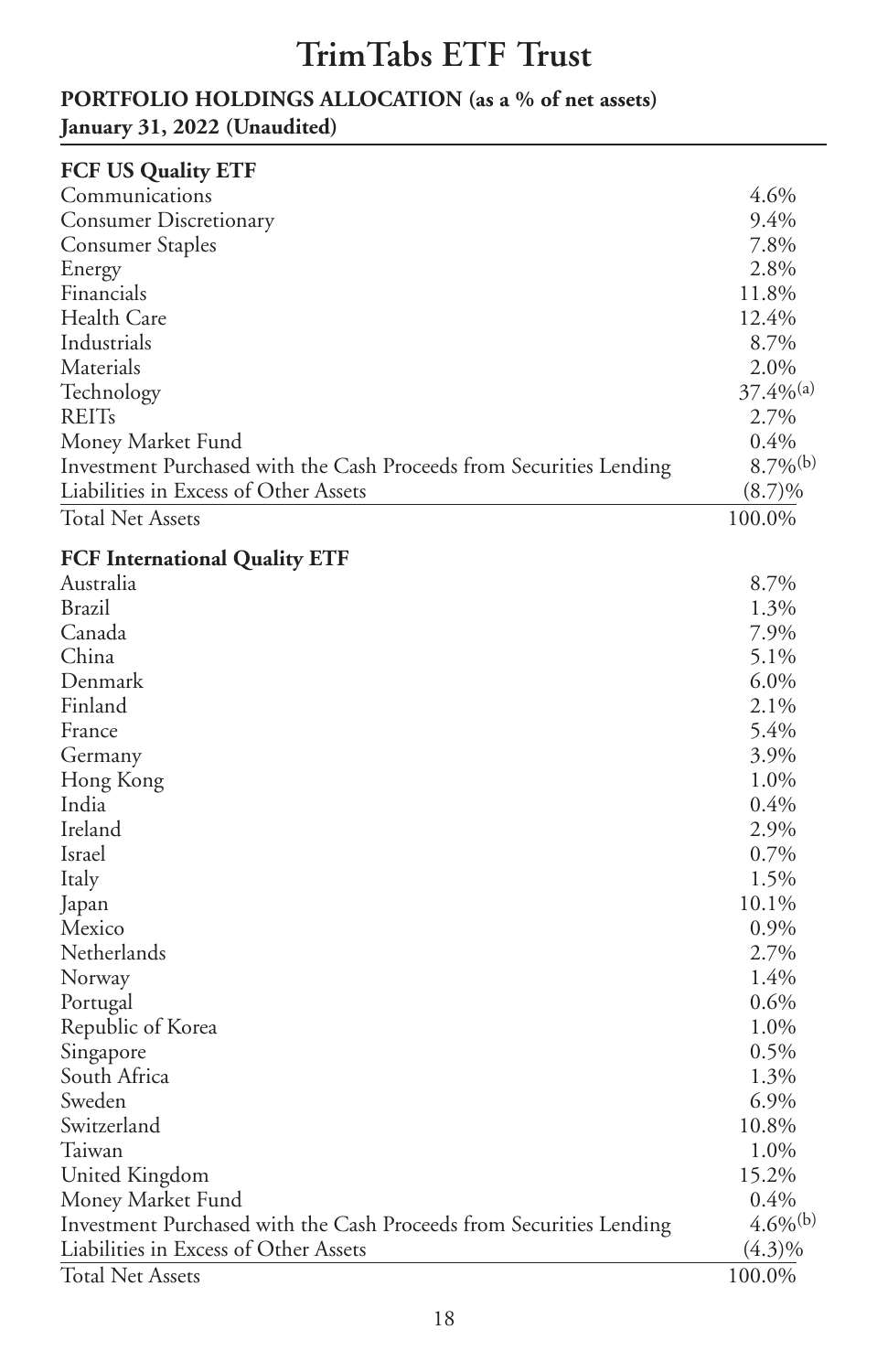#### **PORTFOLIO HOLDINGS ALLOCATION (as a % of net assets) January 31, 2022 (Unaudited) (Continued)**

| Donoghue Forlines Tactical High Yield ETF                           |                         |
|---------------------------------------------------------------------|-------------------------|
| Exchange-Traded Funds                                               | 99.9%                   |
| Money Market Fund                                                   | 0.2%                    |
| Investment Purchased with the Cash Proceeds from Securities Lending | $24.8\%$ <sup>(b)</sup> |
| Liabilities in Excess of Other Assets                               | $(24.9)\%$              |
| <b>Total Net Assets</b>                                             | 100.0%                  |
| Donoghue Forlines Risk Managed Innovation ETF                       |                         |
| Communications                                                      | 7.4%                    |
| <b>Consumer Discretionary</b>                                       | 2.0%                    |
| <b>Consumer Staples</b>                                             | 0.8%                    |
| Energy                                                              | 0.5%                    |
| Financials                                                          | 0.4%                    |
| Health Care                                                         | $25.6\%$ <sup>(c)</sup> |
| Industrials                                                         | 3.8%                    |
| Technology                                                          | 59.2% $(c)$             |
| Money Market Fund                                                   | 0.3%                    |
| Investment Purchased with the Cash Proceeds from Securities Lending | $8.8\%$ <sup>(b)</sup>  |
| Liabilities in Excess of Other Assets                               | $(8.8)\%$               |
| <b>Total Net Assets</b>                                             | 100.0%                  |
| Donoghue Forlines Yield Enhanced Real Asset ETF                     |                         |
| <b>Consumer Staples</b>                                             | 1.2%                    |
| Energy                                                              | 24.0%                   |
| Industrials                                                         | 24.2%                   |
| Materials                                                           | 21.8%                   |
| Technology                                                          | 1.4%                    |
| Preferred Stock                                                     | 1.7%                    |
| Master Limited Partnerships                                         | 10.1%                   |
| <b>REITs</b>                                                        | 15.2%                   |
| Money Market Fund                                                   | 0.3%                    |
| Investment Purchased with the Cash Proceeds from Securities Lending | $16.9\%$ <sup>(b)</sup> |
| Liabilities in Excess of Other Assets                               | $(16.8)\%$              |
| <b>Total Net Assets</b>                                             | 100.0%                  |

(a) Amount represents investments in a particular sector. No industry within this sector represented more than 25% of the Fund's total assets at the time of investment.

(b) Represents cash received as collateral in return for securities lent as part of the securities lending program. The cash is invested in the Mount Vernon Liquid Assets Portfolio, LLC as noted in the applicable schedules of investments listed in this report.

(c) The amount represents investments in a particular sector. Within the sector, the Fund will concentrate its investments (i.e. invest more than 25% of its total assets) in a particular industry or group of industries to approximately the same extent the FCF Risk Managed Quality Innovation Index is concentrated.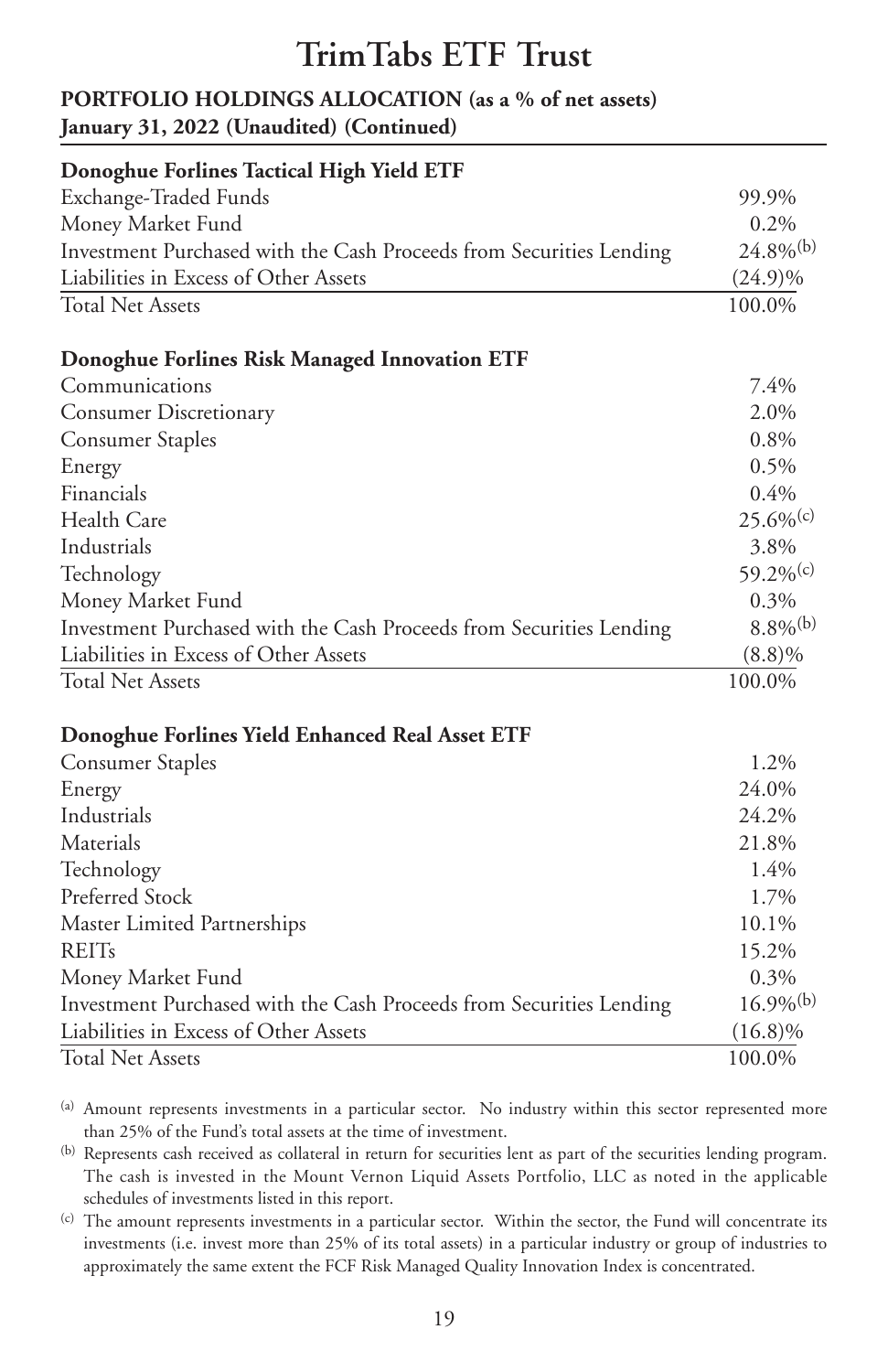#### **SCHEDULE OF INVESTMENTS**

**January 31, 2022 (Unaudited)**

|                                                                                                | <b>Shares</b> | Value           |
|------------------------------------------------------------------------------------------------|---------------|-----------------|
| <b>COMMON STOCKS - 96.9%</b>                                                                   |               |                 |
| Communications - 4.6%                                                                          |               |                 |
| Alphabet, Inc. – Class A (a) $\dots \dots \dots \dots \dots \dots \dots$                       | 1,519         | 4,110,520<br>\$ |
|                                                                                                | 45,133        | 1,604,027       |
|                                                                                                | 12,738        | 959,936         |
| Sirius XM Holdings, Inc. (d)                                                                   | 92,017        | 585,228         |
| VeriSign, Inc. (a) $\dots\dots\dots\dots\dots\dots\dots\dots\dots\dots\dots\dots\dots\dots$    | 5,209         | 1,131,290       |
| World Wrestling Entertainment, Inc. - Class A (d)                                              | 15,470        | 772,572         |
|                                                                                                |               | 9,163,573       |
| Consumer Discretionary - 9.4%                                                                  |               |                 |
|                                                                                                | 17,454        | 1,902,486       |
| AutoZone, Inc. (a)                                                                             | 862           | 1,712,234       |
| Dick's Sporting Goods, Inc. (d)                                                                | 10,537        | 1,215,970       |
| Etsy, Inc. (a) $\dots \dots \dots \dots \dots \dots \dots \dots \dots \dots \dots \dots \dots$ | 6,112         | 960,073         |
| Genuine Parts Co.                                                                              | 10,010        | 1,333,632       |
|                                                                                                | 4,317         | 1,584,253       |
|                                                                                                | 5,593         | 1,327,499       |
| Masco Corp.                                                                                    | 24,646        | 1,560,831       |
| O'Reilly Automotive, Inc. (a)                                                                  | 2,618         | 1,706,281       |
|                                                                                                | 7,807         | 763,134         |
|                                                                                                | 18,815        | 1,849,891       |
|                                                                                                | 3,350         | 1,218,529       |
| Williams-Sonoma, Inc. (d)                                                                      | 6,555         | 1,052,340       |
| Winmark Corp.                                                                                  | 2,232         | 480,817         |
|                                                                                                |               | 18,667,970      |
| Consumer Staples - 7.8%                                                                        |               |                 |
| BellRing Brands, Inc. - Class A $(a)(d)$                                                       | 35,310        | 860,152         |
|                                                                                                | 5,979         | 1,003,635       |
|                                                                                                | 46,313        | 2,825,556       |
| Colgate-Palmolive Co.                                                                          | 14,567        | 1,201,049       |
| Costco Wholesale Corp.                                                                         | 3,961         | 2,000,820       |
| Estee Lauder Cos., Inc. - Class A                                                              | 4,651         | 1,450,135       |
| Hershey Co.                                                                                    | 5,112         | 1,007,422       |
|                                                                                                | 17,991        | 1,850,374       |
| Procter & Gamble Co.                                                                           | 12,507        | 2,006,748       |
|                                                                                                | 6,199         | 1,366,446       |
|                                                                                                |               | 15,572,337      |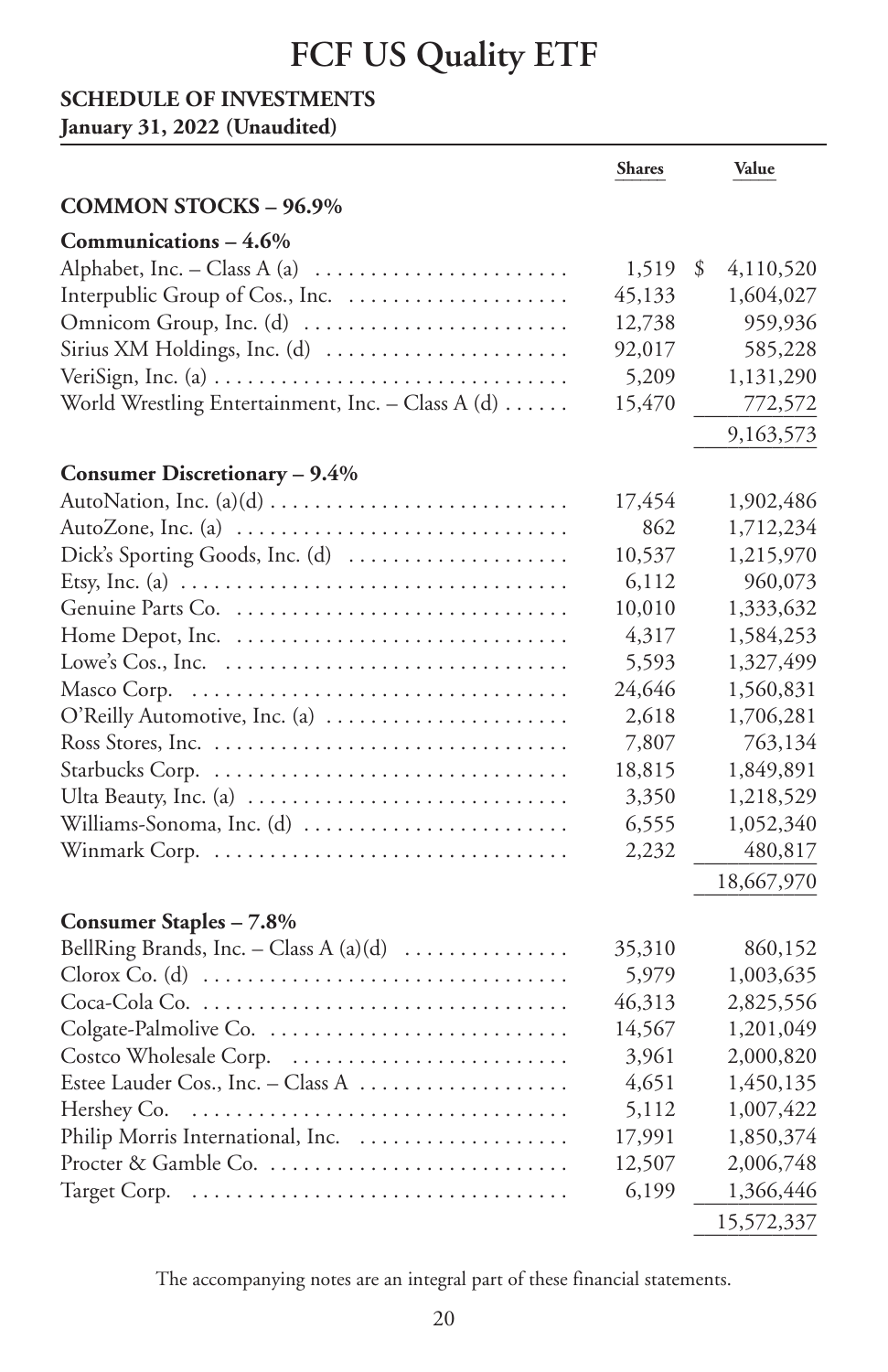### **SCHEDULE OF INVESTMENTS**

**January 31, 2022 (Unaudited) (Continued)**

|                                                 | <b>Shares</b> | Value         |
|-------------------------------------------------|---------------|---------------|
| <b>COMMON STOCKS - 96.9% (Continued)</b>        |               |               |
| $Energy - 2.8\%$                                |               |               |
| Antero Midstream Corp. (d)                      | 84,998        | \$<br>845,730 |
| Continental Resources, Inc. (d)                 | 33,526        | 1,741,341     |
| Magnolia Oil & Gas Corp. - Class A (d)          | 68,960        | 1,491,605     |
| Ovintiv, Inc.                                   | 39,424        | 1,529,651     |
|                                                 |               | 5,608,327     |
| Financials $-11.8\%$                            |               |               |
| Allstate Corp.                                  | 11,499        | 1,387,584     |
| American Financial Group, Inc.                  | 10,653        | 1,387,873     |
|                                                 | 4,196         | 1,159,942     |
| Berkshire Hathaway, Inc. - Class B (a) $\ldots$ | 11,037        | 3,454,802     |
| Goldman Sachs Group, Inc.                       | 5,494         | 1,948,612     |
| JPMorgan Chase & Co.                            | 24,109        | 3,582,597     |
| LPL Financial Holdings, Inc.                    | 8,247         | 1,421,123     |
| Morgan Stanley                                  | 17,160        | 1,759,586     |
|                                                 | 14,949        | 1,624,358     |
| SEI Investments Co.                             | 17,631        | 1,033,353     |
| SVB Financial Group (a)                         | 1,642         | 958,764       |
| Synchrony Financial                             | 25,977        | 1,106,361     |
| T Rowe Price Group, Inc. (d)                    | 7,855         | 1,213,048     |
|                                                 | 23,307        | 1,356,234     |
|                                                 |               | 23,394,237    |
| Health Care $-12.4%$                            |               |               |
|                                                 | 12,400        | 1,580,504     |
| AbbVie, Inc.                                    | 19,172        | 2,624,455     |
|                                                 | 10,517        | 2,388,831     |
|                                                 | 25,257        | 1,638,927     |
|                                                 | 17,824        | 1,625,549     |
|                                                 | 1,910         | 895,618       |
| Johnson & Johnson                               | 17,179        | 2,959,770     |
| McKesson Corp.                                  | 7,987         | 2,050,423     |
| Mettler-Toledo International, Inc. (a)          | 895           | 1,318,048     |
| Molina Healthcare, Inc. (a)                     | 5,014         | 1,456,467     |
| Pfizer, Inc.                                    | 54,464        | 2,869,708     |
|                                                 | 5,342         | 2,524,469     |
|                                                 | 2,217         | 709,706       |
|                                                 |               | 24,642,475    |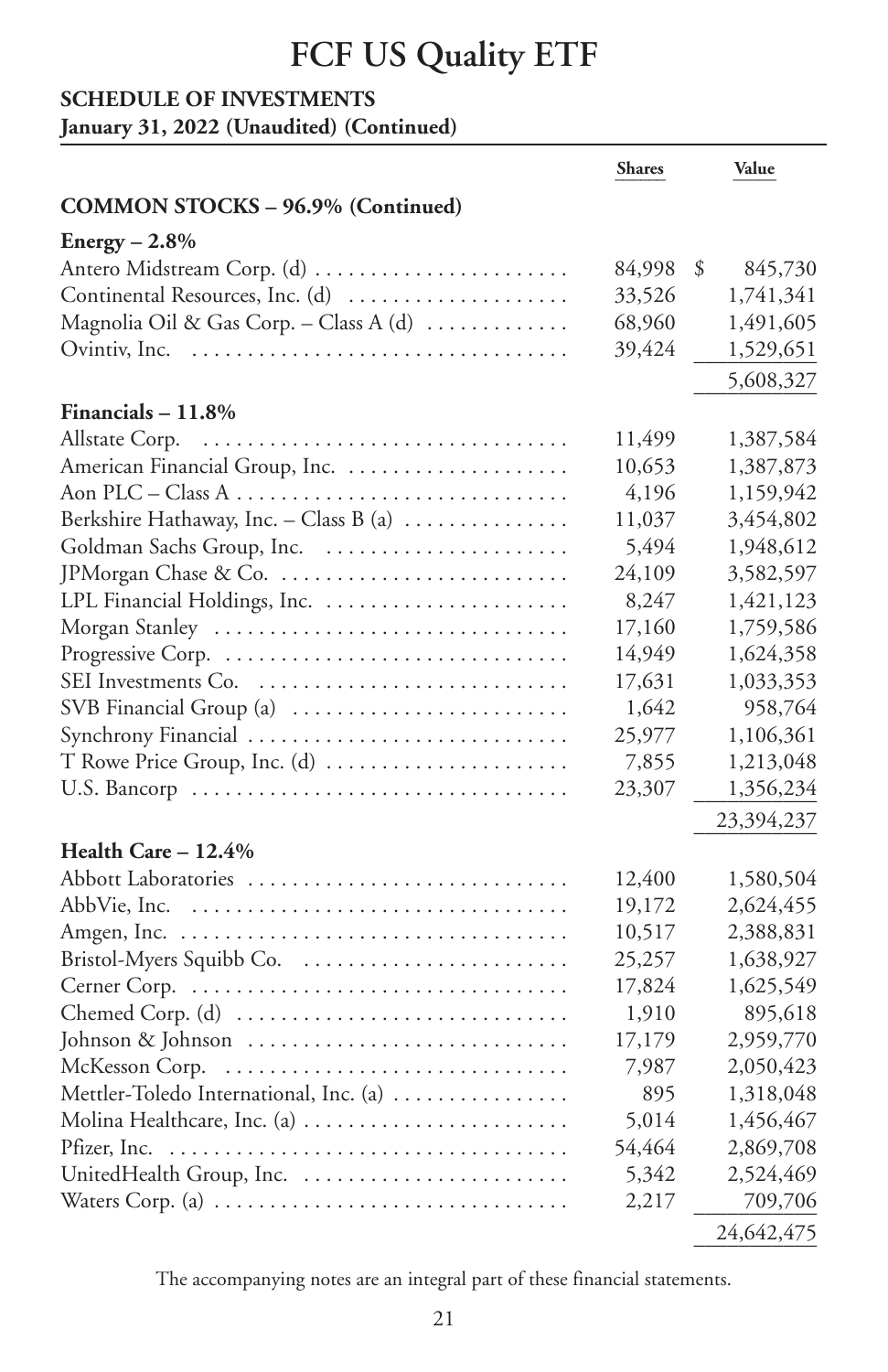### **SCHEDULE OF INVESTMENTS**

**January 31, 2022 (Unaudited) (Continued)**

|                                                                                        | <b>Shares</b> | Value           |
|----------------------------------------------------------------------------------------|---------------|-----------------|
| <b>COMMON STOCKS - 96.9% (Continued)</b>                                               |               |                 |
| Industrials $-8.7\%$                                                                   |               |                 |
|                                                                                        | 7,027         | \$<br>1,166,623 |
|                                                                                        | 7,462         | 915,811         |
| Emerson Electric Co.                                                                   | 13,277        | 1,220,820       |
| Illinois Tool Works, Inc.                                                              | 4,386         | 1,025,973       |
| Keysight Technologies, Inc. (a)                                                        | 6,506         | 1,098,343       |
|                                                                                        | 5,461         | 1,548,849       |
|                                                                                        | 21,380        | 1,420,487       |
| Otis Worldwide Corp.                                                                   | 18,762        | 1,602,838       |
|                                                                                        | 16,802        | 518,342         |
| Terminix Global Holdings, Inc. (a)                                                     | 11,352        | 489,725         |
| Toro Co.                                                                               | 11,318        | 1,093,092       |
| Trane Technologies PLC                                                                 | 4,641         | 803,357         |
| TriNet Group, Inc. (a) $\dots \dots \dots \dots \dots \dots \dots \dots$               | 12,271        | 1,045,489       |
| United Parcel Service, Inc. - Class B                                                  | 12,907        | 2,609,925       |
| WW Grainger, Inc.                                                                      | 1,567         | 775,837         |
|                                                                                        |               | 17,335,511      |
| Materials $-2.0\%$                                                                     |               |                 |
| Eagle Materials, Inc.                                                                  | 8,719         | 1,271,666       |
| Sherwin-Williams Co.                                                                   | 6,415         | 1,837,962       |
|                                                                                        | 50,801        | 771,159         |
|                                                                                        |               | 3,880,787       |
| Technology – $37.4\%$ (c)                                                              |               |                 |
| Accenture PLC - Class A                                                                | 8,651         | 3,058,821       |
|                                                                                        | 69,130        | 12,082,541      |
| ASML Holding NV - NY Reg Shares                                                        | 2,011         | 1,361,849       |
| Atlassian Corp. PLC - Class A (a)                                                      | 6,036         | 1,957,716       |
| Autodesk, Inc. (a)                                                                     | 4,257         | 1,063,356       |
|                                                                                        | 4,660         | 2,730,201       |
| Cadence Design Systems, Inc. (a)                                                       | 8,020         | 1,220,163       |
| CDW Corp.                                                                              | 6,245         | 1,180,617       |
|                                                                                        | 47,894        | 2,666,259       |
| Crowdstrike Holdings, Inc. - Class A (a)                                               | 3,495         | 631,337         |
| FactSet Research Systems, Inc.                                                         | 2,593         | 1,093,961       |
|                                                                                        | 2,789         | 1,380,527       |
| Fortinet, Inc. (a) $\dots \dots \dots \dots \dots \dots \dots \dots \dots \dots \dots$ | 6,138         | 1,824,459       |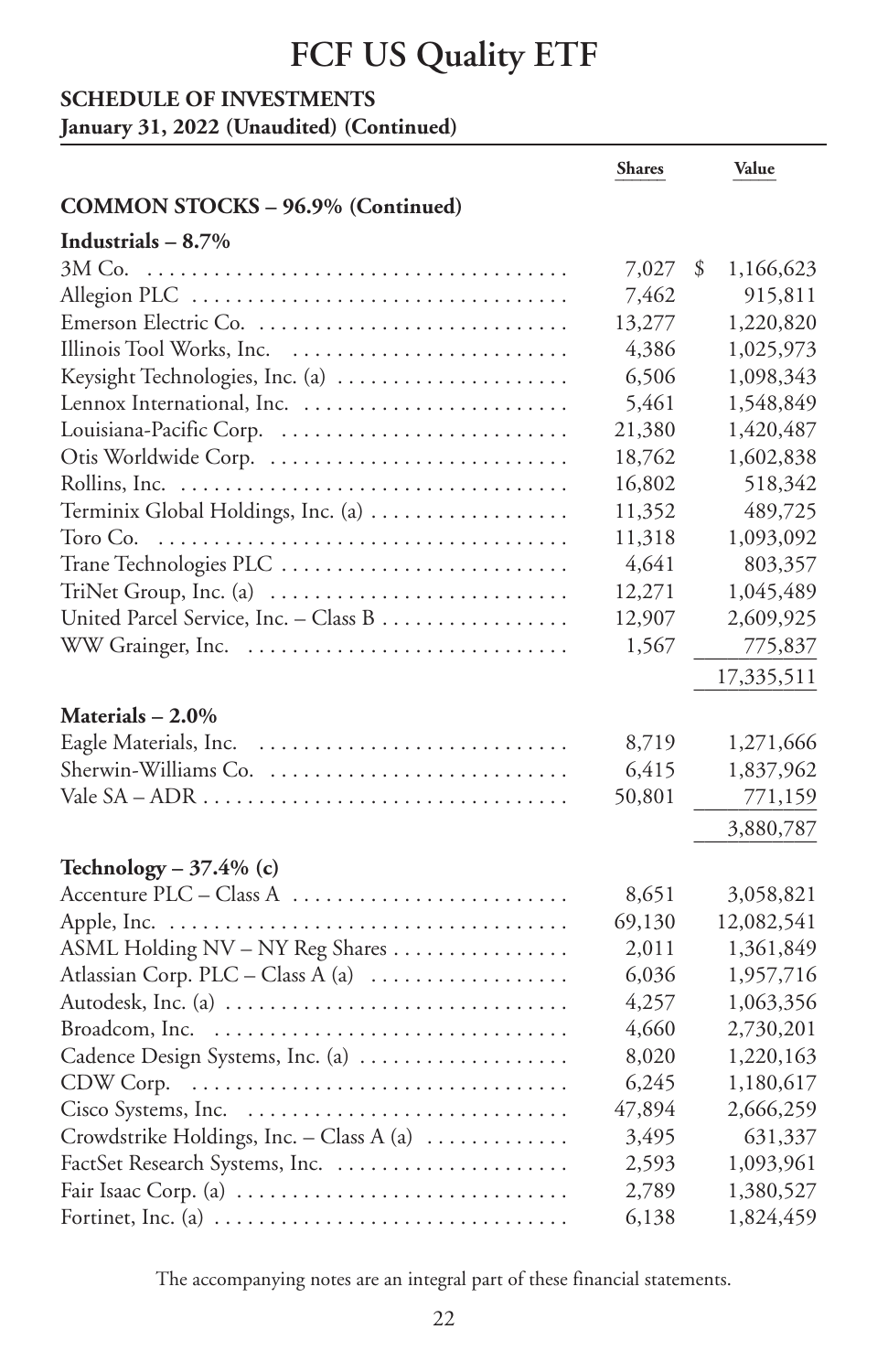#### **SCHEDULE OF INVESTMENTS**

**January 31, 2022 (Unaudited) (Continued)**

|                                                                                    | <b>Shares</b> | Value           |
|------------------------------------------------------------------------------------|---------------|-----------------|
| <b>COMMON STOCKS - 96.9% (Continued)</b>                                           |               |                 |
| Technology - 37.4% (c) (Continued)                                                 |               |                 |
|                                                                                    | 4,748         | \$<br>1,395,390 |
| HP, Inc.                                                                           | 46,434        | 1,705,521       |
| International Business Machines Corp.                                              | 17,760        | 2,372,203       |
|                                                                                    | 2,091         | 1,160,986       |
| Jack Henry & Associates, Inc. (d)                                                  | 7,515         | 1,261,092       |
| KLA Corp.                                                                          | 2,384         | 928,020         |
| Manhattan Associates, Inc. (a)                                                     | 7,817         | 1,046,462       |
| MarketAxess Holdings, Inc.                                                         | 1,550         | 533,944         |
| Mastercard, Inc. - Class A                                                         | 5,273         | 2,037,382       |
| Microchip Technology, Inc. (d)                                                     | 8,801         | 681,902         |
| Microsoft Corp.                                                                    | 23,388        | 7,273,200       |
|                                                                                    | 3,783         | 1,297,569       |
| Motorola Solutions, Inc.                                                           | 3,134         | 726,900         |
| MSCI, Inc.                                                                         | 1,892         | 1,014,339       |
|                                                                                    | 9,001         | 2,203,985       |
| Palo Alto Networks, Inc. (a)                                                       | 4,196         | 2,171,010       |
|                                                                                    | 8,533         | 1,004,846       |
| QUALCOMM, Inc.                                                                     | 8,671         | 1,524,015       |
|                                                                                    | 4,909         | 2,038,315       |
| ServiceNow, Inc. (a) $\dots \dots \dots \dots \dots \dots \dots \dots \dots \dots$ | 3,357         | 1,966,463       |
| Texas Instruments, Inc.                                                            | 6,469         | 1,161,121       |
| Veeva Systems, Inc. - Class A (a) $\dots\dots\dots\dots\dots\dots$                 | 4,039         | 955,385         |
|                                                                                    | 6,323         | 812,379         |
| Western Union Co.                                                                  | 25,639        | 484,834         |
| Workday, Inc. – Class A (a) $\dots \dots \dots \dots \dots \dots \dots$            | 6,017         | 1,522,361       |
| Xilinx, Inc.                                                                       | 9,086         | 1,758,595       |
| Zebra Technologies Corp. - Class A (a) $\ldots \ldots \ldots$                      | 2,134         | 1,086,462       |
|                                                                                    |               | 74,376,488      |
| <b>TOTAL COMMON STOCKS</b>                                                         |               |                 |
|                                                                                    |               | 192,641,705     |
|                                                                                    |               |                 |
| $REITs - 2.7%$                                                                     |               |                 |
| Real Estate $-2.7\%$                                                               |               |                 |
|                                                                                    | 8,680         | 2,183,020       |
| Gaming and Leisure Properties, Inc.                                                | 13,965        | 630,939         |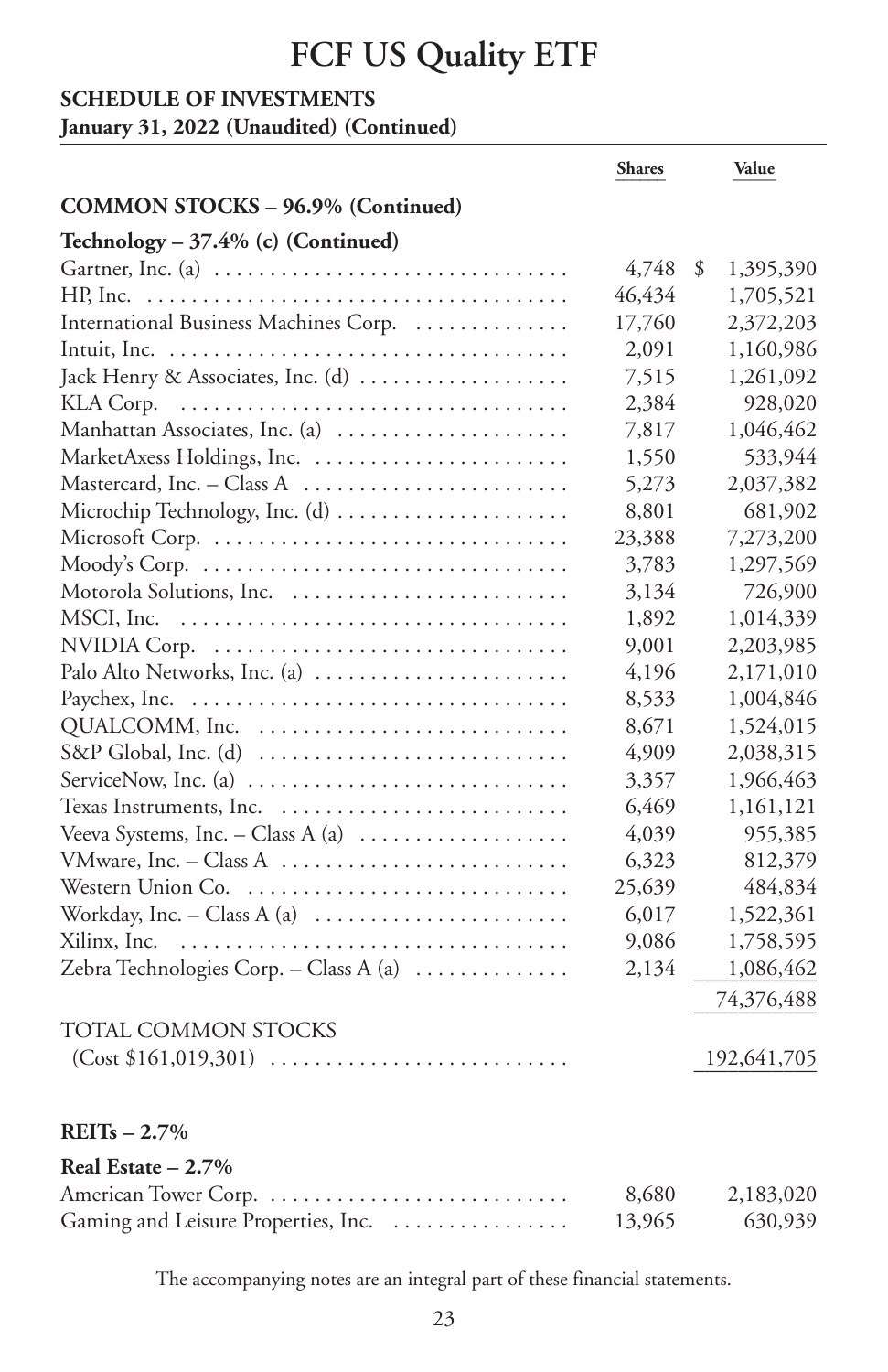#### **SCHEDULE OF INVESTMENTS**

**January 31, 2022 (Unaudited) (Continued)**

|                                                                                             | <b>Shares</b> | Value               |
|---------------------------------------------------------------------------------------------|---------------|---------------------|
| $REITs - 2.7\%$ (Continued)                                                                 |               |                     |
| Real Estate - 2.7% (Continued)                                                              |               |                     |
|                                                                                             |               | 28,284 \$ 1,298,801 |
|                                                                                             |               | 7,846 1,154,931     |
| <b>TOTAL REITS</b>                                                                          |               |                     |
| $(Cost $4,907,507)$                                                                         |               | 5,267,691           |
| <b>MONEY MARKET FUND - 0.4%</b>                                                             |               |                     |
| Fidelity Institutional Money Market Fund -                                                  |               |                     |
| Government Portfolio, Institutional Class, 0.01% (b)  884,804                               |               | 884,804             |
| TOTAL MONEY MARKET FUND                                                                     |               |                     |
| $(Cost $884,804) \ldots \ldots \ldots \ldots \ldots \ldots \ldots \ldots \ldots$            |               | 884,804             |
| <b>INVESTMENT PURCHASED WITH THE CASH</b><br><b>PROCEEDS FROM SECURITIES LENDING - 8.7%</b> |               |                     |
| Investment Company – 8.7%                                                                   |               |                     |
| Mount Vernon Liquid Asset Portfolio, LLC, 0.12% (b) 17,336,685 17,336,685                   |               |                     |
| TOTAL INVESTMENT PURCHASED WITH THE<br>CASH PROCEEDS FROM SECURITIES LENDING                |               |                     |
|                                                                                             |               | 17,336,685          |
| Total Investments (Cost $$184,148,297$ ) – 108.7%                                           |               | 216,130,885         |
| Liabilities in Excess of Other Assets $- (8.7)\% \ldots \ldots$                             |               | (17, 281, 411)      |
| <b>TOTAL NET ASSETS – 100.0%</b>                                                            |               | \$198,849,474       |

Percentages are stated as a percent of net assets.

ADR – American Depositary Receipt

PLC – Public Limited Company

REIT – Real Estate Investment Trust

(a) Non-income producing security.

(b) Rate disclosed is the seven day annualized yield as of January 31, 2022.

- (c) Amount represents investments in a particular sector. No industry within this sector represented more than 25% of the Fund's total assets at the time of investment.
- (d) All or a portion of this security was out on loan at January 31, 2022. Total loaned securities had a market value of \$17,233,685 as of January 31, 2022.

For Fund compliance purposes, the Fund's sector classifications refers to any one or more of the sector classifications used by one or more widely recognized market indexes or ratings group indexes, and/or they may be defined by Fund management. This definition does not apply for all purposes of this report, which may combine classifications for reporting ease.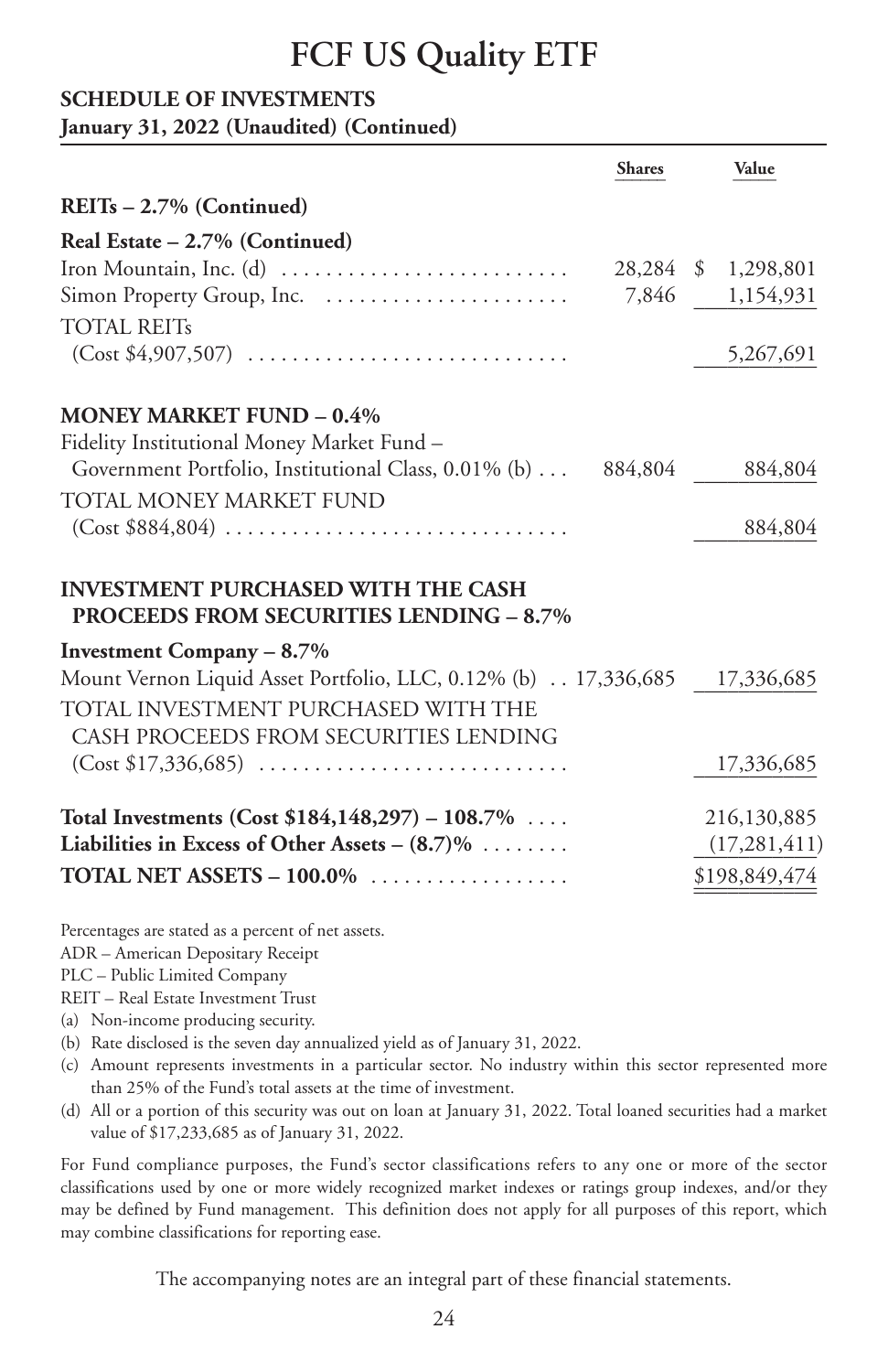#### **SCHEDULE OF INVESTMENTS**

**January 31, 2022 (Unaudited)**

|                                     | <b>Shares</b> | Value         |
|-------------------------------------|---------------|---------------|
| <b>COMMON STOCKS - 98.0%</b>        |               |               |
| Communications - 6.9%               |               |               |
| America Movil SAB de CV - ADR       | 38,097        | \$<br>718,510 |
| Kakaku.com, Inc.                    | 29,301        | 598,853       |
| KDDI Corp.                          | 15,820        | 501,077       |
| MultiChoice Group                   | 59,802        | 486,509       |
|                                     | 10,284        | 1,062,954     |
|                                     | 8,033         | 538,770       |
|                                     | 39,667        | 654,055       |
|                                     | 135,638       | 375,938       |
|                                     | 6,074         | 473,225       |
|                                     |               | 5,409,891     |
| Consumer Discretionary - 13.6%      |               |               |
|                                     | 2,214         | 602,550       |
|                                     | 13,999        | 520,950       |
|                                     | 14,148        | 401,737       |
|                                     | 6,998         | 549,780       |
|                                     | 8,383         | 612,871       |
|                                     | 764           | 444,737       |
|                                     | 750           | 506,016       |
| Hennes & Mauritz AB - Class B       | 38,979        | 766,391       |
| Howden Joinery Group PLC            | 47,199        | 515,441       |
| Iida Group Holdings Co. Ltd.        | 18,600        | 383,217       |
|                                     | 307,630       | 778,022       |
| La Francaise des Jeux SAEM          | 8,816         | 362,893       |
| Lululemon Athletica, Inc. (a)(c)    | 1,643         | 548,368       |
| LVMH Moet Hennessy Louis Vuitton SE | 1,426         | 1,157,628     |
|                                     | 6,697         | 675,329       |
|                                     | 4,222         | 455,157       |
|                                     | 1,941         | 125,350       |
| Persimmon PLC                       | 11,616        | 373,999       |
|                                     | 16,236        | 449,075       |
|                                     | 19,080        | 502,367       |
|                                     |               | 10,731,878    |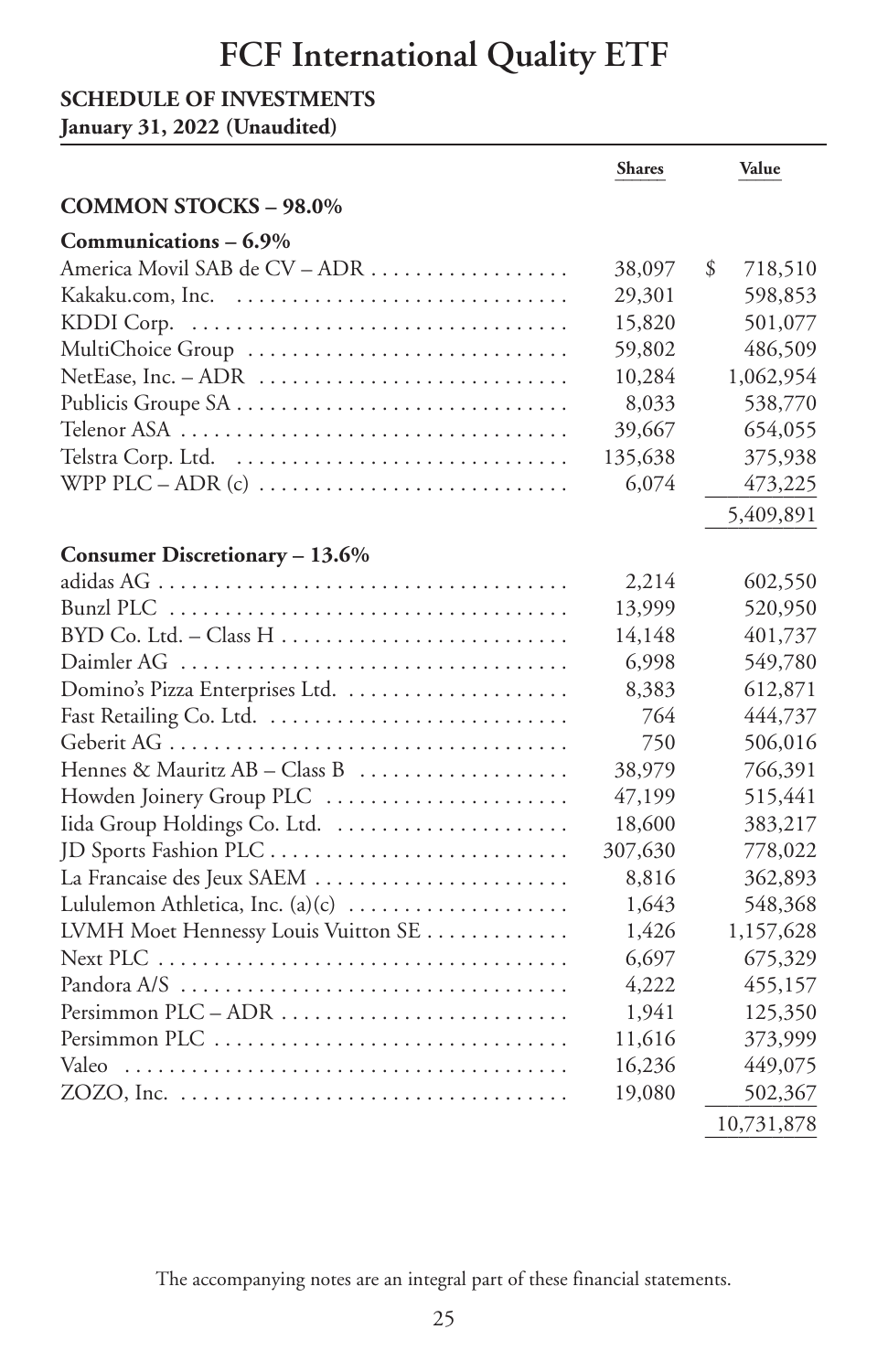#### **SCHEDULE OF INVESTMENTS**

**January 31, 2022 (Unaudited) (Continued)**

|                                                                         | <b>Shares</b> | Value         |
|-------------------------------------------------------------------------|---------------|---------------|
| <b>COMMON STOCKS - 98.0% (Continued)</b>                                |               |               |
| <b>Consumer Staples - 8.0%</b>                                          |               |               |
| Chongqing Brewery Co. Ltd. - Class A (a) $\dots \dots \dots$            | 17,300        | \$<br>362,560 |
| Coles Group Ltd.                                                        | 51,715        | 592,353       |
|                                                                         | 14,741        | 738,091       |
|                                                                         | 11,571        | 597,052       |
| Jeronimo Martins SGPS SA                                                | 19,747        | 473,864       |
|                                                                         | 18,450        | 578,920       |
| Lawson, Inc.                                                            | 8,200         | 359,124       |
| L'Oreal SA                                                              | 2,103         | 890,347       |
|                                                                         | 5,678         | 459,020       |
|                                                                         | 23,999        | 1,222,463     |
|                                                                         |               | 6,273,794     |
| $Energy - 1.9\%$                                                        |               |               |
| Lundin Energy AB                                                        | 17,131        | 689,668       |
|                                                                         | 7,910         | 353,414       |
| Petroleo Brasileiro SA - ADR (c)                                        | 32,747        | 437,172       |
|                                                                         |               | 1,480,254     |
|                                                                         |               |               |
| Financials $-14.4\%$                                                    |               |               |
| China Merchants Bank Co. Ltd.                                           | 10,434        | 441,187       |
|                                                                         | 76,864        | 639,790       |
| Commonwealth Bank of Australia                                          | 11,447        | 758,693       |
| Deutsche Boerse AG                                                      | 3,074         | 542,885       |
| FinecoBank Banca Fineco SpA                                             | 28,447        | 473,147       |
| Gjensidige Forsikring ASA                                               | 17,345        | 422,411       |
| Hargreaves Lansdown PLC                                                 | 26,088        | 470,500       |
| Hong Kong Exchanges & Clearing Ltd.                                     | 14,370        | 807,973       |
|                                                                         | 20,704        | 444,843       |
| Japan Exchange Group, Inc.                                              | 20,140        | 411,533       |
| Kinnevik $AB - Class B$ (a) $\ldots \ldots \ldots \ldots \ldots \ldots$ | 14,847        | 438,177       |
| Nihon M&A Center, Inc.                                                  | 19,256        | 299,013       |
|                                                                         | 651           | 897,132       |
| Ping An Insurance Group Co. of China Ltd.                               | 57,746        | 451,034       |
| Royal Bank of Canada (c)                                                | 13,082        | 1,491,871     |
| Singapore Exchange Ltd.                                                 | 62,360        | 429,751       |
| Toronto-Dominion Bank                                                   | 14,614        | 1,170,477     |
| Zurich Insurance Group AG                                               | 1,614         | 767,593       |
|                                                                         |               | 11,358,010    |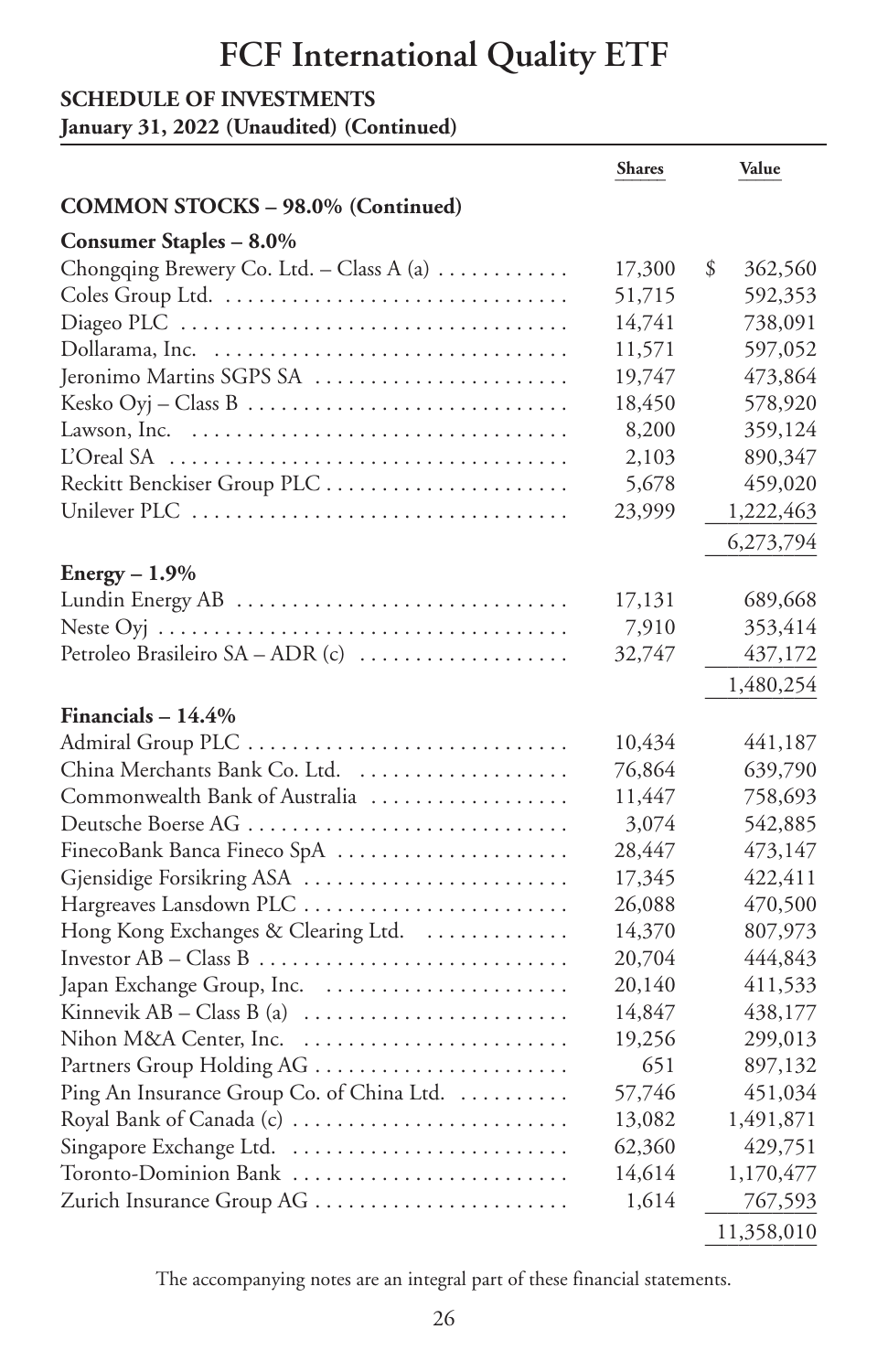#### **SCHEDULE OF INVESTMENTS**

**January 31, 2022 (Unaudited) (Continued)**

|                                                                            | <b>Shares</b> | Value                |
|----------------------------------------------------------------------------|---------------|----------------------|
| <b>COMMON STOCKS - 98.0% (Continued)</b>                                   |               |                      |
| Health Care - 10.8%                                                        |               |                      |
|                                                                            | 14,370        | \$<br>605,880        |
| Astellas Pharma, Inc.                                                      | 36,552        | 587,761              |
|                                                                            | 2,642         | 382,318              |
| CSL Ltd.                                                                   | 1,873         | 344,782              |
| GlaxoSmithKline PLC - ADR (c)                                              | 15,410        | 690,676              |
| GN Store Nord AS                                                           | 7,646         | 459,014              |
|                                                                            | 162,866       | 355,826              |
|                                                                            | 2,020         | 175,558              |
|                                                                            | 10,612        | 917,649              |
| Novo Nordisk A/S - Class B                                                 | 16,288        | 1,613,552            |
| Roche Holding AG                                                           | 3,666         | 1,411,963            |
|                                                                            | 11,351        | 304,255              |
| Straumann Holding AG                                                       | 238           | 389,240              |
| Sysmex Corp.                                                               | 2,704         | 254,469              |
|                                                                            |               | 8,492,943            |
|                                                                            |               |                      |
| Industrials $-16.6\%$<br>AP Moller - Maersk A/S - Class A                  |               |                      |
|                                                                            | 355<br>9,472  | 1,184,584            |
| Ashtead Group PLC                                                          | 19,094        | 668,282<br>1,112,294 |
|                                                                            | 35,789        | 541,488              |
| CNH Industrial NV (c)<br>COSCO SHIPPING Holdings Co. Ltd. - Class H (a)    | 327,500       | 588,883              |
| Deutsche Post AG                                                           | 10,473        | 623,471              |
|                                                                            | 12,070        | 513,923              |
|                                                                            | 23,919        | 505,326              |
|                                                                            | 3,639         | 567,714              |
| GEA Group AG                                                               | 16,193        | 759,513              |
|                                                                            | 60,824        | 839,818              |
| Intertek Group PLC                                                         | 7,385         | 530,770              |
| Iveco Group NV (a) $\dots \dots \dots \dots \dots \dots \dots \dots \dots$ | 7,158         | 75,228               |
| Kone Oyj - Class B                                                         | 11,007        | 707,568              |
| Kuehne + Nagel International AG                                            | 2,052         | 576,416              |
| Recruit Holdings Co. Ltd.                                                  | 15,763        | 766,371              |
| Rentokil Initial PLC                                                       | 54,228        | 377,930              |
| Samsung Engineering Co. Ltd. (a)                                           | 23,216        | 415,019              |
| Samsung Heavy Industries Co. Ltd. (a)                                      | 89,157        | 383,105              |
| Schindler Holding AG                                                       | 1,610         | 399,785              |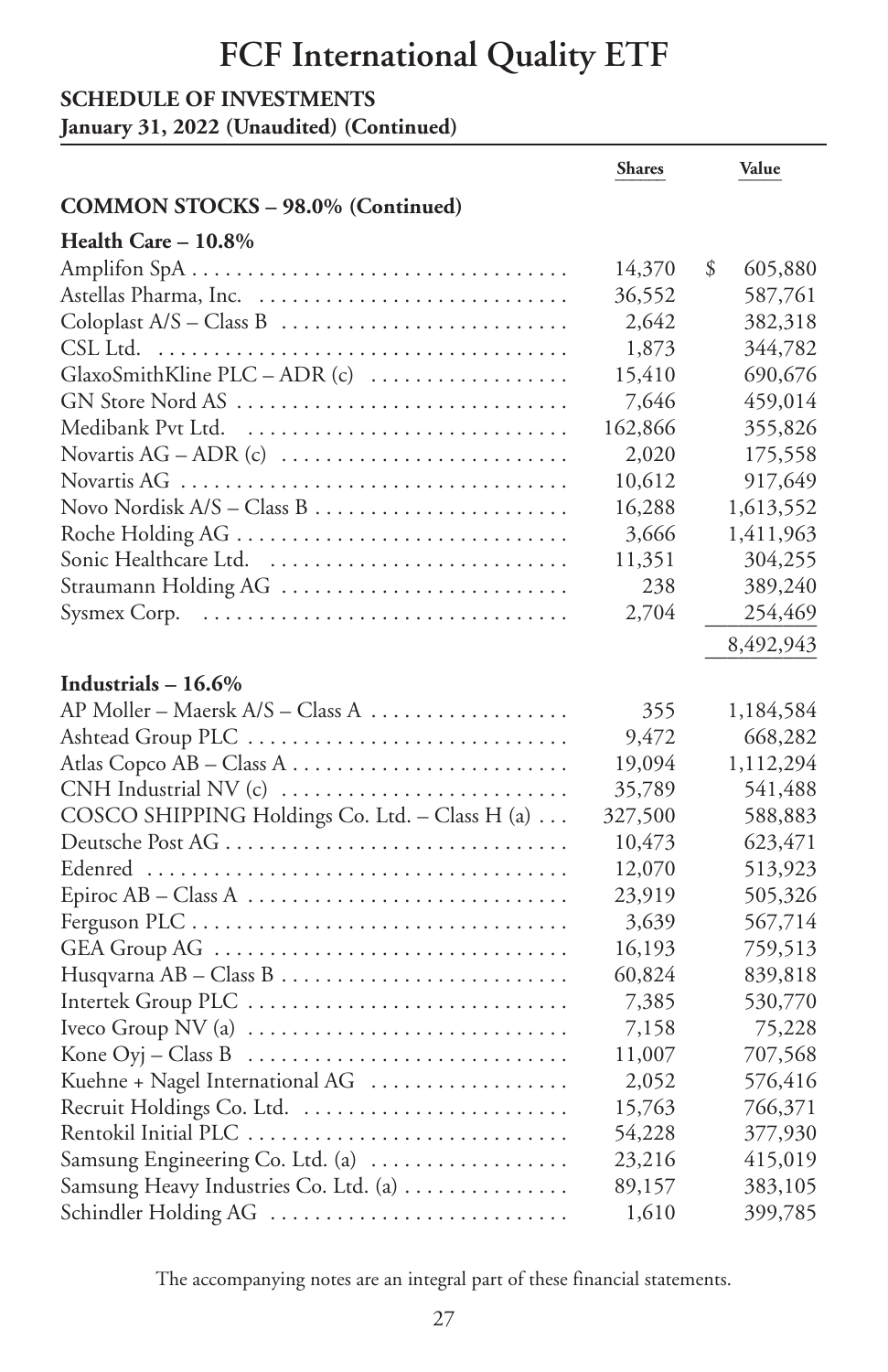### **SCHEDULE OF INVESTMENTS**

**January 31, 2022 (Unaudited) (Continued)**

|                                                                                               | <b>Shares</b> | Value         |
|-----------------------------------------------------------------------------------------------|---------------|---------------|
| <b>COMMON STOCKS - 98.0% (Continued)</b>                                                      |               |               |
| Industrials - 16.6% (Continued)                                                               |               |               |
| Schneider Electric SE                                                                         | 2,264         | \$<br>379,894 |
|                                                                                               | 198           | 560,891       |
|                                                                                               |               | 13,078,273    |
| Materials $-7.7\%$                                                                            |               |               |
| BHP Group Ltd. - ADR                                                                          | 4,403         | 280,031       |
| BHP Group Ltd. (c)                                                                            | 24,929        | 816,966       |
|                                                                                               | 56,942        | 382,370       |
| Fortescue Metals Group Ltd. - ADR                                                             | 5,312         | 148,099       |
| Fortescue Metals Group Ltd.                                                                   | 25,593        | 359,557       |
| James Hardie Industries PLC                                                                   | 19,562        | 650,900       |
| Kumba Iron Ore Ltd.                                                                           | 15,822        | 556,591       |
|                                                                                               | 8,891         | 607,992       |
|                                                                                               | 2,361         | 818,127       |
|                                                                                               | 38,634        | 586,464       |
| West Fraser Timber Co. Ltd.                                                                   | 9,151         | 847,033       |
|                                                                                               |               | 6,054,130     |
| Real Estate $-0.6\%$                                                                          |               |               |
| Daito Trust Construction Co. Ltd.                                                             | 4,432         | 504,512       |
|                                                                                               |               |               |
| Technology $-17.5%$                                                                           |               |               |
| Accenture PLC - Class A                                                                       | 2,803         | 991,085       |
| ASML Holding NV                                                                               | 2,258         | 1,507,329     |
| Atlassian Corp. PLC - Class A (a)                                                             | 3,910         | 1,268,169     |
| CGI, Inc. (a) $\dots \dots \dots \dots \dots \dots \dots \dots \dots \dots \dots \dots \dots$ | 7,841         | 669,460       |
| Check Point Software Technologies Ltd. (a)                                                    | 4,422         | 535,106       |
|                                                                                               | 510           | 878,392       |
|                                                                                               | 14,805        | 613,465       |
|                                                                                               | 13,865        | 326,798       |
|                                                                                               | 442,000       | 474,480       |
|                                                                                               | 6,188         | 512,589       |
| Nintendo Co. Ltd.                                                                             | 1,308         | 638,315       |
| Nomura Research Institute Ltd.                                                                | 13,408        | 461,381       |
| Pegatron Corp.                                                                                | 174,000       | 433,530       |
| Realtek Semiconductor Corp.                                                                   | 21,000        | 397,138       |
|                                                                                               | 33,584        | 1,025,293     |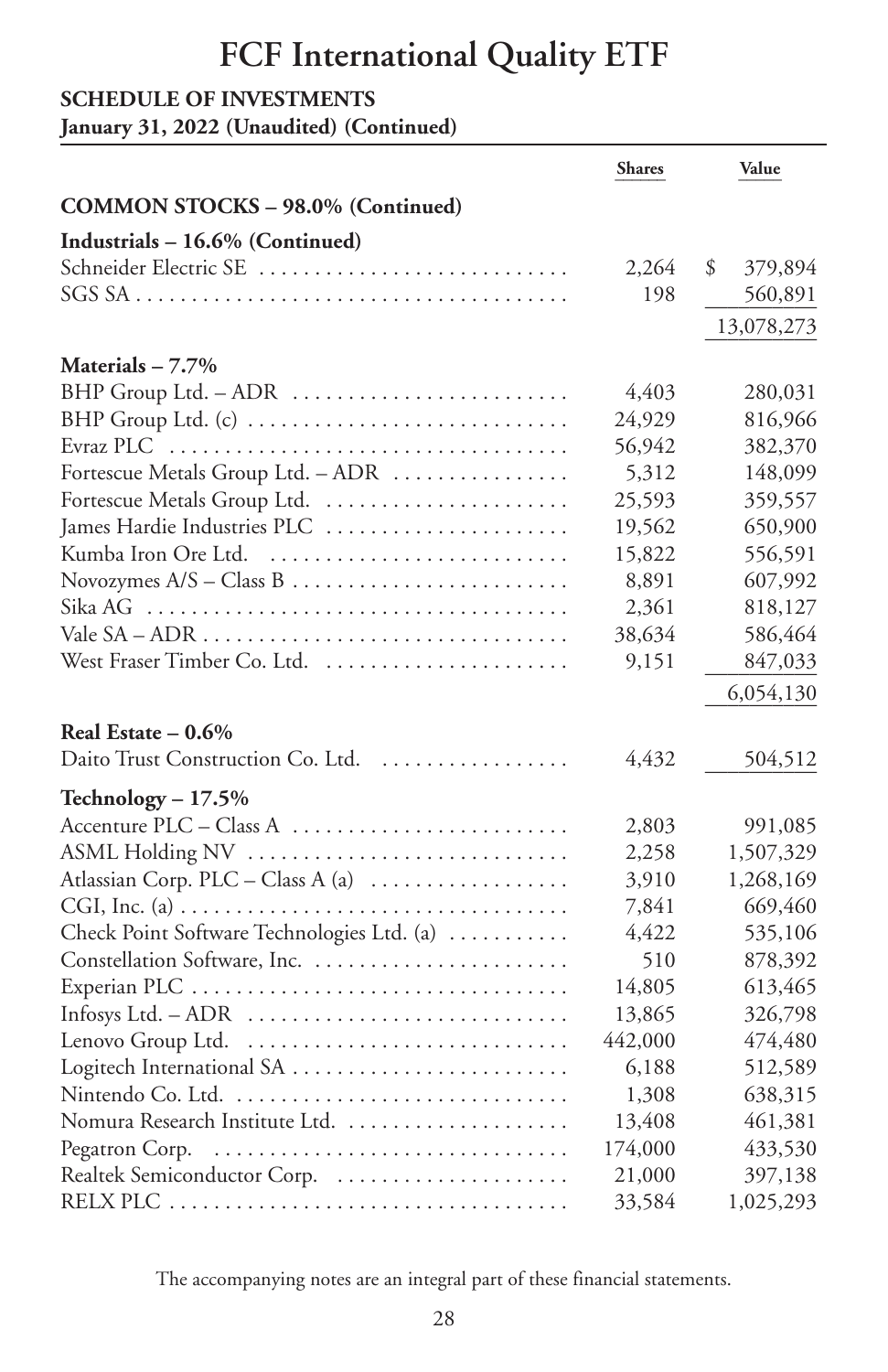#### **SCHEDULE OF INVESTMENTS**

**January 31, 2022 (Unaudited) (Continued)**

|                                                                                 | <b>Shares</b> | Value         |
|---------------------------------------------------------------------------------|---------------|---------------|
| <b>COMMON STOCKS - 98.0% (Continued)</b>                                        |               |               |
| Technology - 17.5% (Continued)                                                  |               |               |
|                                                                                 | 30,740        | \$<br>338,974 |
| Telefonaktiebolaget LM Ericsson - ADR                                           | 16,656        | 206,201       |
| Telefonaktiebolaget LM Ericsson - Class B                                       | 34,691        | 427,092       |
|                                                                                 | 4,663         | 553,783       |
| Trend Micro, Inc. (a) $\dots\dots\dots\dots\dots\dots\dots\dots\dots\dots\dots$ | 17,716        | 932,907       |
| Wolters Kluwer NV                                                               | 5,953         | 603,513       |
|                                                                                 |               | 13,795,000    |
| <b>TOTAL COMMON STOCKS</b>                                                      |               |               |
|                                                                                 |               | 77,178,685    |
| REITs $-1.3%$                                                                   |               |               |
| Real Estate $-1.3%$                                                             |               |               |
| Goodman Group                                                                   | 39,535        | 648,234       |
|                                                                                 | 21,485        | 376,215       |
| <b>TOTAL REITS</b>                                                              |               |               |
|                                                                                 |               | 1,024,449     |
| <b>MONEY MARKET FUND - 0.4%</b>                                                 |               |               |
| Fidelity Institutional Money Market Fund -                                      |               |               |
| Government Portfolio, Institutional Class, 0.01% (b)  299,328                   |               | 299,328       |
| TOTAL MONEY MARKET FUND                                                         |               |               |
|                                                                                 |               | 299,328       |
|                                                                                 |               |               |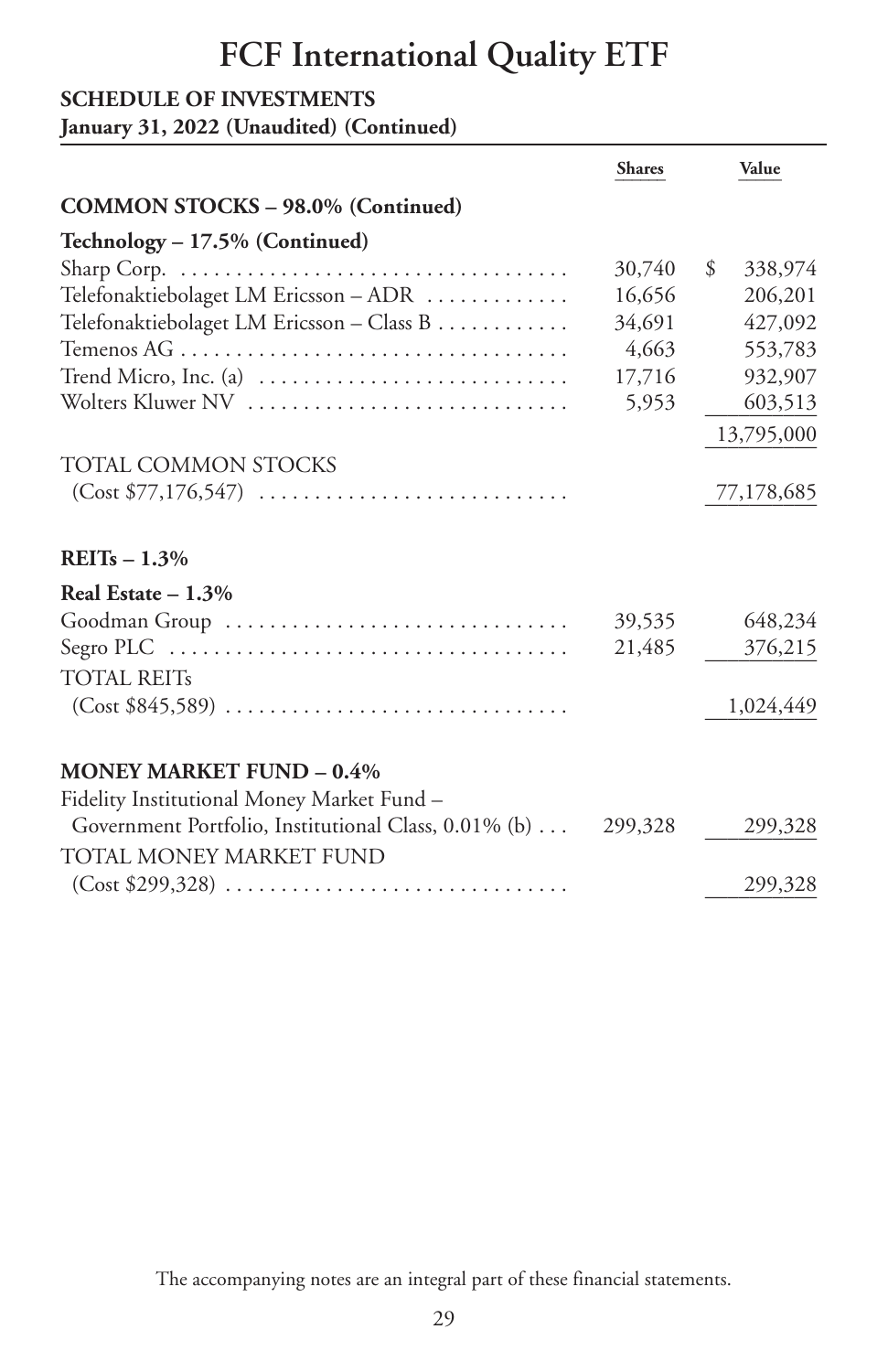#### **SCHEDULE OF INVESTMENTS**

**January 31, 2022 (Unaudited) (Continued)**

|                                                                                             | Shares | Value        |
|---------------------------------------------------------------------------------------------|--------|--------------|
| <b>INVESTMENT PURCHASED WITH THE CASH</b><br><b>PROCEEDS FROM SECURITIES LENDING - 4.6%</b> |        |              |
| Investment Company $-4.6\%$                                                                 |        |              |
| Mount Vernon Liquid Asset Portfolio, LLC, 0.12% (b) 3,593,118 \$ 3,593,118                  |        |              |
| TOTAL INVESTMENT PURCHASED WITH THE                                                         |        |              |
| CASH PROCEEDS FROM SECURITIES LENDING                                                       |        |              |
|                                                                                             |        | 3,593,118    |
| Total Investments (Cost \$81,914,582) – 104.3\%                                             |        | 82,095,580   |
| Liabilities in Excess of Other Assets – $(4.3)\%$                                           |        | (3,359,846)  |
| TOTAL NET ASSETS $-100.0\%$                                                                 |        | \$78,735,734 |
|                                                                                             |        |              |

Percentages are stated as a percent of net assets.

ADR – American Depositary Receipt

PLC – Public Limited Company

REIT – Real Estate Investment Trust

(a) Non-income producing security.

(b) Rate disclosed is the seven day annualized yield as of January 31, 2022.

(c) All or a portion of this security was out on loan at January 31, 2022. Total loaned securities had a market value of \$3,516,023 as of January 31, 2022.

For Fund compliance purposes, the Fund's sector classifications refer to any one or more of the sector classifications used by one or more widely recognized market indexes or ratings group indexes, and/or they may be defined by Fund management. This definition does not apply for all purposes of this report, which may combine classifications for reporting ease.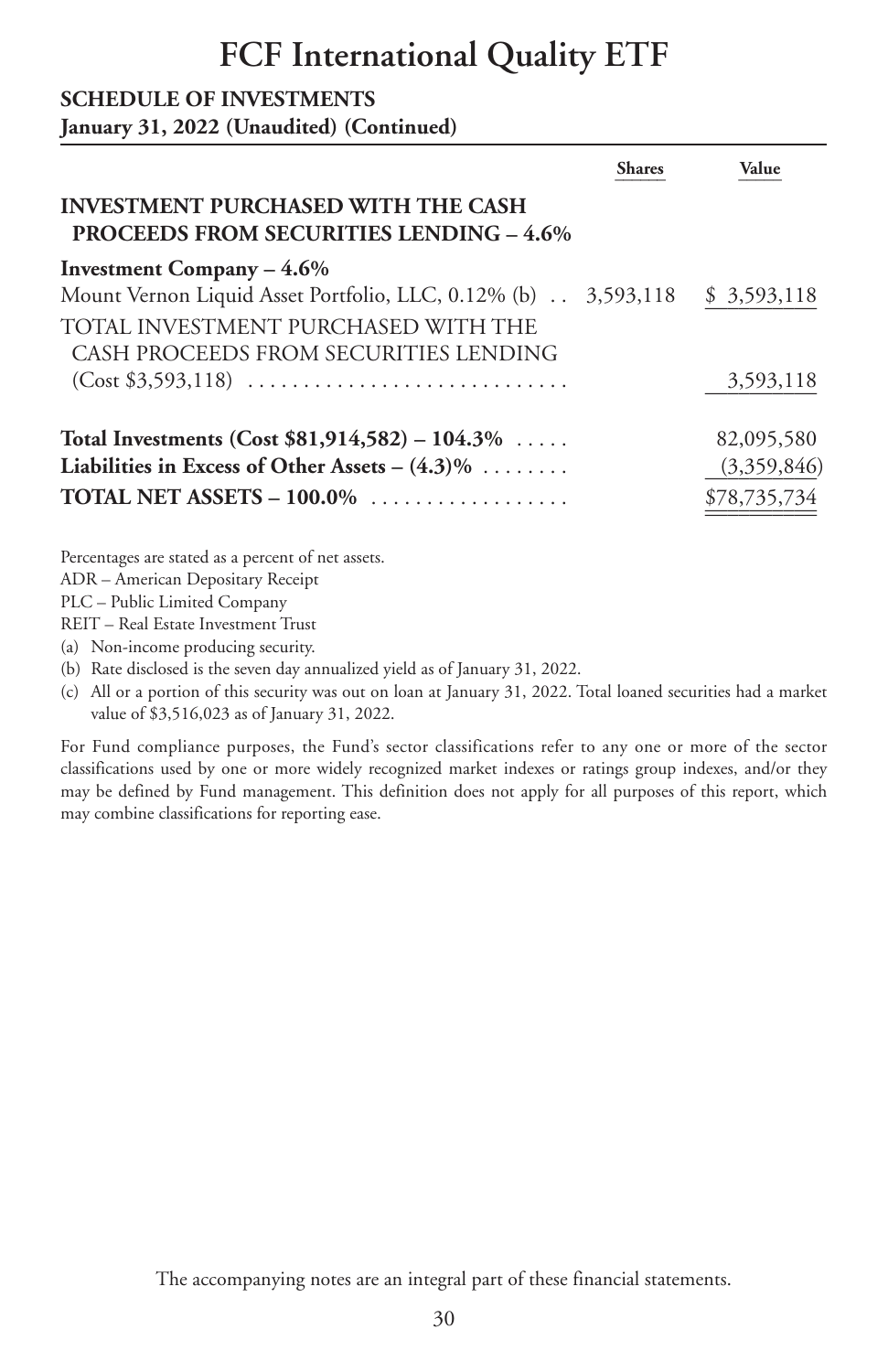### **Donoghue Forlines Tactical High Yield ETF**

#### **SCHEDULE OF INVESTMENTS**

**January 31, 2022 (Unaudited)**

|                                                                                  | <b>Shares</b> | Value           |
|----------------------------------------------------------------------------------|---------------|-----------------|
| <b>EXCHANGE-TRADED FUNDS - 99.9%</b>                                             |               |                 |
| iShares 0-5 Year High Yield Corporate Bond ETF                                   | 28,011        | 1,250,691<br>\$ |
| iShares 3-7 Year Treasury Bond ETF (b)                                           | 73,656        | 9,341,790       |
| iShares Broad USD High Yield Corporate Bond ETF (b)                              | 56,316        | 2,253,203       |
| iShares Fallen Angels USD Bond ETF                                               | 45,245        | 1,301,246       |
| iShares iBoxx High Yield Corporate Bond ETF (b)                                  | 30,482        | 2,581,826       |
| iShares U.S. Treasury Bond ETF                                                   | 502,616       | 13,057,964      |
| JPMorgan High Yield Research Enhanced ETF                                        | 15,777        | 793,583         |
| Schwab Intermediate-Term U.S. Treasury ETF                                       | 185,642       | 10,254,864      |
| SPDR Bloomberg High Yield Bond ETF (b)                                           | 14,049        | 1,483,153       |
| SPDR Bloomberg Short Term High Yield Bond ETF                                    | 35,429        | 948,434         |
| SPDR Portfolio Intermediate Term Treasury ETF (b)                                | 282,194       | 8,894,755       |
| VanEck Fallen Angel High Yield Bond ETF                                          | 35,231        | 1,113,652       |
| Vanguard Intermediate-Term Treasury ETF                                          | 215,881       | 14,122,935      |
| Xtrackers USD High Yield Corporate Bond ETF (b)                                  | 52,290        | 2,027,806       |
| TOTAL EXCHANGE-TRADED FUNDS                                                      |               |                 |
|                                                                                  |               | 69,425,902      |
| <b>MONEY MARKET FUND - 0.2%</b>                                                  |               |                 |
| Fidelity Institutional Money Market Fund -                                       |               |                 |
| Government Portfolio, Institutional Class, 0.01% (a)                             | 141,758       | 141,758         |
| TOTAL MONEY MARKET FUND                                                          |               |                 |
|                                                                                  |               |                 |
| $(Cost $141,758) \ldots \ldots \ldots \ldots \ldots \ldots \ldots \ldots \ldots$ |               | 141,758         |
| <b>INVESTMENT PURCHASED WITH THE CASH</b>                                        |               |                 |
| <b>PROCEEDS FROM SECURITIES LENDING - 24.8%</b>                                  |               |                 |
| <b>Investment Company - 24.8%</b>                                                |               |                 |
| Mount Vernon Liquid Asset Portfolio, LLC, 0.12% (a) 17,263,693                   |               | 17,263,693      |
| TOTAL INVESTMENT PURCHASED WITH THE                                              |               |                 |
| CASH PROCEEDS FROM SECURITIES LENDING                                            |               |                 |
|                                                                                  |               | 17,263,693      |
|                                                                                  |               |                 |
| Total Investments (Cost $$87,275,234$ ) - 124.9%                                 |               | 86,831,353      |
| Liabilities in Excess of Other Assets - $(24.9\%)$                               |               | (17, 299, 148)  |
| TOTAL NET ASSETS $-100.0\%$                                                      |               | \$69,532,205    |
|                                                                                  |               |                 |

Percentages are stated as a percent of net assets.

ETF – Exchange-Traded Fund

(a) Rate disclosed is the seven day annualized yield as of January 31, 2022.

(b) All or a portion of this security was out on loan at January 31, 2022. Total loaned securities had a market value of \$16,891,133 as of January 31, 2022.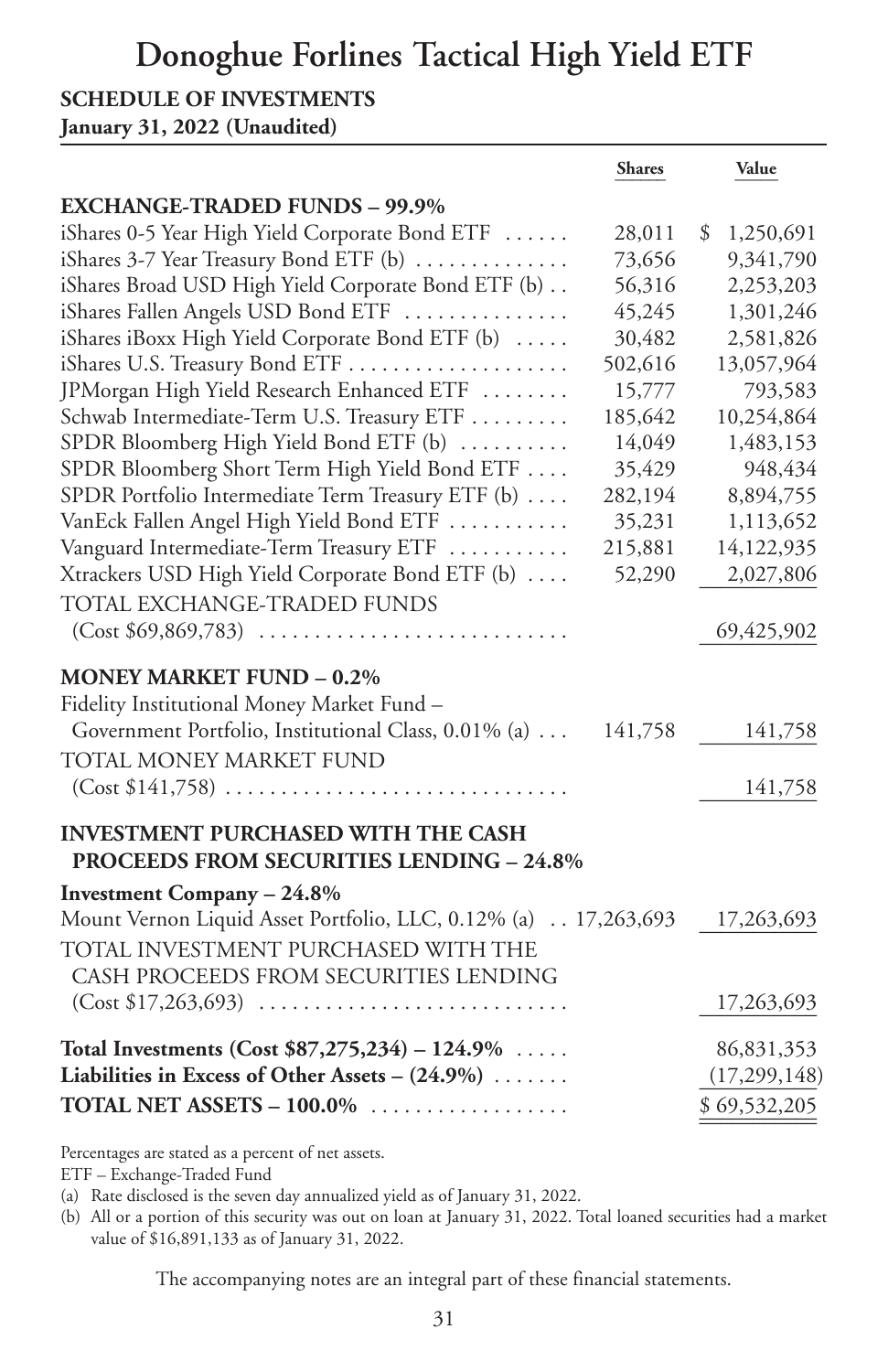#### **SCHEDULE OF INVESTMENTS**

**January 31, 2022 (Unaudited)**

|                                                                                                | <b>Shares</b> | Value         |
|------------------------------------------------------------------------------------------------|---------------|---------------|
| <b>COMMON STOCKS - 99.7%</b>                                                                   |               |               |
| Communications - 7.4%                                                                          |               |               |
|                                                                                                | 7,330         | \$<br>972,398 |
| Expedia Group, Inc. (a)                                                                        | 5,017         | 919,566       |
| GoDaddy, Inc. - Class A (a) $\dots\dots\dots\dots\dots\dots\dots\dots$                         | 9,695         | 734,008       |
| Match Group, Inc. (a)                                                                          | 7,116         | 801,973       |
| New York Times Co. - Class A                                                                   | 12,370        | 495,171       |
| Playtika Holding Corp. (a)                                                                     | 31,619        | 538,472       |
| Sirius XM Holdings, Inc. (d)                                                                   | 135,367       | 860,934       |
| Trade Desk, Inc. - Class A (a) $\dots \dots \dots \dots \dots \dots$                           | 10,116        | 703,467       |
|                                                                                                |               | 6,025,989     |
| Consumer Discretionary - 2.0%                                                                  |               |               |
| Axon Enterprise, Inc. (a)(d)                                                                   | 3,240         | 453,373       |
| Etsy, Inc. (a) $\dots \dots \dots \dots \dots \dots \dots \dots \dots \dots \dots \dots \dots$ | 3,483         | 547,110       |
|                                                                                                | 6,624         | 612,587       |
|                                                                                                |               | 1,613,070     |
| <b>Consumer Staples - 0.8%</b>                                                                 |               |               |
|                                                                                                | 3,864         | 648,611       |
| $Energy - 0.5%$                                                                                |               |               |
| Enphase Energy, Inc. (a)                                                                       | 3,008         | 422,534       |
| Financials $-0.4%$                                                                             |               |               |
| Upstart Holdings, Inc. (a)                                                                     | 3,125         | 340,656       |
| Health Care - 25.6%                                                                            |               |               |
| Abbott Laboratories                                                                            | 10,310        | 1,314,113     |
| AbbVie, Inc.                                                                                   | 13,933        | 1,907,288     |
| $ABIOMED$ , Inc. (a) $\ldots \ldots \ldots \ldots \ldots \ldots \ldots \ldots$                 | 2,123         | 628,132       |
| Agilent Technologies, Inc.                                                                     | 5,326         | 742,018       |
| Align Technology, Inc. (a)                                                                     | 1,609         | 796,391       |
|                                                                                                | 6,562         | 1,490,493     |
| Arrowhead Pharmaceuticals, Inc. (a)(d)                                                         | 8,359         | 441,021       |
| Biogen, Inc. (a) $\dots \dots \dots \dots \dots \dots \dots \dots \dots \dots \dots$           | 3,570         | 806,820       |
|                                                                                                | 1,494         | 562,356       |
|                                                                                                | 25,278        | 1,640,289     |
|                                                                                                | 12,370        | 238,865       |
|                                                                                                | 17,686        | 1,214,674     |
|                                                                                                | 8,351         | 586,574       |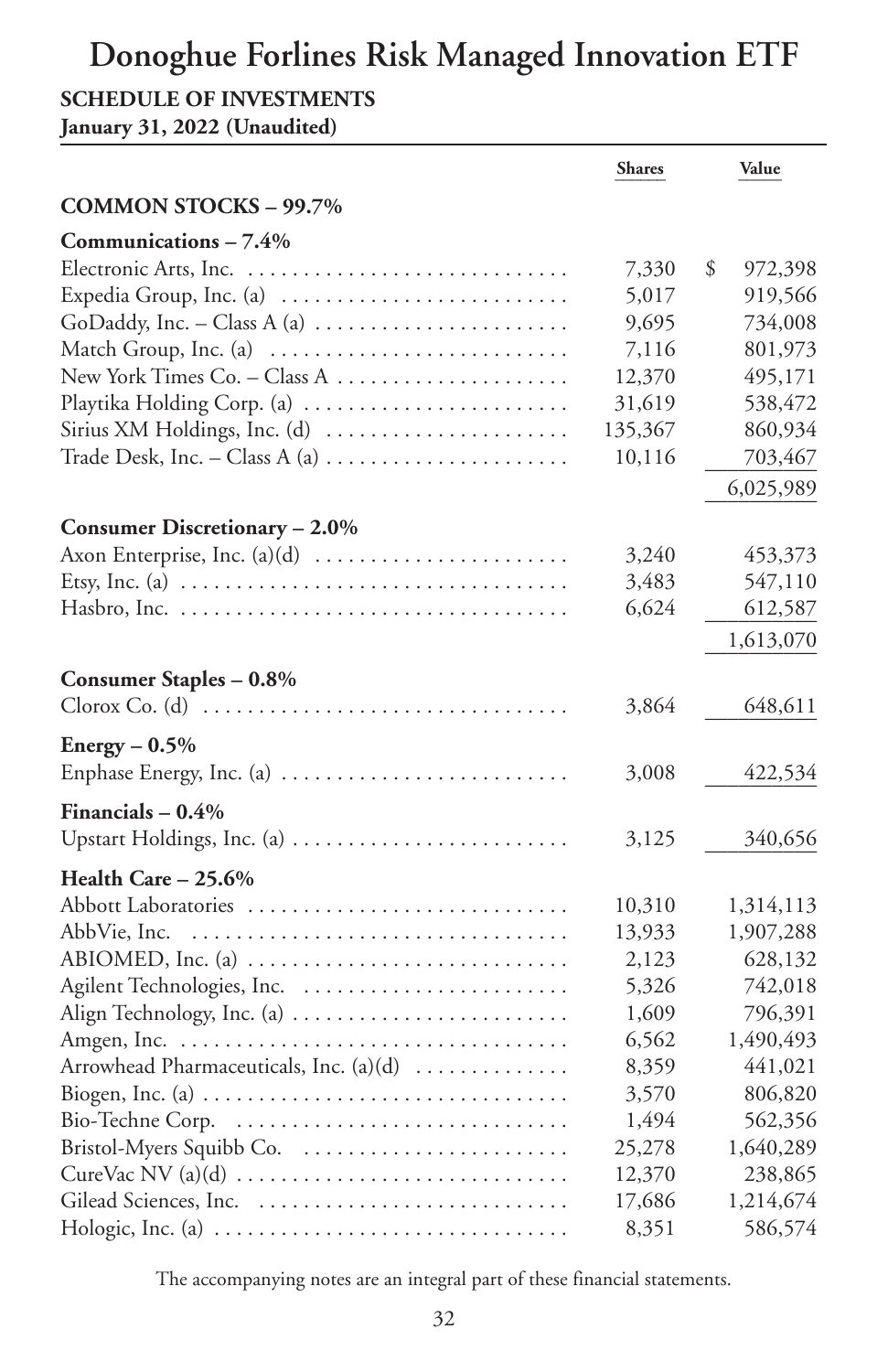#### **SCHEDULE OF INVESTMENTS**

**January 31, 2022 (Unaudited) (Continued)**

|                                                                                          | <b>Shares</b> | Value         |
|------------------------------------------------------------------------------------------|---------------|---------------|
| <b>COMMON STOCKS - 99.7% (Continued)</b>                                                 |               |               |
| Health Care - 25.6% (Continued)                                                          |               |               |
| Incyte Corp. (a) $\ldots \ldots \ldots \ldots \ldots \ldots \ldots \ldots \ldots \ldots$ | 10,017        | \$<br>744,564 |
| Johnson & Johnson                                                                        | 12,289        | 2,117,272     |
|                                                                                          | 16,631        | 1,355,094     |
| Mettler-Toledo International, Inc. (a)                                                   | 572           | 842,373       |
|                                                                                          | 3,611         | 338,351       |
|                                                                                          | 6,481         | 444,921       |
|                                                                                          | 16,619        | 530,312       |
|                                                                                          | 32,434        | 1,708,947     |
| Tandem Diabetes Care, Inc. (a)                                                           | 4,473         | 528,306       |
|                                                                                          |               | 20,979,174    |
| Industrials $-3.8\%$                                                                     |               |               |
| Cognex Corp.<br>.                                                                        | 8,276         | 550,023       |
| Keysight Technologies, Inc. (a)                                                          | 4,957         | 836,841       |
| Toro Co.                                                                                 | 6,392         | 617,339       |
| Trimble, Inc. (a) $\dots \dots \dots \dots \dots \dots \dots \dots \dots \dots \dots$    | 8,922         | 643,811       |
|                                                                                          | 4,265         | 470,302       |
|                                                                                          |               | 3,118,316     |
| Technology – 59.2% $(c)$                                                                 |               |               |
| Accenture PLC - Class A                                                                  | 4,561         | 1,612,678     |
| Adobe, Inc. (a) $\ldots \ldots \ldots \ldots \ldots \ldots \ldots \ldots \ldots \ldots$  | 2,587         | 1,382,234     |
| Allegro MicroSystems, Inc. (a)                                                           | 15,429        | 437,875       |
| Ambarella, Inc. (a)                                                                      | 2,486         | 348,413       |
| Analog Devices, Inc.                                                                     | 6,483         | 1,063,018     |
|                                                                                          | 3,947         | 689,857       |
|                                                                                          | 8,020         | 996,966       |
| Atlassian Corp. PLC - Class A (a)                                                        | 2,443         | 792,363       |
| Autodesk, Inc. (a)                                                                       | 4,210         | 1,051,616     |
| Bentley Systems, Inc. - Class B (d)                                                      | 13,497        | 542,175       |
|                                                                                          | 3,055         | 1,789,863     |
| Cadence Design Systems, Inc. (a)                                                         | 6,081         | 925,163       |
|                                                                                          | 11,446        | 1,043,875     |
|                                                                                          | 30,333        | 1,688,638     |
| Citrix Systems, Inc.                                                                     | 7,635         | 778,312       |
| Crowdstrike Holdings, Inc. - Class A (a)                                                 | 4,676         | 844,673       |
| Datadog, Inc. - Class A (a) $\dots \dots \dots \dots \dots \dots \dots$                  | 5,831         | 851,967       |
| Dell Technologies, Inc. - Class C (a)                                                    | 13,936        | 791,704       |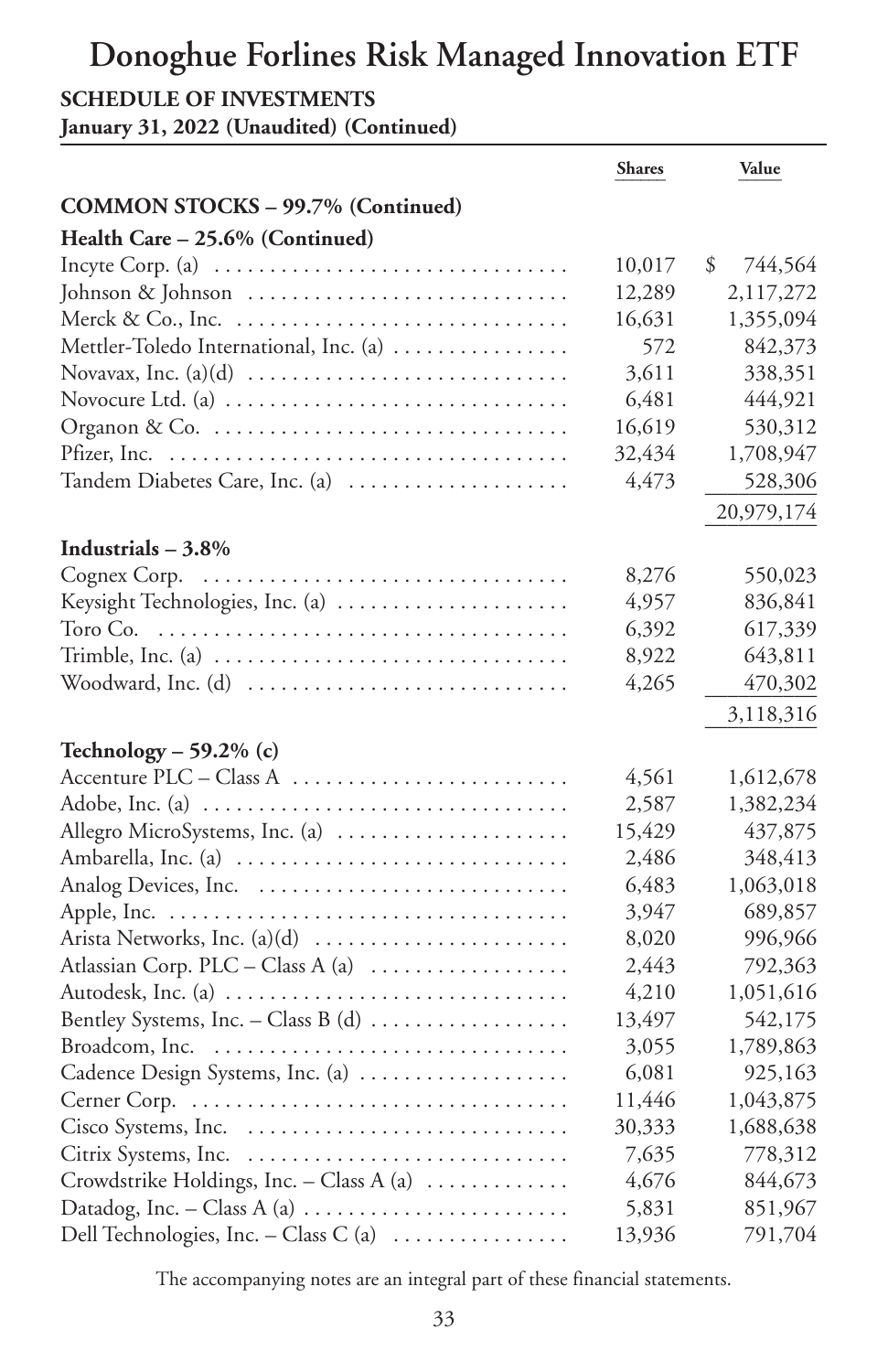#### **SCHEDULE OF INVESTMENTS**

**January 31, 2022 (Unaudited) (Continued)**

|                                                                                        | <b>Shares</b> | Value         |
|----------------------------------------------------------------------------------------|---------------|---------------|
| <b>COMMON STOCKS - 99.7% (Continued)</b>                                               |               |               |
| Technology - 59.2% (c) (Continued)                                                     |               |               |
| DocuSign, Inc. (a) $\dots \dots \dots \dots \dots \dots \dots \dots \dots \dots$       | 4,274         | 537,541<br>\$ |
| Dropbox, Inc. – Class A (a) $\dots \dots \dots \dots \dots \dots \dots$                | 24,497        | 606,301       |
|                                                                                        | 11,953        | 655,742       |
|                                                                                        | 3,237         | 672,066       |
| FactSet Research Systems, Inc.                                                         | 1,706         | 719,744       |
| Fair Isaac Corp. (a) $\ldots \ldots \ldots \ldots \ldots \ldots \ldots \ldots \ldots$  | 1,739         | 860,788       |
| Fortinet, Inc. (a) $\dots \dots \dots \dots \dots \dots \dots \dots \dots \dots \dots$ | 3,324         | 988,026       |
|                                                                                        | 1,219         | 595,847       |
| International Business Machines Corp.                                                  | 11,008        | 1,470,339     |
|                                                                                        | 2,476         | 1,374,750     |
| Jack Henry & Associates, Inc. (d)                                                      | 4,289         | 719,737       |
|                                                                                        | 19,249        | 670,250       |
| Lattice Semiconductor Corp. (a)                                                        | 9,018         | 497,974       |
| Lumentum Holdings, Inc. (a)(d)                                                         | 5,928         | 601,573       |
| Manhattan Associates, Inc. (a)                                                         | 4,259         | 570,152       |
| Microchip Technology, Inc.                                                             | 12,136        | 940,297       |
|                                                                                        | 1,594         | 642,270       |
| Motorola Solutions, Inc.                                                               | 3,972         | 921,266       |
| MSCI, Inc.                                                                             | 1,444         | 774,157       |
|                                                                                        | 9,144         | 791,047       |
| NortonLifeLock, Inc. (d)                                                               | 27,535        | 716,185       |
| NXP Semiconductors NV                                                                  | 4,694         | 964,335       |
| ON Semiconductor Corp. (a)                                                             | 11,334        | 668,706       |
| Palantir Technologies, Inc. - Class A (a)                                              | 39,209        | 537,555       |
| Palo Alto Networks, Inc. (a)                                                           | 2,091         | 1,081,883     |
| Paylocity Holding Corp. (a)                                                            | 2,700         | 550,746       |
| Pure Storage, Inc. – Class A $(a)(d)$                                                  | 20,541        | 544,131       |
| ServiceNow, Inc. (a) $\dots \dots \dots \dots \dots \dots \dots \dots \dots \dots$     | 2,230         | 1,306,289     |
|                                                                                        | 2,385         | 501,685       |
| Synopsys, Inc. (a) $\dots \dots \dots \dots \dots \dots \dots \dots \dots \dots$       | 3,213         | 997,637       |
| Veeva Systems, Inc. - Class A (a) $\dots\dots\dots\dots\dots\dots$                     | 3,462         | 818,902       |
|                                                                                        | 8,653         | 1,111,737     |
| Workday, Inc. – Class A (a) $\dots \dots \dots \dots \dots \dots \dots$                | 4,025         | 1,018,365     |
| Workiva, Inc. (a) $\dots \dots \dots \dots \dots \dots \dots \dots \dots \dots \dots$  | 3,053         | 361,109       |
| Xilinx, Inc.                                                                           | 3,963         | 767,039       |
| Zebra Technologies Corp. (a)                                                           | 1,577         | 802,882       |
|                                                                                        | 6,315         | 622,091       |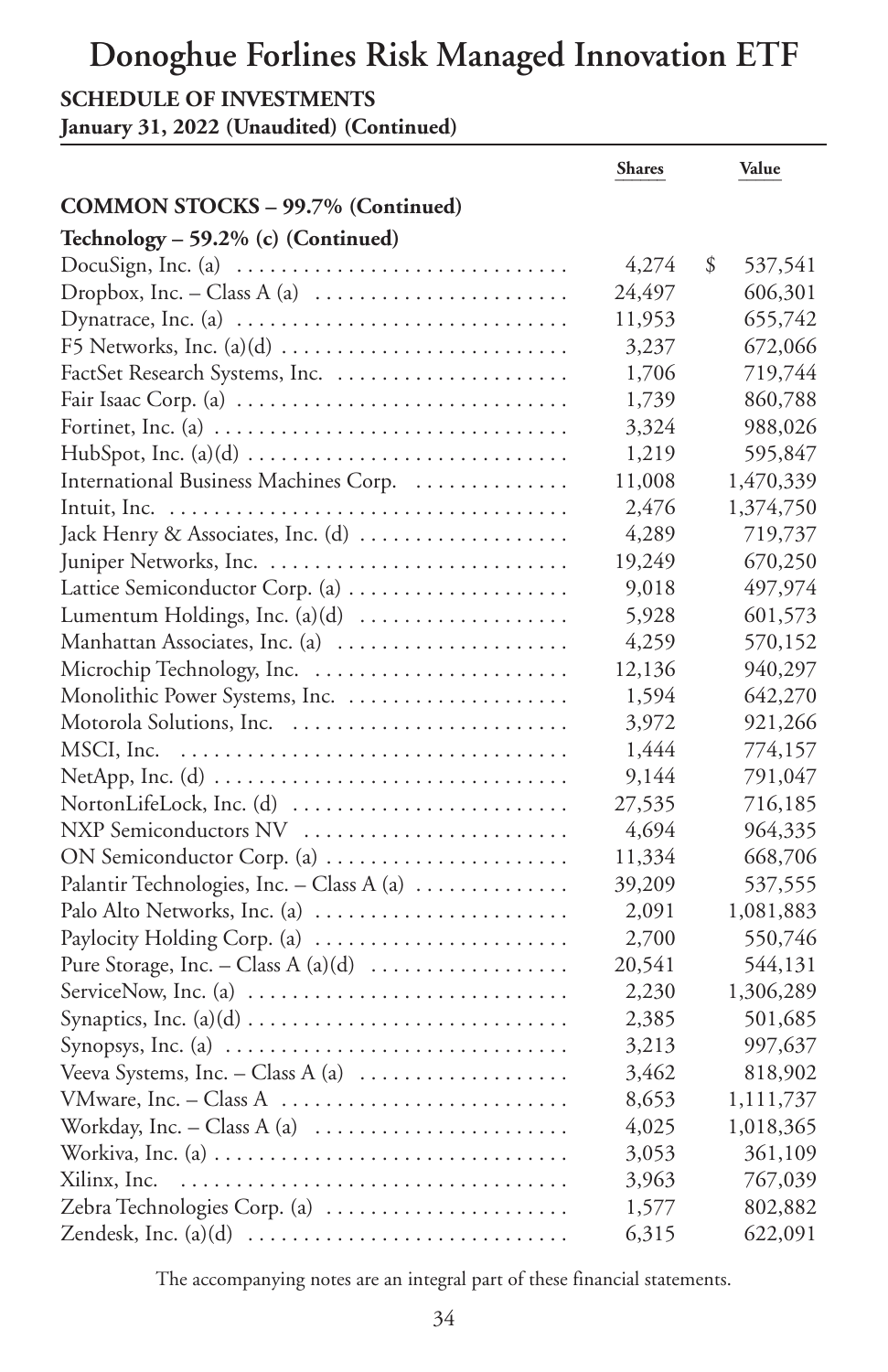### **Donoghue Forlines Risk Managed Innovation ETF**

#### **SCHEDULE OF INVESTMENTS**

**January 31, 2022 (Unaudited) (Continued)**

|                                                                                                 | <b>Shares</b> | Value                    |
|-------------------------------------------------------------------------------------------------|---------------|--------------------------|
| <b>COMMON STOCKS - 99.7% (Continued)</b>                                                        |               |                          |
| Technology - 59.2% (c) (Continued)                                                              |               |                          |
|                                                                                                 | 3,966         | $\mathcal{S}$<br>416,668 |
| Zoom Video Communications, Inc. - Class A (a)(d) $\dots$                                        | 4,795         | 739,773                  |
| Zscaler, Inc. (a) $\dots\dots\dots\dots\dots\dots\dots\dots\dots\dots\dots\dots\dots\dots\dots$ | 2,887         | 742,277                  |
|                                                                                                 |               | 48,511,252               |
| <b>TOTAL COMMON STOCKS</b>                                                                      |               |                          |
|                                                                                                 |               | 81,659,602               |
| <b>MONEY MARKET FUND - 0.3%</b>                                                                 |               |                          |
| Fidelity Institutional Money Market Fund -                                                      |               |                          |
| Government Portfolio, Institutional Class, 0.01% (b) 214,059                                    |               | 214,059                  |
| TOTAL MONEY MARKET FUND                                                                         |               |                          |
| $(Cost $214,059)$                                                                               |               | 214,059                  |
| <b>INVESTMENT PURCHASED WITH THE CASH</b><br><b>PROCEEDS FROM SECURITIES LENDING - 8.8%</b>     |               |                          |
| <b>Investment Company - 8.8%</b>                                                                |               |                          |
| Mount Vernon Liquid Asset Portfolio, LLC, 0.12% (b) 7,201,121                                   |               | 7,201,121                |
| TOTAL INVESTMENT PURCHASED WITH THE                                                             |               |                          |
| CASH PROCEEDS FROM SECURITIES LENDING                                                           |               |                          |
|                                                                                                 |               | 7,201,121                |
| Total Investments (Cost $$87,909,029$ ) – 108.8%                                                |               | 89,074,782               |
| Liabilities in Excess of Other Assets - $(8.8)\%$                                               |               | (7, 184, 794)            |
| TOTAL NET ASSETS $-100.0\%$                                                                     |               | \$81,889,988             |

Percentages are stated as a percent of net assets.

PLC – Public Limited Company

- (a) Non-income producing security.
- (b) Rate disclosed is the seven day annualized yield as of January 31, 2022.
- (c) The amount represents investments in a particular sector. Within the sector, the Fund will concentrate its investments (i.e. invest more than 25% of its total assets) in a particular industry or group of industries to approximately the same extent of the Underlying Index is concentrated.
- (d) All or a portion of this security was out on loan at January 31, 2022. Total loaned securities had a market value of \$7,319,468 as of January 31, 2022.

For Fund compliance purposes, the Fund's sector classifications refers to any one or more of the sector classifications used by one or more widely recognized market indexes or ratings group indexes, and/or they may be defined by Fund management. This definition does not apply for all purposes of this report, which may combine classifications for reporting ease.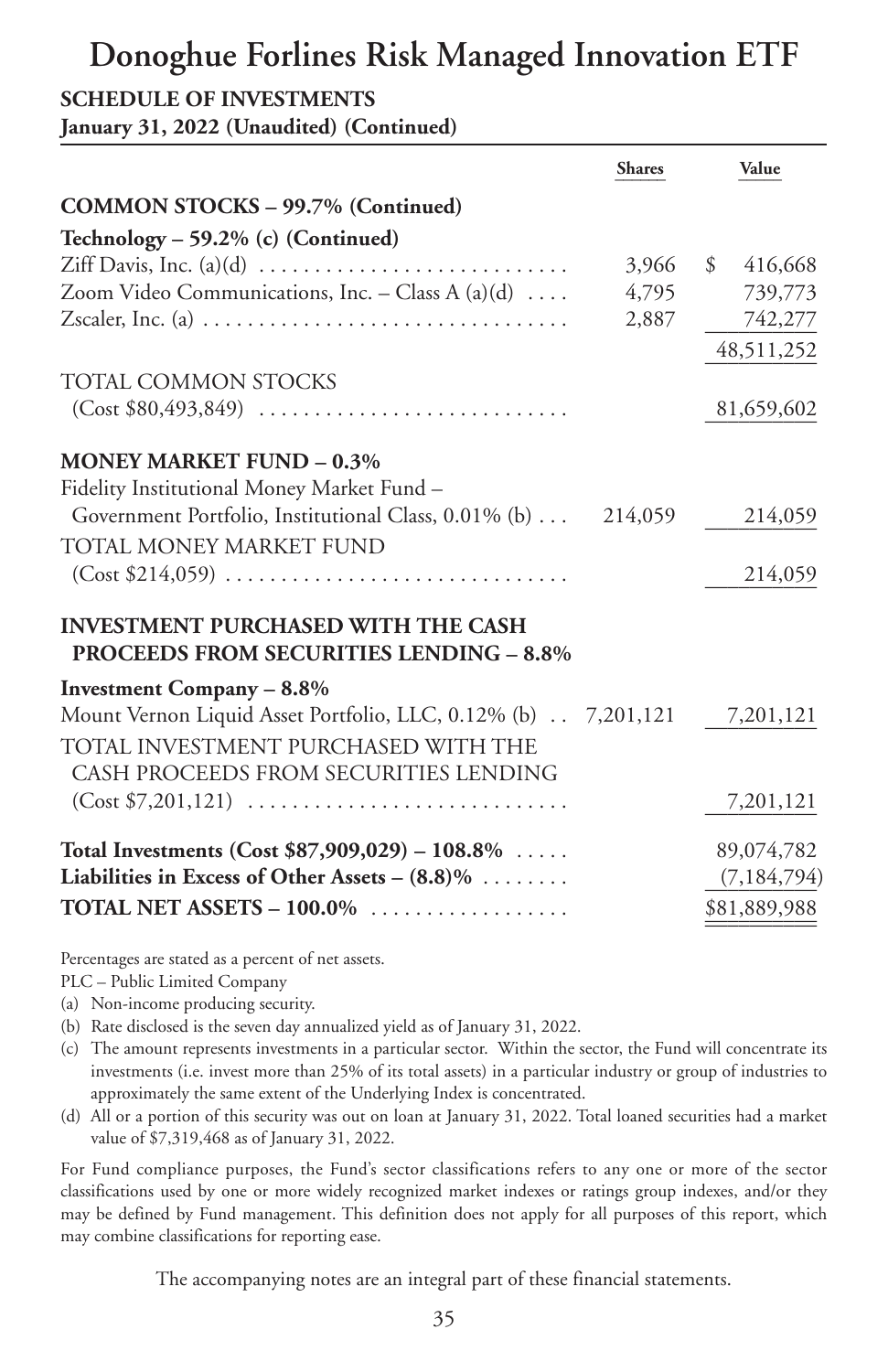#### **SCHEDULE OF INVESTMENTS**

**January 31, 2022 (Unaudited)**

|                                                                             | <b>Shares</b> | Value         |
|-----------------------------------------------------------------------------|---------------|---------------|
| <b>COMMON STOCKS - 72.6%</b>                                                |               |               |
| Consumer Staples - 1.2%                                                     |               |               |
| Archer-Daniels-Midland Co.                                                  | 9,859         | \$<br>739,425 |
| $Energy - 24.0\%$                                                           |               |               |
| Antero Midstream Corp. (c)                                                  | 62,523        | 622,104       |
| Chevron Corp.                                                               | 8,061         | 1,058,651     |
|                                                                             | 11,330        | 1,004,065     |
|                                                                             | 33,779        | 739,760       |
|                                                                             | 20,141        | 1,018,531     |
| Devon Energy Corp. (c)                                                      | 4,533         | 571,883       |
| Equinor $ASA - ADR$ (c) $\ldots \ldots \ldots \ldots \ldots \ldots \ldots$  | 29,558        | 814,323       |
| Equitrans Midstream Corp.                                                   | 60,719        | 492,431       |
| Exxon Mobil Corp. (c)                                                       | 18,266        | 1,387,485     |
|                                                                             | 58,793        | 1,020,647     |
|                                                                             | 12,699        | 770,575       |
| Ovintiv, Inc.                                                               | 17,034        | 660,919       |
|                                                                             | 9,722         | 481,142       |
| Shell PLC $-$ ADR (a) $\ldots$ $\ldots$ $\ldots$ $\ldots$ $\ldots$ $\ldots$ | 35,225        | 1,810,565     |
|                                                                             | 21,869        | 1,242,159     |
| Williams Cos., Inc.                                                         | 35,148        |               |
|                                                                             |               | 1,052,331     |
|                                                                             |               | 14,747,571    |
| Industrials $-24.2\%$                                                       |               |               |
|                                                                             | 7,128         | 1,183,391     |
| ABB Ltd. - ADR                                                              | 20,813        | 723,668       |
|                                                                             | 3,336         | 409,427       |
| Allison Transmission Holdings, Inc.                                         | 15,017        | 570,496       |
|                                                                             | 8,030         | 613,653       |
| Caterpillar, Inc.                                                           | 5,565         | 1,121,681     |
| Cummins, Inc.                                                               | 3,712         | 819,906       |
| Donaldson Co., Inc.                                                         | 9,786         | 544,689       |
| Emerson Electric Co.                                                        | 11,577        | 1,064,505     |
|                                                                             | 11,808        | 548,836       |
| Honeywell International, Inc. (c)                                           | 3,694         | 755,349       |
| Hubbell, Inc.                                                               | 3,062         | 573,482       |
| Lincoln Electric Holdings, Inc.                                             | 2,993         | 382,625       |
|                                                                             | 15,810        | 546,868       |
| Oshkosh Corp.                                                               | 5,365         | 610,591       |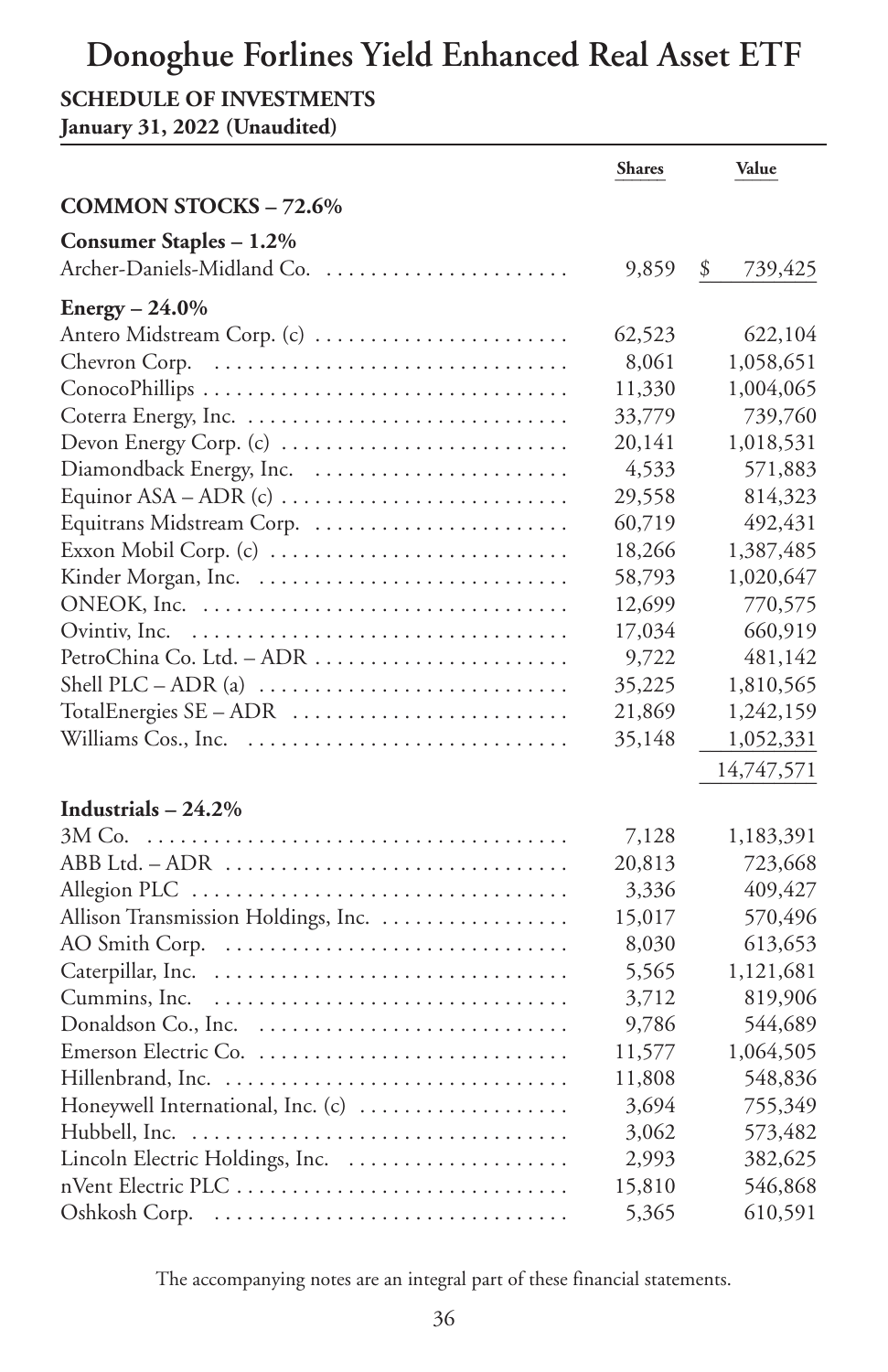#### **SCHEDULE OF INVESTMENTS**

**January 31, 2022 (Unaudited) (Continued)**

|                                                                       | <b>Shares</b> | Value         |
|-----------------------------------------------------------------------|---------------|---------------|
| <b>COMMON STOCKS - 72.6% (Continued)</b>                              |               |               |
| Industrials - 24.2% (Continued)                                       |               |               |
|                                                                       | 12,244        | 966,541<br>\$ |
| Trane Technologies PLC                                                | 4,458         | 771,680       |
| Union Pacific Corp.                                                   | 4,498         | 1,099,986     |
| Waste Management, Inc. (c)                                            | 6,282         | 945,064       |
|                                                                       | 2,365         | 668,254       |
|                                                                       |               | 14,920,692    |
| Materials - 21.8%                                                     |               |               |
| BHP Group Ltd. - ADR                                                  | 42,355        | 2,693,778     |
| CF Industries Holdings, Inc.                                          | 12,920        | 889,800       |
|                                                                       | 19,667        | 643,308       |
| Cia Siderurgica Nacional SA - ADR                                     | 101,075       | 482,128       |
|                                                                       | 15,214        | 908,732       |
|                                                                       | 6,880         | 818,238       |
|                                                                       | 15,590        | 953,640       |
|                                                                       | 11,832        | 599,527       |
| Owens Corning                                                         | 5,926         | 525,636       |
| $POSCO-ADR$                                                           | 8,312         | 469,961       |
| PPG Industries, Inc.                                                  | 5,198         | 811,928       |
| Rio Tinto PLC - ADR                                                   | 17,109        | 1,221,583     |
|                                                                       | 16,616        | 1,061,596     |
|                                                                       | 88,660        | 1,345,859     |
|                                                                       |               | 13,425,714    |
| Technology $-1.4%$                                                    |               |               |
|                                                                       | 19,896        | 836,428       |
| TOTAL COMMON STOCKS                                                   |               |               |
| $(Cost $42,612,218) \ldots \ldots \ldots \ldots \ldots \ldots \ldots$ |               | 44,669,830    |
|                                                                       |               |               |
| <b>PREFERRED STOCK - 1.7%</b>                                         |               |               |
| $Energy - 1.7%$                                                       |               |               |
| Petroleo Brasileiro SA - ADR                                          | 86,540        | 1,050,595     |
| TOTAL PREFERRED STOCK                                                 |               |               |
|                                                                       |               | 1,050,595     |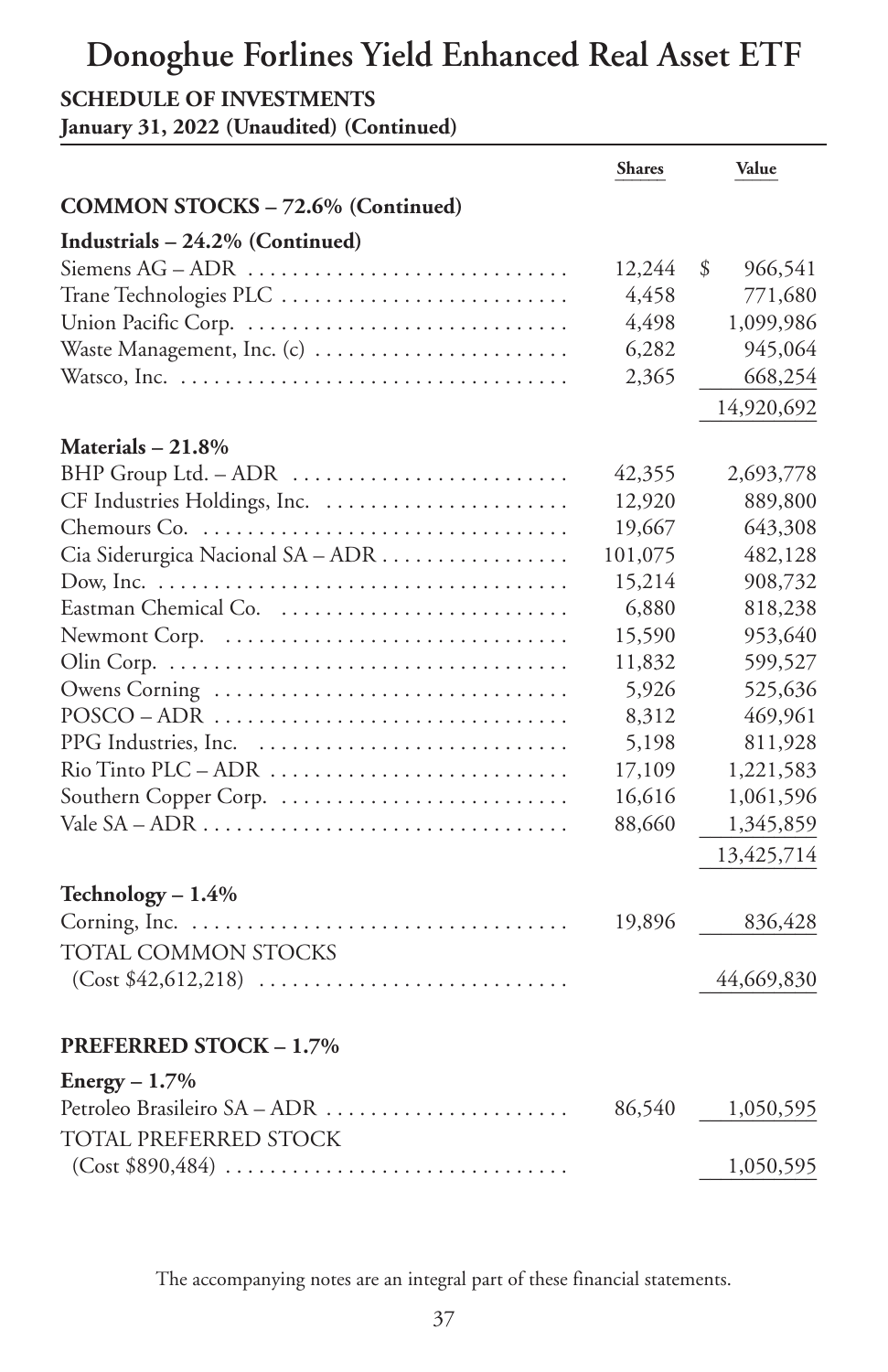#### **SCHEDULE OF INVESTMENTS**

**January 31, 2022 (Unaudited) (Continued)**

|                                                                                  | <b>Shares</b> | Value         |
|----------------------------------------------------------------------------------|---------------|---------------|
| <b>MASTER LIMITED PARTNERSHIPS - 10.1%</b>                                       |               |               |
| Energy - 10.1%                                                                   |               |               |
|                                                                                  | 94,088        | \$<br>900,422 |
| EnLink Midstream, LLC                                                            | 78,629        | 625,887       |
| Enterprise Products Partners, LP                                                 | 43,189        | 1,020,988     |
| Magellan Midstream Partners, LP                                                  | 13,788        | 673,820       |
|                                                                                  | 30,164        | 989,983       |
| Phillips 66 Partners, LP                                                         | 17,524        | 733,905       |
| Plains All American Pipeline, LP                                                 | 44,760        | 482,065       |
| Western Midstream Partners, LP                                                   | 32,341        | 771,009       |
| TOTAL MASTER LIMITED PARTNERSHIPS                                                |               |               |
|                                                                                  |               | 6,198,079     |
| $REITs - 15.2%$                                                                  |               |               |
| Financials $-1.2\%$                                                              |               |               |
| Annaly Capital Management, Inc.                                                  | 92,747        | 732,701       |
| Real Estate $-14.0\%$                                                            |               |               |
|                                                                                  | 4,559         | 1,146,588     |
| Crown Castle International Corp.                                                 | 4,964         | 905,980       |
| Equity LifeStyle Properties, Inc.                                                | 8,720         | 682,689       |
| Extra Space Storage, Inc.                                                        | 4,289         | 850,037       |
|                                                                                  | 5,955         | 361,945       |
| Gaming and Leisure Properties, Inc.                                              | 15,899        | 718,317       |
| Iron Mountain, Inc. (c)                                                          | 15,972        | 733,434       |
| Lamar Advertising Co. - Class A                                                  | 6,311         | 699,006       |
| Omega Healthcare Investors, Inc. (c)                                             | 12,812        | 403,322       |
| Public Storage                                                                   | 3,269         | 1,172,035     |
| Simon Property Group, Inc. (c)                                                   | 6,636         | 976,819       |
|                                                                                  |               | 8,650,172     |
| TOTAL REITs                                                                      |               |               |
|                                                                                  |               | 9,382,873     |
| <b>MONEY MARKET FUND - 0.3%</b>                                                  |               |               |
| Fidelity Institutional Money Market Fund -                                       |               |               |
| Government Portfolio, Institutional Class, 0.01% (b)                             | 183,836       | 183,836       |
| TOTAL MONEY MARKET FUND                                                          |               |               |
| $(Cost $183,836) \ldots \ldots \ldots \ldots \ldots \ldots \ldots \ldots \ldots$ |               | 183,836       |
|                                                                                  |               |               |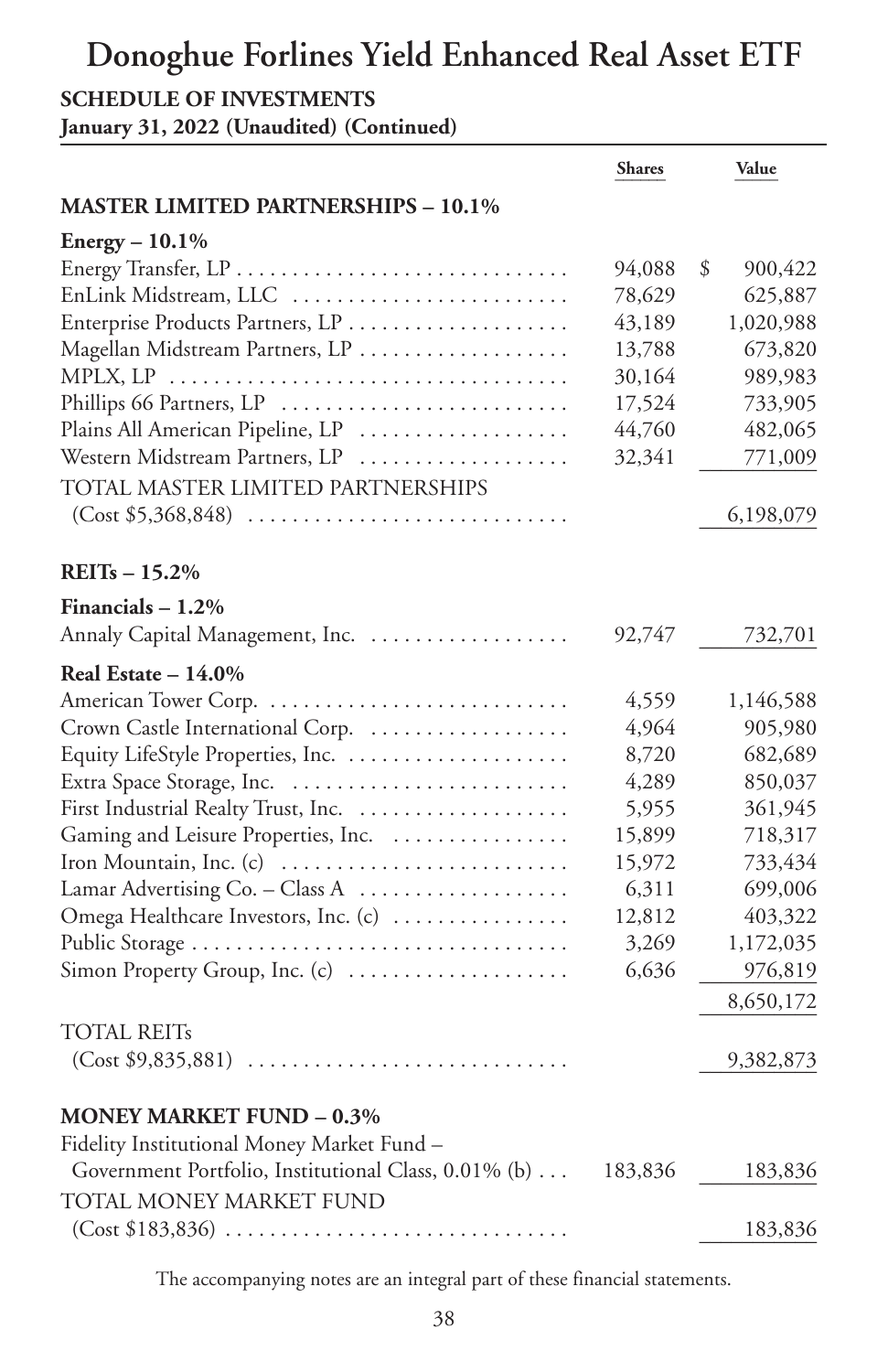#### **SCHEDULE OF INVESTMENTS**

**January 31, 2022 (Unaudited) (Continued)**

|                                                                                              | <b>Shares</b> | Value        |
|----------------------------------------------------------------------------------------------|---------------|--------------|
| <b>INVESTMENT PURCHASED WITH THE CASH</b><br><b>PROCEEDS FROM SECURITIES LENDING - 16.9%</b> |               |              |
| <b>Investment Company - 16.9%</b>                                                            |               |              |
| Mount Vernon Liquid Asset Portfolio, LLC, 0.12% (b) 10,429,665 \$10,429,665                  |               |              |
| TOTAL INVESTMENT PURCHASED WITH THE                                                          |               |              |
| CASH PROCEEDS FROM SECURITIES LENDING                                                        |               |              |
|                                                                                              |               | 10,429,665   |
| Total Investments (Cost $$69,320,932) - 116.8\%$                                             |               | 71,914,878   |
| Liabilities in Excess of Other Assets – $(16.8)\%$                                           |               | (10,342,162) |
| TOTAL NET ASSETS $-100.0\%$                                                                  |               | \$61,572,716 |
| Percentages are stated as a percent of net assets.<br>$\sqrt{2}$                             |               |              |

ADR – American Depositary Receipt

PLC – Public Limited Company

REIT – Real Estate Investment Trust

(a) Non-income producing security.

(b) Rate disclosed is the seven day annualized yield as of January 31, 2022.

(c) All or a portion of this security was out on loan at January 31, 2022. Total loaned securities had a market value of \$10,211,289 as of January 31, 2022.

For Fund compliance purposes, the Fund's sector classifications refers to any one or more of the sector classifications used by one or more widely recognized market indexes or ratings group indexes, and/or they may be defined by Fund management. This definition does not apply for all purposes of this report, which may combine classifications for reporting ease.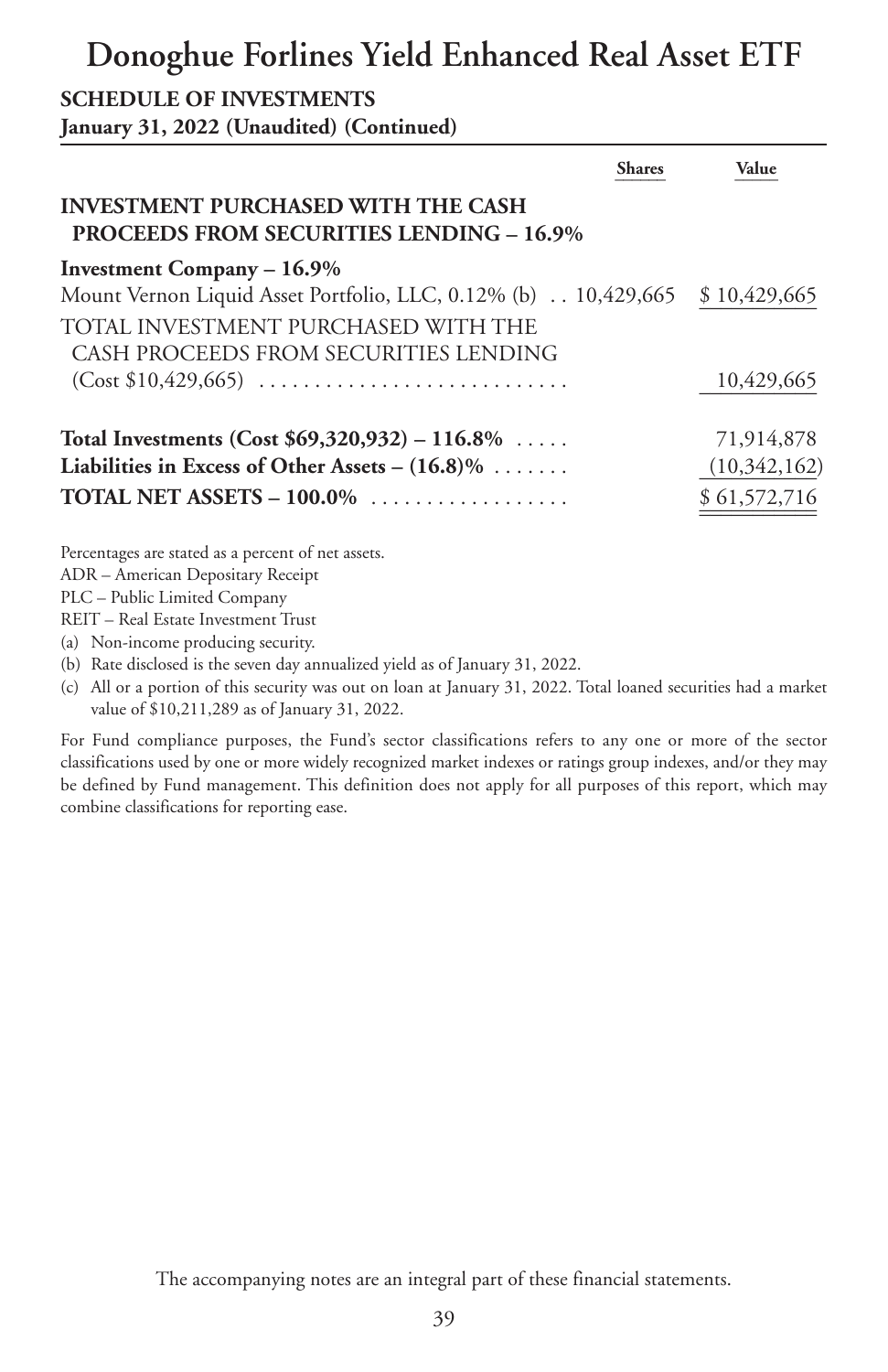### **STATEMENTS OF ASSETS & LIABILITIES**

### **January 31, 2022 (Unaudited)**

|                                                                              |                    | <b>FCF</b>         |
|------------------------------------------------------------------------------|--------------------|--------------------|
|                                                                              | <b>FCF US</b>      | International      |
|                                                                              | <b>Quality ETF</b> | <b>Quality ETF</b> |
| <b>ASSETS</b>                                                                |                    |                    |
| Investments in Securities, at Value* (Including securities on                |                    |                    |
| loan valued at \$17,233,685 and \$3,516,023, respectively) $\dots\dots\dots$ | \$216,130,885      | \$82,095,580       |
| Interest and Dividends Receivable                                            | 157,462            | 88,356             |
| Securities Lending Income Receivable                                         | 1,374              | 1,573              |
|                                                                              |                    | 184,220            |
|                                                                              | 216,289,721        | 82,369,729         |
| <b>LIABILITIES</b>                                                           |                    |                    |
|                                                                              | 17,336,685         | 3,593,118          |
|                                                                              | 100,124            | 40,877             |
|                                                                              | 3,438              |                    |
|                                                                              | 17,440,247         | 3,633,995          |
|                                                                              | \$198,849,474      | \$78,735,734       |
| <b>NET ASSETS CONSIST OF:</b>                                                |                    |                    |
|                                                                              | \$157,157,751      | \$77,795,376       |
|                                                                              | 41,691,723         | 940,358            |
|                                                                              | \$198,849,474      | \$78,735,734       |
| * Identified Cost:                                                           |                    |                    |
|                                                                              | \$184,148,297      | \$81,914,582       |
|                                                                              | S                  | 181,703<br>\$      |
| Net Asset Value (unlimited shares authorized):                               |                    |                    |
|                                                                              | \$198,849,474      | \$78,735,734       |
| Shares Outstanding (No Par Value)                                            | 3,850,000          | 2,325,000          |
| Net Asset Value, Offering and Redemption Price per Share                     | 51.65<br>\$        | 33.86<br>\$        |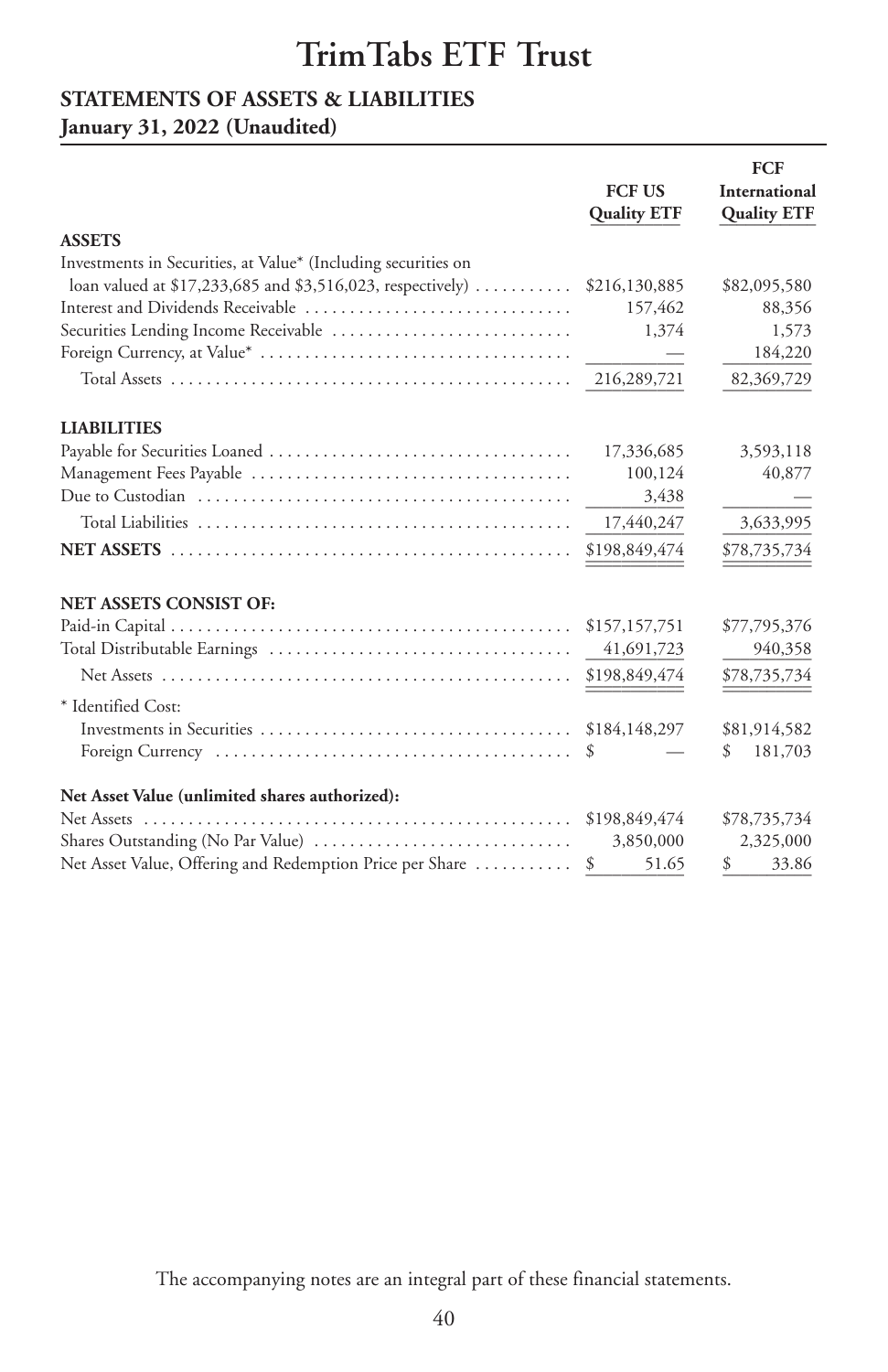# **STATEMENTS OF ASSETS & LIABILITIES**

### **January 31, 2022 (Unaudited) (Continued)**

|                                                                                               | Donoghue<br><b>Forlines</b><br><b>Tactical High</b><br><b>Yield ETF</b> | Donoghue<br><b>Forlines</b><br><b>Risk Managed</b><br><b>Innovation ETF</b> | Donoghue<br><b>Forlines</b><br><b>Yield Enhanced</b><br><b>Real Asset ETF</b> |
|-----------------------------------------------------------------------------------------------|-------------------------------------------------------------------------|-----------------------------------------------------------------------------|-------------------------------------------------------------------------------|
| <b>ASSETS</b>                                                                                 |                                                                         |                                                                             |                                                                               |
| Investments in Securities, at Value* (Including<br>securities on loan valued at \$16,891,133, |                                                                         |                                                                             |                                                                               |
| $$7,319,468$ , and $$10,211,289$ , respectively)                                              | \$86,831,353                                                            | \$89,074,782                                                                | \$71,914,878                                                                  |
|                                                                                               |                                                                         |                                                                             | 650,319                                                                       |
| Interest and Dividends Receivable                                                             | $\mathfrak{2}$                                                          | 62,293                                                                      | 120,259                                                                       |
| Securities Lending Income Receivable                                                          | 12,814                                                                  | 1,251                                                                       | 2,328                                                                         |
|                                                                                               | 86,844,169                                                              | 89,138,326                                                                  | 72,687,784                                                                    |
| <b>LIABILITIES</b>                                                                            |                                                                         |                                                                             |                                                                               |
| Payable for Securities Loaned                                                                 | 17,263,693                                                              | 7,201,121                                                                   | 10,429,665                                                                    |
| Management Fees Payable                                                                       | 48,271                                                                  | 47,217                                                                      | 35,166                                                                        |
| Payable for Fund Shares Redeemed                                                              |                                                                         |                                                                             | 650,237                                                                       |
| Total Liabilities                                                                             | 17,311,964                                                              | 7,248,338                                                                   | 11,115,068                                                                    |
| <b>NET ASSETS</b>                                                                             | \$69,532,205                                                            | \$81,889,988                                                                | \$61,572,716                                                                  |
| <b>NET ASSETS CONSIST OF:</b>                                                                 |                                                                         |                                                                             |                                                                               |
|                                                                                               | \$72,355,673                                                            | \$77,601,711                                                                | \$58,772,165                                                                  |
| Total Distributable Earnings (Deficit)                                                        | (2,823,468)                                                             | 4,288,277                                                                   | 2,800,551                                                                     |
|                                                                                               | \$69,532,205                                                            | \$81,889,988                                                                | \$61,572,716                                                                  |
| * Identified Cost:                                                                            |                                                                         |                                                                             |                                                                               |
| Investments in Securities                                                                     | \$87,275,234                                                            | \$87,909,029                                                                | \$69,320,932                                                                  |
| Net Asset Value (unlimited shares authorized):                                                |                                                                         |                                                                             |                                                                               |
| Net Assets<br>.                                                                               | \$69,532,205                                                            | \$81,889,988                                                                | \$61,572,716                                                                  |
| Shares Outstanding (No Par Value)                                                             | 2,875,000                                                               | 3,100,000                                                                   | 2,350,000                                                                     |
| Net Asset Value, Offering and                                                                 |                                                                         |                                                                             |                                                                               |
| Redemption Price per Share                                                                    | \$<br>24.19                                                             | \$<br>26.42                                                                 | \$<br>26.20                                                                   |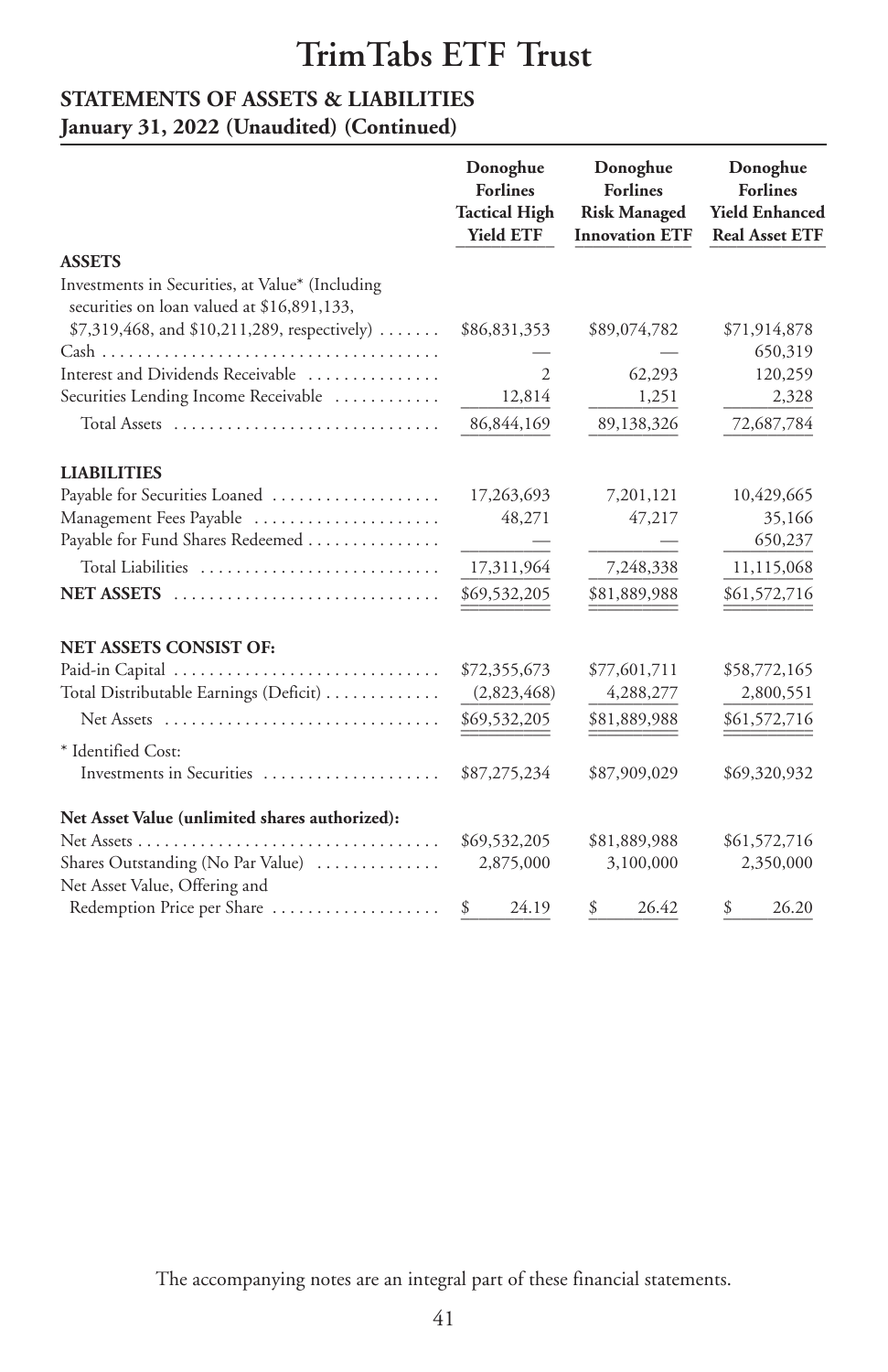# **STATEMENTS OF OPERATIONS**

### **Period Ended January 31, 2022 (Unaudited)**

|               | <b>FCF</b>                                                     |
|---------------|----------------------------------------------------------------|
| <b>FCF US</b> | International                                                  |
|               | <b>Quality ETF</b>                                             |
|               |                                                                |
|               |                                                                |
|               |                                                                |
|               | \$<br>638,592                                                  |
|               | 26                                                             |
|               | 2,475                                                          |
|               | 641,093                                                        |
|               |                                                                |
| 609,031       | 218,494                                                        |
| 609,031       | 218,494                                                        |
| 1,057,843     | 422,599                                                        |
|               |                                                                |
|               |                                                                |
|               |                                                                |
| 11,776,067    | 887,293                                                        |
|               | (56, 854)                                                      |
| 11,776,067    | 830,439                                                        |
|               |                                                                |
| (6, 554, 136) | (5,363,699)                                                    |
|               | 855                                                            |
| (6, 554, 136) | (5,362,844)                                                    |
|               |                                                                |
| 5,221,931     | (4, 532, 405)                                                  |
|               |                                                                |
| \$6,279,774   | \$(4,109,806)                                                  |
|               | <b>Quality ETF</b><br>\$1,655,374<br>58<br>11,442<br>1,666,874 |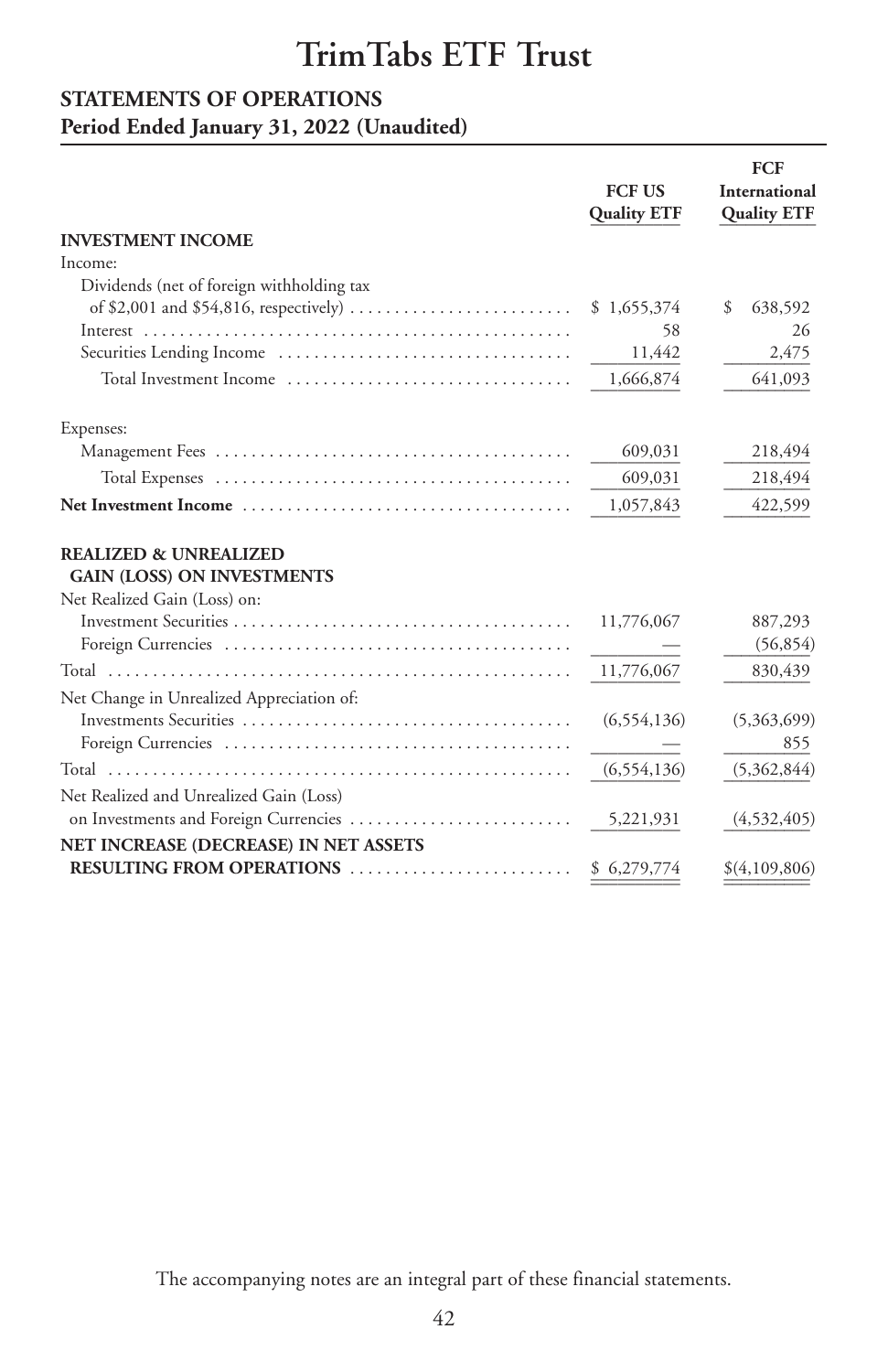#### **STATEMENTS OF OPERATIONS**

**Period Ended January 31, 2022 (Unaudited) (Continued)**

|                                                                                                       | Donoghue<br><b>Forlines</b><br><b>Tactical High</b><br><b>Yield ETF</b> | Donoghue<br><b>Forlines</b><br><b>Risk Managed</b><br><b>Innovation ETF</b> | Donoghue<br><b>Forlines Yield</b><br><b>Enhanced Real</b><br>Asset $ETF^{(a)}$ |
|-------------------------------------------------------------------------------------------------------|-------------------------------------------------------------------------|-----------------------------------------------------------------------------|--------------------------------------------------------------------------------|
| <b>INVESTMENT INCOME</b>                                                                              |                                                                         |                                                                             |                                                                                |
| Income:                                                                                               |                                                                         |                                                                             |                                                                                |
| Dividends (net of foreign withholding tax                                                             |                                                                         |                                                                             |                                                                                |
| of \$0, \$1,310, and \$2,833, respectively) $\dots$                                                   | \$1,435,197                                                             | \$<br>442,431                                                               | \$<br>94,219                                                                   |
|                                                                                                       | 10                                                                      | 12                                                                          | 2                                                                              |
| Securities Lending Income                                                                             | 85,802                                                                  | 10,045                                                                      | 2,328                                                                          |
| Total Investment Income                                                                               | 1,521,009                                                               | 452,488                                                                     | 96,549                                                                         |
| Expenses:                                                                                             |                                                                         |                                                                             |                                                                                |
| Management Fees                                                                                       | 292,237                                                                 | 301,580                                                                     | 47,124                                                                         |
|                                                                                                       | 292,237                                                                 | 301,580                                                                     | 47,124                                                                         |
| Net Investment Income                                                                                 | 1,228,772                                                               | 150,908                                                                     | 49,425                                                                         |
| <b>REALIZED &amp; UNREALIZED</b><br><b>GAIN (LOSS) ON INVESTMENTS</b><br>Net Realized Gain (Loss) on: |                                                                         |                                                                             |                                                                                |
| Investment Securities                                                                                 | (2,054,182)                                                             | 4,903,785                                                                   | 204,000                                                                        |
|                                                                                                       | (2,054,182)                                                             | 4,903,785                                                                   | 204,000                                                                        |
| Net Change in Unrealized Appreciation of:                                                             |                                                                         |                                                                             |                                                                                |
| Investments Securities                                                                                | (1,257,570)                                                             | (10, 403, 251)                                                              | 2,593,946                                                                      |
|                                                                                                       | (1,257,570)                                                             | (10, 403, 251)                                                              | 2,593,946                                                                      |
| Net Realized and Unrealized Gain (Loss)<br>on Investments and Foreign Currencies                      | (3,311,752)                                                             | (5,499,466)                                                                 | 2,797,946                                                                      |
| NET INCREASE (DECREASE) IN NET ASSETS                                                                 |                                                                         |                                                                             |                                                                                |
| <b>RESULTING FROM OPERATIONS </b>                                                                     | \$(2,082,980)                                                           | (5,348,558)                                                                 | \$2,847,371                                                                    |

(a) Fund commenced operations on December 13, 2021.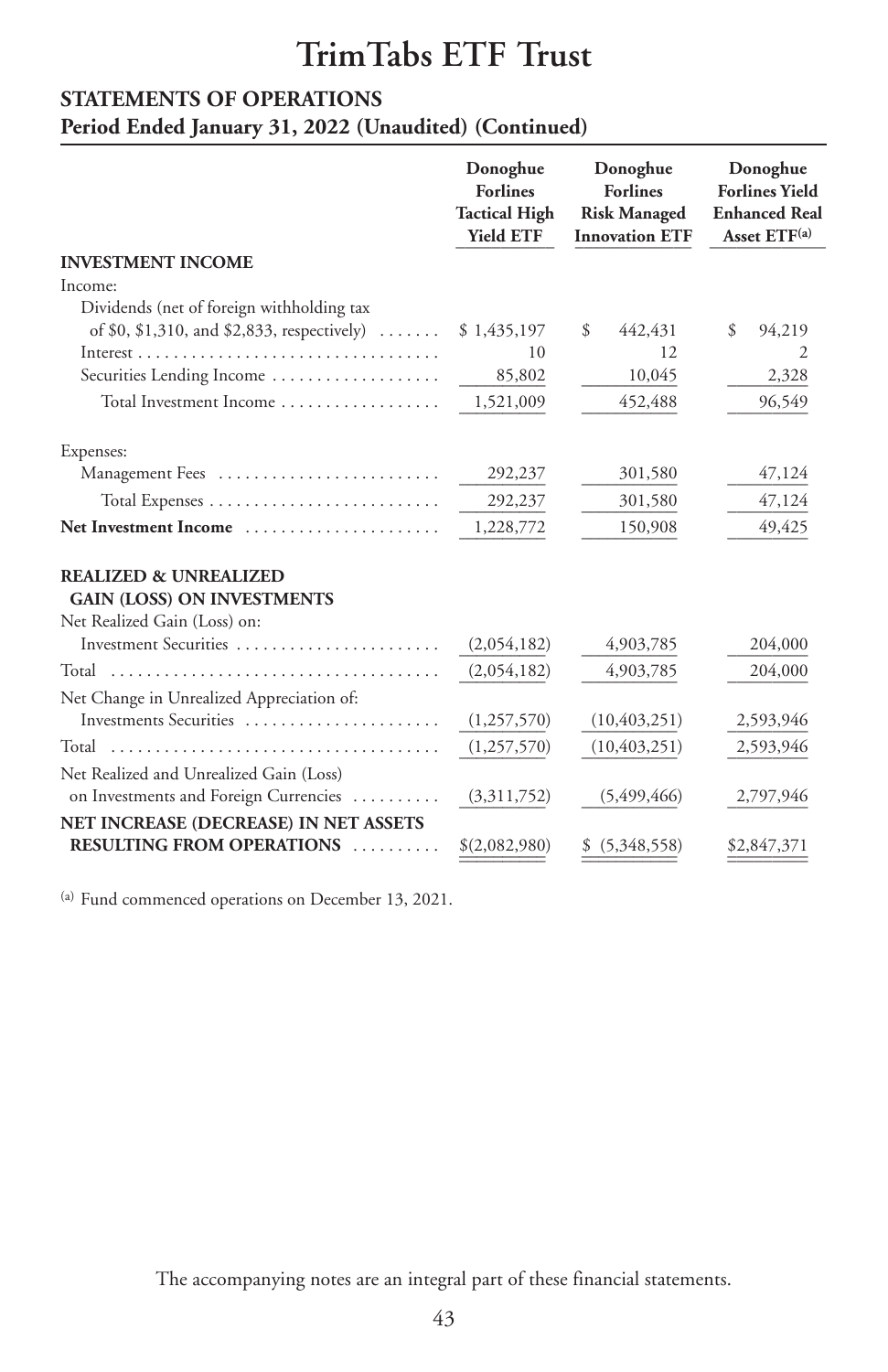# **FCF US Quality ETF**

### **STATEMENTS OF CHANGES IN NET ASSETS**

|                                                                                                | <b>Six-Months Ended</b><br>January 31, 2022<br>(Unaudited) | <b>Year Ended</b><br>July 31, 2021 |
|------------------------------------------------------------------------------------------------|------------------------------------------------------------|------------------------------------|
| <b>OPERATIONS</b>                                                                              |                                                            |                                    |
| Net Investment Income                                                                          | \$<br>1,057,843                                            | \$<br>1,104,334                    |
| Net Realized Gain on Investments                                                               | 11,776,067                                                 | 40,737,117                         |
| Net Change in Unrealized Appreciation of Investments                                           | (6, 554, 136)                                              | 16,590,442                         |
| Net Increase in Net Assets Resulting from Operations                                           | 6,279,774                                                  | 58,431,893                         |
| <b>DISTRIBUTIONS TO SHAREHOLDERS</b>                                                           |                                                            |                                    |
| Dividends and Distributions                                                                    | (19, 681, 904)                                             | (757, 531)                         |
| Total Distributions to Shareholders                                                            | (19,681,904)                                               | (757, 531)                         |
| <b>CAPITAL SHARE TRANSACTIONS</b>                                                              |                                                            |                                    |
|                                                                                                | 29,226,547                                                 | 75,829,263                         |
| Payments for Shares Redeemed                                                                   | (20, 924, 330)                                             | (38,345,370)                       |
| Net Increase in Net Assets Derived                                                             |                                                            |                                    |
| from Capital Share Transactions <sup>(a)</sup>                                                 | 8,302,217                                                  | 37,483,893                         |
| Net Increase (Decrease) in Net Assets                                                          | (5,099,913)                                                | 95,158,255                         |
| <b>NET ASSETS</b>                                                                              |                                                            |                                    |
| Beginning of Period                                                                            | 203,949,387                                                | 108,791,132                        |
| End of Period $\ldots, \ldots, \ldots, \ldots, \ldots, \ldots, \ldots, \ldots, \ldots, \ldots$ | \$198,849,474                                              | \$203,949,387                      |
| (a) Summary of capital share transactions is as follows:                                       |                                                            |                                    |
|                                                                                                | <b>Shares</b>                                              | <b>Shares</b>                      |
|                                                                                                | 525,000                                                    | 1,800,000                          |
|                                                                                                | (375,000)                                                  | (825,000)                          |
|                                                                                                | 150,000                                                    | 975,000                            |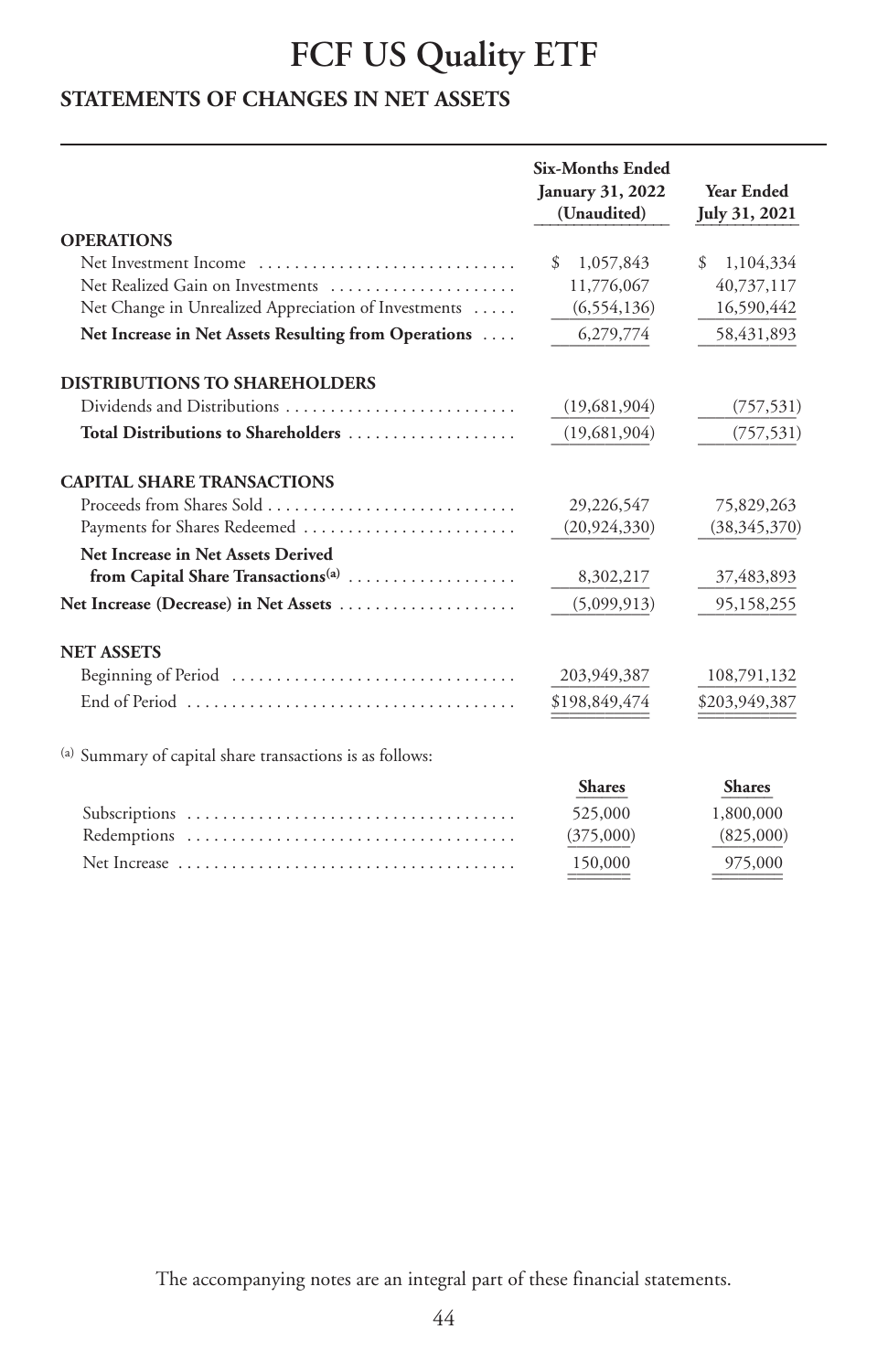# **FCF International Quality ETF**

### **STATEMENTS OF CHANGES IN NET ASSETS**

|                                                                                                 | <b>Six-Months Ended</b><br>January 31, 2022<br>(Unaudited) | <b>Year Ended</b><br>July 31, 2021 |
|-------------------------------------------------------------------------------------------------|------------------------------------------------------------|------------------------------------|
| <b>OPERATIONS</b>                                                                               |                                                            |                                    |
| Net Investment Income                                                                           | \$<br>422,599                                              | \$<br>343,425                      |
| Net Realized Gain on Investments and Foreign Currencies<br>Change in Unrealized Appreciation of | 830,439                                                    | 2,863,740                          |
| Investments and Foreign Currencies                                                              | (5,362,844)                                                | 3,640,258                          |
| Net Increase (Decrease) in Net Assets                                                           |                                                            |                                    |
| Resulting from Operations                                                                       | (4,109,806)                                                | 6,847,423                          |
| <b>DISTRIBUTIONS TO SHAREHOLDERS</b>                                                            |                                                            |                                    |
|                                                                                                 | (1,705,435)                                                | (86,243)                           |
| Total Distributions to Shareholders                                                             | (1,705,435)                                                | (86,243)                           |
|                                                                                                 |                                                            |                                    |
| <b>CAPITAL SHARE TRANSACTIONS</b>                                                               |                                                            |                                    |
|                                                                                                 | 25,437,450                                                 | 41,236,142                         |
| Net Increase in Net Assets Derived<br>from Capital Share Transactions <sup>(a)</sup>            | 25,437,450                                                 | 41,236,142                         |
|                                                                                                 | 19,622,209                                                 | 47,997,322                         |
| <b>NET ASSETS</b>                                                                               |                                                            |                                    |
| Beginning of Period                                                                             | 59,113,525                                                 | 11,116,203                         |
| End of Period $\ldots, \ldots, \ldots, \ldots, \ldots, \ldots, \ldots, \ldots, \ldots, \ldots$  | \$78,735,734                                               | \$59,113,525                       |
|                                                                                                 |                                                            |                                    |
| (a) Summary of capital share transactions is as follows:                                        |                                                            |                                    |
|                                                                                                 | <b>Shares</b>                                              | <b>Shares</b>                      |
|                                                                                                 | 700,000                                                    | 1,200,000                          |
|                                                                                                 | 700,000                                                    | 1,200,000                          |
|                                                                                                 |                                                            |                                    |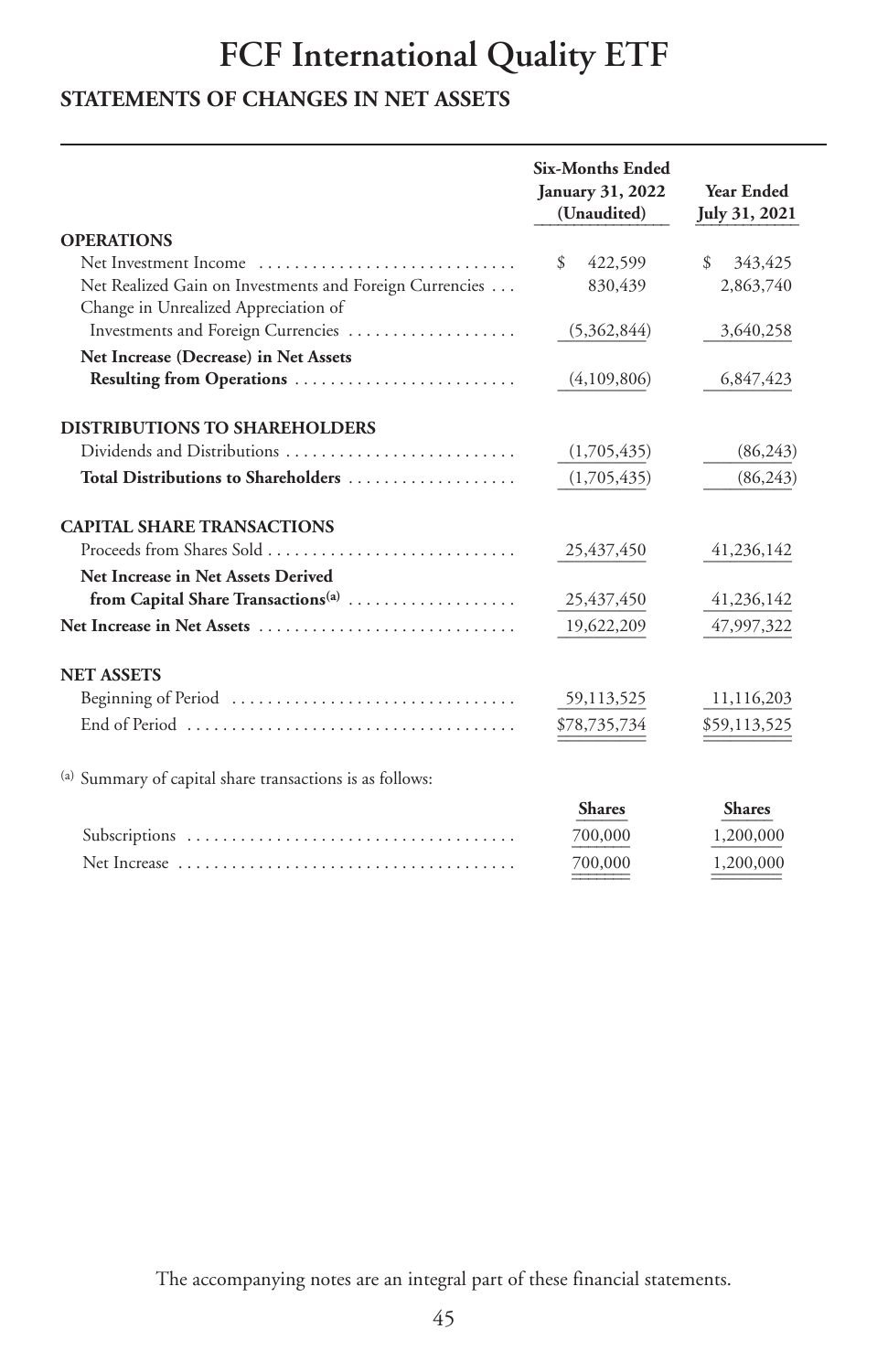### **Donoghue Forlines Tactical High Yield ETF STATEMENTS OF CHANGES IN NET ASSETS**

|                                                                                                | <b>Six-Months Ended</b><br>January 31, 2022<br>(Unaudited) | <b>Period Ended</b><br>July 31, 2021 <sup>(a)</sup> |
|------------------------------------------------------------------------------------------------|------------------------------------------------------------|-----------------------------------------------------|
| <b>OPERATIONS</b>                                                                              |                                                            |                                                     |
| Net Investment Income                                                                          | 1,228,772<br>\$                                            | \$1,841,662                                         |
| Net Realized Loss on Investments and Foreign Currencies                                        | (2,054,182)                                                | (227, 604)                                          |
| Change in Unrealized Appreciation of                                                           |                                                            |                                                     |
| Investments and Foreign Currencies                                                             | (1,257,570)                                                | 813,689                                             |
| Net Increase (Decrease) in Net Assets                                                          |                                                            |                                                     |
| Resulting from Operations                                                                      | (2,082,980)                                                | 2,427,747                                           |
| <b>DISTRIBUTIONS TO SHAREHOLDERS</b>                                                           |                                                            |                                                     |
|                                                                                                | (1,504,900)                                                | (1,599,003)                                         |
| Total Distributions to Shareholders                                                            | (1,504,900)                                                | (1,599,003)                                         |
| <b>CAPITAL SHARE TRANSACTIONS</b>                                                              |                                                            |                                                     |
| Proceeds from Shares Sold                                                                      | 8,582,805                                                  | 95,676,528                                          |
| Payments for Shares Redeemed                                                                   | (24, 414, 677)                                             | (7, 553, 315)                                       |
| Net Increase (Decrease) in Net Assets Derived                                                  |                                                            |                                                     |
| from Capital Share Transactions <sup>(b)</sup>                                                 | (15,831,872)                                               | 88,123,213                                          |
| Net Increase (Decrease) in Net Assets                                                          | (19, 419, 752)                                             | 88,951,957                                          |
| <b>NET ASSETS</b>                                                                              |                                                            |                                                     |
| Beginning of Period                                                                            | 88,951,957                                                 |                                                     |
| End of Period $\ldots, \ldots, \ldots, \ldots, \ldots, \ldots, \ldots, \ldots, \ldots, \ldots$ | \$69,532,205                                               | \$88,951,957                                        |
| (a) Fund commenced operations on December 7, 2020.                                             |                                                            |                                                     |
| (b) Summary of capital share transactions is as follows:                                       |                                                            |                                                     |
|                                                                                                | <b>Shares</b>                                              | <b>Shares</b>                                       |
|                                                                                                | 350,000                                                    | 3,825,000                                           |
|                                                                                                | (1,000,000)                                                | (300,000)                                           |
| Net Increase (Decrease)                                                                        | (650,000)                                                  | 3,525,000                                           |
|                                                                                                |                                                            |                                                     |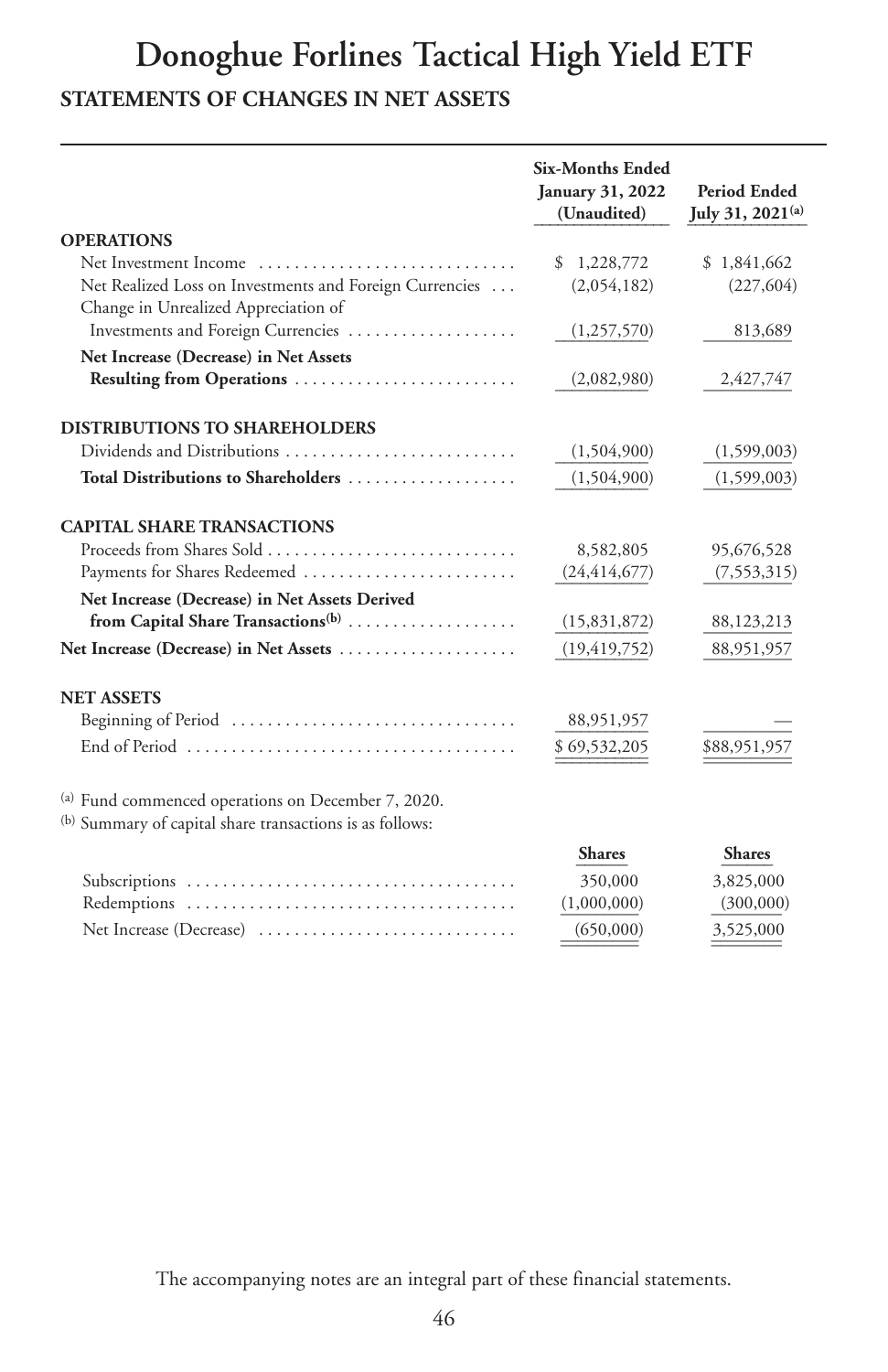## **Donoghue Forlines Risk Managed Innovation ETF STATEMENTS OF CHANGES IN NET ASSETS**

|                                                                                                | <b>Six-Months Ended</b><br>January 31, 2022<br>(Unaudited) | <b>Period Ended</b><br>July 31, 2021 <sup>(a)</sup> |
|------------------------------------------------------------------------------------------------|------------------------------------------------------------|-----------------------------------------------------|
| <b>OPERATIONS</b>                                                                              |                                                            |                                                     |
| Net Investment Income                                                                          | $\mathcal{S}$<br>150,908                                   | $\mathcal{S}$<br>61,671                             |
| Net Realized Gain on Investments and Foreign Currencies                                        | 4,903,785                                                  | 3,487,656                                           |
| Change in Unrealized Appreciation of                                                           |                                                            |                                                     |
| Investments and Foreign Currencies                                                             | (10, 403, 251)                                             | 11,569,004                                          |
| Net Increase (Decrease) in Net Assets                                                          |                                                            |                                                     |
| Resulting from Operations                                                                      | (5,348,558)                                                | 15,118,331                                          |
| <b>DISTRIBUTIONS TO SHAREHOLDERS</b>                                                           |                                                            |                                                     |
|                                                                                                | (4,065,017)                                                | (18,013)                                            |
| Total Distributions to Shareholders                                                            | (4,065,017)                                                | (18, 013)                                           |
| <b>CAPITAL SHARE TRANSACTIONS</b>                                                              |                                                            |                                                     |
|                                                                                                | 17,087,337                                                 | 85,427,155                                          |
| Payments for Shares Redeemed                                                                   | (13, 145, 980)                                             | (13, 165, 267)                                      |
| Net Increase in Net Assets Derived                                                             |                                                            |                                                     |
| from Capital Share Transactions <sup>(b)</sup>                                                 | 3,941,357                                                  | 72,261,888                                          |
| Net Increase (Decrease) in Net Assets                                                          | (5, 472, 218)                                              | 87,362,206                                          |
| <b>NET ASSETS</b>                                                                              |                                                            |                                                     |
| Beginning of Period                                                                            | 87,362,206                                                 |                                                     |
| End of Period $\ldots, \ldots, \ldots, \ldots, \ldots, \ldots, \ldots, \ldots, \ldots, \ldots$ | \$81,889,988                                               | \$87,362,206                                        |
| (a) Fund commenced operations on December 7, 2020.                                             |                                                            |                                                     |
| (b) Summary of capital share transactions is as follows:                                       |                                                            |                                                     |
|                                                                                                | <b>Shares</b>                                              | <b>Shares</b>                                       |
|                                                                                                | 600,000                                                    | 3,425,000                                           |
|                                                                                                | (450,000)                                                  | (475,000)                                           |
|                                                                                                | 150,000                                                    | 2,950,000                                           |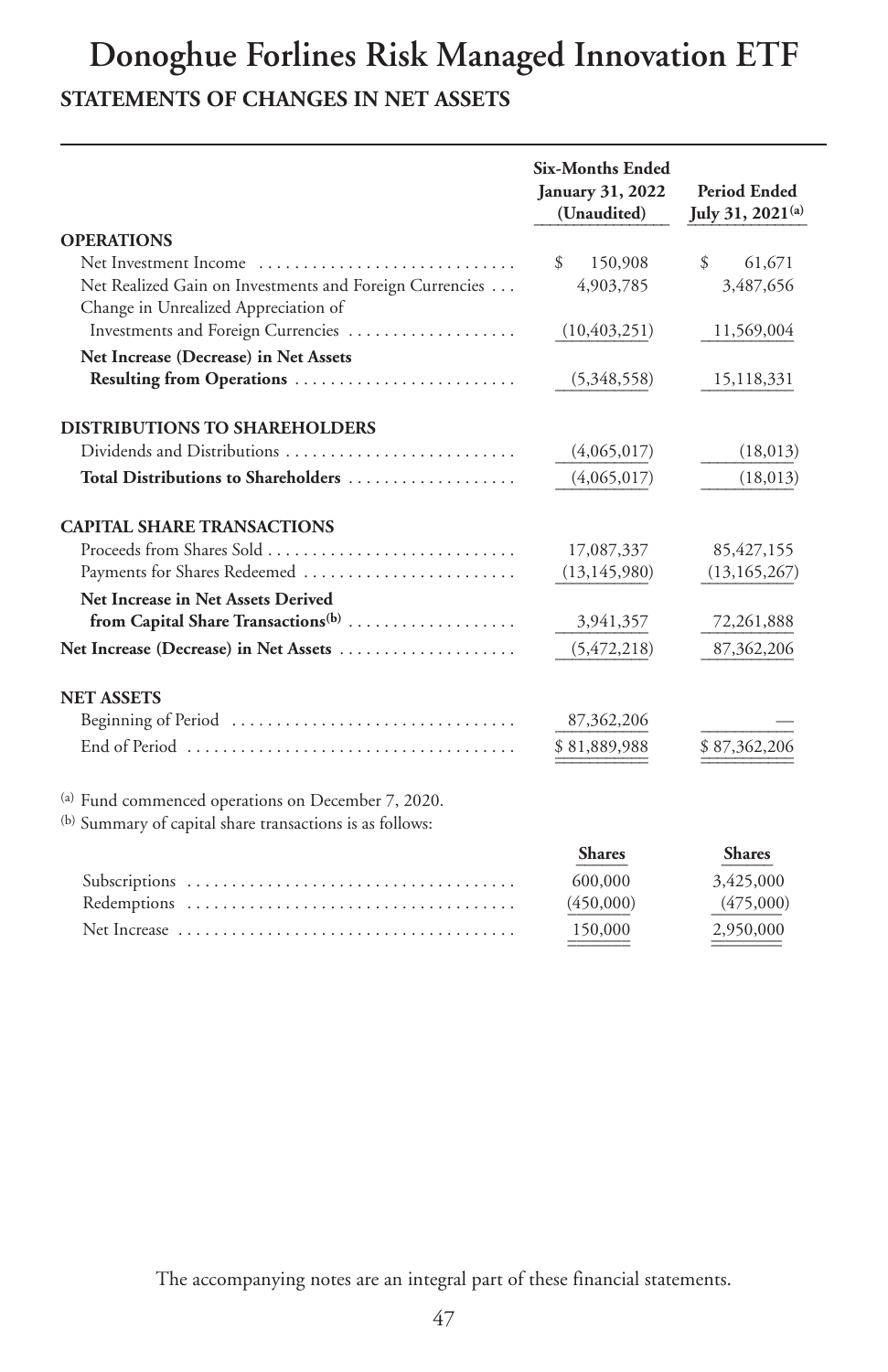# **Donoghue Forlines Yield Enhanced Real Asset ETF STATEMENT OF CHANGES IN NET ASSETS**

|                                                                                   | <b>Period Ended</b><br>January 31, 2022(a)<br>(Unaudited) |
|-----------------------------------------------------------------------------------|-----------------------------------------------------------|
| <b>OPERATIONS</b>                                                                 |                                                           |
|                                                                                   | \$<br>49,425                                              |
| Net Realized Gain on Investments and Foreign Currencies                           | 204,000                                                   |
| Change in Unrealized Appreciation of Investments and Foreign Currencies           | 2,593,946                                                 |
| Net Increase in Net Assets Resulting from Operations                              | 2,847,371                                                 |
| <b>DISTRIBUTIONS TO SHAREHOLDERS</b>                                              |                                                           |
|                                                                                   | (46, 820)                                                 |
|                                                                                   | (46, 820)                                                 |
| <b>CAPITAL SHARE TRANSACTIONS</b>                                                 |                                                           |
|                                                                                   | 62,008,843                                                |
|                                                                                   | (3,236,678)                                               |
| Net Increase in Net Assets Derived from Capital Share Transactions <sup>(b)</sup> | 58,772,165                                                |
|                                                                                   | 61,572,716                                                |
| <b>NET ASSETS</b>                                                                 |                                                           |
|                                                                                   |                                                           |
|                                                                                   | \$61,572,716                                              |
| (a) Fund commenced operations on December 13, 2021.                               |                                                           |
| (b) Summary of capital share transactions is as follows:                          |                                                           |
|                                                                                   | <b>Shares</b>                                             |
|                                                                                   | 2,475,000                                                 |
|                                                                                   | (125,000)                                                 |
|                                                                                   | 2,350,000                                                 |

The accompanying notes are an integral part of these financial statements.

,350,000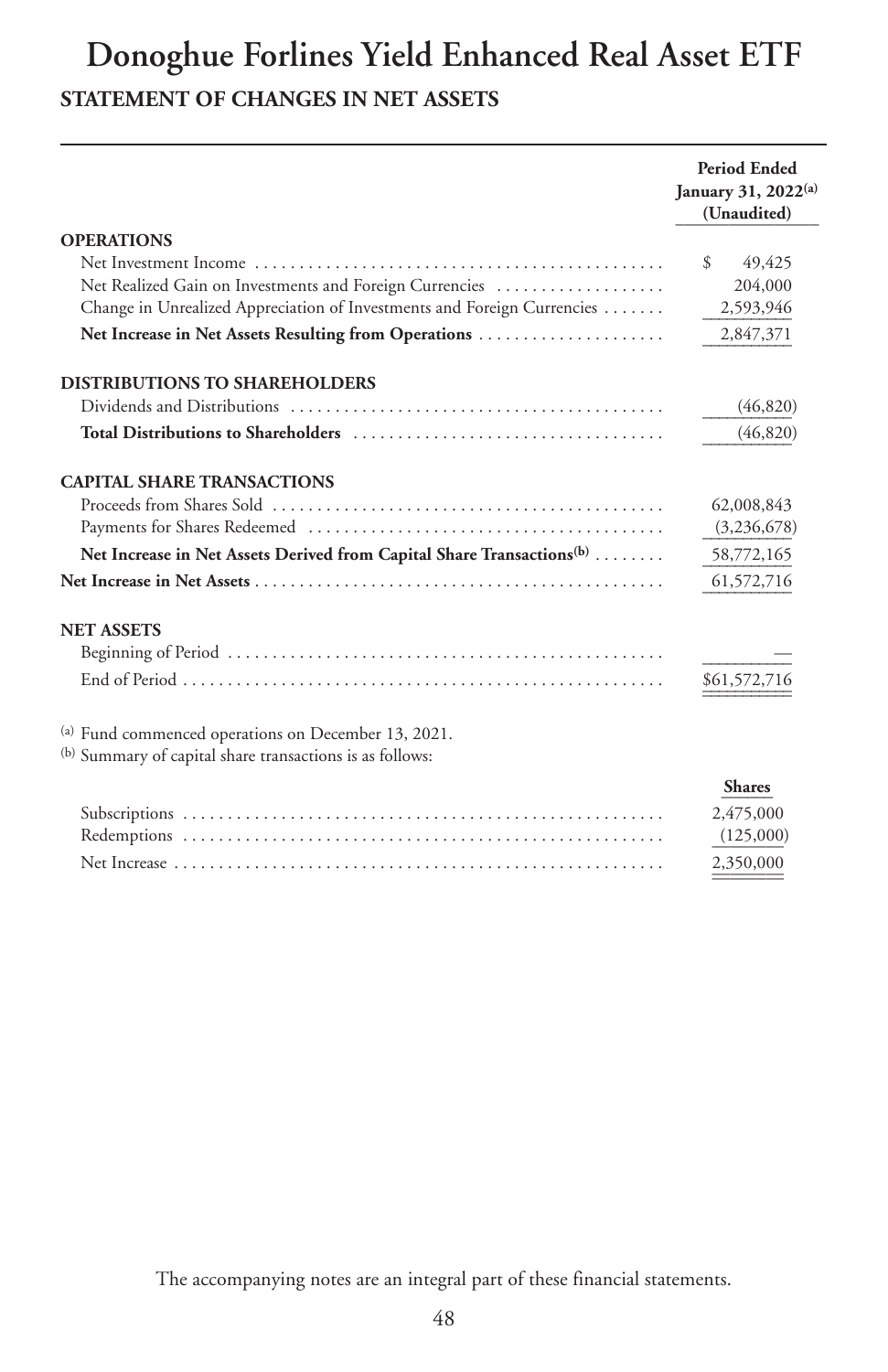# **FCF US Quality ETF**

#### **FINANCIAL HIGHLIGHTS**

#### **For a capital share outstanding throughout each period**

|                                        | Six-Months              |           |                     |                 |                 |                          |
|----------------------------------------|-------------------------|-----------|---------------------|-----------------|-----------------|--------------------------|
|                                        | Ended                   | Year      | Year                | Year            | Year            | Period                   |
|                                        | January 31,             | Ended     | Ended               | Ended           | Ended           | Ended                    |
|                                        | 2022                    | July 31,  | <b>July 31,</b>     | <b>July 31,</b> | <b>July 31,</b> | <b>July 31,</b>          |
|                                        | (Unaudited)             | 2021      | 2020                | 2019            | 2018            | $2017^{(a)}$             |
| Net Asset Value,                       |                         |           |                     |                 |                 |                          |
| Beginning of Period/Year               | \$55.12                 | \$39.92   | \$37.59             | \$36.41         | \$29.81         | \$25.00                  |
| Income from                            |                         |           |                     |                 |                 |                          |
| <b>Investment Operations:</b>          |                         |           |                     |                 |                 |                          |
| Net Investment Income <sup>(b)</sup>   | 0.29                    | 0.28      | 0.25                | 0.30            | 0.21            | 0.16                     |
| Net Realized and Unrealized            |                         |           |                     |                 |                 |                          |
| Gain on Investments                    | 1.56                    | 15.11     | 2.36                | 1.07            | 6.53            | 4.70                     |
| Total from                             |                         |           |                     |                 |                 |                          |
| Investment Operations                  | 1.85                    | 15.39     | 2.61                | 1.37            | 6.74            | 4.86                     |
| <b>Less Distributions:</b>             |                         |           |                     |                 |                 |                          |
| From Net Investment Income             | (0.47)                  | (0.19)    | (0.28)              | (0.19)          | (0.14)          | (0.05)                   |
| Distributions from                     |                         |           |                     |                 |                 |                          |
| Net Realized Gain                      | (4.85)                  |           |                     |                 |                 |                          |
| Total Distributions                    | (5.32)                  | (0.19)    | (0.28)              | (0.19)          | (0.14)          | (0.05)                   |
| Net Asset Value,                       |                         |           |                     |                 |                 |                          |
| End of Period/Year                     | \$51.65                 | \$55.12   | \$39.92             | \$37.59         | \$36.41         | \$29.81                  |
| Total Return                           | $2.73\%$ <sup>(c)</sup> | 38.64%    | 6.97%               | 3.89%           | 22.62%          | $19.47\%$ <sup>(c)</sup> |
| <b>Supplemental Data:</b>              |                         |           |                     |                 |                 |                          |
| Net Assets at End                      |                         |           |                     |                 |                 |                          |
| of Period/Year (000's)  \$198,849      |                         | \$203,949 | \$108,791 \$124,056 |                 | \$99,214        | \$27,574                 |
| <b>Ratios to Average Net Assets:</b>   |                         |           |                     |                 |                 |                          |
| Expenses to Average Net Assets         | $0.59\%$ <sup>(d)</sup> | 0.59%     | 0.59%               | 0.59%           | 0.59%           | $0.59\%$ <sup>(d)</sup>  |
| Net Investment Income                  |                         |           |                     |                 |                 |                          |
| to Average Net Assets                  | $1.03\%$ <sup>(d)</sup> | 0.61%     | 0.68%               | 0.84%           | 0.60%           | $0.68\%$ <sup>(d)</sup>  |
| Portfolio Turnover Rate <sup>(e)</sup> | $26\%$ <sup>(c)</sup>   | 98%       | 83%                 | 49%             | 42%             | 63%                      |
|                                        |                         |           |                     |                 |                 |                          |

(a) Commencement of operations on September 27, 2016.

(b) Calculated based on average shares outstanding during the period.

(c) Not annualized.

(d) Annualized.

(e) Excludes impact of in-kind transactions.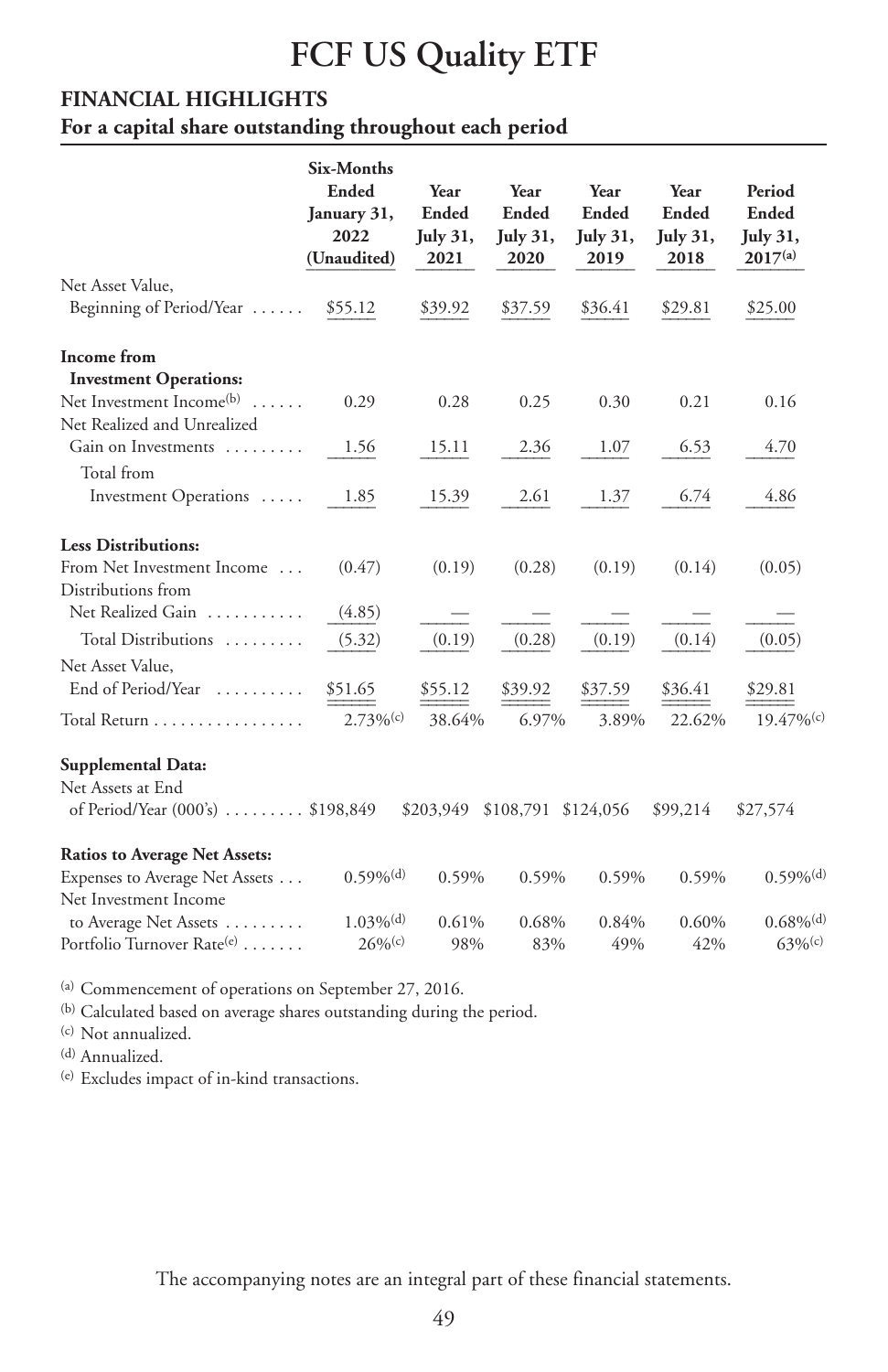# **FCF International Quality ETF**

#### **FINANCIAL HIGHLIGHTS**

**For a capital share outstanding throughout each period**

|                                        | Six-Months              |          |                 |             |                 |                         |
|----------------------------------------|-------------------------|----------|-----------------|-------------|-----------------|-------------------------|
|                                        | Ended                   | Year     | Year            | Year        | Year            | Period                  |
|                                        | January 31,             | Ended    | Ended           | Ended       | Ended           | Ended                   |
|                                        | 2022                    | July 31, | <b>July 31,</b> | July $31$ , | <b>July 31,</b> | <b>July 31,</b>         |
|                                        | (Unaudited)             | 2021     | 2020            | 2019        | 2018            | $2017^{(a)}$            |
| Net Asset Value,                       |                         |          |                 |             |                 |                         |
| Beginning of Period/Year               | \$36.38                 | \$26.16  | \$26.02         | \$26.93     | \$25.48         | \$25.00                 |
| Income from                            |                         |          |                 |             |                 |                         |
| <b>Investment Operations:</b>          |                         |          |                 |             |                 |                         |
| Net Investment Income <sup>(b)</sup>   | 0.21                    | 0.44     | 0.25            | 0.37        | 0.34            | 0.01                    |
| Net Realized and Unrealized            |                         |          |                 |             |                 |                         |
| Gain (Loss) on Investments             | (2.00)                  | 9.98     | 0.40            | (1.08)      | 1.18            | 0.47                    |
| Total from                             |                         |          |                 |             |                 |                         |
| Investment Operations                  | (1.79)                  | 10.42    | 0.65            | (0.71)      | 1.52            | 0.48                    |
| <b>Less Distributions:</b>             |                         |          |                 |             |                 |                         |
| From Net Investment Income             | (0.31)                  | (0.20)   | (0.51)          | (0.20)      | (0.07)          |                         |
| Distributions from                     |                         |          |                 |             |                 |                         |
| Net Realized Gain                      | (0.42)                  |          |                 |             |                 |                         |
| Total Distributions                    | (0.73)                  | (0.20)   | (0.51)          | (0.20)      | (0.07)          |                         |
| Net Asset Value,                       |                         |          |                 |             |                 |                         |
| End of Period/Year                     | \$33.86                 | \$36.38  | \$26.16         | \$26.02     | \$26.93         | \$25.48                 |
| Total Return                           | $-5.04\%$ (c)           | 39.96%   | 2.42%           | $-2.47%$    | 5.97%           | $1.92\%$ <sup>(c)</sup> |
| Supplemental Data:                     |                         |          |                 |             |                 |                         |
| Net Assets at End                      |                         |          |                 |             |                 |                         |
| of Period/Year $(000)$ \$78,736        |                         | \$59,114 | \$11,116        | \$12,361    | \$10,098        | \$3,822                 |
| <b>Ratios to Average Net Assets:</b>   |                         |          |                 |             |                 |                         |
| Expenses to Average Net Assets         | $0.59\%$ <sup>(d)</sup> | 0.59%    | 0.59%           | 0.59%       | 0.59%           | $0.59\%$ <sup>(d)</sup> |
| Net Investment Income                  |                         |          |                 |             |                 |                         |
| to Average Net Assets                  | $1.14\%$ <sup>(d)</sup> | 1.32%    | 1.00%           | 1.48%       | 1.28%           | $0.35\%$ <sup>(d)</sup> |
| Portfolio Turnover Rate <sup>(e)</sup> | $22\%$ <sup>(c)</sup>   | 87%      | 45%             | 43%         | 83%             | $0\%$ <sup>(c)</sup>    |

(a) Commencement of operations on June 27, 2017.

(b) Calculated based on average shares outstanding during the period.

(c) Not annualized.

(d) Annualized.

(e) Excludes impact of in-kind transactions.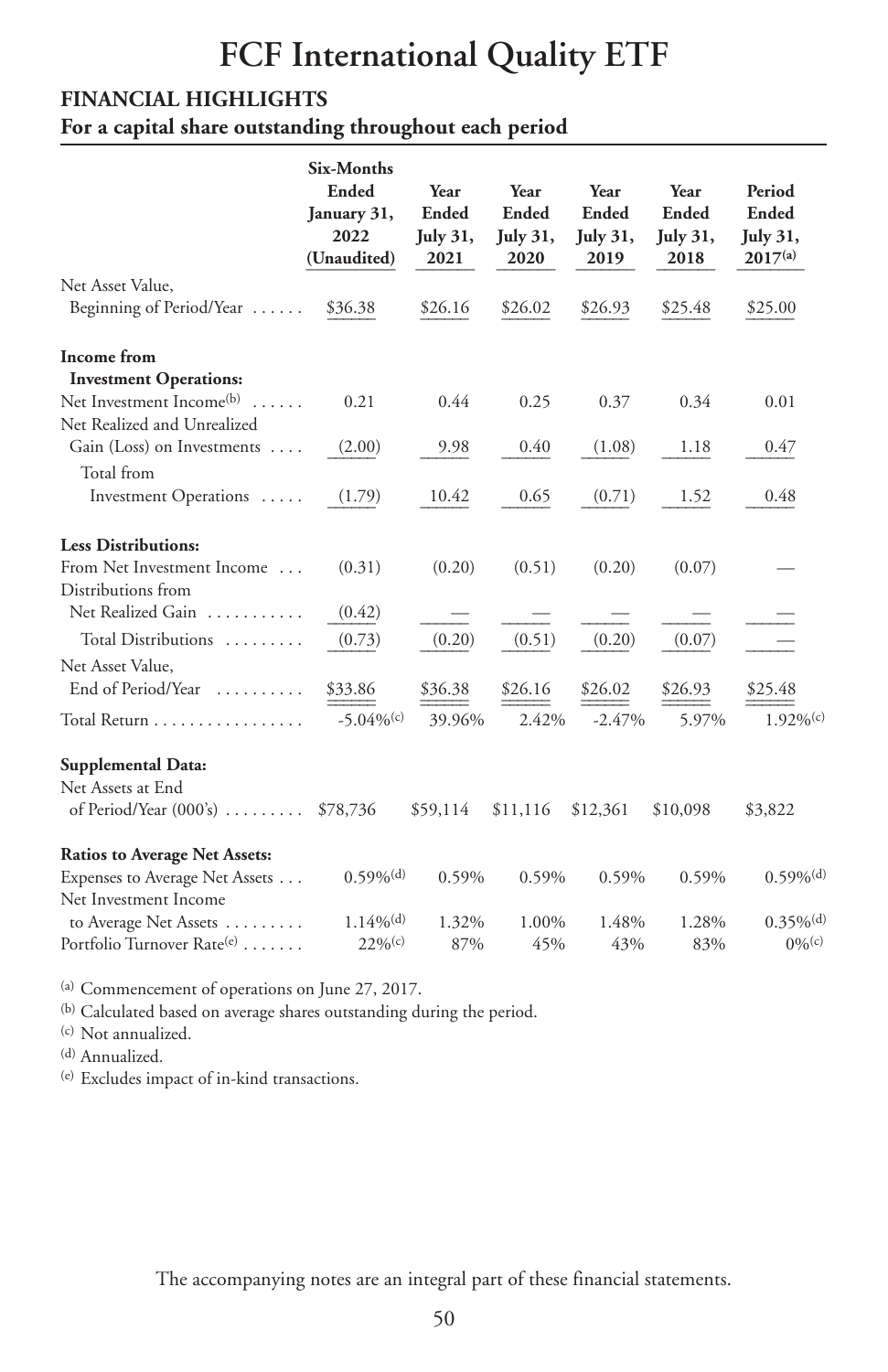# **Donoghue Forlines Tactical High Yield ETF**

#### **FINANCIAL HIGHLIGHTS**

**For a capital share outstanding throughout each period**

|                                                        | <b>Six-Months Ended</b><br>January 31, 2022<br>(Unaudited) | <b>Period Ended</b><br>July 31, 2021 <sup>(a)</sup> |
|--------------------------------------------------------|------------------------------------------------------------|-----------------------------------------------------|
| Net Asset Value, Beginning of Period                   | \$25.23                                                    | \$25.00                                             |
| <b>Income from Investment Operations:</b>              |                                                            |                                                     |
|                                                        | 0.36                                                       | 0.57                                                |
| Net Realized and Unrealized Gain (Loss) on Investments | (0.96)                                                     | 0.15                                                |
| Total from Investment Operations                       | (0.60)                                                     | 0.72                                                |
| <b>Less Distributions:</b>                             |                                                            |                                                     |
| From Net Investment Income                             | (0.44)                                                     | (0.49)                                              |
| Total Distributions                                    | (0.44)                                                     | (0.49)                                              |
| Net Asset Value, End of Period                         | \$24.19                                                    | \$25.23                                             |
|                                                        | $-2.45\%$ (c)                                              | $2.92\%$ <sup>(c)</sup>                             |
| Supplemental Data:                                     |                                                            |                                                     |
| Net Assets at End of Period (000's)                    | \$69,532                                                   | \$88,952                                            |
| Ratios to Average Net Assets <sup>(f)</sup> :          |                                                            |                                                     |
| Expenses to Average Net Assets                         | $0.69\%$ <sup>(d)</sup>                                    | $0.69\%$ <sup>(d)</sup>                             |
| Net Investment Income to Average Net Assets            | $2.90\%$ <sup>(d)</sup>                                    | $3.54\%$ <sup>(d)</sup>                             |
| Portfolio Turnover Rate <sup>(e)</sup>                 | 590\%(c)                                                   | $327\%$ <sup>(c)</sup>                              |

(a) Commencement of operations on December 7, 2020.

(b) Calculated based on average shares outstanding during the period.

(c) Not annualized.

(d) Annualized.

(e) Excludes impact of in-kind transactions.

(f) Income and expense ratios presented do not reflect the income and expenses of underlying funds.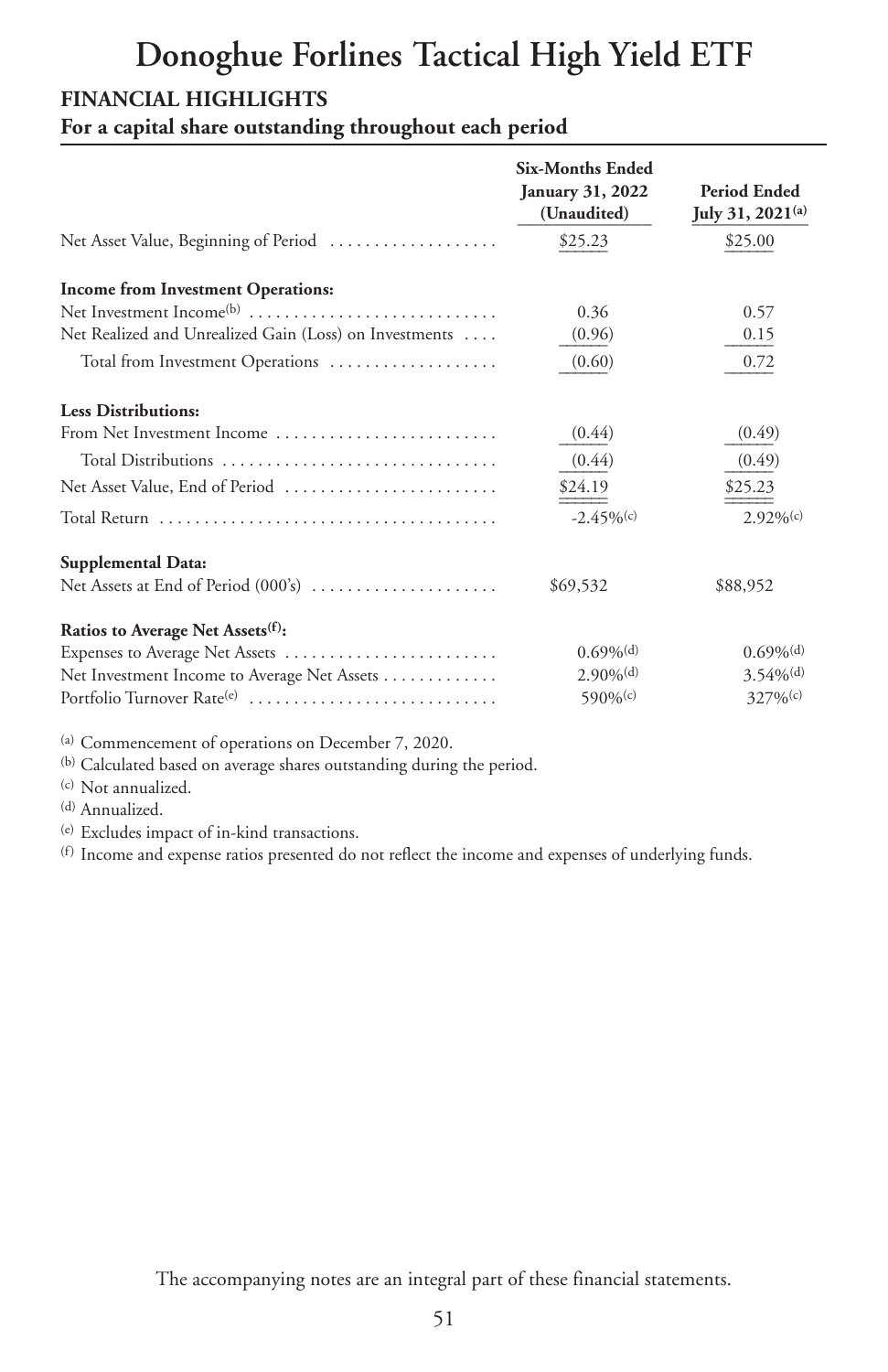# **Donoghue Forlines Risk Managed Innovation ETF**

#### **FINANCIAL HIGHLIGHTS**

**For a capital share outstanding throughout each period**

|                                                        | <b>Six-Months Ended</b><br><b>January 31, 2022</b><br>(Unaudited) | <b>Period Ended</b><br>July 31, 2021 <sup>(a)</sup> |
|--------------------------------------------------------|-------------------------------------------------------------------|-----------------------------------------------------|
| Net Asset Value, Beginning of Period                   | \$29.61                                                           | \$25.00                                             |
| <b>Income from Investment Operations:</b>              |                                                                   |                                                     |
| Net Investment Income <sup>(b)</sup>                   | 0.05                                                              | 0.02                                                |
| Net Realized and Unrealized Gain (Loss) on Investments | (3.19)                                                            | 4.60                                                |
| Total from Investment Operations                       | (3.14)                                                            | 4.62                                                |
| <b>Less Distributions:</b>                             |                                                                   |                                                     |
| From Net Investment Income                             | (0.05)                                                            | (0.01)                                              |
| Total Distributions                                    | (0.05)                                                            | (0.01)                                              |
| Net Asset Value, End of Period                         | \$26.42                                                           | \$29.61                                             |
|                                                        | $-6.57\%$ (c)                                                     | $18.48\%$ <sup>(c)</sup>                            |
| Supplemental Data:                                     |                                                                   |                                                     |
| Net Assets at End of Period (000's)                    | \$81,890                                                          | \$87,362                                            |
| <b>Ratios to Average Net Assets:</b>                   |                                                                   |                                                     |
| Expenses to Average Net Assets                         | $0.69\%$ <sup>(d)</sup>                                           | $0.69\%$ <sup>(d)</sup>                             |
| Net Investment Income to Average Net Assets            | $0.35\%$ <sup>(d)</sup>                                           | $0.11\%$ <sup>(d)</sup>                             |
| Portfolio Turnover Rate <sup>(e)</sup>                 | $42%$ (c)                                                         | $40%$ <sup>(c)</sup>                                |

(a) Commencement of operations on December 7, 2020.

(b) Calculated based on average shares outstanding during the period.

(c) Not annualized.

(d) Annualized.

(e) Excludes impact of in-kind transactions.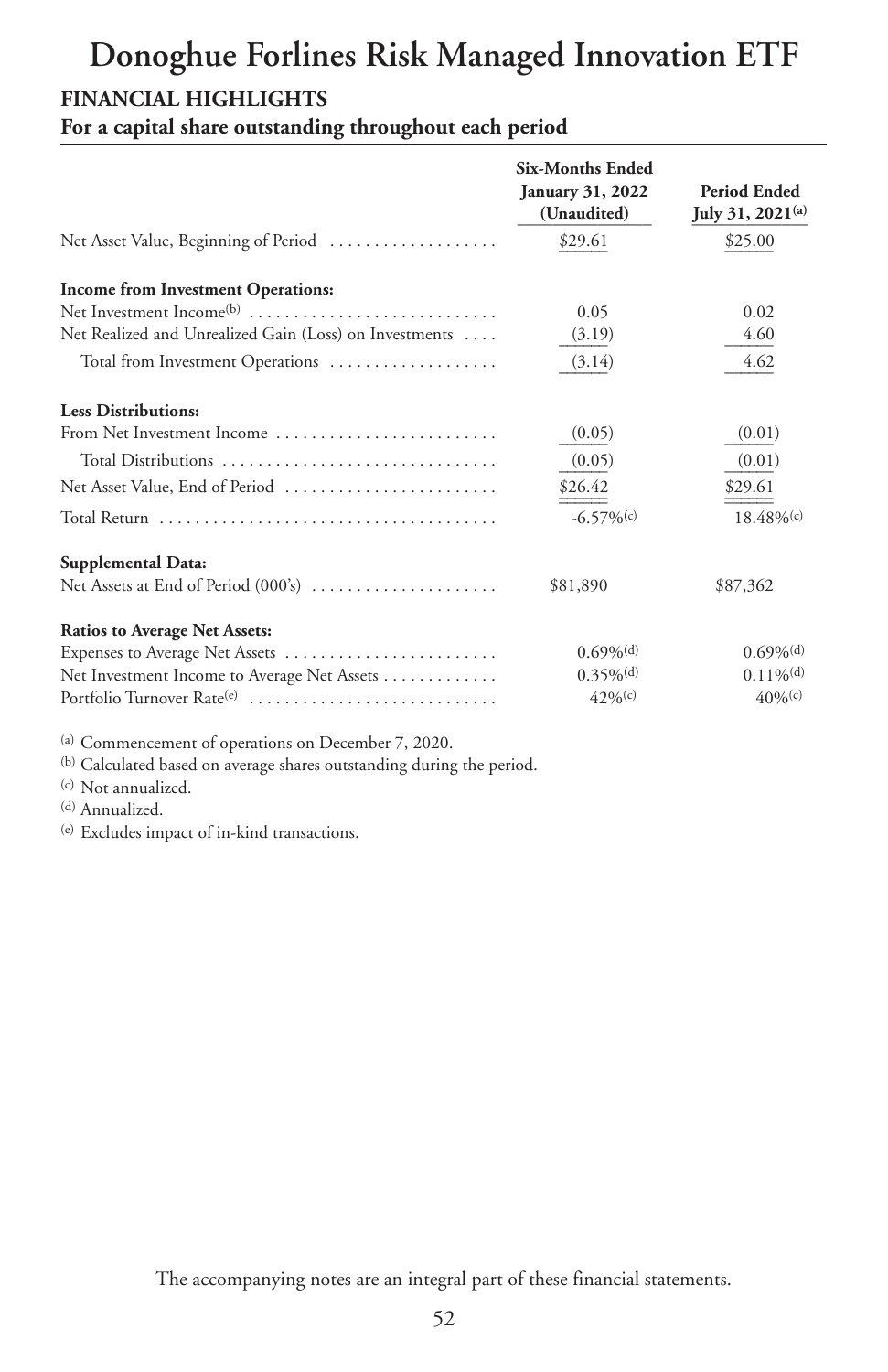#### **FINANCIAL HIGHLIGHTS**

**For a capital share outstanding throughout the period**

|                                                                       | Period Ended<br>January 31, 2022(a)<br>(Unaudited) |
|-----------------------------------------------------------------------|----------------------------------------------------|
|                                                                       | \$25.00                                            |
| <b>Income from Investment Operations:</b>                             |                                                    |
|                                                                       | 0.02                                               |
| Net Realized and Unrealized Gain on Investments                       | 1.20                                               |
|                                                                       | 1.22                                               |
| <b>Less Distributions:</b>                                            |                                                    |
|                                                                       | (0.02)                                             |
|                                                                       | (0.02)                                             |
|                                                                       | \$26.20                                            |
|                                                                       | $4.89\%$ <sup>(c)</sup>                            |
| Supplemental Data:                                                    |                                                    |
|                                                                       | \$61,573                                           |
| <b>Ratios to Average Net Assets:</b>                                  |                                                    |
|                                                                       | $0.69\%$ <sup>(d)</sup>                            |
|                                                                       | $0.72\%$ <sup>(d)</sup>                            |
|                                                                       | $0\%$ <sup>(c)</sup>                               |
| (a) Commencement of operations on December 13, 2021.                  |                                                    |
| (b) Calculated based on average shares outstanding during the period. |                                                    |
| (c) Not annualized.                                                   |                                                    |

(d) Annualized.

(e) Excludes impact of in-kind transactions.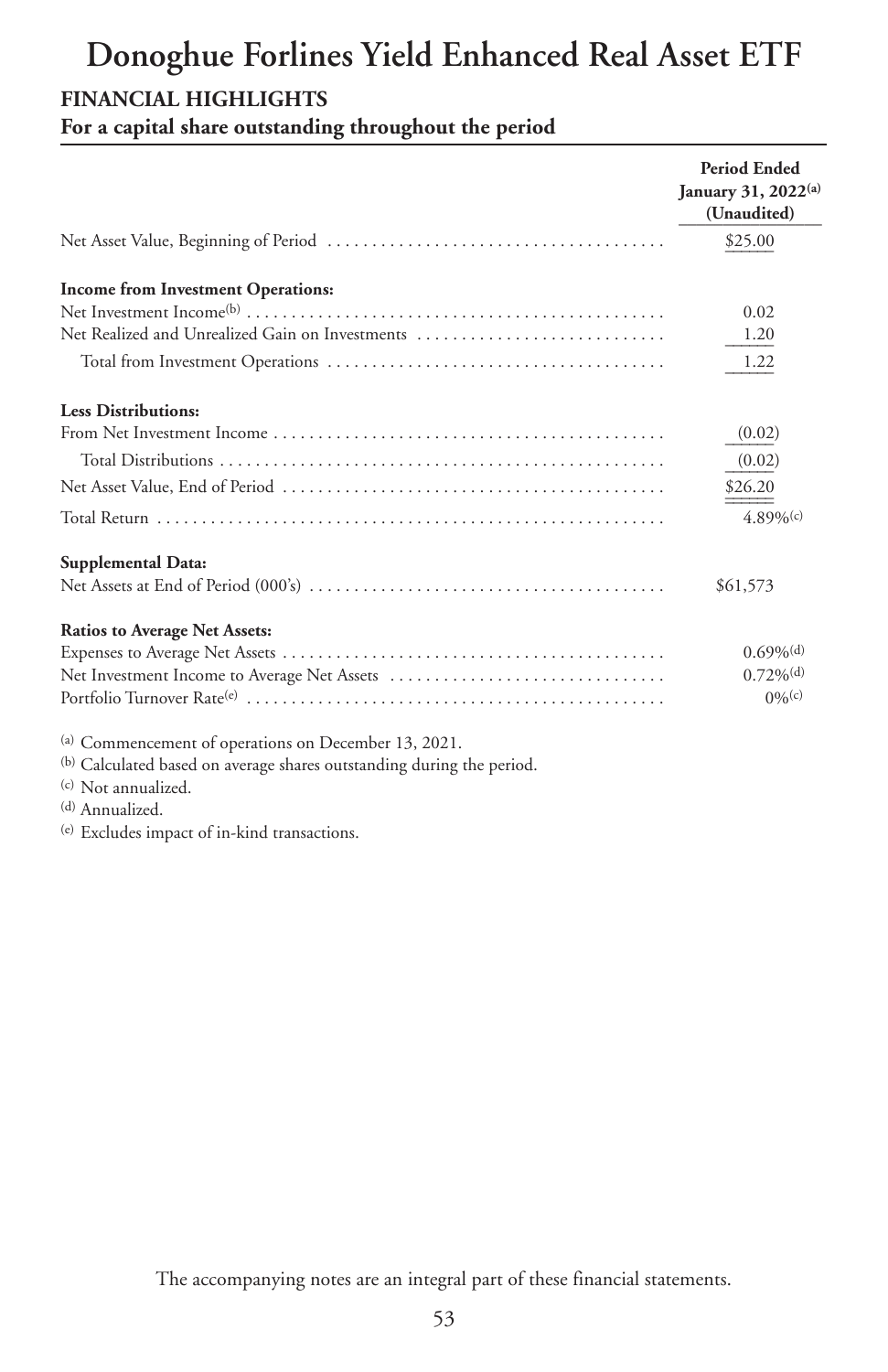#### **NOTES TO FINANCIAL STATEMENTS January 31, 2022 (Unaudited)**

#### **1. ORGANIZATION**

The FCF US Quality ETF (formerly known as the TrimTabs U.S. Free Cash Flow Quality ETF) ("TTAC"), FCF International Quality ETF (formerly known as the TrimTabs International Free Cash Flow Quality ETF) ("TTAI"), Donoghue Forlines Tactical High Yield ETF (formerly known as the TrimTabs Donoghue Forlines Tactical High Yield ETF) ("DFHY"), Donoghue Forlines Risk Managed Innovation ETF (formerly known as the TrimTabs Donoghue Forlines Risk Managed Innovation ETF) ("DFNV") and Donoghue Forlines Yield Enhanced Real Asset ETF ("DFRA") (each, a "Fund" and collectively, the "Funds") are each a series of the TrimTabs ETF Trust (the "Trust"). The Trust was organized as a Delaware statutory trust on April 2, 2014. Each Fund is classified as a diversified, open-end management investment company registered under the Investment Company Act of 1940, as amended (the "1940 Act"). FCF US Quality ETF commenced operations on September 27, 2016 and that is the date the initial creation units were established. The Fund seeks to generate long-term returns in excess of the total return of the Russell 3000® Index (the "Russell Index"), with less volatility than the Russell Index. FCF International Quality ETF commenced operations on June 27, 2017 and that is the date the initial creation units were established. The Fund seeks to generate long-term returns in excess of the total return of the S&P Developed ex-U.S. BMI Index, with similar volatility to the S&P Developed ex-U.S. BMI Index. Donoghue Forlines Tactical High Yield ETF commenced operations on December 7, 2020 and that is the date the initial creation units were established. The Fund seeks to provide investment results that closely correspond, before fees and expenses, to the performance of the FCF Tactical High Yield Index. DFHY is a "fund of funds", meaning it will generally invest its assets in other registered investment companies. Donoghue Forlines Risk Managed Innovation ETF commenced operations on December 7, 2020 and that is the date the initial creation units were established. The Fund seeks to provide investment results that closely correspond, before fees and expenses, to the performance of the FCF Risk Managed Quality Innovation Index. Donoghue Forlines Yield Enhanced Real Asset ETF commenced operations on December 13, 2021 and that is the date the initial creation units were established. The Fund seeks to provide investment results that closely correspond, before fees and expenses, to the performance of the FCF Yield Enhanced Real Asset Index.

Shares of the Funds are listed and traded on the Cboe BZX Exchange, Inc. ("Cboe" or the "Exchange"). Market prices for the shares may be different from their net asset value ("NAV"). Each Fund issues and redeems shares on a continuous basis at NAV only in large blocks of shares, called "Creation Units," which generally consist of 25,000 shares. Creation Units are issued and redeemed principally in-kind for securities included in a specified universe. Once created, shares generally trade in the secondary market at market prices that change throughout the day in amounts less than a Creation Unit. Except when aggregated in Creation Units, shares are not redeemable securities of a Fund. Shares of a Fund may only be purchased directly from or redeemed directly to a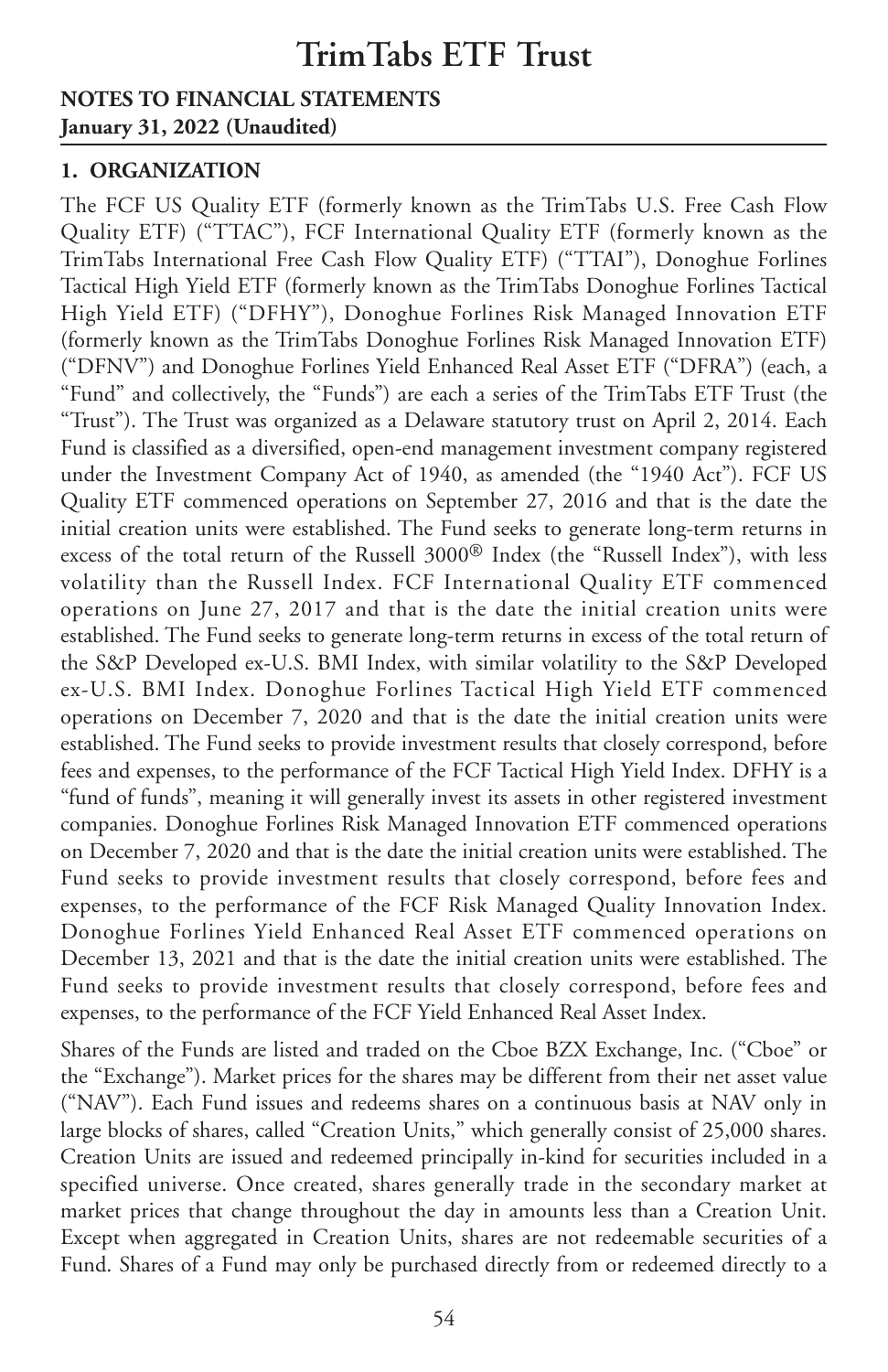#### **NOTES TO FINANCIAL STATEMENTS January 31, 2022 (Unaudited) (Continued)**

Fund by certain financial institutions ("Authorized Participants"). An Authorized Participant is either (i) a broker-dealer or other participant in the clearing process through the Continuous Net Settlement System of the National Securities Clearing Corporation or (ii) a DTC participant and, in each case, must have executed a Participant Agreement with Quasar Distributors, LLC (the "Distributor"). Most retail investors do not qualify as Authorized Participants or have the resources to buy and sell whole Creation Units. Therefore, most retail investors may purchase shares in the secondary market with the assistance of a broker and are subject to customary brokerage commissions or fees.

Each Fund currently offers one class of shares, which have no front-end sales loads, no deferred sales charges, and no redemption fees. A purchase (i.e., creation) transaction fee is imposed for the transfer and other transaction costs associated with the purchase of Creation Units. FCF US Quality ETF charges \$500 for the standard fixed creation fee, FCF International Quality ETF charges \$2,000 for the standard fixed creation fee, and Donoghue Forlines Tactical High Yield ETF, Donoghue Forlines Risk Managed Innovation ETF and Donoghue Forlines Yield Enhanced Real Asset ETF each charge \$250 for the standard fixed creation fee, payable to the Custodian. In addition, a variable fee may be charged on all cash transactions or substitutes for Creation Units of up to a maximum of 2% as a percentage of the total value of the Creation Units subject to the transaction. Variable fees received by each Fund are displayed in the Capital Share Transactions section of the Statement of Changes in Net Assets. There were no variable fees charged in any Fund during the reporting period. Each Fund may issue an unlimited number of shares of beneficial interest, with no par value. Shares of each Fund have equal rights and privileges with respect to such Fund.

#### **2. SIGNIFICANT ACCOUNTING POLICIES**

Each Fund is a registered investment company and accordingly follows the investment company accounting and reporting guidance of the Financial Accounting Standards Board ("FASB") Accounting Standard Codification ("ASC") Topic 946 Financial Services – Investment Companies.

The following is a summary of significant accounting policies followed by each Fund in the preparation of their financial statements. These policies are in conformity with accounting principles generally accepted in the United States of America ("GAAP").

**Security Transactions and Investment Income:** Investment securities transactions are accounted for on the trade date. Gains and losses realized on sales of securities are computed on the basis of specific identification. Dividend income is recorded on the ex-dividend date. Withholding taxes on foreign dividends have been provided for in accordance with the Funds' understanding of the applicable tax rules and regulations. Interest income is recorded on an accrual basis. Discounts and premiums on securities purchased are accreted and amortized over the lives of the respective securities.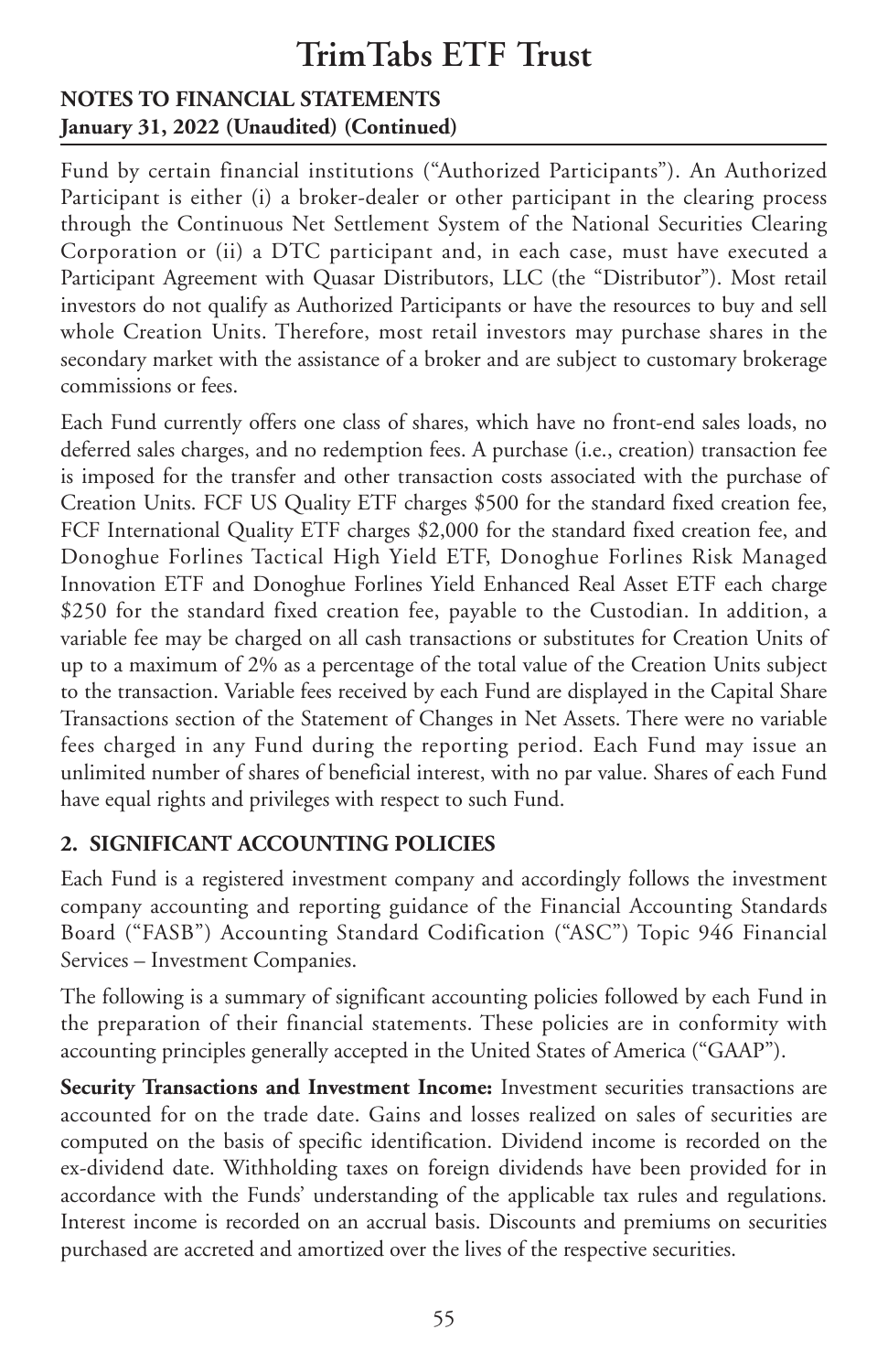#### **NOTES TO FINANCIAL STATEMENTS January 31, 2022 (Unaudited) (Continued)**

**Dividend Distributions:** Distributions to shareholders are recorded on the ex-dividend date and are determined in accordance with federal income tax regulations, which may differ from GAAP. Each Fund distributes all or substantially all of its net investment income to shareholders in the form of dividends.

**Federal Income Taxes:** The Funds comply with the requirements of subchapter M of the Internal Revenue Code of 1986, as amended, necessary to qualify as regulated investment companies and distribute substantially all net taxable investment income and net realized gains to shareholders in a manner which results in no tax cost to the Funds. Therefore, no federal income tax provision is required. As of and during the year ended July 31, 2021, the Funds did not have any tax positions that did not meet the "more-likely-than-not" threshold of being sustained by the applicable tax authority. As of and during the year ended July 31, 2021, the Funds did not have liabilities for any unrecognized tax benefits on uncertain tax positions as income tax expense in the Statements of Operations. During the year ended July 31, 2021, the Funds did not incur any interest or penalties. The Funds are subject to examination by U.S. taxing authorities for the prior three fiscal years.

**Currency Translation:** Assets and liabilities, including investment securities, denominated in currencies other than U.S. dollars are translated into U.S. dollars at the exchange rates supplied by one or more pricing vendors on the valuation date. Purchases and sales of investment securities and income and expenses are translated into U.S. dollars at the exchange rates on the dates of such transactions. The effects of changes in exchange rates on investment securities are included with the net realized gain or loss and net unrealized appreciation or depreciation on investments in the Funds' Statement of Operations. The realized gain or loss and unrealized appreciation or depreciation resulting from all other transactions denominated in currencies other than U.S. dollars are disclosed separately.

**Use of Estimates:** The preparation of financial statements in conformity with GAAP requires management to make estimates and assumptions that affect the reported amounts of assets and liabilities and disclosure of contingent assets and liabilities at the date of the financial statements, and the reported amounts of increases and decreases in net assets from operations during the reporting period. Actual results could differ from those estimates.

**Share Valuation:** The NAV per share of each Fund is calculated by dividing the sum of the value of the securities held by the Fund, plus cash and other assets, minus all liabilities (including estimated accrued expenses) by the total number of shares outstanding for the Fund, rounded to the nearest cent. The offering and redemption price per share for each Fund is equal to the Fund's net asset value per share.

**Guarantees and Indemnifications:** The Funds indemnify their officers and trustees for certain liabilities that may arise from the performance of their duties to the Funds. Additionally, in the normal course of business, the Trust enters into contracts with its vendors and others that provide for general indemnifications. The Trust and Funds'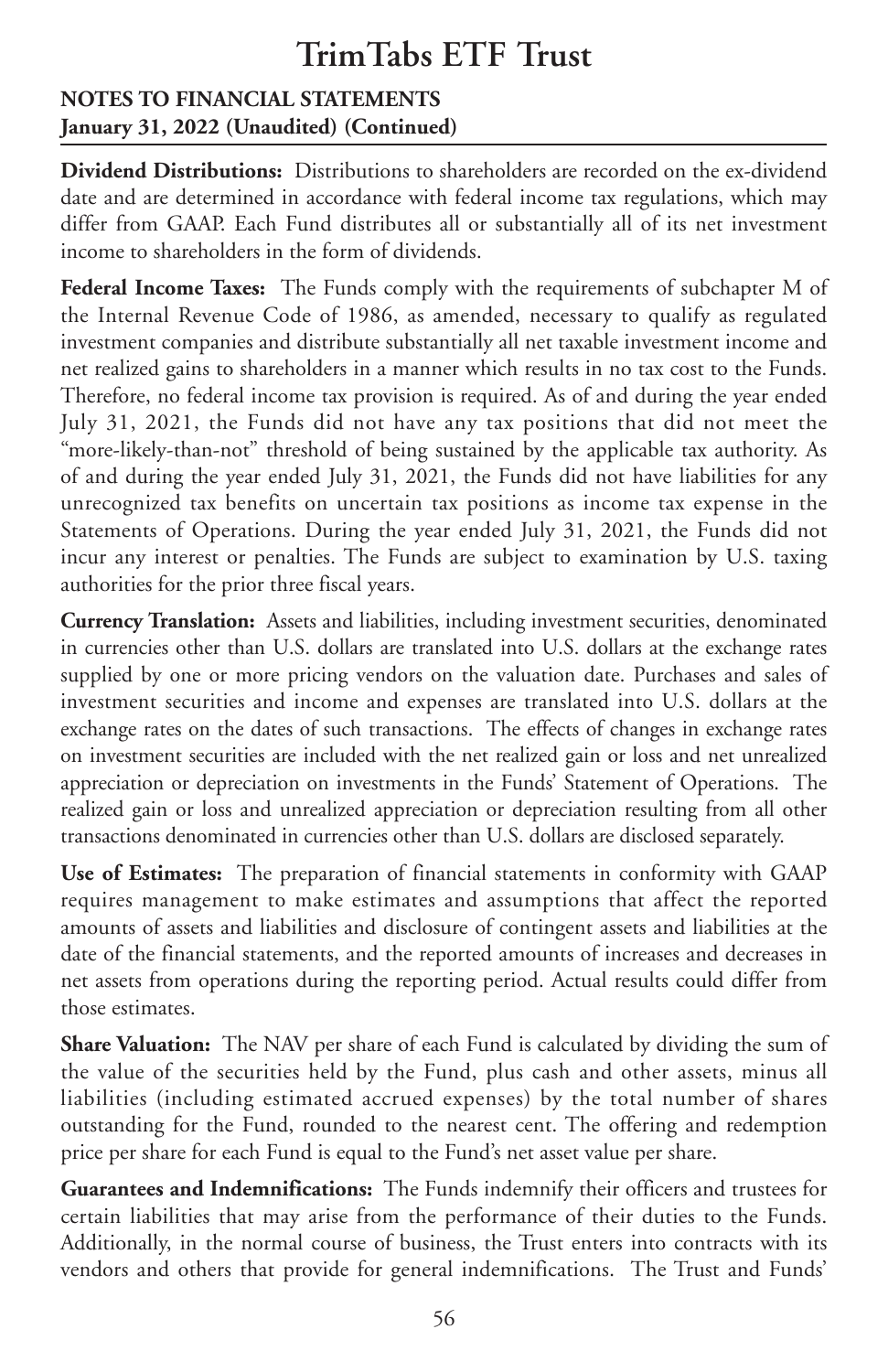#### **NOTES TO FINANCIAL STATEMENTS January 31, 2022 (Unaudited) (Continued)**

maximum exposure under these arrangements is unknown, as this would involve future claims that may be made against the Funds. However, based on industry experience, the Funds expect that risk of loss to be remote.

**Reclassification of Capital Accounts:** U.S. GAAP requires that certain components of net assets relating to permanent differences be reclassified between financial and tax reporting. These reclassifications have no effect on net assets or NAV per share. For the fiscal year ended July 31, 2021, the following table shows the reclassifications made:

|                                           | <b>Distributable Earnings</b><br>(Accumulated Deficit) | Paid-In<br>Capital |
|-------------------------------------------|--------------------------------------------------------|--------------------|
| FCF US Quality ETF                        | \$(9,513,474)                                          | \$9,513,474        |
| FCF International Quality ETF             | \$                                                     | \$                 |
| Donoghue Forlines Tactical High Yield ETF | (64, 332)<br>S                                         | 64,332             |
| Donoghue Forlines Risk                    |                                                        |                    |
| Managed Innovation ETF                    | \$(1,398,466)                                          | \$1,398,466        |
| Donoghue Forlines Yield                   |                                                        |                    |
| <b>Enhanced Real Asset ETF</b>            | n/a                                                    | n/a                |

During the fiscal year ended July 31, 2021, the Funds realized the following net capital gains resulting from in-kind redemptions in which shareholders exchanged Fund shares for securities held by the Funds rather than for cash. Because such gains are not taxable to the Funds, and are not distributed to shareholders, they have been reclassified from distributable earnings to paid-in capital.

|                                                 | <b>Gains</b> from<br><b>In-Kind Redemptions</b> |  |  |
|-------------------------------------------------|-------------------------------------------------|--|--|
| FCF US Quality ETF                              | \$9,519,550                                     |  |  |
| FCF International Quality ETF                   |                                                 |  |  |
| Donoghue Forlines Tactical High Yield ETF       | 65,191                                          |  |  |
| Donoghue Forlines Risk Managed Innovation ETF   | \$1,405,309                                     |  |  |
| Donoghue Forlines Yield Enhanced Real Asset ETF | n/a                                             |  |  |

**Underlying Investment in Other Investment Companies:** The Donoghue Forlines Tactical High Yield ETF seeks to provide investment results that closely correspond, before fees and expenses, to the performance of the FCF Tactical High Yield Index. The Fund seeks to achieve its investment objective by investing in Underlying ETFs. During the period ended January 31, 2022, the Fund invested a portion of its assets in the Vanguard Intermediate-Term Treasury ETF. As of January 31, 2022, the percentage of the Donoghue Forlines Tactical High Yield ETF's total net assets invested in the Vanguard Intermediate-Term Treasury ETF was 20.3%. Vanguard Intermediate-Term Treasury ETF's financial statements can be found by accessing the SEC's website at www.sec.gov.

**Subsequent Events:** The Trust has evaluated the need for disclosures and/or adjustments resulting from subsequent events through the date the financial statements were issued. Refer to Note 10 for more information about subsequent events.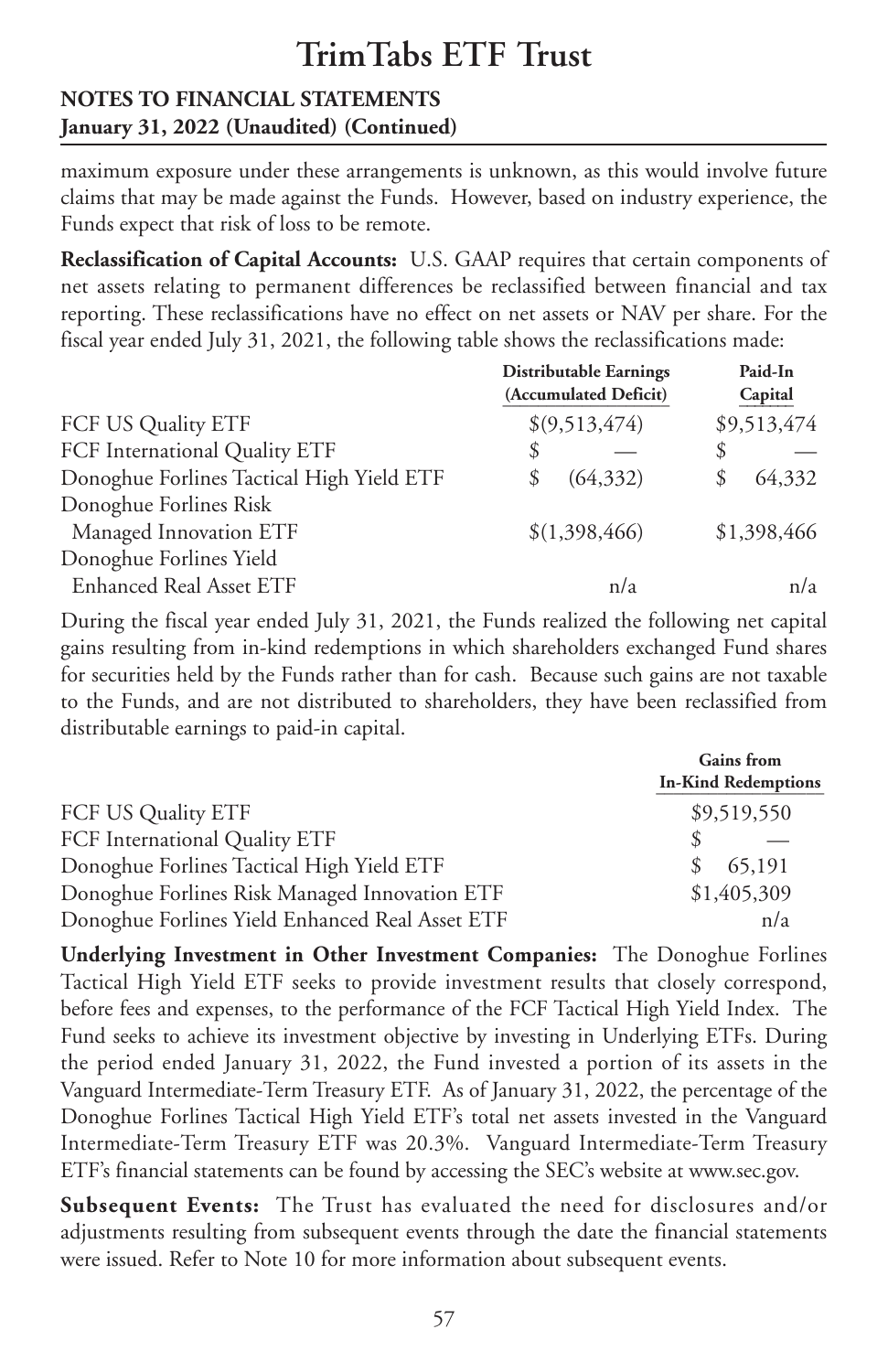#### **NOTES TO FINANCIAL STATEMENTS January 31, 2022 (Unaudited) (Continued)**

#### **3. SECURITIES VALUATION**

**Investment Valuation:** Each Fund calculates its net asset value ("NAV") each day the New York Stock Exchange (the "NYSE") is open for trading as of the close of regular trading on the NYSE, normally 4:00 p.m. Eastern time (the "NAV Calculation Time").

Equity securities are valued primarily on the basis of market quotations reported on stock exchanges and other securities markets around the world. If an equity security is listed on a national securities exchange, the security is valued at the closing price or, if the closing price is not readily available, the mean of the closing bid and asked prices.

Investments in other open-end investment companies, including money market funds, are valued at the investment company's net asset value per share, with the exception of exchange-traded open-end investment companies, which are priced as equity securities described above.

Market quotations and indicative bids are obtained from outside pricing services approved and monitored pursuant to a policy approved by the Funds' Board of Trustees (the "Board"). If a market quotation is not readily available or is deemed not to reflect market value, the Funds will determine the price of the security held by the Funds based on a determination of the security's fair value pursuant to policies and procedures approved by the Board. In addition, the Funds may use fair valuation to price securities that trade on a foreign exchange when a significant event has occurred after the foreign exchange closes but before the time at which the Funds' NAV's are calculated. Such valuations would typically be categorized as Level 2 or Level 3 in the fair value hierarchy described below.

Foreign exchanges typically close before the time at which Fund share prices are calculated and may be closed altogether on some days when shares of the Funds are traded. Significant events affecting a foreign security may include, but are not limited to: corporate actions, earnings announcements, litigation or other events impacting a single issuer; governmental action that affects securities in one sector or country; natural disasters or armed conflicts affecting a country or region; or significant domestic or foreign market fluctuations.

Fair valuations and valuations of investments that are not actively trading involve judgment and may differ materially from valuations that would have been used had greater market activity occurred.

**Fair Valuation Measurement:** The FASB established a framework for measuring fair value in accordance with GAAP. Under FASB ASC Topic 820, Fair Value Measurement, various inputs are used in determining the value of each Fund's investments. The inputs or methodology used for valuing securities are not necessarily an indication of the risk associated with investing in those securities. The three Levels of inputs of the fair value hierarchy are defined as follows:

- Level 1 Unadjusted quoted prices in active markets for identical assets or liabilities.
- Level 2 Observable inputs other than quoted prices included in Level 1 that are observable for the asset or liability, either directly or indirectly. These inputs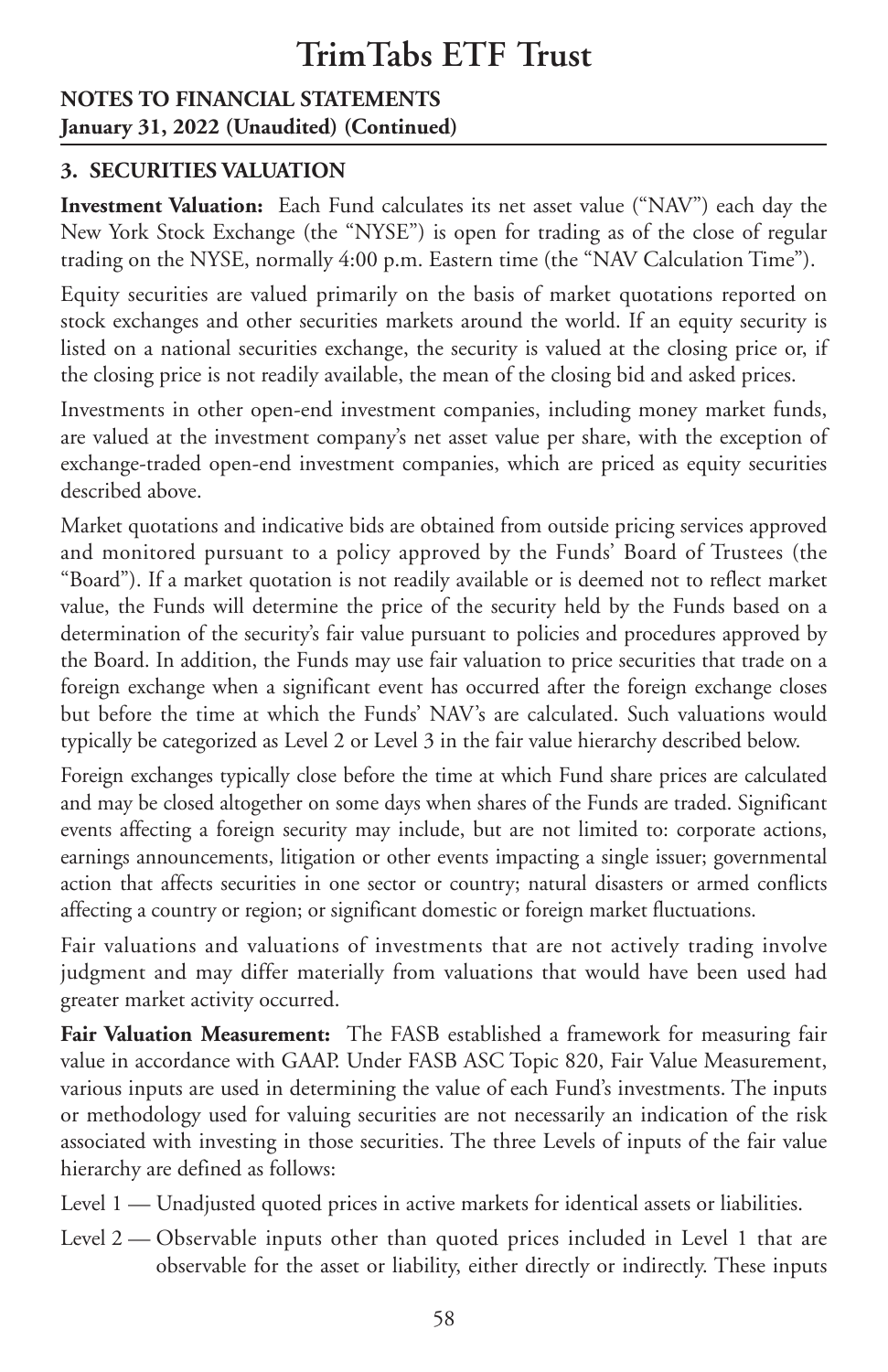#### **NOTES TO FINANCIAL STATEMENTS January 31, 2022 (Unaudited) (Continued)**

may include quoted prices for the identical instrument on an inactive market, prices for similar securities, interest rates, prepayment speeds, credit risk, yield curves, default rates and similar data.

Level 3 — Unobservable inputs for the asset or liability, to the extent relevant observable inputs are not available; representing the Fund's own assumptions about the assumptions a market participant would use in valuing the asset or liability and would be based on the best information available.

A financial instrument's level within the fair value hierarchy is based on the lowest level of any input that is significant to the fair value measurement.

The availability of observable inputs can vary from security to security and is affected by a wide variety of factors, including, for example, the type of security, whether the security is new and not yet established in the marketplace, the liquidity of markets, and other characteristics particular to the security. To the extent that valuation is based on models or inputs that are less observable or unobservable in the market, the determination of fair value requires more judgment. Accordingly, the degree of judgment exercised in determining fair value is greatest for instruments categorized in Level 3.

The following is a summary of the inputs used to value the Funds' investments as of January 31, 2022:

| Description <sup>^</sup>                                      | Non-Categorized | Level 1                        | Level 2 | Level 3       | <b>Total</b>      |
|---------------------------------------------------------------|-----------------|--------------------------------|---------|---------------|-------------------|
| Common Stocks                                                 | \$              | $$192,641,705$ \$              |         | $-$ \$        | $-$ \$192,641,705 |
| <b>REITs</b>                                                  |                 | 5,267,691                      |         |               | 5,267,691         |
| Money Market Fund                                             |                 | 884,804                        |         |               | 884,804           |
| <b>Investment Purchased</b><br>with the Cash<br>Proceeds from |                 |                                |         |               |                   |
|                                                               |                 |                                |         |               |                   |
| Securities Lending*                                           | 17,336,685      |                                |         |               | 17,336,685        |
| <b>Total Investments</b>                                      |                 | $$17,336,685$ \$198,794,200 \$ |         | $\frac{1}{2}$ | \$216,130,885     |
| <b>FCF International Quality ETF</b>                          |                 |                                |         |               |                   |
| Description^                                                  | Non-Categorized | Level 1                        | Level 2 | Level 3       | Total             |
| Common Stocks                                                 | \$              | $-$ \$ 77,178,685 \$           |         | $-$ \$        | $-$ \$ 77,178,685 |
| <b>REITs</b>                                                  |                 | 1,024,449                      |         |               | 1,024,449         |
| Money Market Fund                                             |                 | 299,328                        |         |               | 299,328           |
| Investment Purchased<br>with the Cash                         |                 |                                |         |               |                   |
| Proceeds from                                                 |                 |                                |         |               |                   |
| Securities Lending*                                           | 3,593,118       |                                |         |               | 3,593,118         |
| <b>Total Investments</b>                                      | 3,593,118       | \$78,502,462                   | \$      |               | \$<br>82,095,580  |

#### **FCF US Quality ETF**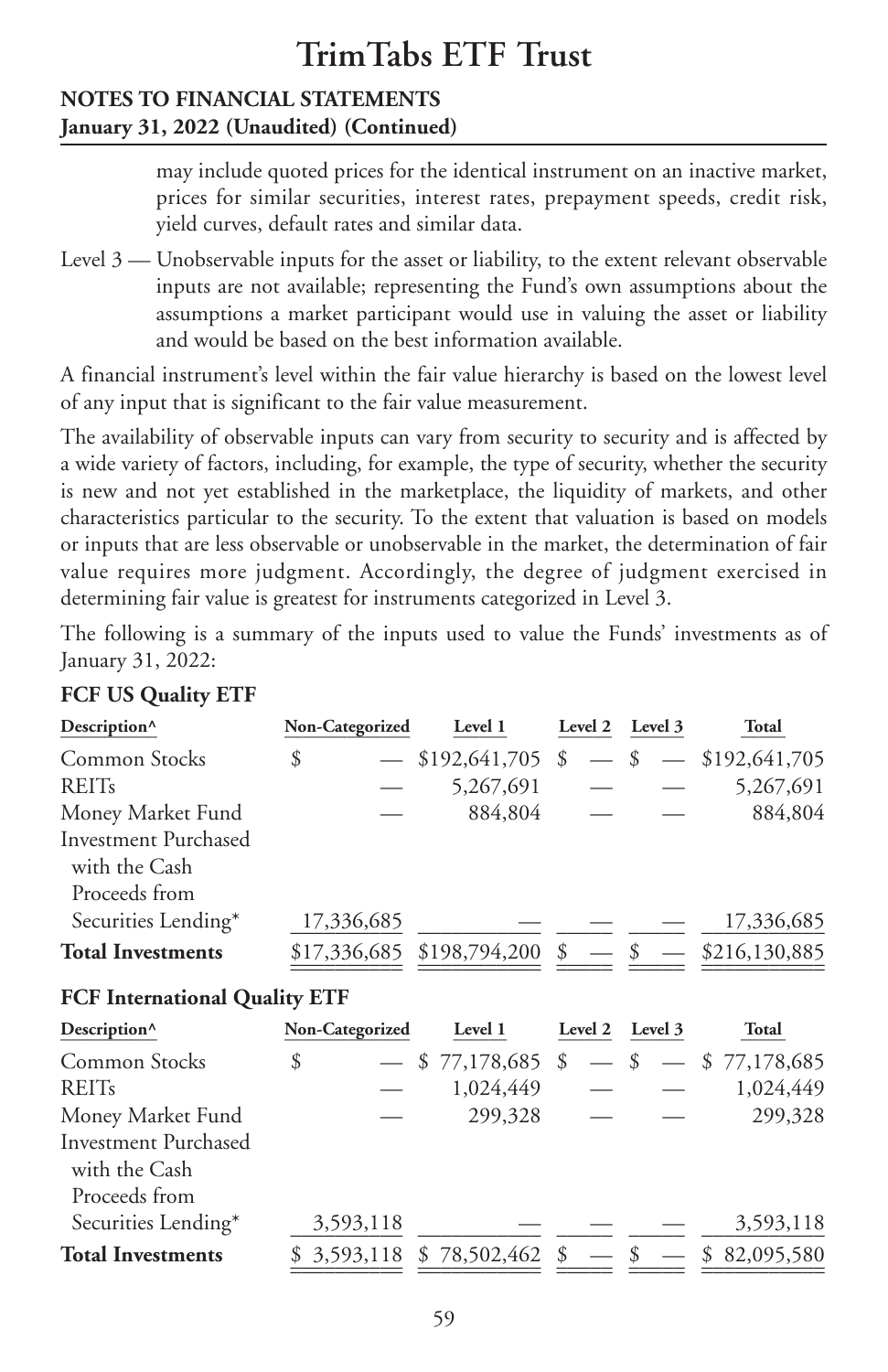#### **NOTES TO FINANCIAL STATEMENTS January 31, 2022 (Unaudited) (Continued)**

#### **Donoghue Forlines Tactical High Yield ETF**

| Description^                                                      | Non-Categorized                                    | Level 1                         |               | Level 2 Level 3 | <b>Total</b>                        |
|-------------------------------------------------------------------|----------------------------------------------------|---------------------------------|---------------|-----------------|-------------------------------------|
| Exchange-Traded Funds                                             | \$                                                 | $-$ \$ 69,425,902 \$            |               |                 | $-$ \$ $-$ \$ 69,425,902            |
| Money Market Fund                                                 |                                                    | 141,758                         |               |                 | 141,758                             |
| <b>Investment Purchased</b><br>with the Cash<br>Proceeds from     |                                                    |                                 |               |                 |                                     |
| Securities Lending*                                               | 17,263,693                                         |                                 |               |                 | 17,263,693                          |
| <b>Total Investments</b>                                          | $\frac{$17,263,693}{$17,263,693}$ \$ 69,567,660 \$ |                                 |               | $-$ \$          | \$86,831,353                        |
| Donoghue Forlines Risk Managed Innovation ETF                     |                                                    |                                 |               |                 |                                     |
| Description <sup>^</sup>                                          | Non-Categorized                                    | Level 1                         |               | Level 2 Level 3 | Total                               |
| Common Stocks<br>Money Market Fund<br><b>Investment Purchased</b> | \$                                                 | $-$ \$ 81,659,602 \$<br>214,059 |               |                 | $-$ \$ $-$ \$ 81,659,602<br>214,059 |
| with the Cash<br>Proceeds from                                    |                                                    |                                 |               |                 |                                     |
| Securities Lending*                                               | 7,201,121                                          |                                 |               |                 | 7,201,121                           |
| <b>Total Investments</b>                                          | \$7,201,121 \$81,873,661 \$                        |                                 |               |                 | \$89,074,782                        |
| Donoghue Forlines Yield Enhanced Real Asset ETF                   |                                                    |                                 |               |                 |                                     |
| Description <sup>^</sup>                                          | Non-Categorized                                    | Level 1                         | Level 2       | Level 3         | Total                               |
| Common Stocks                                                     | \$                                                 | \$44,669,830                    | $\mathcal{S}$ | $\mathcal{S}$   | $-$ \$ 44,669,830                   |
| Preferred Stock                                                   |                                                    | 1,050,595                       |               |                 | 1,050,595                           |
| Master Limited                                                    |                                                    |                                 |               |                 |                                     |
| Partnerships                                                      |                                                    | 6,198,079                       |               |                 | 6,198,079                           |
| <b>REITs</b>                                                      |                                                    | 9,382,873                       |               |                 | 9,382,873                           |
| Money Market Fund<br><b>Investment Purchased</b><br>with the Cash |                                                    | 183,836                         |               |                 | 183,836                             |
| Proceeds from                                                     |                                                    |                                 |               |                 |                                     |
| Securities Lending*                                               | 10,429,665                                         |                                 |               |                 | 10,429,665                          |

^ See Schedule of Investments for sector breakouts.

 $Total$  **Investments** 

\* Certain investments that are measured at fair value using the NAV per share (or its equivalent) as a practical expedient have not been characterized in the fair value hierarchy. The fair value amounts presented in the table are intended to permit reconciliation of the fair value hierarchy to the amount presented in the Statements of Assets and Liabilities. See Note 8 for additional information regarding securities lending.

 $\underbrace{429,665}_{\underline{429,665}}$  <u>\$ 61,485,213</u> <u>\$ - \$ 71,914,878</u>

The Funds did not invest in any Level 3 securities during the period.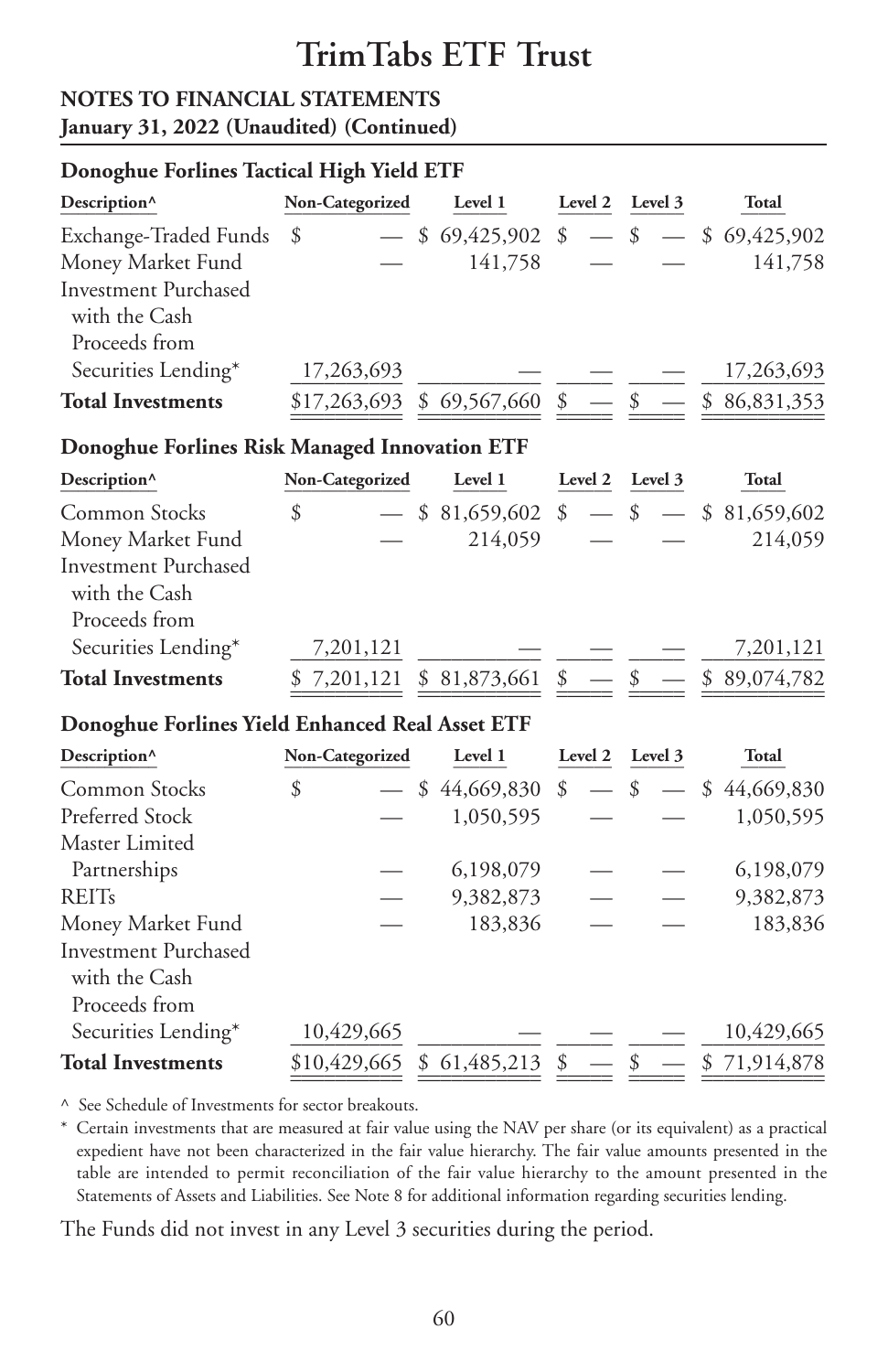#### **NOTES TO FINANCIAL STATEMENTS January 31, 2022 (Unaudited) (Continued)**

In December 2020, the SEC adopted a new rule providing a framework for fund valuation practices ("Rule 2a-5"). Rule 2a-5 establishes requirements for determining fair value in good faith for purposes of the 1940 Act. Rule 2a-5 will permit fund boards to designate certain parties to perform fair value determinations, subject to board oversight and certain other conditions. Rule 2a-5 also defines when market quotations are "readily available" for purposes of the 1940 Act and the threshold for determining whether a fund must fair value a security. In connection with Rule 2a-5, the SEC also adopted related recordkeeping requirements and is rescinding previously issued guidance, including with respect to the role of a board in determining fair value and the accounting and auditing of fund investments. The Fund's will be required to comply with the rules by September 8, 2022. Management is currently assessing the potential impact of the new rules on the Funds' financial statements.

#### **4. OTHER RELATED PARTY TRANSACTIONS**

FCF Advisors LLC (formerly TrimTabs Asset Management, LLC) ("the Adviser") serves as the investment adviser to the Funds. Pursuant to an Investment Advisory Agreement ("Investment Advisory Agreement") between the Trust, on behalf of the Funds, and the Adviser, the Adviser provides investment advice to the Funds and oversees the day-to-day operations of the Funds, subject to the direction and control of the Board and the officers of the Trust. The Adviser administers the Funds' business affairs, provides office facilities and equipment and certain clerical, bookkeeping and administrative services. The Adviser bears the costs of all advisory and non-advisory services required to operate the Funds, including payment of Trustee compensation, in exchange for a single unitary management fee. For services provided to the Funds, TTAC and TTAI each pay the Adviser 0.59% and DFHY, DFNV and DFRA each pay the Adviser 0.69% at an annual rate based on each Fund's average daily net assets. Certain officers and a Trustee of the Trust are affiliated with the Adviser and are not paid any fees by the Funds for serving in such capacities.

The Adviser has overall responsibility for overseeing the investment of the Funds' assets, managing the Funds' business affairs and providing certain clerical, bookkeeping and other administrative services for the Trust. Donoghue Forlines LLC ("Donoghue" or "the Sub-Adviser") acts as the Sub-Adviser to DFHY, DFNV, and DFRA. The Sub-Adviser has responsibility to make day-to-day investment decisions for DFHY, DFNV, and DFRA and selects broker-dealers for executing portfolio transactions, subject to the Sub-Adviser's best execution obligations and the Trust's and the Sub-Adviser's brokerage policies. Sub-Advisory fees earned by Donoghue are paid by the Adviser. For the services it provides to DFHY, DFNV, and DFRA, the Sub-Adviser is compensated by the Adviser from the management fees paid by DFHY, DFNV, and DFRA to the Adviser.

#### **5. SERVICE AND CUSTODY AGREEMENTS**

The Funds have entered into Service Agreements with U.S. Bancorp Fund Services, LLC ("Fund Services" or "Administrator"), doing business as U.S. Bank Global Fund Services and a Custody Agreement with U.S. Bank, N.A. ("USB"), an affiliate of Fund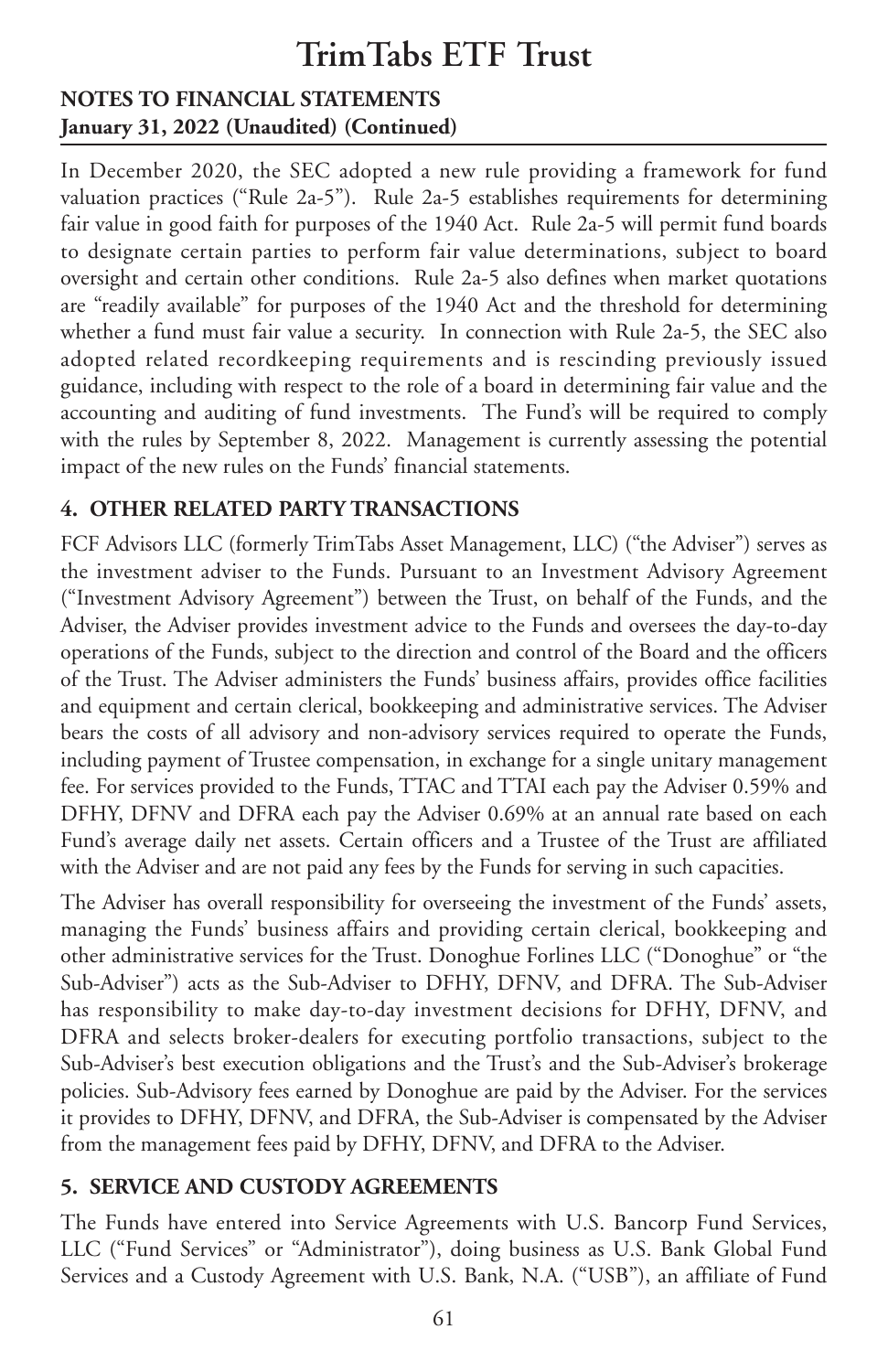#### **NOTES TO FINANCIAL STATEMENTS January 31, 2022 (Unaudited) (Continued)**

Services. Under these agreements, Fund Services and USB provide certain transfer agency, administrative, accounting and custody services and are paid by the Adviser under the unitary fee arrangement noted above.

Quasar Distributors, LLC ("Quasar") acts as the Funds' principal underwriter in a continuous public offering of the Funds' shares. Quasar is a wholly-owned broker-dealer subsidiary of Foreside Financial Group, LLC ("Foreside"). On July 7, 2021, Foreside announced that it had entered into a definitive purchase and sale agreement with Genstar Capital ("Genstar") such that Genstar would acquire a majority stake in Foreside. The Board approved continuing the distribution agreement with Quasar at the close of the transaction which occurred on September 30, 2021.

The Trust has adopted a distribution and service plan ("Rule 12b-1 Plan") pursuant to Rule 12b-1 under the 1940 Act. Under the Rule 12b-1 Plan, each Fund is authorized to pay distribution fees in connection with the sale and distribution of its shares and pay service fees in connection with the provision of ongoing services to shareholders. To date, the Rule 12b-1 Plan has not been implemented for the Funds and there is no current intention to implement the Rule 12b-1 Plan.

#### **6. INVESTMENT TRANSACTIONS**

For the period ended January 31, 2022, the aggregate purchases and sales of securities by each Fund, excluding short-term securities and in-kind transactions, were as follows:

| <b>Purchases</b>                                           | <b>Sales</b>  |
|------------------------------------------------------------|---------------|
| \$51,529,194<br>FCF US Quality ETF                         | \$69,286,223  |
| \$15,940,109<br>FCF International Quality ETF              | \$16,746,643  |
| \$488,793,844<br>Donoghue Forlines Tactical High Yield ETF | \$489,073,874 |
| Donoghue Forlines Risk                                     |               |
| \$36,131,198<br>Managed Innovation ETF                     | \$40,046,133  |
| Donoghue Forlines Yield                                    |               |
| <b>Enhanced Real Asset ETF</b><br>246,157<br>\$.           | 32,117        |

For the period ended January 31, 2022, in-kind transactions associated with creations and redemptions were as follows:

|              | <b>Sales</b> |
|--------------|--------------|
| \$28,692,882 | \$20,546,641 |
| \$24,738,094 | \$           |
| \$8,557,349  | \$24,376,000 |
|              |              |
| \$17,062,457 | \$13,117,826 |
|              |              |
| \$61,584,955 | \$3,211,599  |
|              | Purchases    |

For the period ended January 31, 2022, there were no long-term purchases or sales of U.S. Government Securities for the Funds.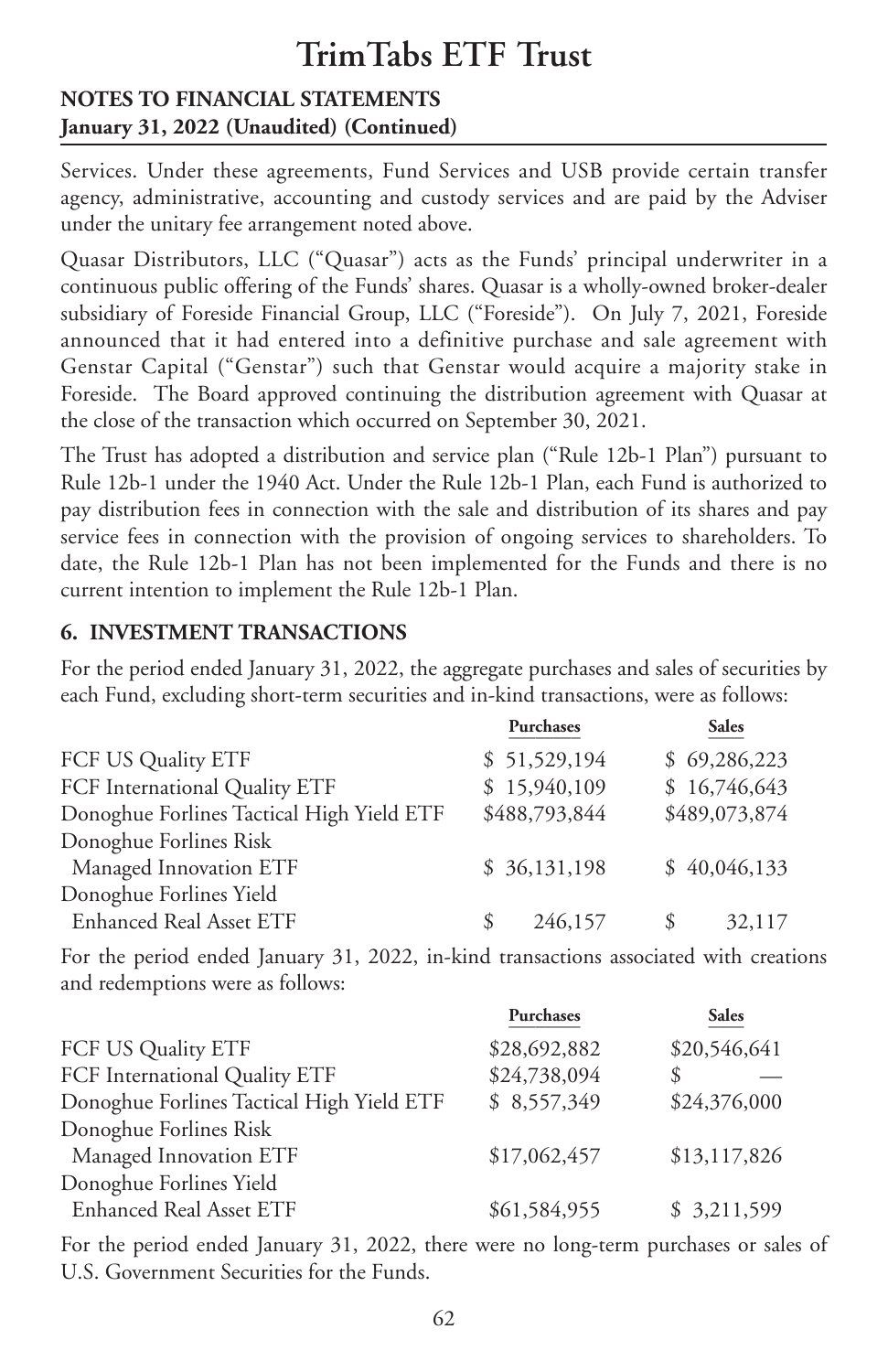#### **NOTES TO FINANCIAL STATEMENTS January 31, 2022 (Unaudited) (Continued)**

### **7. INCOME TAX INFORMATION**

The components of tax basis cost of investments and net unrealized appreciation for federal income tax purposes as of July 31, 2021 were as follows:

|                                       | <b>FCF US</b><br><b>Quality ETF</b>                                  | <b>FCF</b> International<br><b>Quality ETF</b>                           |
|---------------------------------------|----------------------------------------------------------------------|--------------------------------------------------------------------------|
| Tax cost of investments               | \$165,935,062                                                        | \$53,438,327                                                             |
| Gross tax unrealized appreciation     | 40,332,323                                                           | 6,654,401                                                                |
| Gross tax unrealized depreciation     | (1,819,474)                                                          | (1,209,237)                                                              |
| Net tax unrealized appreciation       | 38,512,849                                                           | 5,445,164                                                                |
| Undistributed ordinary income         | 3,274,669                                                            | 382,859                                                                  |
| Undistributed long-term capital gains | 13,306,336                                                           | 927,184                                                                  |
| Total accumulated gain                | 16,581,005                                                           | 1,310,043                                                                |
| Other accumulated gain (loss)         | (1)                                                                  | 392                                                                      |
| Distributable earnings                | 55,093,853                                                           | 6,755,599                                                                |
|                                       | <b>Donoghue Forlines</b><br><b>Tactical High</b><br><b>Yield ETF</b> | <b>Donoghue Forlines</b><br><b>Risk Managed</b><br><b>Innovation ETF</b> |
| Tax cost of investments               | \$117,720,617                                                        | \$76,467,417                                                             |
| Gross tax unrealized appreciation     | 822,803                                                              | 13,162,004                                                               |
| Gross tax unrealized depreciation     | (290,567)                                                            | (1,593,000)                                                              |
| Net tax unrealized appreciation       | 532,236                                                              | 11,569,004                                                               |
| Undistributed ordinary income         | 242,659                                                              | 2,132,848                                                                |
| Undistributed long-term capital gains |                                                                      |                                                                          |
| Total accumulated gain                | 242,659                                                              | 2,132,848                                                                |
| Other accumulated loss                | (10, 483)                                                            |                                                                          |
| Distributable earnings                | \$<br>764,412                                                        | \$13,701,852                                                             |

The difference between book and tax-basis cost is attributable to the realization for tax purposes of unrealized gains on investments in passive foreign investment companies and wash sales. Under tax law, certain capital and foreign currency losses realized after October 31 and within the taxable year are deemed to arise on the first business day of each Fund's next taxable year.

At July 31, 2021, the Funds had the following capital loss carryforwards:

|                                           | Short-Term | Long-Term                | <b>Expires</b> |
|-------------------------------------------|------------|--------------------------|----------------|
| FCF US Quality ETF                        |            | $\overline{\phantom{a}}$ | Indefinite     |
| FCF International Quality ETF             |            | $\frac{1}{2}$            | Indefinite     |
| Donoghue Forlines Tactical High Yield ETF | \$10,483   | $\frac{1}{2}$            | Indefinite     |
| Donoghue Forlines Risk                    |            |                          |                |
| Managed Innovation ETF                    |            | $\sqrt{s}$ —             | Indefinite     |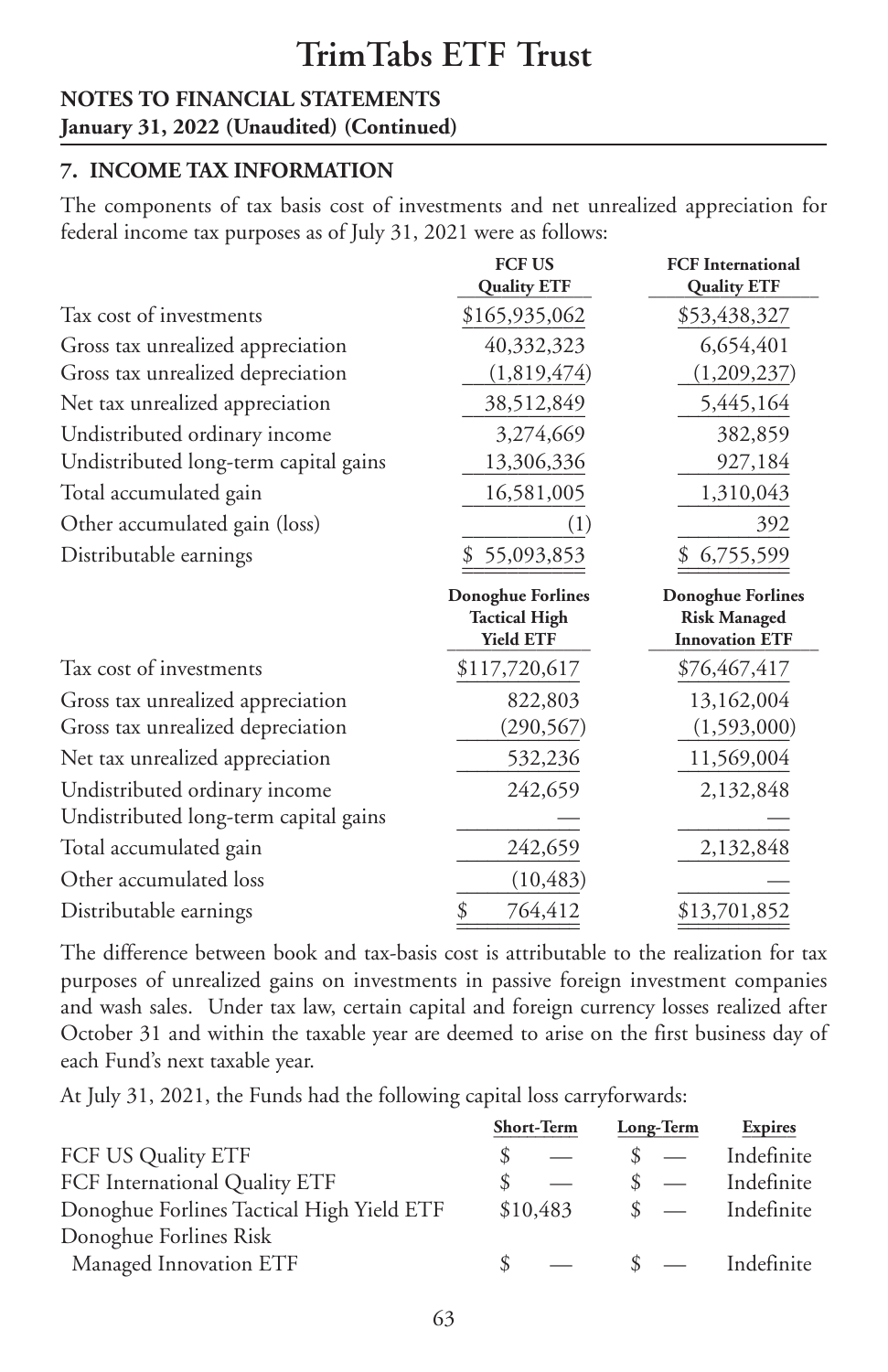#### **NOTES TO FINANCIAL STATEMENTS January 31, 2022 (Unaudited) (Continued)**

The tax character of distributions paid by the Funds during the fiscal period ended July 31, 2021 and the fiscal year ended July 31, 2020 was as follows:

|                                               | <b>Ordinary Income</b> |               |
|-----------------------------------------------|------------------------|---------------|
|                                               | July 31, 2021          | July 31, 2020 |
| FCF US Quality ETF                            | \$757,531              | \$915,650     |
| FCF International Quality ETF                 | 86,243                 | \$244,461     |
| Donoghue Forlines Tactical High Yield ETF     | \$1,599,003            | S             |
| Donoghue Forlines Risk Managed Innovation ETF | 18,013                 | S             |

DFRA was launched after July 31, 2021, therefore there is not any federal income tax information.

#### **8. SECURITIES LENDING**

Following terms of a securities lending agreement with USB, each Fund may lend securities from its portfolio to brokers, dealers and financial institutions in order to increase the return on its portfolio, primarily through the receipt of borrowing fees and earnings on invested collateral. Any such loan must be continuously secured by collateral in cash or cash equivalents maintained on a current basis in an amount at least equal to 105% of the value of the loaned securities that are foreign securities or 102% of the value of any U.S. loaned securities. Loans shall be marked to market daily and the margin restored in the event the collateralization is below 100% of the market value of the securities loaned. During the time securities are on loan, the borrower will pay the Funds any accrued income on those securities, and the Funds may invest the cash collateral and earn income or receive an agreed-upon fee from a borrower that has delivered cash-equivalent collateral. In determining whether or not to lend a security to a particular broker, dealer or financial institution, the Adviser considers all relevant facts and circumstances, including the size, creditworthiness and reputation of the broker, relevant facts dealer or financial institution. Securities lending involves the risk of a default or insolvency of the borrower. In either of these cases, a Fund could experience delays in recovering securities or collateral or could lose all or part of the value of the loaned securities. A Fund also could lose money in the event of a decline in the value of the collateral provided for loaned securities. Additionally, the loaned portfolio securities may not be available to the Fund on a timely basis and the Fund may therefore lose the opportunity to sell the securities at a desirable price. Any decline in the value of a security that occurs while the security is out on loan would continue to be borne by the Funds.

Each Fund receives cash as collateral in return for securities lent, if any, as part of the securities lending program. The collateral is invested in the Mount Vernon Liquid Assets Portfolio, LLC of which the investment objective is to seek to maximize current income to the extent with the preservation of capital and liquidity and maintain a stable NAV of \$1.00 per unit. As of January 31, 2022, the Funds held the following amounts in the Mount Vernon Liquid Assets Portfolio, LLC: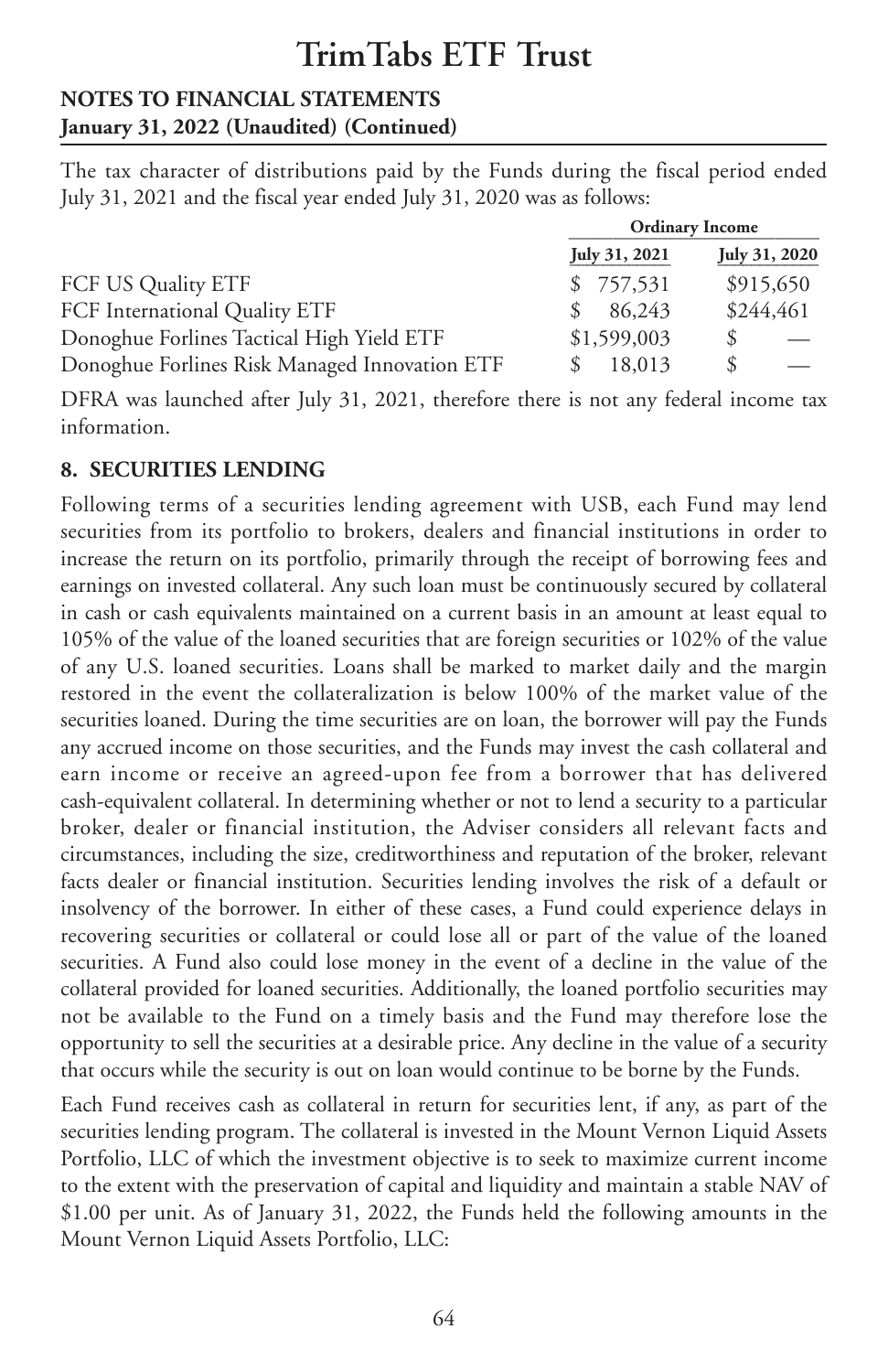#### **NOTES TO FINANCIAL STATEMENTS January 31, 2022 (Unaudited) (Continued)**

|                                                 | Amount Held at<br>January 31, 2022 |
|-------------------------------------------------|------------------------------------|
| FCF US Quality ETF                              | \$17,336,685                       |
| FCF International Quality ETF                   | \$3,593,118                        |
| Donoghue Forlines Tactical High Yield ETF       | \$17,263,693                       |
| Donoghue Forlines Risk Managed Innovation ETF   | \$7,201,121                        |
| Donoghue Forlines Yield Enhanced Real Asset ETF | \$10,429,665                       |

The remaining contractual maturity of all securities lending transactions is overnight and continuous. The Funds are not subject to a master netting agreement with respect to securities lending; therefore no additional disclosures are required. The income earned by the Funds on investments of cash collateral received from borrowers for the securities loaned to them are reflected in the Funds' Statements of Operations. Securities lending income, as disclosed in the Funds' Statements of Operations, represents the income earned from the investment of cash collateral, net of fee rebates paid to the borrower and net of fees paid to the Custodian as lending agent.

#### **9. CERTAIN RISKS**

**Active and Frequent Trading Risk**. Active and frequent trading of portfolio securities may result in increased transaction costs to the Fund, including brokerage commissions, dealer mark-ups and other transaction costs on the sale of the securities and on reinvestment in other securities, and may also result in higher taxes if Shares are held in a taxable account.

**Asia-Pacific Risk.** Investments in securities of issuers in Asia-Pacific countries involve risks that are specific to the Asia-Pacific region, including certain legal, regulatory, political and economic risks. Certain Asia-Pacific countries have experienced expropriation and/or nationalization of assets, confiscatory taxation, political instability, armed conflict and social instability as a result of religious, ethnic, socio-economic and/or political unrest. Some economies in this region are dependent on a range of commodities, and are strongly affected by international commodity prices and particularly vulnerable to price changes for these products. The market for securities in this region may also be directly influenced by the flow of international capital, and by the economic and market conditions of neighboring countries. Many Asia-Pacific economies have experienced rapid growth and industrialization, and there is no assurance that this growth rate will be maintained. Some Asia-Pacific economies are highly dependent on trade and economic conditions in other countries can impact these economies.

**Concentration Risk.** A fund concentrated in an industry or group of industries is likely to present more risks than a fund that is broadly diversified over several industries or groups of industries. Compared to the broad market, an individual industry or group of related industries may be more strongly affected by changes in the economic climate, broad market shifts, moves in a particular dominant stock or regulatory changes.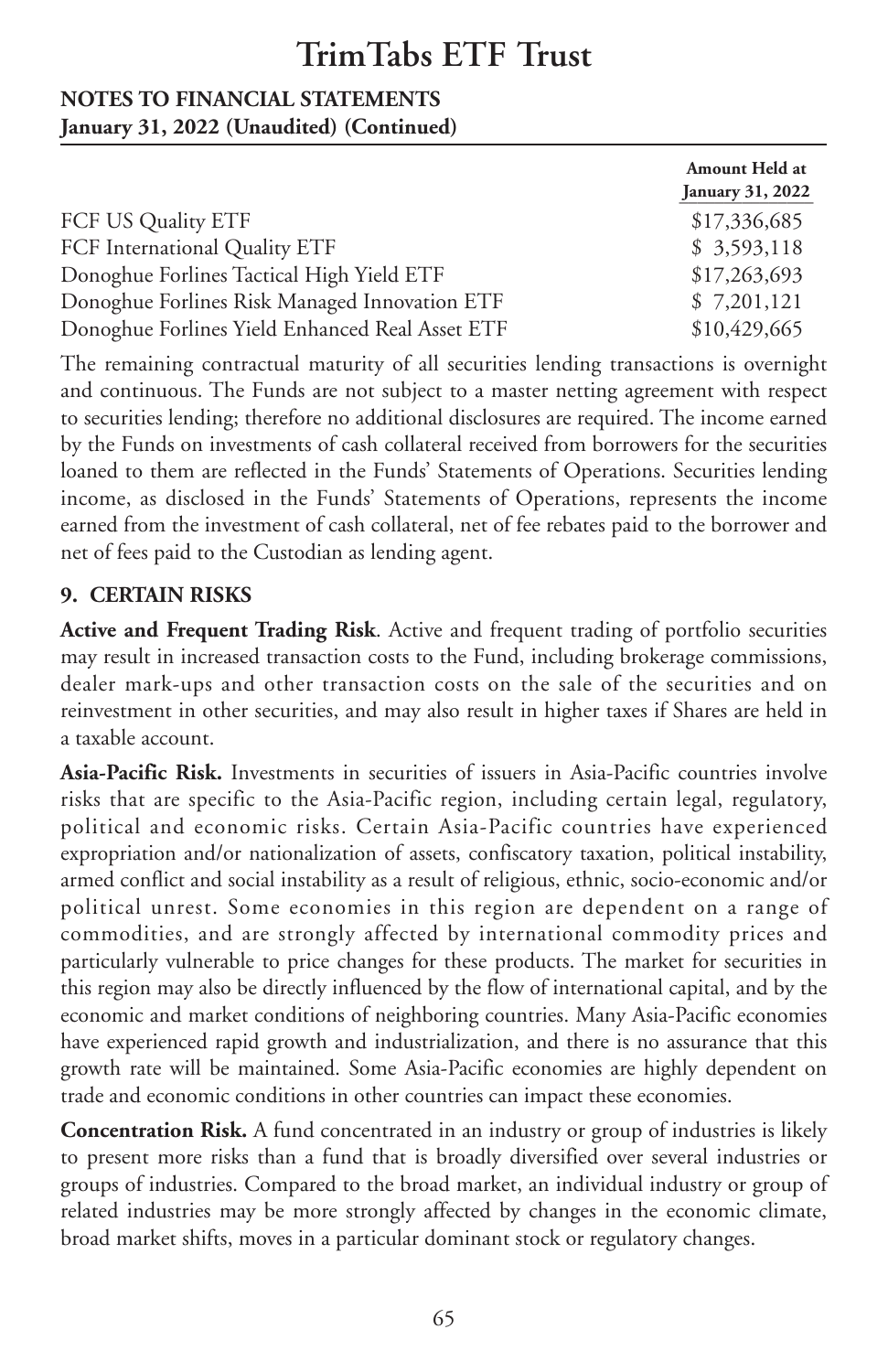#### **NOTES TO FINANCIAL STATEMENTS January 31, 2022 (Unaudited) (Continued)**

**Depositary Receipts Risk.** The risks of investments in depositary receipts are substantially similar to a direct investment in a foreign security. Returns on investments in foreign securities could be more volatile than, or trail the returns on, investments in U.S. securities. Exposures to foreign securities entail special risks, including due to: differences in information available about foreign issuers; differences in investor protection standards in other jurisdictions; capital controls risks, including the risk of a foreign jurisdiction imposing restrictions on the ability to repatriate or transfer currency or other assets; political, diplomatic and economic risks; regulatory risks; and foreign market and trading risks, including the costs of trading and risks of settlement in foreign jurisdictions. In addition, depositary receipts may not track the price of the underlying foreign securities, and their value may change materially at times when the U.S. markets are not open for trading.

**Derivatives Risk.** A derivative instrument derives its value from an underlying security, currency, commodity, interest rate, index or other asset (collectively, "underlying asset"). The Fund's investments in derivatives may pose risks in addition to and greater than those associated with investing directly in the underlying assets, including counterparty, leverage and liquidity risks. Derivatives may also be harder to value, less tax efficient and subject to changing government regulation that could impact the Fund's ability to use certain derivatives or their cost. Derivatives strategies may not always be successful.

*Futures Contracts Risk.* Exchange-traded futures contracts are a type of derivative, which call for the future delivery of an asset, or cash settlement, at a certain stated price on a specified future date. Futures contracts involve the risk of imperfect correlation between movements in the price of the instruments and the price of the underlying assets. In addition, there is the risk that the Fund may not be able to enter into a closing transaction because of an illiquid market. Exchanges can limit the number of positions that can be held or controlled by the Fund or the Sub-Adviser, thus limiting the ability to implement the Fund's strategies. Futures markets are highly volatile, and the use of futures may increase the volatility of the Fund's NAV.

**Downside Protection Model Risk.** Neither the Adviser nor the Sub-Adviser can offer assurances that the downside protection model employed by DFNV's Underlying Index methodology will achieve its intended results, or that downside protection will be provided during periods of time when the Equity Portfolio is declining or during any period of time deemed to be a bear market. For example, the Underlying Index methodology would not have triggered a signal to employ the downside protection model during the market volatility experienced in March 2020. While significant dips occurred in the market at that time, the bear market environment was short lived, and markets began recovering relatively quickly. As discussed above, signals are typically only triggered during prolonged bear markets, meaning that the signal is triggered based on the duration of the decline not the amount of the decline. Accordingly, while the signal would not have triggered in March 2020, it would have triggered during the financial crisis of 2007-2008, during which a prolonged bear market occurred. Investment in a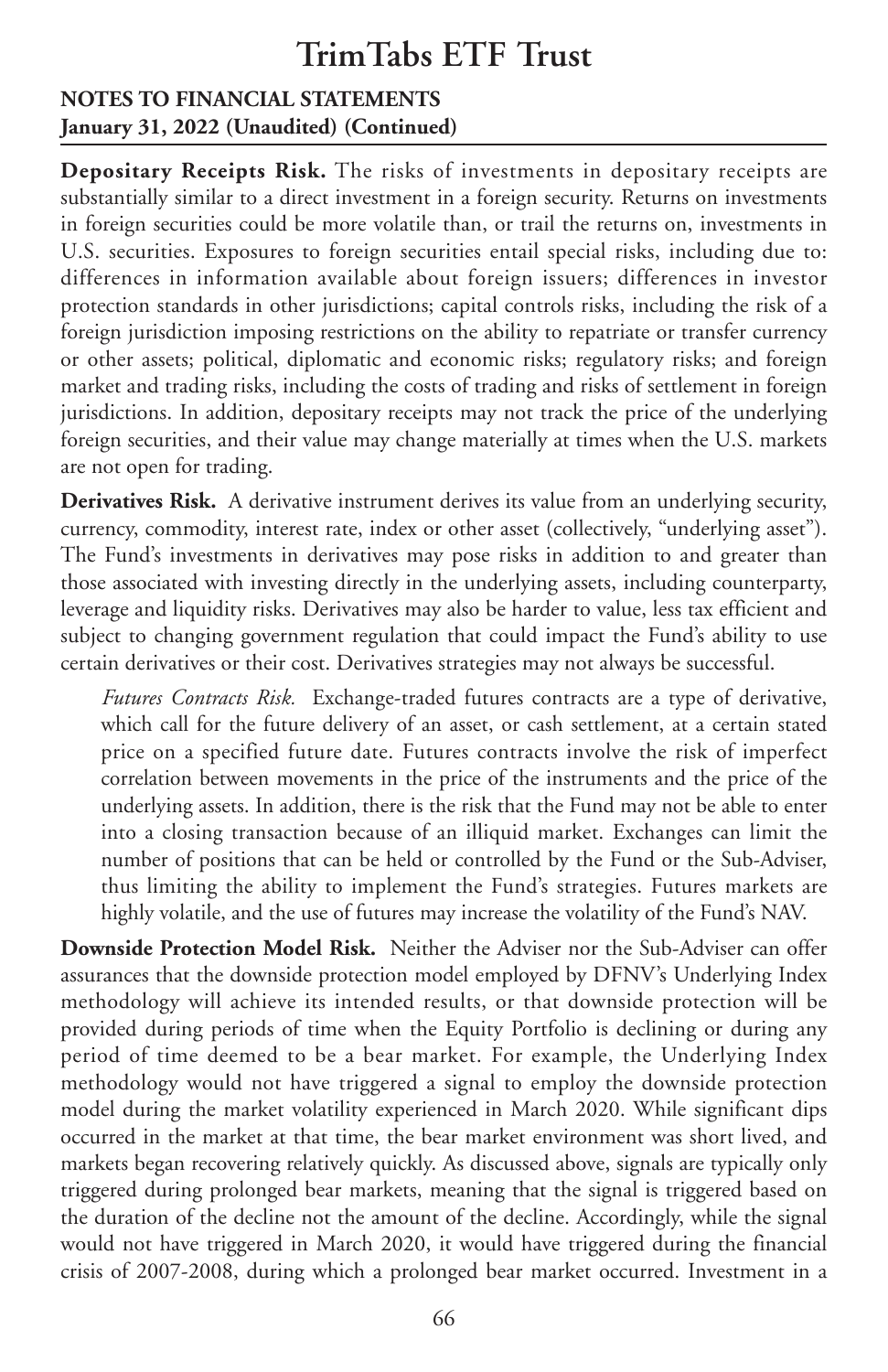#### **NOTES TO FINANCIAL STATEMENTS January 31, 2022 (Unaudited) (Continued)**

fund that utilizes a downside protection model that seeks to minimize risk only during certain prolonged bear market environments may not be appropriate for every investor seeking a particular risk profile.

**Emerging Markets Risk**. Investments in emerging markets are generally subject to greater market volatility, political, social and economic instability, uncertain trading markets and more governmental limitations than investments in more developed markets. Companies in emerging markets may be subject to less stringent regulatory, accounting, auditing, and financial reporting and recordkeeping standards than companies in more developed countries, which could impede the Adviser's ability to evaluate such companies or impact TTAI's performance. Securities laws and the enforcement of systems of taxation in many emerging market countries may change quickly and unpredictably, and the ability to bring and enforce actions may be limited or otherwise impaired. In addition, investments in emerging markets may experience lower trading volume, greater price fluctuations, delayed settlement, unexpected market closures and lack of timely information, and may be subject to additional transaction costs.

**Equity Investing Risk.** An investment in TTAC, TTAI, DFNV or DFRA involves risks similar to those of investing in any fund holding equity securities, such as market fluctuations, changes in interest rates and perceived trends in stock prices. The values of equity securities could decline generally or could underperform other investments. In addition, securities may decline in value due to factors affecting a specific issuer, market or securities markets generally.

**ESG Evaluation Risk.** The ESG factors utilized in rating TTAC's or TTAI's portfolio and individual securities may vary across eligible investments and issuers, and not every ESG factor may be identified or evaluated by the Adviser. TTAC's and TTAI's portfolio will not be solely based on ESG considerations and, therefore, the issuers in which a Fund invests may not be considered ESG focused issuers. In addition, because individual securities are only excluded from TTAC's and TTAI's portfolio based on their ESG rating if the Portfolio ESG Score fails to satisfy the ESG Criteria, the Fund will likely invest in securities that, individually, would not satisfy the ESG Criteria. The evaluation of ESG ratings may affect TTAC's and TTAI's exposure to certain issuers or industries and may not work as intended. The Funds may underperform other funds that do not assess an issuer's ESG rating or that use a different methodology or different factors to determine a security's or an entire portfolio's ESG rating. Information used by the Adviser to evaluate the ESG rating of TTAC's or TTAI's portfolio or any individual security may not be readily available, complete or accurate, and may vary across providers and issuers, as ESG is not a uniformly defined characteristic. There is no guarantee that screening TTAC's or TTAI's portfolio or individual securities based on their ESG ratings will increase the Fund's performance.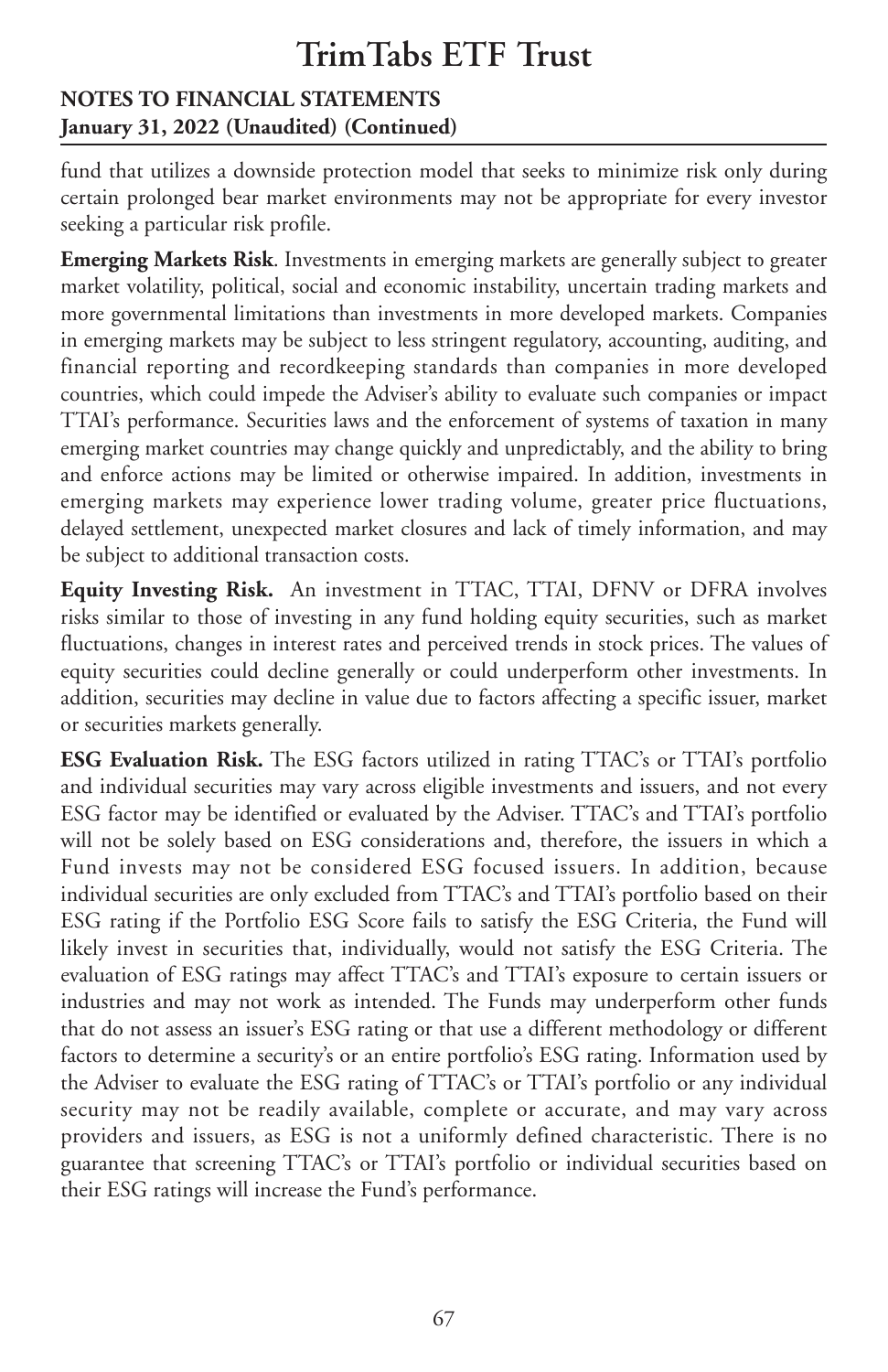#### **NOTES TO FINANCIAL STATEMENTS January 31, 2022 (Unaudited) (Continued)**

**ETF Risk**. As an ETF, the Fund is subject to the following risks:

*Authorized Participants Concentration Risk.* The Fund may have a limited number of financial institutions that may act as Authorized Participants ("APs"). To the extent that those APs exit the business or are unable to process creation and/or redemption orders, shares may trade at a discount to net asset value (or "NAV") and possibly face delisting.

*Flash Crash Risk.* Sharp price declines in securities owned by the Fund may trigger trading halts, which may result in the Fund's shares trading in the market at an increasingly large discount to NAV during part (or all) of a trading day. Shareholders could suffer significant losses to the extent that they sell shares at these temporarily low market prices.

*International Closed Market Trading Risk.* Because certain of the Fund's investments trade in markets that are closed when the Fund and Exchange are open, there are likely to be deviations between the current prices of such investments and the prices at which such investments are valued by the Fund. As a result, shares may appear to trade at a significant discount or premium to NAV.

*Large Shareholder Risk.* Certain shareholders, including the Adviser, the Sub-Adviser or their respective affiliates, or groups of related shareholders, such as those investing in one or more model portfolios, may own a substantial amount of the Fund's shares. The disposition of Fund shares by large shareholders resulting in redemptions through or by APs could have a significant negative impact on the Fund. In addition, transactions by large shareholders may account for a large percentage of the trading volume on the Exchange and may, therefore, have a material upward or downward effect on the market price of the Shares.

*Premium-Discount Risk.* Shares may trade above or below their NAV. Accordingly, investors may pay more than NAV when purchasing Shares or receive less than NAV when selling Shares. The market prices of Shares will generally fluctuate in accordance with changes in NAV, changes in the relative supply of, and demand for Shares, and changes in the liquidity, or the perceived liquidity, of the Fund's holdings.

*Secondary Market Trading Risk.* Investors buying or selling Shares in the secondary market may pay brokerage commissions or other charges, which may be a significant proportional cost for investors seeking to buy or sell relatively small amounts of Shares. Although the Shares are listed on the Exchange, there can be no assurance that an active or liquid trading market for them will develop or be maintained. In addition, trading in Shares on the Exchange may be halted.

**Europe Risk.** Decreasing imports or exports, changes in governmental or European Union (the "EU") regulations on trade, changes in the exchange rate of the euro, the default or threat of default by an EU member country on its sovereign debt, and/or an economic recession in an EU member country may have a significant adverse effect on the securities of EU issuers. The European financial markets have recently experienced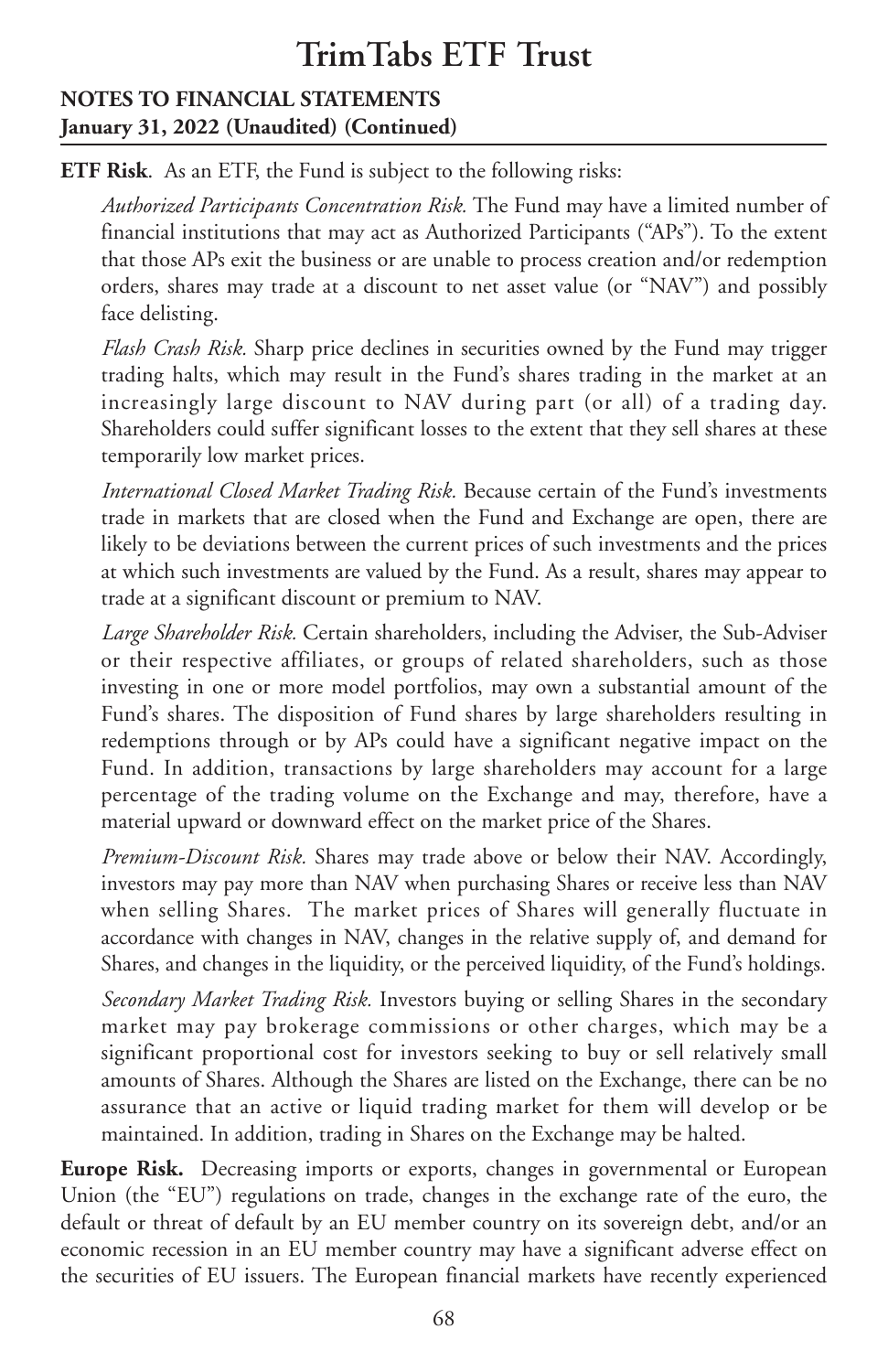#### **NOTES TO FINANCIAL STATEMENTS January 31, 2022 (Unaudited) (Continued)**

volatility and adversity due to concerns about withdrawal of member countries from the EU and economic downturns and rising government debt levels in several European countries. These events have adversely affected the exchange rate of the euro and may continue to significantly affect every country in Europe.

• *United Kingdom Risk.* Following a referendum in June 2016, the United Kingdom (the "UK") formally exited from the European Union (the "EU") on January 31, 2020 (known as "Brexit"). Brexit's impact could be significant and may result in increased volatility and illiquidity, potentially lower economic growth on markets in the UK, Europe, and globally, and changes in legal and regulatory regimes to which certain Fund assets are or become subject, any of which may adversely affect the value of TTAI's investments. Brexit could lead to legal and tax uncertainty and potentially divergent national laws and regulations, as the UK determines which EU laws to replace or replicate. The extent of the impact of Brexit remains unclear, and the uncertainty may have a significant negative effect on the value of the TTAI's investments.

**Foreign Investment Risk.** Returns on investments in foreign securities could be more volatile than, or trail the returns on, investments in U.S. securities. Exposures to foreign securities entail special risks, including due to: differences in information available about foreign issuers; differences in investor protection standards in other jurisdictions; capital controls risks, including the risk of a foreign jurisdiction imposing restrictions on the ability to repatriate or transfer currency or other assets; political, diplomatic and economic risks; regulatory risks; and foreign market and trading risks, including the costs of trading and risks of settlement in foreign jurisdictions. In addition, the Fund's investments in securities denominated in other currencies could decline due to changes in local currency relative to the value of the U.S. dollar, which may affect the Fund's returns.

**Geographic Region Risk.** To the extent that the Fund invests a significant portion of its assets in a specific geographic region or a particular country, the Fund will generally have more exposure to that region or country's economic risks. In the event of economic or political turmoil or a deterioration of diplomatic relations in a region or country where a significant portion of the Fund's assets are invested, the Fund may experience substantial illiquidity or reduction in the value of the Fund's investments. Adverse conditions in a certain region or country can also adversely affect securities of issuers in other countries whose economies appear to be unrelated.

**High Yield (Junk Bond) Securities Risk.** High yield securities and unrated securities of similar credit quality are considered to be speculative with respect to the issuer's continuing ability to make principal and interest payments and are generally subject to greater levels of credit quality risk than investment grade securities. High yield securities are usually issued by companies, including smaller and medium capitalization companies, without long track records of sales and earnings, or with questionable credit strength. These companies may be particularly affected by interest rate increases, as they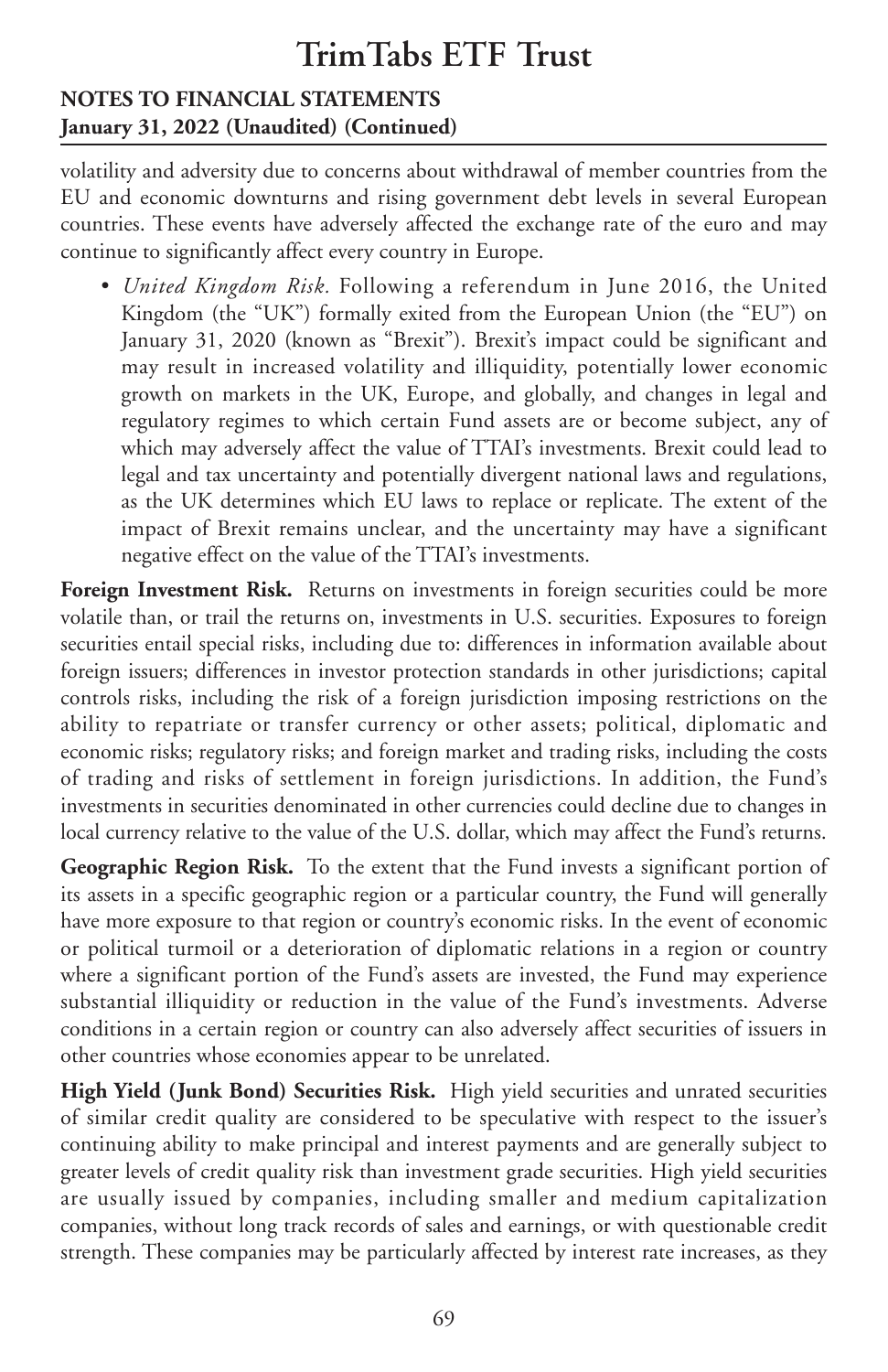#### **NOTES TO FINANCIAL STATEMENTS January 31, 2022 (Unaudited) (Continued)**

may find it more difficult to borrow money to continue or expand operations, or may have difficulty in repaying floating rate loans. These fixed-income securities are considered below "investment-grade." The retail secondary market for these "junk bonds" may be less liquid than that of higher-rated fixed income securities, and adverse conditions could make it difficult at times to sell these securities or could result in lower prices than higher-rated fixed income securities. These risks can reduce the value of the shares of an Underlying ETF and the income it earns.

**Index-Based Strategy Risk.** With respect to each of DFHY, DFNV, and DFRA, the Fund is managed as an index-based fund that seeks to track the performance of its Underlying Index. This differs from an actively managed fund, which typically seeks to outperform a benchmark index. As a result, the Fund may hold the component securities of the Underlying Index regardless of the current or projected performance of a specific security or the relevant market as a whole. Maintaining investments in securities regardless of market conditions or the performance of individual securities could cause the Fund's returns to be lower than if the Fund employed an active strategy. The Fund will seek to track the Underlying Index in all market conditions, including during adverse market conditions when other funds may seek to take temporary defensive measures (such as investing significantly in cash or cash equivalents). Accordingly, unless the Underlying Index allocates significant portions of its assets to cash and/or cash equivalents during times of adverse market or economic conditions, the Fund may be subject to a higher level of market risk during such times than other funds. Additionally, the Fund generally rebalances and reconstitutes its portfolio, and implements downside protection allocations, in accordance with the Underlying Index and, therefore, any changes to the Underlying Index's rebalance, reconstitution or downside protection trigger schedule will typically result in corresponding changes to the Fund's rebalance, reconstitution or downside protection trigger schedule.

**Index Calculation Risk.** Each of DFHY's, DFNV's and DFRA's Underlying Index relies on various sources of information to assess the criteria of issuers included in the Underlying Index and to determine whether a "buy" or "sell" trigger should be issued, including information that may be based on assumptions and estimates. DFHY, DFNV, DFRA, the Index Provider, the Adviser, the Sub-Adviser, the Underlying Index calculation agent and any of their affiliates cannot offer assurances that an Underlying Index's calculation methodology or sources of information will provide an accurate assessment of included issuers or the appropriate trigger at any particular time.

**Index Correlation Risk.** While the Sub-Adviser seeks to track the performance of the Underlying Index closely (i.e., to achieve a high degree of correlation with the Underlying Index), the Funds' returns may not match or achieve a high degree of correlation with the returns of the Underlying Index due to operating expenses, transaction costs, cash flows, regulatory requirements and/or operational inefficiencies.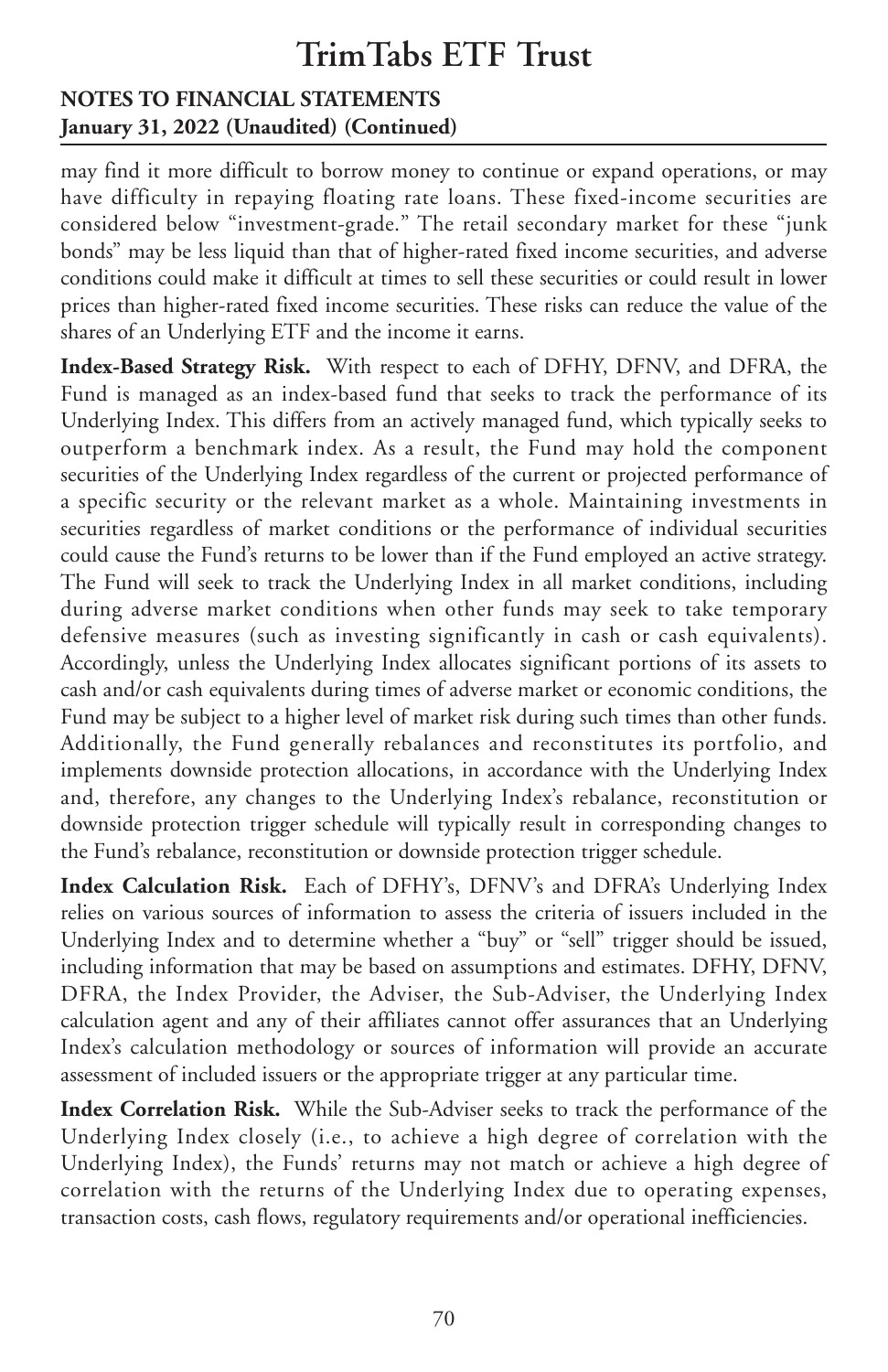### **NOTES TO FINANCIAL STATEMENTS January 31, 2022 (Unaudited) (Continued)**

**Investment Risk.** An investment in the Funds is not a deposit of a bank and is not insured or guaranteed by the Federal Deposit Insurance Corporation or any other government agency. When you sell your shares, they could be worth less than what you paid for them.

**Large Capitalization Company Risk.** Investments in large capitalization companies may underperform other segments of the market because they may be less responsive to competitive challenges and opportunities and unable to attain high growth rates during periods of economic expansion.

**Liquidity Risk.** Liquidity risk exists when a particular investment is difficult to purchase or sell. If an Underlying ETF invests in illiquid securities or its portfolio securities otherwise become illiquid, it may reduce the returns of the Underlying ETF because the Underlying ETF may be unable to sell the illiquid securities at an advantageous time or price. In the event that an Underlying ETF voluntarily or involuntarily liquidates its portfolio assets during periods of infrequent trading of its securities, the Underlying ETF may not receive full value for those assets, which will reduce the value of the Underlying ETF's shares, and in turn, the value of the Fund's investment in such shares.

**Management Risk.** Each of TTAC and TTAI is actively managed using proprietary systematic stock selection models (the "Systematic Models"), which are based on the Adviser's research and analysis. There can be no guarantee that the Fund will achieve its investment objective or that the Systematic Models will produce intended results. The Fund may be adversely affected by imperfections, errors or limitations in the construction or implementation of the Systematic Models and/or the Adviser's ability to monitor and timely adjust the metrics or update the data or features underlying the Systematic Models. Any of these factors could result in the Fund underperforming comparable investment vehicles.

**Market Events Risk.** The value of securities in the Fund's portfolio may decline due to daily fluctuations in the securities markets that are generally beyond the Fund's control, including the quality of the Fund's investments, economic conditions, adverse investor sentiment, lower demand for a company's goods or services, and general market conditions. In a declining market, the prices for all securities (including those in the Fund's portfolio) may decline, regardless of their long-term prospects. Security values tend to move in cycles, with periods when securities markets generally rise and periods when they generally decline. In addition, local, regional or global events such as war, acts of terrorism, the spread of infectious illness or other public health issue, recessions, or other events could have a significant impact on the Fund, its investments and the trading of its Shares. For example, an outbreak of an infectious respiratory illness, COVID-19, has resulted in travel restrictions, disruption of healthcare systems, prolonged quarantines, supply chain disruptions, lower consumer demand, layoffs, ratings downgrades, defaults and has heightened pre-existing political, social and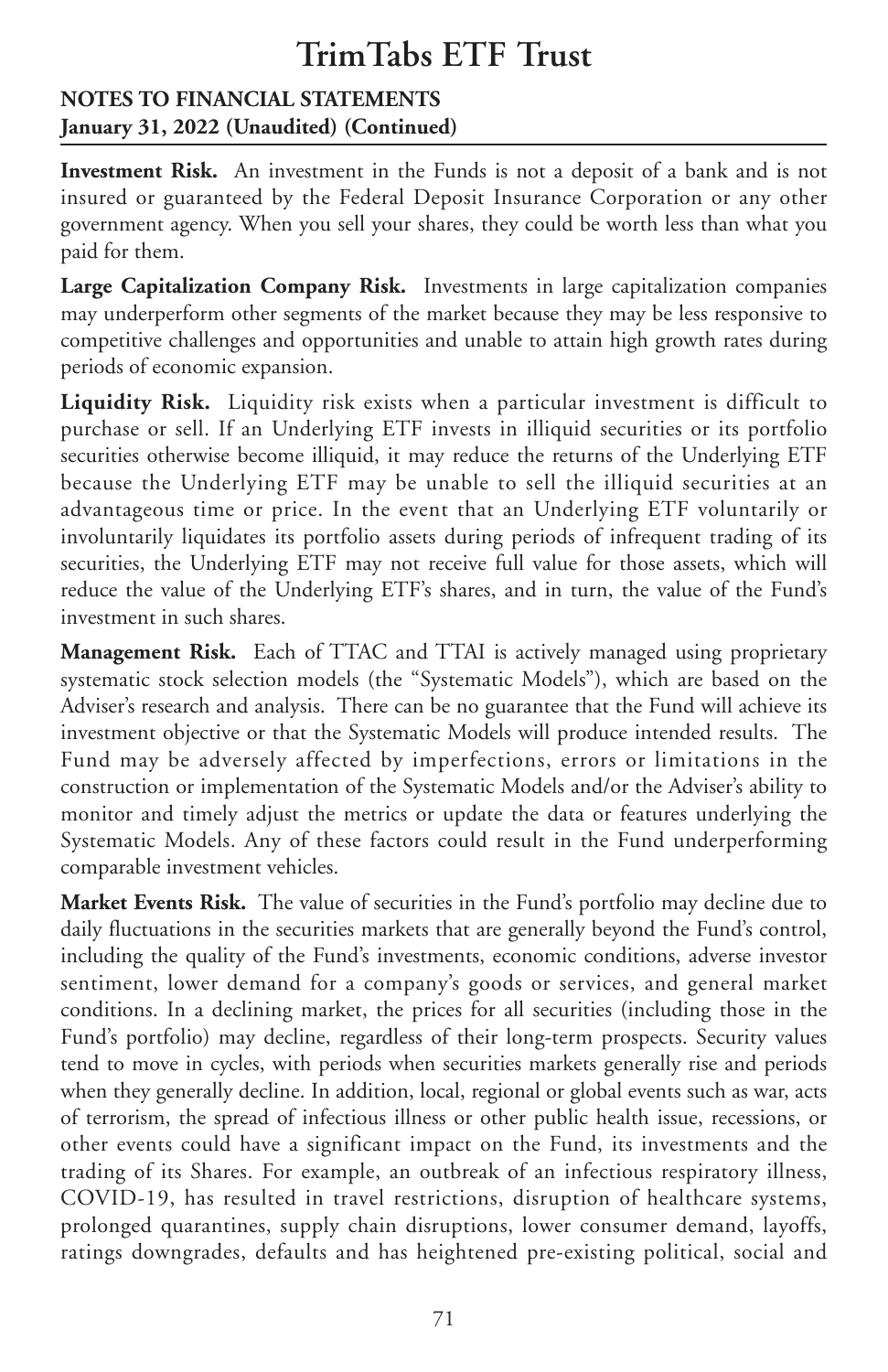### **NOTES TO FINANCIAL STATEMENTS January 31, 2022 (Unaudited) (Continued)**

economic concerns. Certain markets have experienced temporary closures, extreme volatility, severe losses, reduced liquidity and increased trading costs. These events will have an impact on the Fund and its investments and could impact the Fund's ability to purchase or sell securities or cause increased premiums or discounts to the Fund's net asset value ("NAV"). The ongoing effects of COVID-19, and the length of its impact on the Fund or its investments, are unpredictable.

**MLP Risk.** An MLP is a publicly traded partnership primarily engaged in the transportation, storage, processing, refining, marketing, exploration, production, and mining of minerals and natural resources. MLP common units, like other equity securities, can be affected by macroeconomic and other factors affecting the stock market in general, expectations of interest rates, investor sentiment towards an issuer or certain market sector, changes in a particular issuer's financial condition, or unfavorable or unanticipated poor performance of a particular issuer (in the case of MLPs, generally measured in terms of distributable cash flow). Prices of common units of individual MLPs, like the prices of other equity securities, also can be affected by fundamentals unique to the partnership or company, including earnings power and coverage ratios.

**MLP Tax Risk.** MLPs taxed as partnerships, subject to the application of certain partnership audit rules, generally do not pay U.S. federal income tax at the partnership level. Rather, each partner is allocated a share of the MLP's income, gains, losses, deductions and expenses. A change in current tax law, or a change in the underlying business mix of a given MLP, could result in an MLP being treated as a corporation for U.S. federal income tax purposes, which would result in such MLP being required to pay U.S. federal income tax on its taxable income. The classification of an MLP as a corporation for U.S. federal income tax purposes would have the effect of reducing the amount of cash available for distribution by the MLP. Thus, if any of the MLPs owned by DFRA were treated as corporations for U.S. federal income tax purposes, it could result in a reduction in the value of your investment in DFRA and lower income.

**Real Assets Industry Group Risk.** The risks of investing in the Real Assets Industry Group include the risks of focusing investments in the real estate, infrastructure, commodities and natural resources related sectors, and adverse developments in these sectors may significantly affect the value of the Shares. Accordingly, DFRA is more susceptible to adverse developments affecting one or more of these sectors than a fund that invests more broadly, and the Fund may perform poorly during a downturn affecting issuers in those sectors. Companies involved in activities related to the Real Assets Industry Group can be adversely affected by, among other things, government regulation or deregulation, global political and economic developments, energy and commodity prices, the overall supply and demand for oil and gas, changes in tax zoning laws, environmental issues, and low inflation.

**REITs Risk.** A REIT is a company that pools investor funds to invest primarily in income producing real estate or real estate related loans or interests. DFRA may be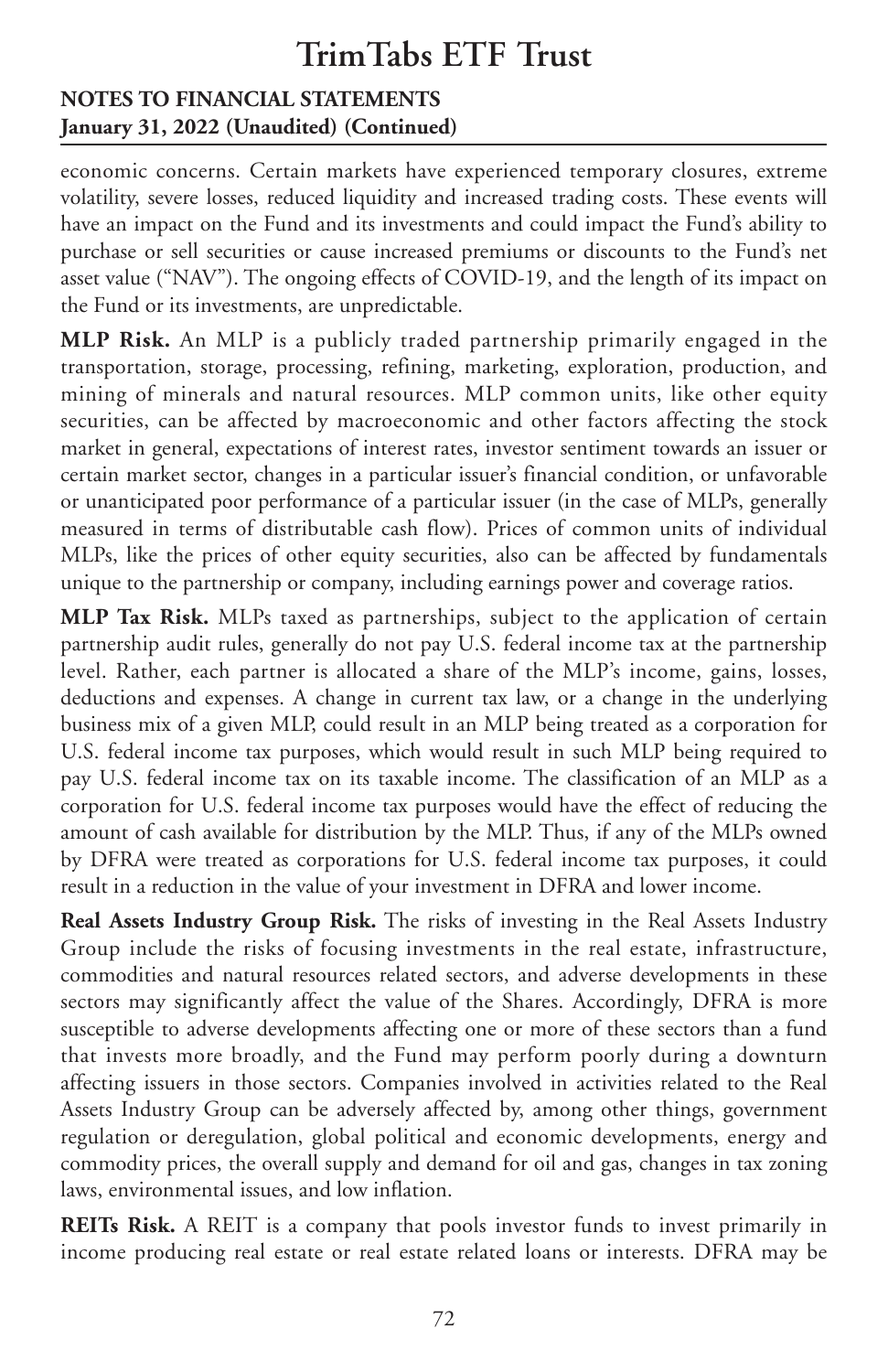#### **NOTES TO FINANCIAL STATEMENTS January 31, 2022 (Unaudited) (Continued)**

subject to certain risks associated with direct investments in REITs. REITs may be affected by changes in their underlying properties and by defaults by borrowers or tenants. Mortgage REITs may be affected by the quality of the credit extended. Furthermore, REITs are dependent on specialized management skills. Some REITs may have limited diversification and may be subject to risks inherent in financing a limited number of properties. REITs depend generally on their ability to generate cash flow to make distributions to shareholders or unitholders and may be subject to defaults by borrowers and to self-liquidations.

**Sampling Risk.** The use of a representative sampling approach may result in the Fund holding a smaller number of securities than are in the Underlying Index. As a result, an adverse development to an issuer of securities that the Fund holds could result in a greater decline in NAV than would be the case if the Fund held all of the securities in the Underlying Index. To the extent the assets in the Fund are smaller, these risks will be greater. In addition, by sampling the securities in the Underlying Index, the Fund faces the chance that the securities selected for the Fund, in the aggregate, will not provide investment performance matching that of the Underlying Index, thereby increasing tracking error.

**Sector Focus Risk.** To the extent that the Fund's investments are focused on a particular industry or group of industries or sector, the Fund is subject to loss due to adverse occurrences that may affect that industry or group of industries or sector. Focusing on a particular sector, industry or group of industries could increase the Fund's volatility over the short term.

**Small and Medium Capitalization Company Risk.** Investing in the securities of small and medium capitalization companies involves greater risks and the possibility of greater price volatility than customarily is associated with investing in larger, more established companies. Such companies often have narrower markets for their goods and/or services and more limited managerial and financial resources than larger, more established companies, and often have limited product lines, services, markets, financial resources or are dependent on a small management group. In addition, because such securities are not well-known to the investing public, do not have significant institutional ownership and are followed by relatively few security analysts, there will normally be less publicly available information concerning these securities compared to what is available for the securities of larger companies. As a result, the performance of small and medium capitalization companies may be more volatile and they may face greater risk of business failure, which could increase the volatility of the Fund's portfolio.

**Tactical Overlay Risk.** Neither the Adviser nor the Sub-Adviser can offer assurances that the tactical overlay process employed by DFHY's Underlying Index methodology will achieve its intended results. Investment in a fund that utilizes a tactical overlay that seeks to minimize risk may not be appropriate for every investor seeking a particular risk profile.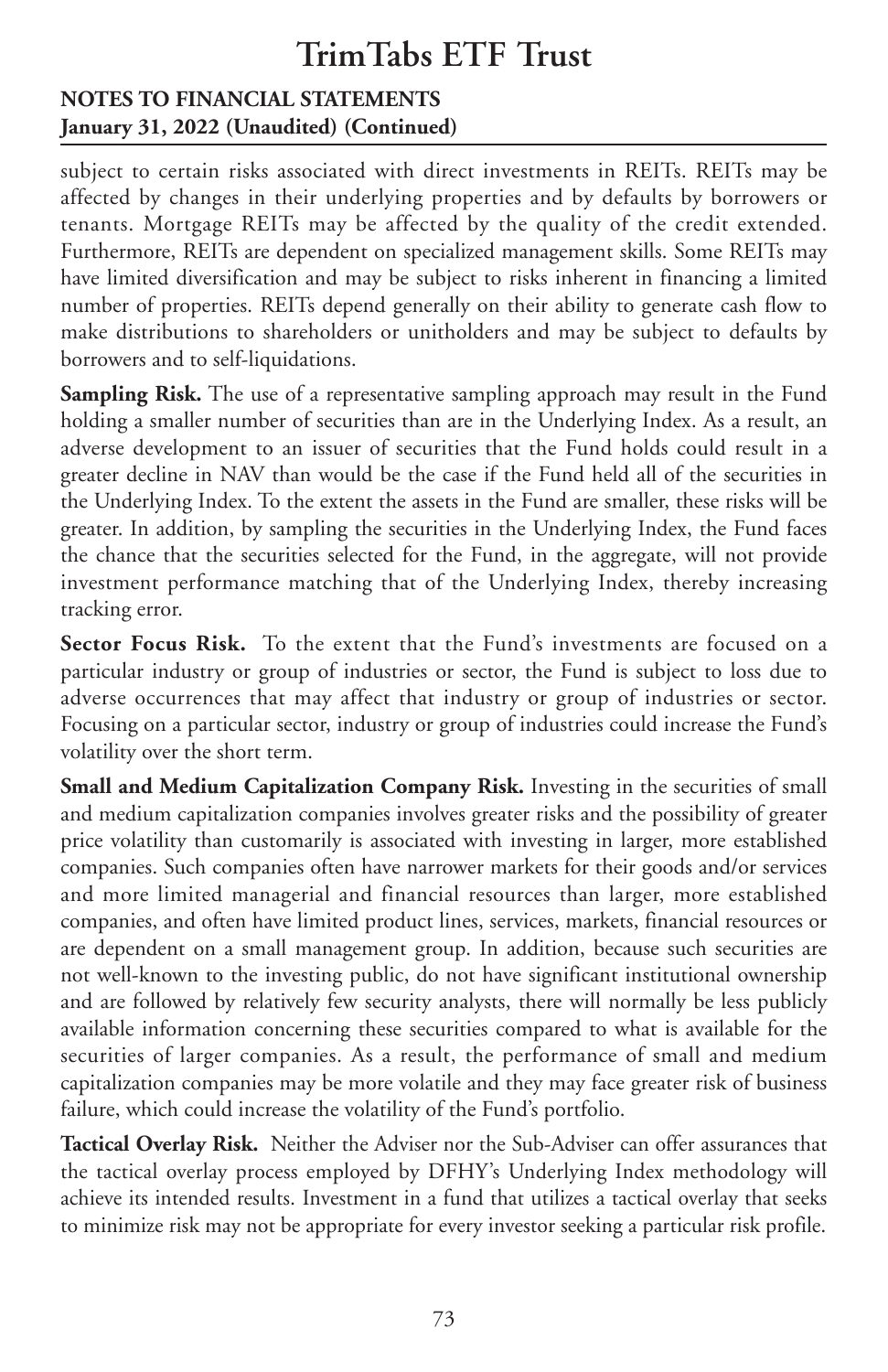### **NOTES TO FINANCIAL STATEMENTS January 31, 2022 (Unaudited) (Continued)**

**Underlying ETFs Risk.** In seeking to track its Underlying Index, each of DFHY and DFNV may invest a portion of its assets in Underlying ETFs. In those situations, the Fund's investment performance is directly related to the performance of the Underlying ETFs. The Fund's net asset value (or "NAV") will change with changes in the value of the Underlying ETFs based on their market valuations. An investment in the Fund will entail more costs and expenses than a direct investment in the Underlying ETFs. As the Underlying ETFs, or the Fund's allocations among the Underlying ETFs, change from time to time, or to the extent that the total annual fund operating expenses of any Underlying ETF changes, the weighted average operating expenses borne by the Fund may increase or decrease.

**U.S. Treasury Securities Risk.** U.S. Treasury securities may differ from other securities in their interest rates, maturities, times of issuance and other characteristics and may provide relatively lower returns than those of other securities. Similar to other issuers, changes to the financial condition or credit rating of a government may cause the value of U.S. Treasury securities or Underlying ETFs providing exposure to such securities to decline.

### **10. SUBSEQUENT EVENTS**

On February 24, 2022, Russia commenced a military attack on Ukraine. The outbreak of hostilities between the two countries could result in more widespread conflict and could have a severe adverse effect on the region and the markets. In addition, sanctions imposed on Russia by the United States and other countries, and any sanctions imposed in the future could have a significant adverse impact on the Russian economy and related markets. The price and liquidity of investments may fluctuate widely as a result of the conflict and related events. How long such conflict and related events will last and whether it will escalate further cannot be predicted, nor its effect on the Funds.

On March 28, 2022, the broad-based securities market index for the FCF International Quality ETF changed from the S&P Developed Ex-U.S. BMI® to the MSCI All Country World Index ex USA. The Fund's broad-based securities market index was changed to the MSCI All Country World Index ex USA in order to more closely align with the Fund's principal investment strategy, which includes exposure to emerging markets countries. This change will also result in changes to the Fund's investment objective.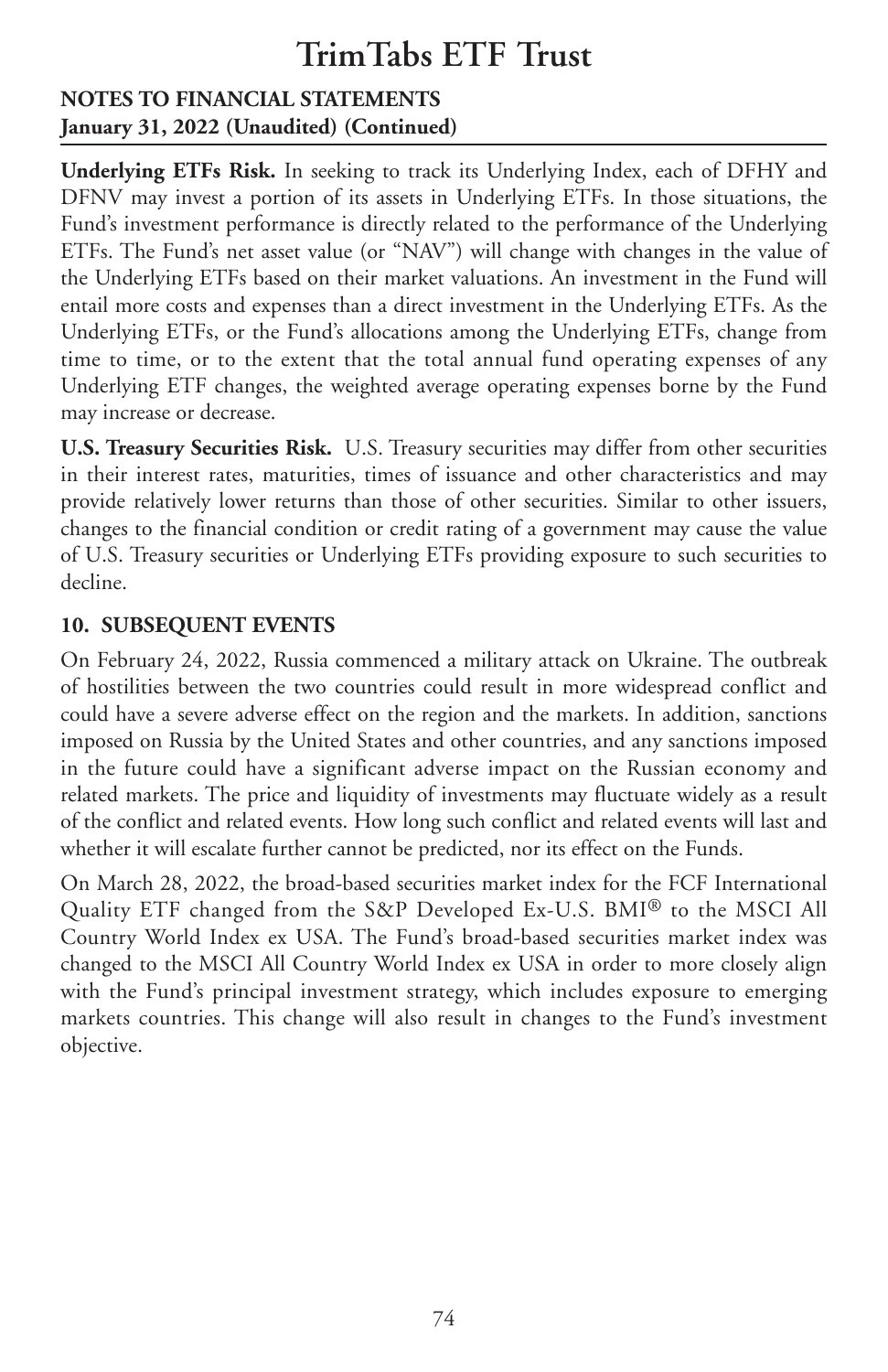# **ADDITIONAL INFORMATION**

## **January 31, 2022 (Unaudited)**

# **1. FREQUENCY DISTRIBUTION OF PREMIUMS AND DISCOUNTS**

Information regarding how often shares of each Fund traded on the Exchange at a price above (i.e., at a premium) or below (i.e., at a discount) the NAV of the Fund is available on the Funds' website at www.fcf-funds.com.

## **2. FEDERAL TAX INFORMATION**

QUALIFIED DIVIDEND INCOME/DIVIDENDS RECEIVED DEDUCTION For the fiscal period ended July 31, 2021, certain dividends paid by the Funds may be subject to a maximum tax rate of 23.8%, as provided by the Tax Cuts and Jobs Act of 2017.

The percentage of dividends declared from ordinary income designated as qualified dividend income was as follows:

| FCF US Quality ETF                            | 80.45%   |
|-----------------------------------------------|----------|
| FCF International Quality ETF                 | 100.00%  |
| Donoghue Forlines Tactical High Yield ETF     | $0.00\%$ |
| Donoghue Forlines Risk Managed Innovation ETF | 14.48%   |

For corporate shareholders, the percent of ordinary income distributions qualifying for the corporate dividends received deduction for the fiscal period ended July 31, 2021, was as follows:

| FCF US Quality ETF                            | 80.42%   |
|-----------------------------------------------|----------|
| FCF International Quality ETF                 | 0.70%    |
| Donoghue Forlines Tactical High Yield ETF     | $0.00\%$ |
| Donoghue Forlines Risk Managed Innovation ETF | 13.88%   |
| SHORT-TERM CAPITAL GAIN                       |          |

The percentage of taxable ordinary income distributions that are designated as short-term capital gain distributions under Internal Revenue Section  $871(k)(2)(C)$  for each Fund were as follows:

| FCF US Quality ETF                            | $0.00\%$ |
|-----------------------------------------------|----------|
| FCF International Quality ETF                 | $0.00\%$ |
| Donoghue Forlines Tactical High Yield ETF     | $0.00\%$ |
| Donoghue Forlines Risk Managed Innovation ETF | $0.00\%$ |

# **3. DISCLOSURE OF PORTFOLIO HOLDINGS**

The Funds file their complete schedule of portfolio holdings for their first and third fiscal quarters with the Securities and Exchange Commission ("SEC") on Part F of Form N-PORT. The Funds' Part F of Form N-PORT is available without charge, upon request, by calling toll free at 1-800-617-0004. Furthermore, you may obtain the Part F of Form N-PORT on the SEC's website at www.sec.gov. Each Fund's portfolio holdings are posted daily on their website at www.fcf-funds.com.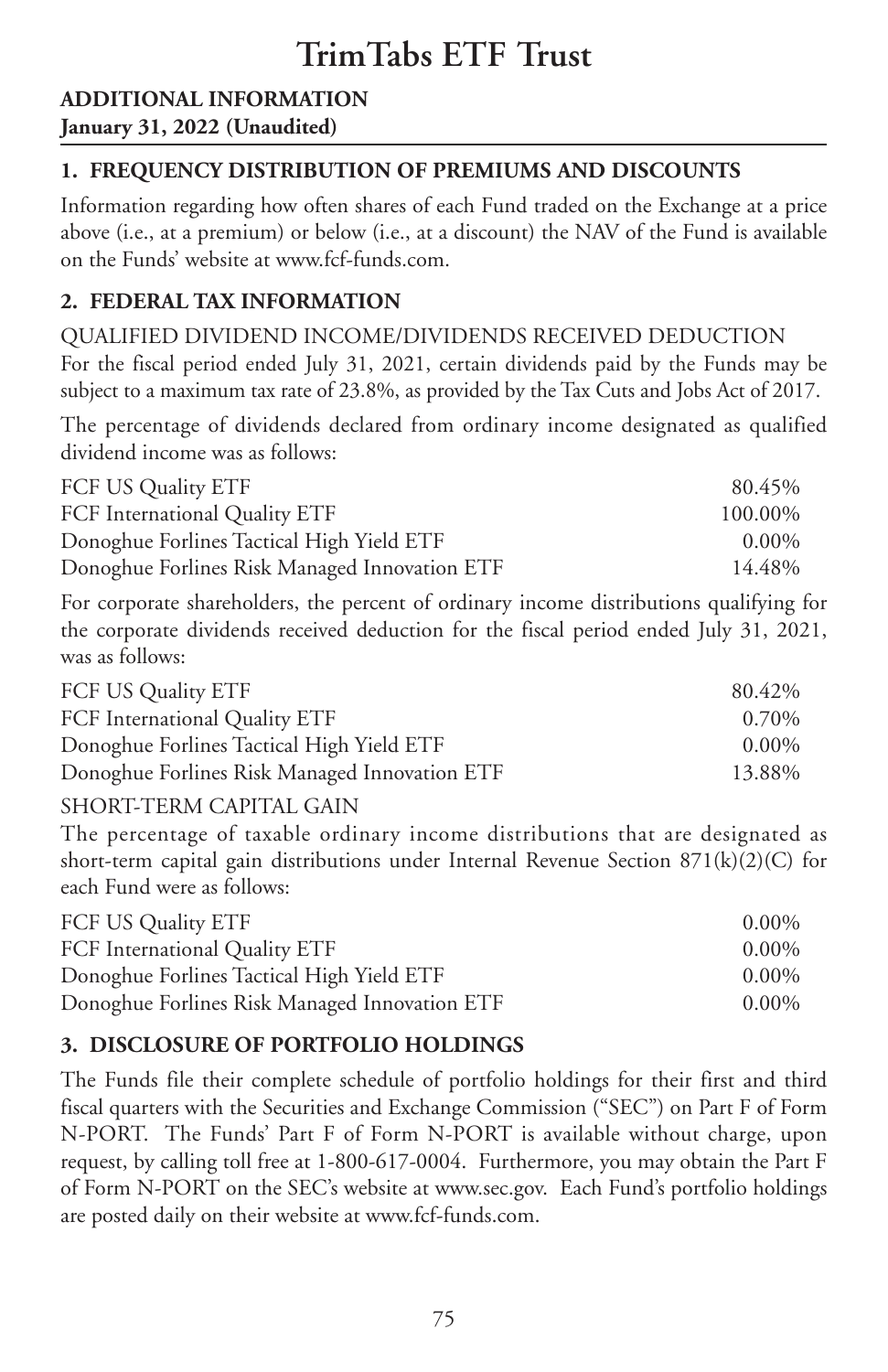## **ADDITIONAL INFORMATION January 31, 2022 (Unaudited) (Continued)**

## **4. PROXY VOTING POLICIES AND PROCEDURES**

A description of the policies and procedures the Funds use to determine how to vote proxies related to portfolio securities is provided in the Statement of Additional Information ("SAI"). The SAI is available without charge upon request by calling toll free at 1-800-617-0004, by accessing the SEC's website at www.sec.gov or by accessing the Funds' website at www.fcf-funds.com. Information on how the Funds voted proxies related to portfolio securities during the period ended June 30 is available without charge, upon request, by calling 1-800-617-0004 or by accessing the website of the SEC.

## **5. INVESTMENT ADVISORY AND SUB-ADVISORY AGREEMENT APPROVAL**

At a meeting held on November 18, 2021, the Board of Trustees (the "Board") of TrimTabs ETF Trust (the "Trust"), including the Trustees of the Trust who were not "interested persons," as that term is defined in the Investment Company Act of 1940 (the "Independent Trustees"), reviewed and unanimously approved the investment advisory agreement between TrimTabs Asset Management, LLC ("TTAM")1 and the Trust (the "Advisory Agreement") and the Sub-Advisory Agreement between TTAM and Donoghue Forlines LLC ("Donoghue") (the "Sub-Advisory Agreement"), each on behalf of the Donoghue Forlines Yield Enhanced Real Asset ETF ("DFRA").

In evaluating the Advisory Agreement and Sub-Advisory Agreement, the Board, including the Independent Trustees, reviewed the materials furnished by TTAM and Donoghue. The Board considered the following factors, among others, in connection with its approval of the Advisory Agreement and Sub-Advisory Agreement: (1) the nature, extent, and quality of the services proposed to be provided by TTAM and Donoghue; (2) a comparison of the fees and expenses of DFRA to its Peer Group; (3) the proposed profitability to TTAM and Donoghue; (4) the extent to which economies of scale might be realized as DFRA grows; and (5) any ancillary benefits to be derived by TTAM and Donoghue from their relationships with DFRA.

In addition, prior to approving the Advisory Agreement and Sub-Advisory Agreement, the Independent Trustees met in executive session with counsel to the Independent Trustees without representatives of TTAM or Donoghue. The Independent Trustees reviewed with counsel to the Independent Trustees the legal standards applicable to their consideration of the Advisory Agreement and Sub-Advisory Agreement for DFRA. The Independent Trustees relied upon the advice of counsel and their own business judgment in determining the material factors to be considered in evaluating the Advisory Agreement and Sub-Advisory Agreement and the weight to be given to each such factor.

## *Nature, Extent and Quality of Services*

With respect to the nature, extent and quality of the services to be provided by TTAM and Donoghue with respect to DFRA, the Board reviewed the services proposed to be provided by each of TTAM and Donoghue to DFRA, as well as the portfolio

<sup>&</sup>lt;sup>1</sup> Effective November 29, 2021, TTAM's name was changed to FCF Advisors LLC.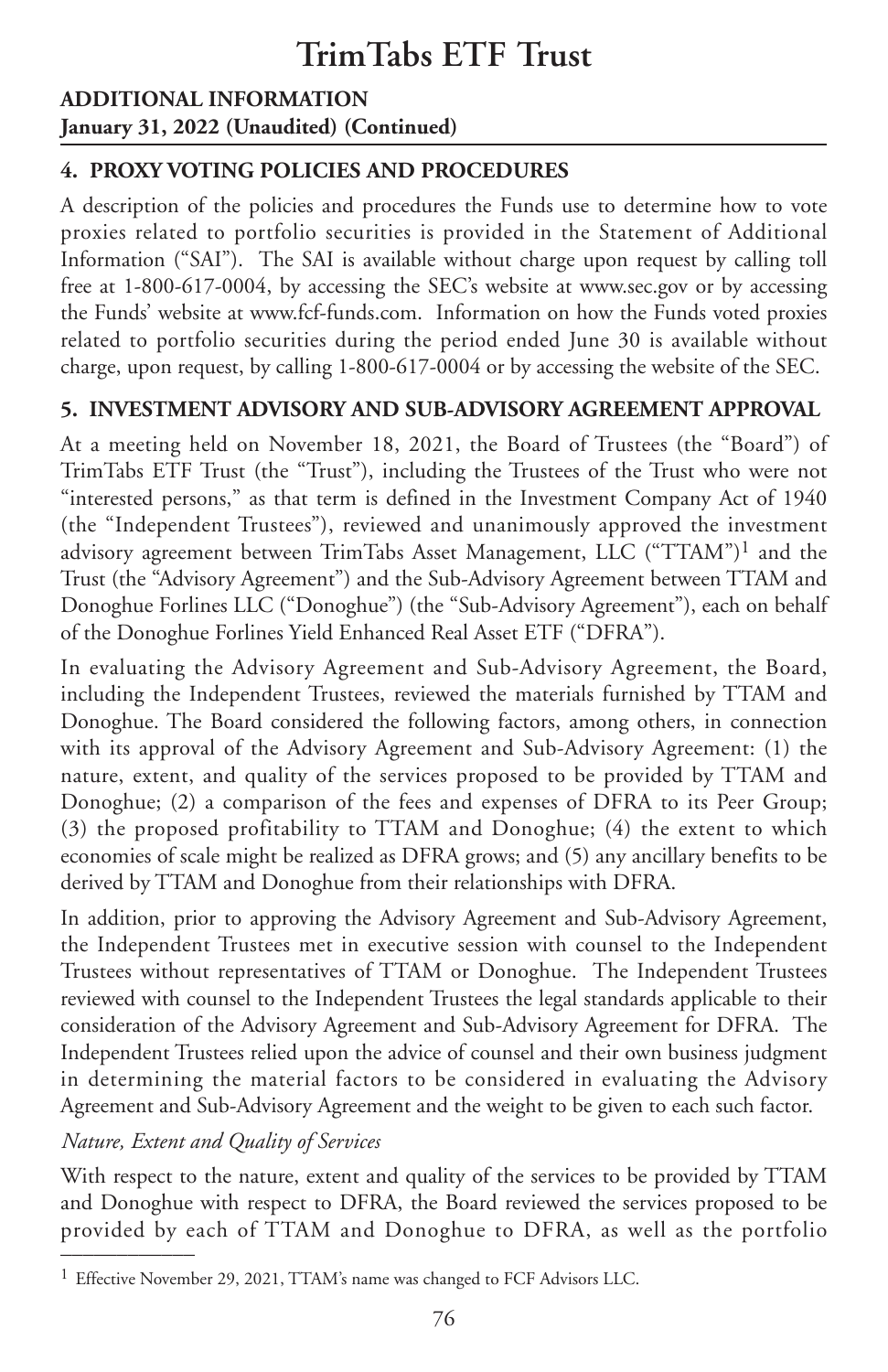### **ADDITIONAL INFORMATION January 31, 2022 (Unaudited) (Continued)**

management services that Donoghue proposed to provide to DFRA. Among other things, the Board considered the quality of the services TTAM has historically provided to the Trust, information provided by Donoghue regarding the proposed portfolio management personnel for DFRA, which the Board noted was the same portfolio management team on the other series of the Trust sub-advised by Donoghue, and the financial condition of each of TTAM and Donoghue. The Board also considered that DFRA would utilize an index-based strategy pursuant to which TTAM's affiliate would serve as index provider.

Based on their review and other considerations, the Board concluded, in the exercise of its reasonable business judgment, that the nature, extent and quality of the services proposed to be provided by TTAM and Donoghue supported approval of the Advisory Agreement and Sub-Advisory Agreement.

### *Comparative Fees and Expenses*

The Board discussed the information provided by TTAM and Donoghue on DFRA's proposed investment advisory fee and expenses. The Board reviewed the advisory fee to be paid by DFRA and its anticipated expense ratio, and considered the fees and expenses paid by the funds comprising DFRA's Peer Group. Specifically, the Board noted that DFRA's proposed advisory fee and expense ratio were both higher than the median and average advisory fees and expense ratios of its Peer Group, but below the maximum. Based on their review and other considerations, the Board concluded, in the exercise of its reasonable business judgment, that DFRA's proposed fee and expenses supported approval of the Advisory Agreement and Sub-Advisory Agreement.

## *Costs and Profitability*

The Board evaluated the compensation and benefits expected to be received by TTAM and Donoghue from their relationship with DFRA, taking into account projections of TTAM's and Donoghue's anticipated profitability at different asset levels. In this regard, the Board took into consideration that the advisory fee for DFRA was structured as a "unitary fee," pursuant to which TTAM would pay all expenses of DFRA, except for the management fee, payments under DFRA's Rule 12b-1 plan (if any), brokerage expenses, acquired fund fees and expenses, taxes, interest (including borrowing costs and dividend expenses on securities sold short), litigation expenses and other extraordinary expenses (including litigation to which the Trust or DFRA may be a party and indemnification of the Trustees and officers with respect thereto), and considered the benefits that would accrue to DFRA as a result of this fee structure. The Board noted that TTAM would therefore be contractually responsible for compensating the Trust's other service providers and paying DFRA's other expenses out of its own fees and resources. The Board also considered the extent to which Donoghue would bear a majority of these expenses pursuant to the Sub-Advisory Agreement, pursuant to which TTAM would delegate to DFRA the obligation to pay the foregoing expenses (except for certain expenses paid by TTAM). The Board noted that, under the proposed Sub-Advisory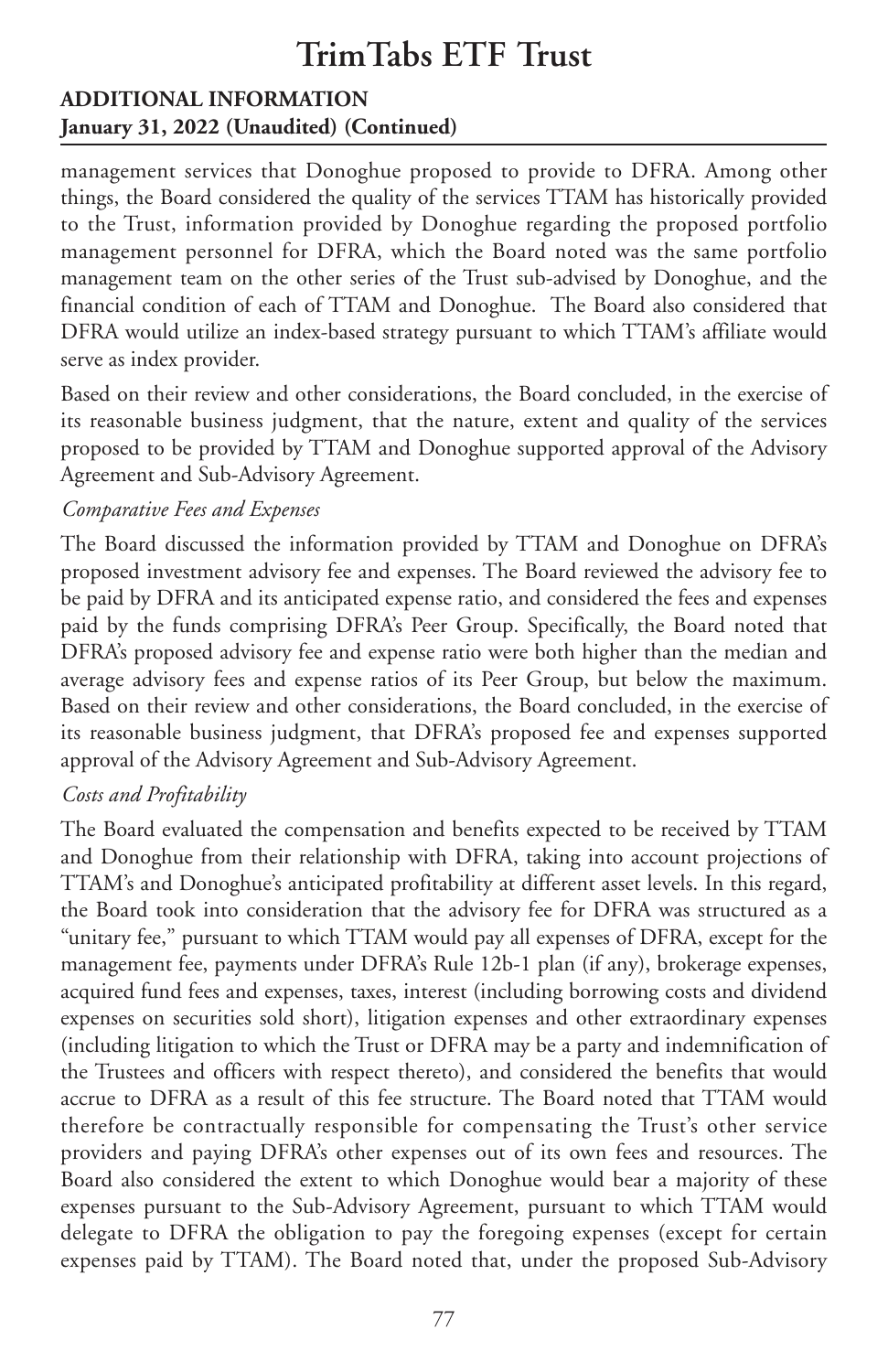## **ADDITIONAL INFORMATION January 31, 2022 (Unaudited) (Continued)**

Agreement, Donoghue would likely supplement a majority of the costs of operating DFRA for some period of time.

Based on their review and other considerations, the Board concluded, in the exercise of its reasonable business judgment, that the estimated profits to be realized by TTAM and Donoghue with respect to DFRA appeared to be reasonable and supported approval of the Advisory Agreement and Sub-Advisory Agreement.

### *Economies of Scale*

The Board considered the information provided by TTAM and Donoghue as to the extent to which economies of scale may be realized as DFRA grows and whether the anticipated fee levels reflect economies of scale for the benefit of shareholders. The Board noted that, because the advisory fee schedule for DFRA did not currently include breakpoints, any reduction in fixed costs associated with the management of DFRA would be enjoyed by TTAM and Donoghue; however, the Board also noted that the unitary fee structure provides a level of certainty in expenses for DFRA. The Board then considered whether the proposed advisory fee rate for DFRA was reasonable in relation to the projected asset size of DFRA. The Board considered TTAM's and Donoghue's views on their expectations for growth, noting that, initially, TTAM and Donoghue did not anticipate any material economies of scale.

Based on their review and other considerations, the Board concluded, in the exercise of its reasonable business judgment, that the possibility of realizing future economies of scale was not a material factor in connection with the approval of the Advisory Agreement and Sub-Advisory Agreement.

## *Ancillary Benefits*

The Board then considered the extent to which TTAM and Donoghue might derive ancillary (or fall-out) benefits as a result of their relationships with DFRA. For example, the Board noted that TTAM and Donoghue may engage in soft dollar transactions in the future, although neither currently plans to do so. The Board also noted that TTAM and Donoghue may obtain a reputational benefit from the success of DFRA or the other series of the Trust. Based on their review and other considerations, the Board concluded, in the exercise of its reasonable business judgment, that ancillary benefits were not a material factor in connection with the approval of the Advisory Agreement or Sub-Advisory Agreement.

## *Conclusion*

Based on their review of the facts and circumstances related to the Advisory Agreement and Sub-Advisory Agreement, the Trustees concluded that DFRA could benefit from TTAM's and Donoghue's management. Thus, the Board determined that the approval of the Advisory Agreement and Sub-Advisory Agreement with respect to DFRA was appropriate and in the best interest of DFRA. In their deliberations, the Board did not identify any particular information that was all-important or controlling, and each Trustee may have attributed different weights to different factors. Based on their review, including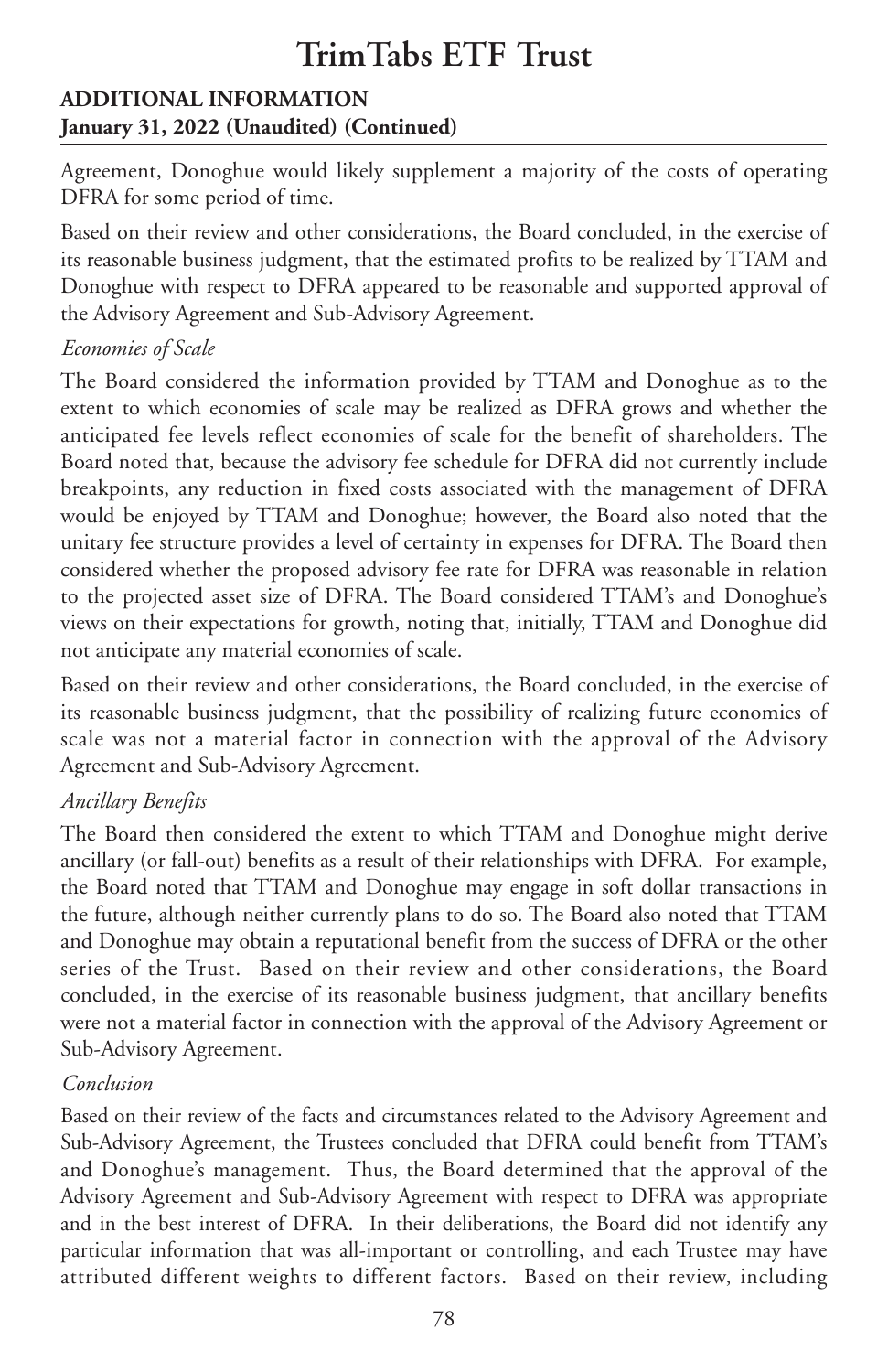## **ADDITIONAL INFORMATION January 31, 2022 (Unaudited) (Continued)**

consideration of each of the factors referenced above, the Trustees determined, in the exercise of their reasonable business judgment, that the advisory and sub-advisory arrangements for DFRA, as outlined in the Advisory Agreement and Sub-Advisory Agreement, respectively, were fair and reasonable in light of the services proposed to be performed, expenses to be incurred and such other matters as the Board considered relevant.

After full consideration of the above factors as well as other factors, the Board, including the Independent Trustees, unanimously approved the Advisory Agreement and Sub-Advisory Agreement each on behalf of DFRA.

### **6. REVIEW OF LIQUIDITY RISK MANAGEMENT PROGRAM**

Pursuant to Rule 22e-4 under the 1940 Act (the "Rule"), each series (each, a "Fund," and, collectively, the "Funds") of TrimTabs ETF Trust (the "Trust") has adopted a liquidity risk management program (the "Program") to govern the Funds' approach to managing liquidity risk, which is the risk that a Fund would not be able to meet redemption requests without significant dilution of remaining investors' interests in the Fund. The Program is overseen by FCF Advisors LLC, investment adviser to the Funds, as the Funds' Liquidity Risk Management Program Administrator (the "Program Administrator"), and the Program's principal objectives include assessing, managing and periodically reviewing each Fund's liquidity risk (no less frequently than annually), based on factors specific to the circumstances of the Funds. In this regard, each Fund qualifies as an "In-Kind ETF" under the Rule because it meets redemptions through in-kind transfers of securities, positions, and assets other than a de minimis amount of cash and publishes its portfolio holdings daily. In-Kind ETFs are exempt from the Rule's classification and highly liquid investment minimum provisions.

At a meeting of the Board of Trustees of the Trust (the "Board") held on September 27, 2021, the Board received a report from the Program Administrator (the "Report") addressing the operation and management of the Program for the period from June 1, 2020 through May 31, 2021 (the "Review Period"), with respect to the following Funds: FCF US Quality ETF, FCF International Quality ETF, Donoghue Forlines Tactical High Yield ETF and Donoghue Forlines Risk Managed Innovation ETF. The Report noted that, for the Review Period, the Program Administrator believed that the Program operated effectively in all material respects and that existing procedures, controls and safeguards were appropriately designed to enable the Program Administrator to administer the Program in compliance with the Rule. The Report noted that, during the Review Period, the Funds did not invest in illiquid investments, all of their investments were highly liquid, and all orders were transacted in kind with only a de minimis amount of cash. Further, the Report noted that no material changes were made to the Program as a result of the Program Administrator's annual review.

There can be no assurance that the Program will achieve its objectives in the future. Please refer to a Fund's prospectus for more information regarding the Fund's exposure to liquidity risk and other principal risks to which an investment in that Fund may be subject.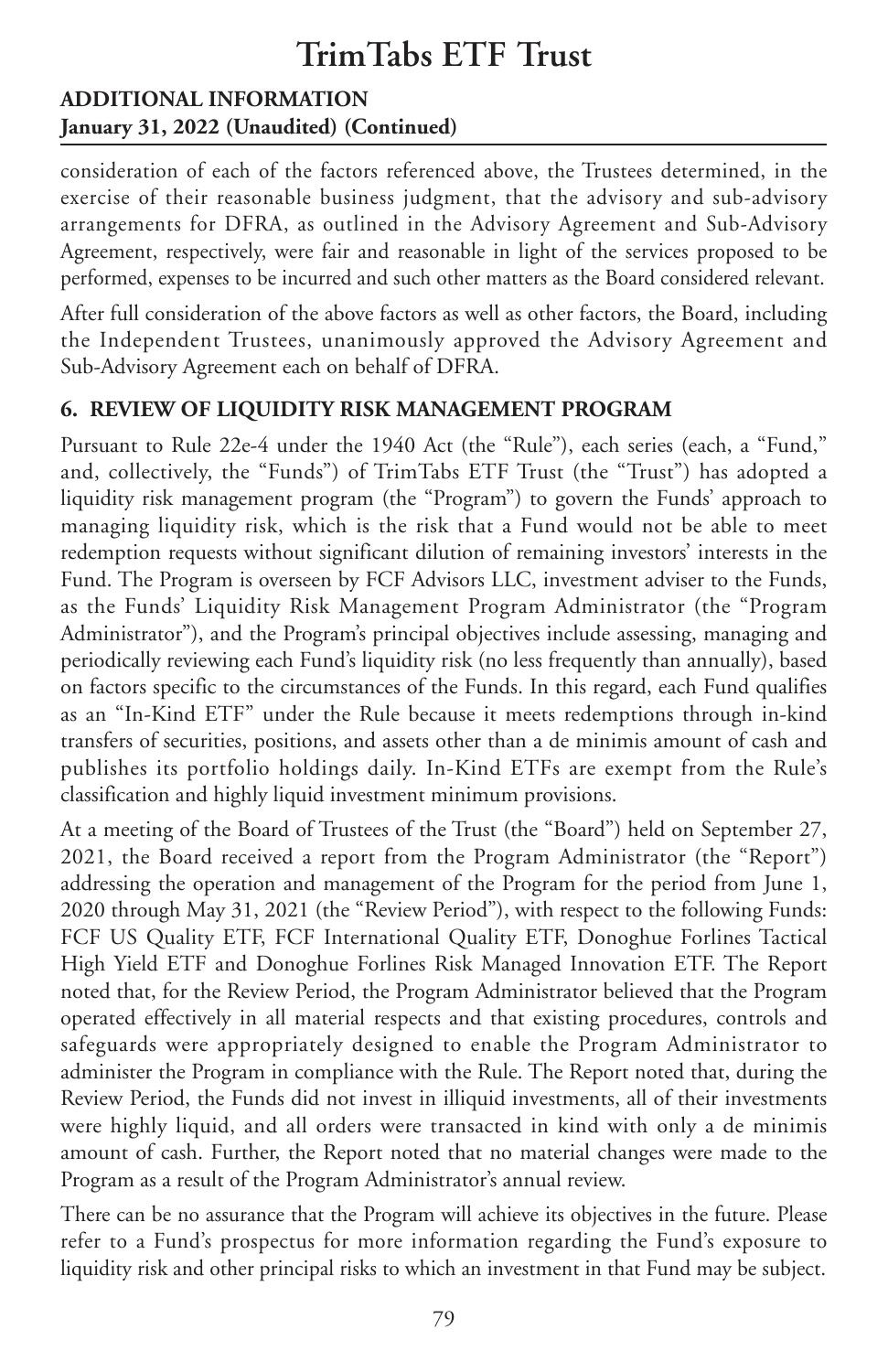### **ADDITIONAL INFORMATION January 31, 2022 (Unaudited) (Continued)**

### **7. TRUSTEES AND OFFICERS**

Additional information about each Trustee of the Trust is set forth below. The address of each Trustee of the Trust is c/o FCF Advisors LLC 1345 Avenue of the Americas, 2nd Floor, New York, NY, 10105. The Funds' Statement of Additional Information includes additional information about the Trustees and is available without charge, upon request, by calling toll-free at 1-800-617-0004.

| Name, Year<br>of Birth         | Position(s)<br>Held with<br>the Trust | Term of<br>Office<br>and<br>Length<br>of Time<br>Served | Principal<br>Occupation<br><b>During Past</b><br><b>Five Years</b>                                                | Number of<br><b>Portfolios</b><br>in Fund<br>Complex<br>Overseen<br>by Trustee | Other<br>Directorships<br><b>Held by Trustee</b><br><b>During Past</b><br><b>Five Years</b> |
|--------------------------------|---------------------------------------|---------------------------------------------------------|-------------------------------------------------------------------------------------------------------------------|--------------------------------------------------------------------------------|---------------------------------------------------------------------------------------------|
| <b>Independent Trustees</b>    |                                       |                                                         |                                                                                                                   |                                                                                |                                                                                             |
| Stephen J. Posner<br>YOB: 1944 | Trustee                               | Since<br>2014                                           | <b>Retired Since</b><br>2014.                                                                                     | 5                                                                              | Director, TrimTabs<br>Investment Research<br>$(2016 - 2017)$ **                             |
| David A. Kelly<br>YOB: 1938    | Trustee                               | Since<br>2015                                           | Founder and<br>President, Three<br>Lakes Advisors, Inc.<br>$(1996-Present)$                                       | 5                                                                              | None                                                                                        |
| Interested Trustee*            |                                       |                                                         |                                                                                                                   |                                                                                |                                                                                             |
| Jacob Pluchenik<br>YOB: 1976   | Trustee                               | Since<br>June<br>2021                                   | Managing Member,<br><b>GF</b> Investments<br>$(2005-Present);$<br>Member, FCF<br>Advisors LLC<br>$(2016-Present)$ | 5                                                                              | None                                                                                        |

\* Mr. Pluchenik is an "interested person," as defined by the Investment Company Act of 1940, as amended, because of his ownership interest in the Adviser.

\*\* TrimTabs Investment Research does not control and is not controlled by or under common control with the Adviser.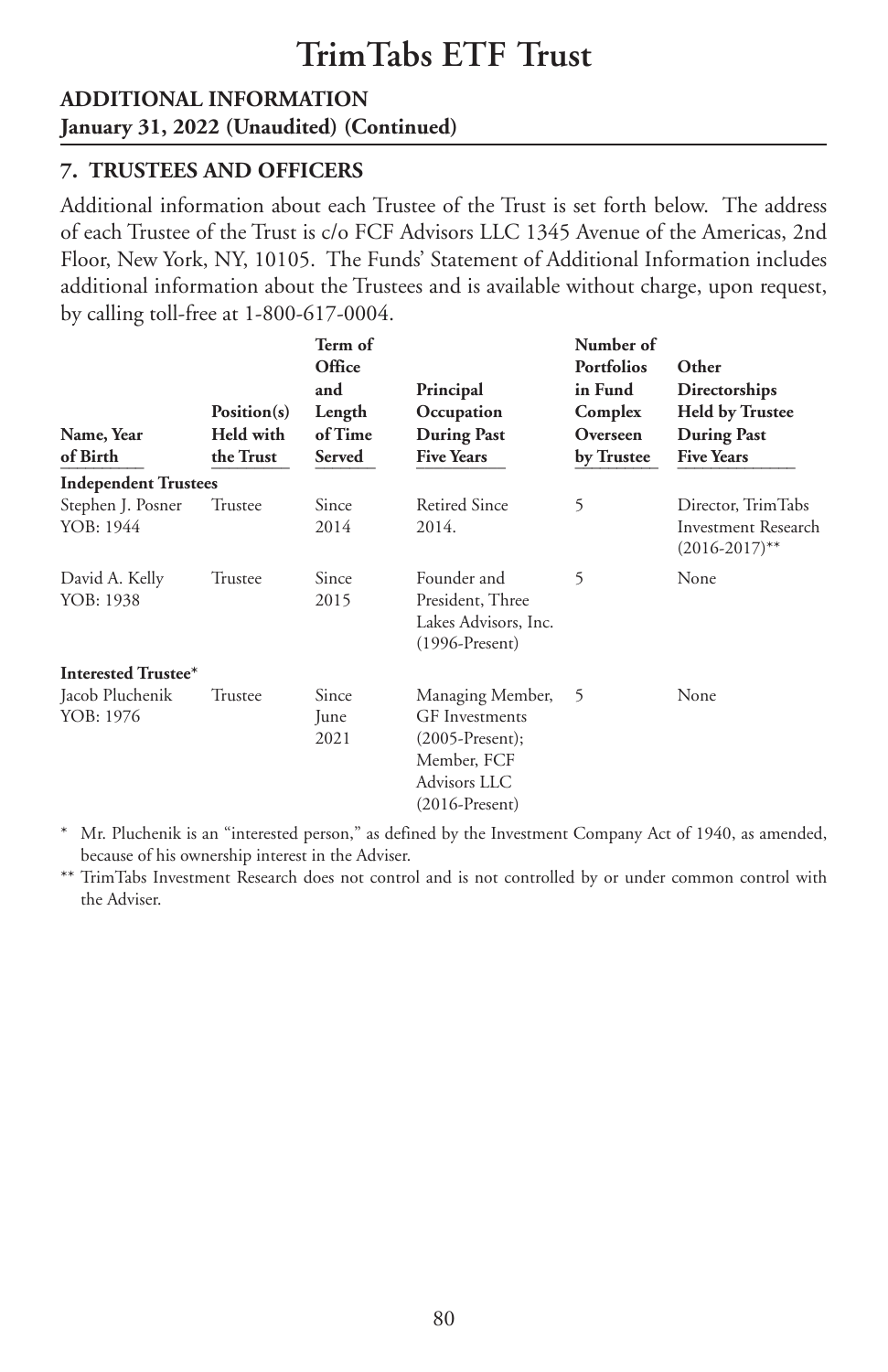### **ADDITIONAL INFORMATION January 31, 2022 (Unaudited) (Continued)**

|                                 |                                                                                                                    | Term of<br>Office and                                                                                                    |                                                                                                                                                                                                                                                                               |
|---------------------------------|--------------------------------------------------------------------------------------------------------------------|--------------------------------------------------------------------------------------------------------------------------|-------------------------------------------------------------------------------------------------------------------------------------------------------------------------------------------------------------------------------------------------------------------------------|
| Name, Year                      | Position(s)<br><b>Held with</b>                                                                                    | Length of                                                                                                                |                                                                                                                                                                                                                                                                               |
| of Birth                        | the Trust                                                                                                          | <b>Time Served</b>                                                                                                       | <b>Principal Occupation During Past Five Years</b>                                                                                                                                                                                                                            |
| <b>Officers</b>                 |                                                                                                                    |                                                                                                                          |                                                                                                                                                                                                                                                                               |
| Bob Shea<br>YOB: 1962           | President<br>and<br>Principal<br>Executive<br>Officer                                                              | Since<br>January 2021                                                                                                    | CEO and Chief Investment Officer, FCF Advisors<br>LLC (2020-Present) and Portfolio Manager<br>(2021-Present); President and Co-Chief Investment<br>Officer, W.E. Donoghue & Co., LLC (2017-2019);<br>Co-Founder, CEO and Strategic Advisor,<br>JA Forlines Global (2009-2017) |
| Derin Cohen<br>YOB: 1991        | Chief<br>Compliance<br>Officer and<br>Anti-Money<br>Laundering<br>Officer<br>Formerly:<br><b>Vice</b><br>President | Chief<br>Compliance<br>Officer.<br>Anti-Money<br>Laundering<br>Officer<br>since 2019;<br>Vice President<br>$(2018-2019)$ | Chief Operating & Compliance Officer, FCF Advisors<br>LLC (2019-Present) and Vice President, Marketing and<br>Operations (2017-2019); Lead Generation Associate,<br>SinglePlatform (2017-2017); Internal Control Associate,<br>Maxim Group LLC, (2013-2017)                   |
| Vince (Qijun) Chen<br>YOB: 1994 | <b>Vice</b><br>President,<br>Treasurer,<br>and<br>Principal<br>Financial<br>Officer                                | Since 2019                                                                                                               | Quantitative Analyst, FCF Advisors LLC (2017-Present)<br>and Portfolio Manager (2021-Present); Application<br>Developer, NYC Human Resources Administration<br>$(2017 - 2017)$                                                                                                |